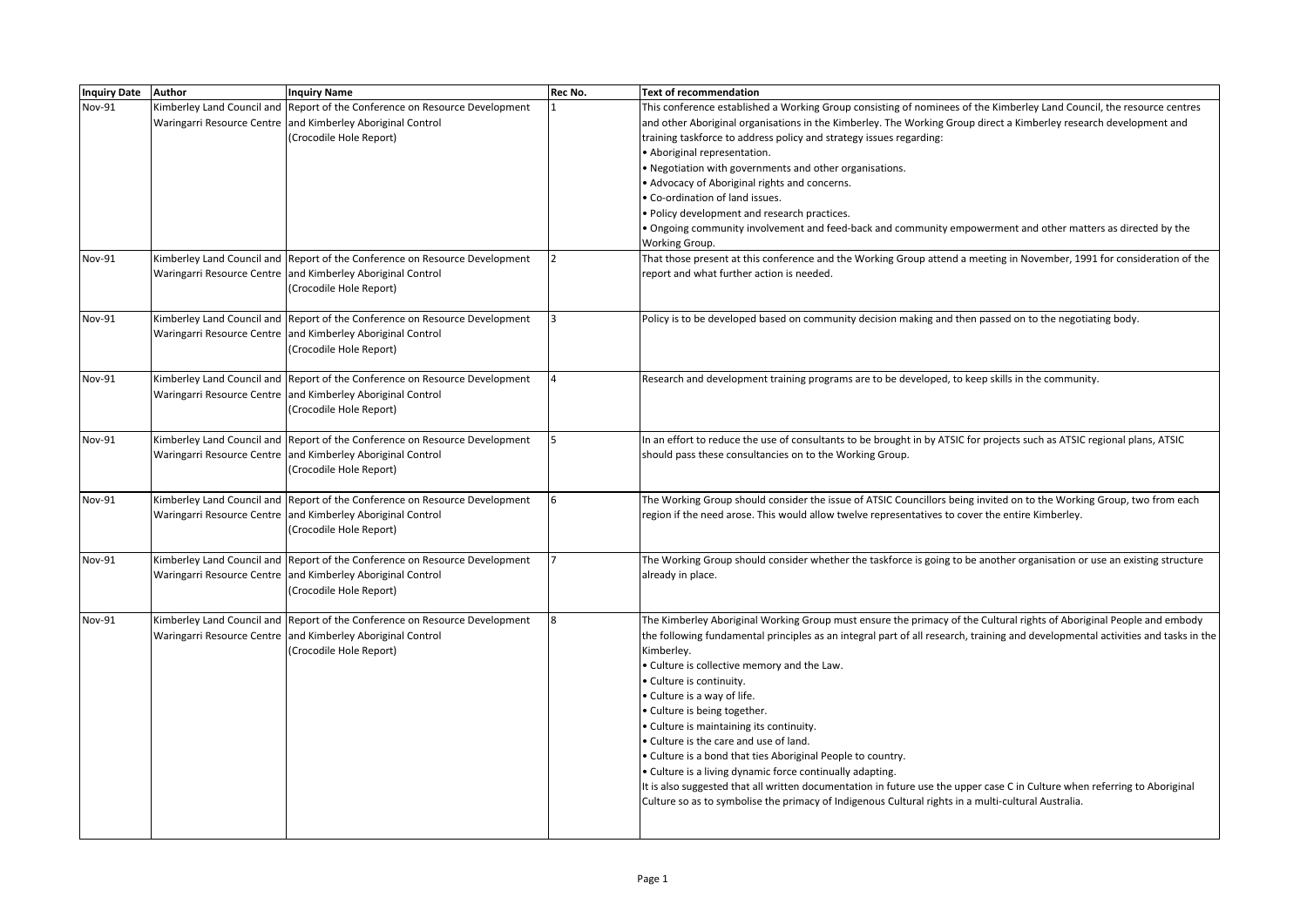| Inquiry Date Author |                            | <b>Inquiry Name</b>                                                                    | Rec No. | <b>Text of recommendation</b>                                                                                                 |
|---------------------|----------------------------|----------------------------------------------------------------------------------------|---------|-------------------------------------------------------------------------------------------------------------------------------|
| Nov-91              | Kimberley Land Council and | Report of the Conference on Resource Development                                       |         | There is an urgent need for co-ordinated Aboriginal Land Rights discussions (including Sea Rights). Government should be      |
|                     |                            | Waringarri Resource Centre and Kimberley Aboriginal Control                            |         | providing more land for Aboriginal People to have access to traditional places to practise and pass on Aboriginal Cultural    |
|                     |                            | (Crocodile Hole Report)                                                                |         | ways: for hunting, fishing, collecting material for artefacts, looking after our sites, talking to our country, educating our |
|                     |                            |                                                                                        |         | young people, burial in our country, making our spirit strong and making our language strong for the country. Shires and      |
|                     |                            |                                                                                        |         | their by-laws need to take full account of Aboriginal interests. Mining, pastoral interests and agricultural departments must |
|                     |                            |                                                                                        |         | recognise Aboriginal need to have access to land.                                                                             |
| Nov-91              |                            | Kimberley Land Council and Report of the Conference on Resource Development            | 10      | The Working Group direct research and developmental work to advocate for Kimberley land rights legislation.                   |
|                     |                            | Waringarri Resource Centre and Kimberley Aboriginal Control                            |         |                                                                                                                               |
|                     |                            | (Crocodile Hole Report)                                                                |         |                                                                                                                               |
| Nov-91              | Kimberley Land Council and | Report of the Conference on Resource Development                                       | 11      | The Working Group must establish procedures and rules for the prevention of exploitation and erosion of Aboriginal Culture    |
|                     |                            | Waringarri Resource Centre and Kimberley Aboriginal Control                            |         | by non-Aboriginal experts.                                                                                                    |
|                     |                            | (Crocodile Hole Report)                                                                |         |                                                                                                                               |
| <b>Nov-91</b>       | Kimberley Land Council and | Report of the Conference on Resource Development                                       | 12      | Community empowerment and Cultural development must be promoted through recognition of positive ventures and                  |
|                     |                            | Waringarri Resource Centre and Kimberley Aboriginal Control                            |         | through adequate resources.                                                                                                   |
|                     |                            | Crocodile Hole Report)                                                                 |         |                                                                                                                               |
| Nov-91              | Kimberley Land Council and | Report of the Conference on Resource Development                                       | 13      | Aboriginal organisations need to work together and not let external forces divide and rule them. They have to work in a       |
|                     |                            | Waringarri Resource Centre and Kimberley Aboriginal Control                            |         | united way for information control and negotiation with service developers and providers. They should ensure that token       |
|                     |                            | (Crocodile Hole Report)                                                                |         | talking and superficial consultation is replaced by proper negotiation with community needs as the focus. They should work    |
|                     |                            |                                                                                        |         | towards the future and play a key role in advocacy for Aboriginal interests with a united voice. They should communicate      |
|                     |                            |                                                                                        |         | and use media to network locally, nationally and internationally.                                                             |
| Nov-91              | Kimberley Land Council and | Report of the Conference on Resource Development                                       | 14      | Aboriginal People want to run their own businesses and interests. They want to make their own rules rather than               |
|                     |                            | Waringarri Resource Centre and Kimberley Aboriginal Control                            |         | government making them all the time.                                                                                          |
|                     |                            | (Crocodile Hole Report)                                                                | 15      |                                                                                                                               |
| Nov-91              |                            | Kimberley Land Council and Report of the Conference on Resource Development            |         | External control of community development policies to be replaced by community control and direction.                         |
|                     |                            | Waringarri Resource Centre and Kimberley Aboriginal Control<br>(Crocodile Hole Report) |         |                                                                                                                               |
| Nov-91              | Kimberley Land Council and | Report of the Conference on Resource Development                                       | 16      | KLC to be the co-ordinator of land issues not AAPA.                                                                           |
|                     |                            | Waringarri Resource Centre and Kimberley Aboriginal Control                            |         |                                                                                                                               |
|                     |                            | Crocodile Hole Report)                                                                 |         |                                                                                                                               |
| Nov-91              | Kimberley Land Council and | Report of the Conference on Resource Development                                       | 17      | KLC and Resource Agencies to define a process for land acquisition and lobbying.                                              |
|                     |                            | Waringarri Resource Centre and Kimberley Aboriginal Control                            |         |                                                                                                                               |
|                     |                            | (Crocodile Hole Report)                                                                |         |                                                                                                                               |
| Nov-91              | Kimberley Land Council and | Report of the Conference on Resource Development                                       | 18      | Strong support for KLC to come from communities.                                                                              |
|                     | Waringarri Resource Centre | and Kimberley Aboriginal Control                                                       |         |                                                                                                                               |
|                     |                            | (Crocodile Hole Report)                                                                |         |                                                                                                                               |
| Nov-91              | Kimberley Land Council and | Report of the Conference on Resource Development                                       | 19      | Kimberley-wide regional Aboriginal organisations e.g. Kimberley Land Council and Kimberley Aboriginal Law and Culture,        |
|                     |                            | Waringarri Resource Centre and Kimberley Aboriginal Control                            |         | should be together.                                                                                                           |
|                     |                            | (Crocodile Hole Report)                                                                |         |                                                                                                                               |
| Nov-91              | Kimberley Land Council and | Report of the Conference on Resource Development                                       | 20      | There must be skilled KLC field officers.                                                                                     |
|                     |                            | Waringarri Resource Centre and Kimberley Aboriginal Control                            |         |                                                                                                                               |
|                     |                            | Crocodile Hole Report)                                                                 |         |                                                                                                                               |
| Nov-91              | Kimberley Land Council and | Report of the Conference on Resource Development                                       | 21      | There should be one strong voice. KLC to be the voice, KLC belongs to all Aboriginal People in the Kimberley.                 |
|                     |                            | Waringarri Resource Centre and Kimberley Aboriginal Control                            |         |                                                                                                                               |
|                     |                            | (Crocodile Hole Report)                                                                |         |                                                                                                                               |
| <b>Nov-91</b>       | Kimberley Land Council and | Report of the Conference on Resource Development                                       | 22      | KLC and KALAC should have field officers to report back to main groups on matters from the communities. There should be       |
|                     |                            | Waringarri Resource Centre and Kimberley Aboriginal Control                            |         | report back on regular basis.                                                                                                 |
|                     |                            | (Crocodile Hole Report)                                                                |         |                                                                                                                               |
| Nov-91              | Kimberley Land Council and | Report of the Conference on Resource Development                                       | 23      | Account needs to be taken of larger communities not necessarily affiliated with Resource Centres and the KLC.                 |
|                     |                            | Waringarri Resource Centre and Kimberley Aboriginal Control                            |         |                                                                                                                               |
|                     |                            | (Crocodile Hole Report)                                                                |         |                                                                                                                               |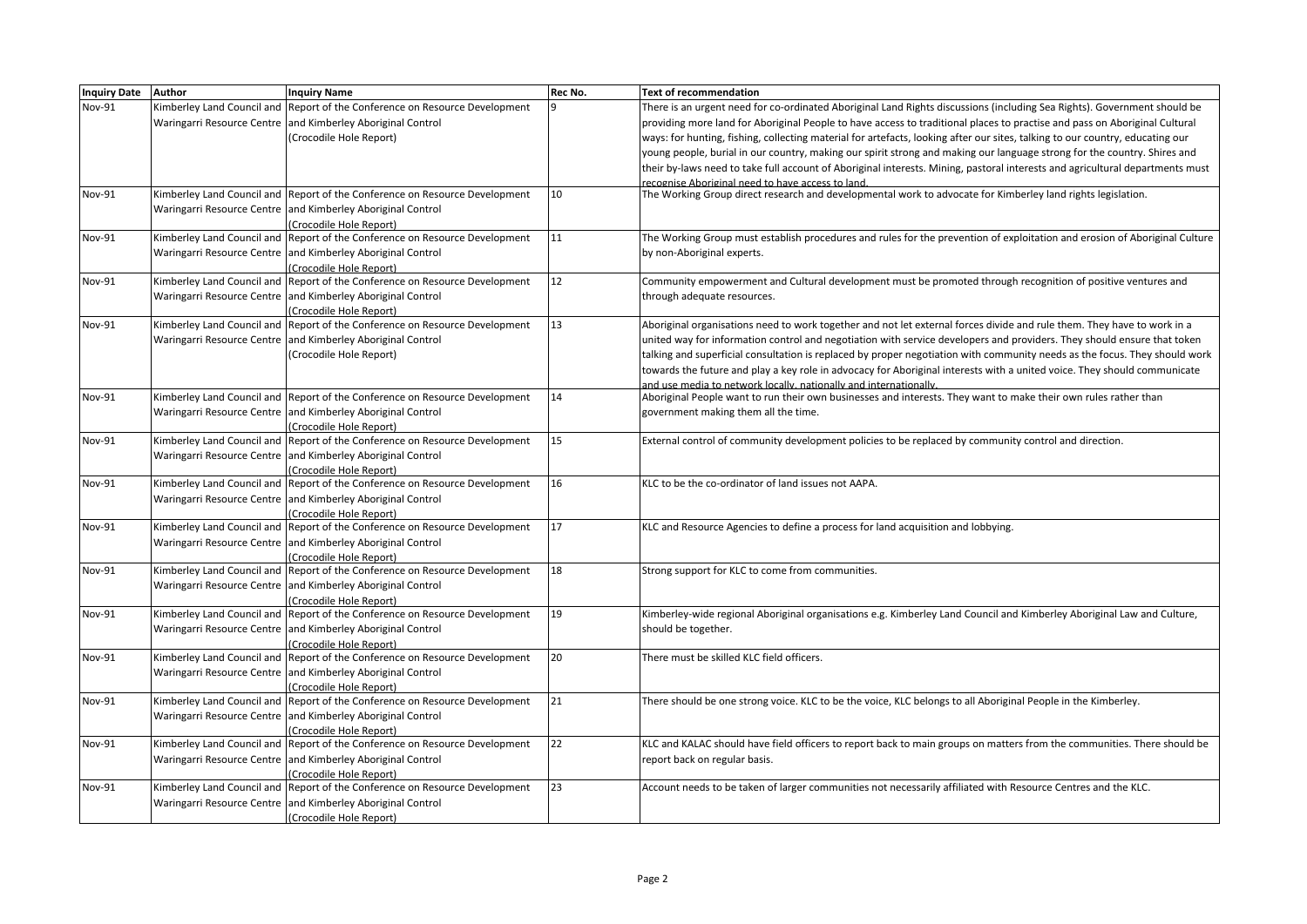| <b>Inquiry Date</b> | <b>Author</b> | <b>Inquiry Name</b>                                                                                    | Rec No. | <b>Text of recommendation</b>                                                                                                                                                            |
|---------------------|---------------|--------------------------------------------------------------------------------------------------------|---------|------------------------------------------------------------------------------------------------------------------------------------------------------------------------------------------|
| Nov-91              |               | Kimberley Land Council and Report of the Conference on Resource Development                            | 24      | Community involvement through field officers and community group meetings; feedback should be both ways between the                                                                      |
|                     |               | Waringarri Resource Centre and Kimberley Aboriginal Control                                            |         | Working Group and communities; there is to be ongoing community involvement.                                                                                                             |
|                     |               | (Crocodile Hole Report)                                                                                |         |                                                                                                                                                                                          |
| Nov-91              |               | Kimberley Land Council and Report of the Conference on Resource Development                            | 25      | Negotiation through one nominated group with representation from the community involved in that issue. All relevant                                                                      |
|                     |               | Waringarri Resource Centre and Kimberley Aboriginal Control                                            |         | Traditional Owners and Custodians to be present on matters of concern at all times. Not to go with one individual. This                                                                  |
|                     |               | (Crocodile Hole Report)                                                                                |         | should be reflected in the community through their Council By-Laws.                                                                                                                      |
| Nov-91              |               | Kimberley Land Council and Report of the Conference on Resource Development                            | 26      | These groups must allow time for the negotiations. No rash decisions.                                                                                                                    |
|                     |               | Waringarri Resource Centre and Kimberley Aboriginal Control                                            |         |                                                                                                                                                                                          |
|                     |               | (Crocodile Hole Report)                                                                                |         |                                                                                                                                                                                          |
| Nov-91              |               | Kimberley Land Council and Report of the Conference on Resource Development                            | 27      | Aboriginal women need to be recognised and be involved in all consultation and negotiation processes.                                                                                    |
|                     |               | Waringarri Resource Centre and Kimberley Aboriginal Control                                            |         |                                                                                                                                                                                          |
|                     |               | (Crocodile Hole Report)                                                                                |         |                                                                                                                                                                                          |
| Nov-91              |               | Kimberley Land Council and Report of the Conference on Resource Development                            | 28      | Should talk with ATSIC Commissioners and Councillors, also AAPA, maybe international support and with Federation of Land                                                                 |
|                     |               | Waringarri Resource Centre and Kimberley Aboriginal Control                                            |         | Councils.                                                                                                                                                                                |
|                     |               | (Crocodile Hole Report)                                                                                |         |                                                                                                                                                                                          |
| Nov-91              |               | Kimberley Land Council and Report of the Conference on Resource Development                            | 29      | We need our own schools. Two days gadiya business and three days Aboriginal business.                                                                                                    |
|                     |               | Waringarri Resource Centre and Kimberley Aboriginal Control                                            |         |                                                                                                                                                                                          |
|                     |               | (Crocodile Hole Report)                                                                                |         |                                                                                                                                                                                          |
| <b>Nov-91</b>       |               | Kimberley Land Council and Report of the Conference on Resource Development                            | 30      | Aboriginal elders must be respected as educators and anthropologists. They are important in all forms of education and                                                                   |
|                     |               | Waringarri Resource Centre and Kimberley Aboriginal Control                                            |         | schools.                                                                                                                                                                                 |
|                     |               | (Crocodile Hole Report)                                                                                |         |                                                                                                                                                                                          |
| Nov-91              |               | Kimberley Land Council and Report of the Conference on Resource Development                            | 31      | The Working Group develop bi-cultural/multi-cultural approaches to education so that both Aboriginal and gadiya ways are                                                                 |
|                     |               | Waringarri Resource Centre and Kimberley Aboriginal Control                                            |         | taught. The Working Group in conjunction with the schools authority /Education Department must establish a Kimberley                                                                     |
|                     |               | (Crocodile Hole Report)                                                                                |         | Aboriginal Secondary Education Committee to develop policies and strategies for teaching Aboriginal Culture and languages                                                                |
|                     |               |                                                                                                        |         | in schools.                                                                                                                                                                              |
| <b>Nov-91</b>       |               | Kimberley Land Council and Report of the Conference on Resource Development                            | 32      | The Working Group in conjunction with a Western Australian tertiary institution develop policies and programmes for the                                                                  |
|                     |               | Waringarri Resource Centre and Kimberley Aboriginal Control                                            |         | training of Aboriginal People as Aboriginal multi-cultural experts in all aspects of community Cultural development and                                                                  |
|                     |               | (Crocodile Hole Report)                                                                                |         | maintenance.                                                                                                                                                                             |
| Nov-91              |               | Kimberley Land Council and Report of the Conference on Resource Development                            | 33      | There is an urgent need for community based training to enable Aboriginal People to work with the system, to inform it and                                                               |
|                     |               | Waringarri Resource Centre and Kimberley Aboriginal Control                                            |         | change it to make it more accountable to the community needs in all their diversity. Training must be for access, control and                                                            |
|                     |               | (Crocodile Hole Report)                                                                                |         | self-determination.                                                                                                                                                                      |
| Nov-91              |               | Kimberley Land Council and Report of the Conference on Resource Development                            | 34      | Training is also needed for government workers, about working with Aboriginal People and about Aboriginal needs.                                                                         |
|                     |               | Waringarri Resource Centre and Kimberley Aboriginal Control                                            |         | Government workers need training to accept and process oral submissions. DEET must provide adequate resources for                                                                        |
|                     |               | (Crocodile Hole Report)                                                                                |         | training to facilitate efficiency and effectiveness in the delivery of services.                                                                                                         |
| Nov-91              |               | Kimberley Land Council and Report of the Conference on Resource Development                            | 35      | Aboriginal People need training in both traditional and gadiya approaches so that there can be more Aboriginal People                                                                    |
|                     |               | Waringarri Resource Centre and Kimberley Aboriginal Control                                            |         | employed in the delivery of services.                                                                                                                                                    |
|                     |               | (Crocodile Hole Report)                                                                                | 36      |                                                                                                                                                                                          |
| Nov-91              |               | Kimberley Land Council and Report of the Conference on Resource Development                            |         | There is an urgent need for a Kimberley Aboriginal Training and Employment Strategy.                                                                                                     |
|                     |               | Waringarri Resource Centre and Kimberley Aboriginal Control                                            |         |                                                                                                                                                                                          |
| Nov-91              |               | (Crocodile Hole Report)<br>Kimberley Land Council and Report of the Conference on Resource Development | 37      | The Working Group to negotiate a Kimberley Aboriginal Health Policy with the State Health Department within the context                                                                  |
|                     |               |                                                                                                        |         |                                                                                                                                                                                          |
|                     |               | Waringarri Resource Centre and Kimberley Aboriginal Control                                            |         | of the National Aboriginal Health Policy; to ensure appropriate Cultural training for health workers, at all levels of expertise,                                                        |
| Nov-91              |               | (Crocodile Hole Report)<br>Kimberley Land Council and Report of the Conference on Resource Development | 38      | in conjunction with a Western Australian tertiary institution.<br>The Working Group review and develop a Culturally appropriate drug and alcohol program for Kimberley Aboriginal People |
|                     |               |                                                                                                        |         |                                                                                                                                                                                          |
|                     |               | Waringarri Resource Centre and Kimberley Aboriginal Control                                            |         | and emphasise the need for access to land and land rights.                                                                                                                               |
| <b>Nov-91</b>       |               | (Crocodile Hole Report)<br>Kimberley Land Council and Report of the Conference on Resource Development | 39      | The proposed Taskforce should investigate health problems in remote/isolated Aboriginal communities.                                                                                     |
|                     |               | Waringarri Resource Centre and Kimberley Aboriginal Control                                            |         |                                                                                                                                                                                          |
|                     |               |                                                                                                        |         |                                                                                                                                                                                          |
|                     |               | (Crocodile Hole Report)                                                                                |         |                                                                                                                                                                                          |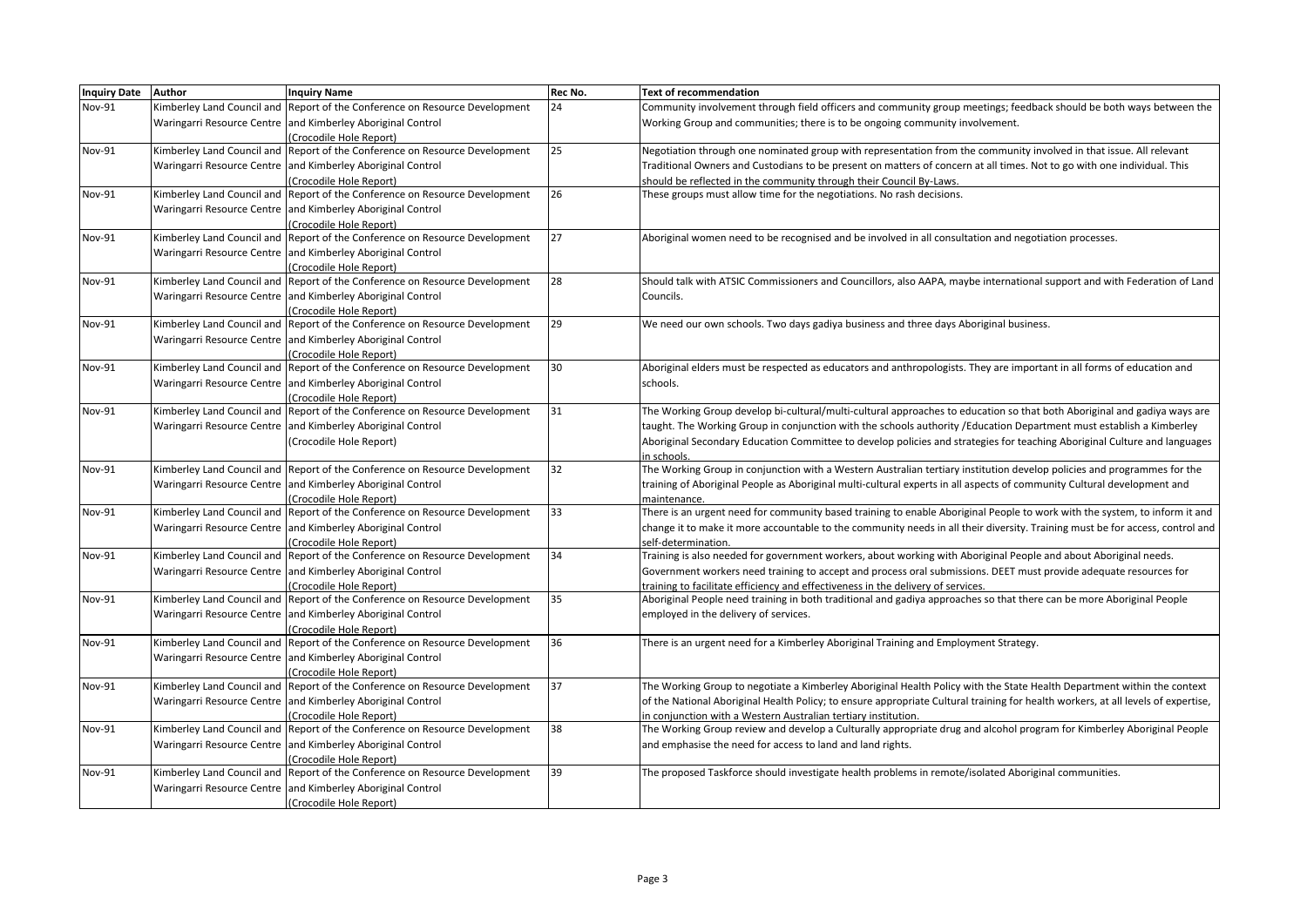| <b>Inquiry Date</b> | <b>Author</b> | <b>Inquiry Name</b>                                                         | Rec No. | Text of recommendation                                                                                                        |
|---------------------|---------------|-----------------------------------------------------------------------------|---------|-------------------------------------------------------------------------------------------------------------------------------|
| Nov-91              |               | Kimberley Land Council and Report of the Conference on Resource Development | 40      | Fragmented government services need to be co-ordinated for efficiency and effectiveness.                                      |
|                     |               | Waringarri Resource Centre and Kimberley Aboriginal Control                 |         |                                                                                                                               |
|                     |               | (Crocodile Hole Report)                                                     |         |                                                                                                                               |
| <b>Nov-91</b>       |               | Kimberley Land Council and Report of the Conference on Resource Development | 41      | The Kimberley government services infrastructure needs to be community centred with greater freedom for ATSIC regional        |
|                     |               | Waringarri Resource Centre and Kimberley Aboriginal Control                 |         | councillors to inform and influence the planning and delivery of these services.                                              |
|                     |               | (Crocodile Hole Report)                                                     |         |                                                                                                                               |
| Nov-91              |               | Kimberley Land Council and Report of the Conference on Resource Development | 42      | Procedures should be developed which will ensure mining companies carry out all business through KLC and affiliates, and      |
|                     |               | Waringarri Resource Centre and Kimberley Aboriginal Control                 |         | will inform people and coordinate their 'say'. It is important that KLC and affiliates are given more resources such as field |
|                     |               | (Crocodile Hole Report)                                                     |         | officers, and that local communities are to be 'eyes and ears' for them. To ensure this process occurs there should be        |
|                     |               |                                                                             |         | legislation to oblige mining companies to do all their business through KLC and affiliates and that the companies do not      |
|                     |               |                                                                             |         | interfere with other business. That protocols and a code of ethics be devised for mining companies to follow while on         |
|                     |               |                                                                             |         | Aboriginal lands.                                                                                                             |
| Nov-91              |               | Kimberley Land Council and Report of the Conference on Resource Development | 43      | There should be proper negotiations with local communities before exploration licenses are issued. Old people are to be       |
|                     |               | Waringarri Resource Centre and Kimberley Aboriginal Control                 |         | recognised as repositories of knowledge and know best about land use. Benefits of the proposed activity to the Aboriginal     |
|                     |               | (Crocodile Hole Report)                                                     |         | People must be ascertained. Site protection must be addressed and the respective people are to be informed of protection      |
|                     |               |                                                                             |         | measures that will be guaranteed. In this context, the Heritage Act 1972-80 needs to be amended to introduce stronger         |
|                     |               |                                                                             |         | penalties for desecration/disturbance of sites. It should be mandatory for the Aboriginal Lands Trust to consult through KLC  |
|                     |               |                                                                             |         | and affiliates for feedback from communities before licences and permits are issued.                                          |
| Nov-91              |               | Kimberley Land Council and Report of the Conference on Resource Development | 44      | Anthropologists and other experts to be subject to rules of accountability to Aboriginal People. Aboriginal People should     |
|                     |               | Waringarri Resource Centre and Kimberley Aboriginal Control                 |         | have a say about which anthropologist can do the work on their country. In order to ensure this, procedures must be           |
|                     |               | (Crocodile Hole Report)                                                     |         | developed to accredit anthropologists and other expert consultants through the KLC and affiliates.                            |
| Nov-91              |               | Kimberley Land Council and Report of the Conference on Resource Development | 45      | The protection of Aboriginal interests:                                                                                       |
|                     |               | Waringarri Resource Centre and Kimberley Aboriginal Control                 |         | • through access to legal structures and courts; legal terms, knowledge and implications of leases to be explained.           |
|                     |               | (Crocodile Hole Report)                                                     |         | • through a right of veto.                                                                                                    |
|                     |               |                                                                             |         | • through compulsory compensation; royalties for the life of the mine; equitable compensation when women's sites are          |
|                     |               |                                                                             |         | damaged - Women's Law must be respected; royalties put in to community bank.                                                  |
|                     |               |                                                                             |         |                                                                                                                               |
| Nov-91              |               | Kimberley Land Council and Report of the Conference on Resource Development | 46      | Mining companies identify jobs for Aboriginal People at all levels of expertise through appropriate short-term and long-term  |
|                     |               | Waringarri Resource Centre and Kimberley Aboriginal Control                 |         | professional training programs.                                                                                               |
|                     |               | (Crocodile Hole Report)                                                     |         |                                                                                                                               |
| Nov-91              |               | Kimberley Land Council and Report of the Conference on Resource Development | 47      | The establishment of an Aboriginal Pastoral Board and take steps to investigate the possibility of setting up of a Kimberley  |
|                     |               | Waringarri Resource Centre and Kimberley Aboriginal Control                 |         | Aboriginal Cattlemen's Association.                                                                                           |
|                     |               | (Crocodile Hole Report)                                                     |         |                                                                                                                               |
| Nov-91              |               | Kimberley Land Council and Report of the Conference on Resource Development | 48      | Negotiate and develop strategies to ensure:                                                                                   |
|                     |               | Waringarri Resource Centre and Kimberley Aboriginal Control                 |         | . that Moola Bulla cemetery and others are properly fenced in and protected; the creation of local Aboriginal cemetery        |
|                     |               | (Crocodile Hole Report)                                                     |         | trusts.                                                                                                                       |
|                     |               |                                                                             |         | • that Derby / Fitzroy communities and others get together and control Noogoora Burr.                                         |
|                     |               |                                                                             |         | • that access to land is facilitated; Wangkatjunga cannot get into Christmas Creek as the gates are locked.                   |
| Nov-91              |               | Kimberley Land Council and Report of the Conference on Resource Development | 49      | Short-term and long-term training to develop proper skills in management, so people can successfully run pastoral             |
|                     |               | Waringarri Resource Centre and Kimberley Aboriginal Control                 |         | properties.                                                                                                                   |
|                     |               | (Crocodile Hole Report)                                                     |         |                                                                                                                               |
| Nov-91              |               | Kimberley Land Council and Report of the Conference on Resource Development | 50      | There was concern expressed at the meeting that the present system of local government is neither favourable to Aboriginal    |
|                     |               | Waringarri Resource Centre and Kimberley Aboriginal Control                 |         | People nor understood by many. This situation should be improved by the introduction of a consistent ward system into all     |
|                     |               | (Crocodile Hole Report)                                                     |         | the shires throughout the Kimberley and lobby the Minister for Local Government for these changes.                            |
| Nov-91              |               | Kimberley Land Council and Report of the Conference on Resource Development | 51      | Encouraging more Aboriginal People to get on the electoral roll.                                                              |
|                     |               | Waringarri Resource Centre and Kimberley Aboriginal Control                 |         |                                                                                                                               |
|                     |               | (Crocodile Hole Report)                                                     |         |                                                                                                                               |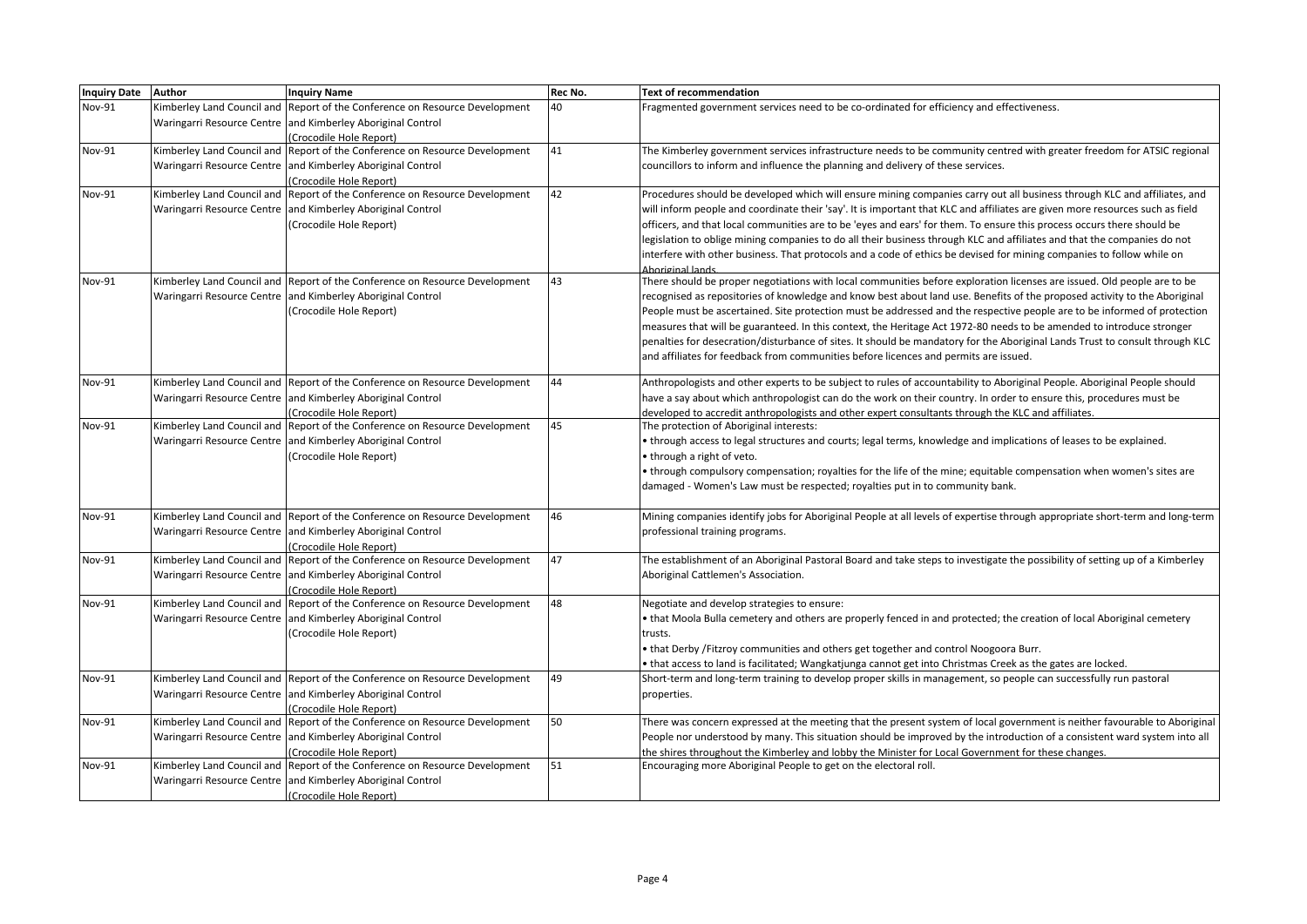| <b>Inquiry Date</b> | Author | <b>Inquiry Name</b>                                                         | Rec No. | <b>Text of recommendation</b>                                                                                                 |
|---------------------|--------|-----------------------------------------------------------------------------|---------|-------------------------------------------------------------------------------------------------------------------------------|
| Nov-91              |        | Kimberley Land Council and Report of the Conference on Resource Development | 52      | The immediate appointment of an Aboriginal Information Officer with the Electoral Commission and the creation of more         |
|                     |        | Waringarri Resource Centre and Kimberley Aboriginal Control                 |         | Aboriginal positions with the Commission.                                                                                     |
|                     |        | (Crocodile Hole Report)                                                     |         |                                                                                                                               |
| <b>Nov-91</b>       |        | Kimberley Land Council and Report of the Conference on Resource Development | 53      | The employment of Aboriginal consultants to provide advice and support to Aboriginal candidates prior to shire elections.     |
|                     |        | Waringarri Resource Centre and Kimberley Aboriginal Control                 |         |                                                                                                                               |
|                     |        | (Crocodile Hole Report)                                                     |         |                                                                                                                               |
| <b>Nov-91</b>       |        | Kimberley Land Council and Report of the Conference on Resource Development | 54      | More promotional campaigns regarding local government should be undertaken through the employment of Aboriginal               |
|                     |        | Waringarri Resource Centre and Kimberley Aboriginal Control                 |         | personnel to educate Aboriginal People about local government.                                                                |
|                     |        | (Crocodile Hole Report)                                                     |         |                                                                                                                               |
| Nov-91              |        | Kimberley Land Council and Report of the Conference on Resource Development | 55      | Establishment of formal and informal, short-term and long-term training for Aboriginal People to be equitably employed in     |
|                     |        | Waringarri Resource Centre and Kimberley Aboriginal Control                 |         | local government and the Electoral Commission.                                                                                |
|                     |        | (Crocodile Hole Report)                                                     |         |                                                                                                                               |
| Nov-91              |        | Kimberley Land Council and Report of the Conference on Resource Development | 56      | The communication to all those responsible and especially the Minister for Water Resources, that the unanimous opinion of     |
|                     |        | Waringarri Resource Centre and Kimberley Aboriginal Control                 |         | the meeting is "no" to the pipeline proposal.                                                                                 |
|                     |        | (Crocodile Hole Report)                                                     |         |                                                                                                                               |
| <b>Nov-91</b>       |        | Kimberley Land Council and Report of the Conference on Resource Development | 57      | The replacement of the present developmental approach by one that is negotiation oriented.                                    |
|                     |        | Waringarri Resource Centre and Kimberley Aboriginal Control                 |         |                                                                                                                               |
|                     |        | (Crocodile Hole Report)                                                     |         |                                                                                                                               |
| Nov-91              |        | Kimberley Land Council and Report of the Conference on Resource Development | 58      | Introduce measures for the proper use of the existing water of Lake Argyle Dam before any other discussion takes place on     |
|                     |        | Waringarri Resource Centre and Kimberley Aboriginal Control                 |         | other major dams in the Kimberley.                                                                                            |
|                     |        | (Crocodile Hole Report)                                                     |         |                                                                                                                               |
| <b>Nov-91</b>       |        | Kimberley Land Council and Report of the Conference on Resource Development | 59      | Environmental concerns of salination and the destruction of the land should be prevented.                                     |
|                     |        | Waringarri Resource Centre and Kimberley Aboriginal Control                 |         |                                                                                                                               |
|                     |        | (Crocodile Hole Report)                                                     |         |                                                                                                                               |
| <b>Nov-91</b>       |        | Kimberley Land Council and Report of the Conference on Resource Development | 60      | All drilling operations must take into consideration local Aboriginal knowledge and all operations are to be carried out      |
|                     |        | Waringarri Resource Centre and Kimberley Aboriginal Control                 |         | through Resource Agencies or ATSIC and not WAWA.                                                                              |
|                     |        | (Crocodile Hole Report)                                                     |         |                                                                                                                               |
| Nov-91              |        | Kimberley Land Council and Report of the Conference on Resource Development | 61      | National Parks should be under Aboriginal control. Aboriginal People should make the rules. Aboriginal People should          |
|                     |        | Waringarri Resource Centre and Kimberley Aboriginal Control                 |         | prepare the management plans, and to have access to all areas within National Parks. Traditional hunting and the right to     |
|                     |        | (Crocodile Hole Report)                                                     |         | food (flora and fauna) should also be allowed. Areas of land that the government is considering for National Parks, should    |
|                     |        |                                                                             |         | involve Traditional Owners to determine what they want to do with that land. All National Parks should be made A Class        |
|                     |        |                                                                             |         | Aboriginal Reserves and Aboriginal People can look at sub-leasing them to National Parks. Amendments to the CALM Act so       |
|                     |        |                                                                             |         | as to enable proper joint management, with Aboriginal People having the primary role in decision making. Commonwealth         |
|                     |        |                                                                             |         | nowers must be explored to enable true joint management in W A                                                                |
| Nov-91              |        | Kimberley Land Council and Report of the Conference on Resource Development | 62      | This conference supports the Purnululu Aboriginal Corporation and their proposals for a 'Park Council' that has power to      |
|                     |        | Waringarri Resource Centre and Kimberley Aboriginal Control                 |         | make decisions in keeping with true joint management and that it should not be just an advisory council.                      |
|                     |        | (Crocodile Hole Report)                                                     |         |                                                                                                                               |
| Nov-91              |        | Kimberley Land Council and Report of the Conference on Resource Development | 63      | Mining should not be allowed in National Park areas. CALM Act and Mining Act should be changed to protect these places.       |
|                     |        | Waringarri Resource Centre and Kimberley Aboriginal Control                 |         | Aboriginal controlled Park Councils and Boards of Management should have power to keep mining out.                            |
|                     |        | (Crocodile Hole Report)                                                     |         |                                                                                                                               |
| <b>Nov-91</b>       |        | Kimberley Land Council and Report of the Conference on Resource Development | 64      | Aboriginal People and organisations dealing with National Parks issues to meet again and develop a co-ordinated approach      |
|                     |        | Waringarri Resource Centre and Kimberley Aboriginal Control                 |         | with consideration for the following:                                                                                         |
|                     |        | (Crocodile Hole Report)                                                     |         | . The election of Aboriginal People to NPNCA to represent Aboriginal interests on this authority (N.B. NPNCA is the WA        |
|                     |        |                                                                             |         | Government body that holds all National Parks lands).                                                                         |
|                     |        |                                                                             |         | • A meeting to take place at Purnululu of Bunuba, Gulingi Nangga, Karajini and Purnululu to discuss changes to CALM Act       |
|                     |        |                                                                             |         | and National Parks issues and develop joint strategies.                                                                       |
|                     |        |                                                                             |         |                                                                                                                               |
|                     |        |                                                                             |         | . Access for local Aboriginal People to all areas within National Park and Nature Reserves with the right to continue to hunt |
|                     |        |                                                                             |         | and fish.                                                                                                                     |
|                     |        |                                                                             |         | • Agreements with Government to ensure that National Parks give preference to Aboriginal enterprises in Park areas.           |
|                     |        |                                                                             |         |                                                                                                                               |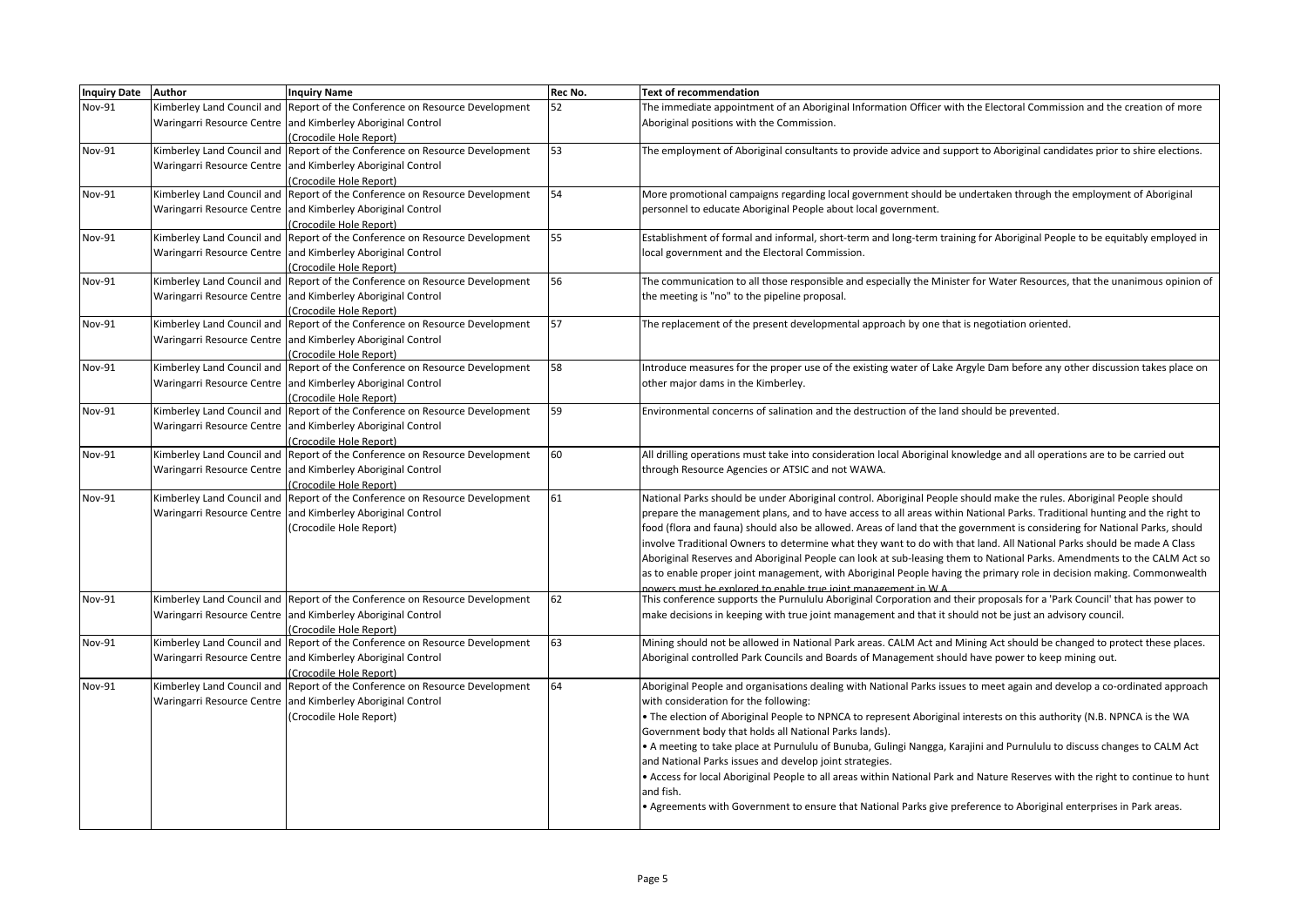| <b>Inquiry Date</b> | Author                 | <b>Inquiry Name</b>                                                         | Rec No. | <b>Text of recommendation</b>                                                                                                |
|---------------------|------------------------|-----------------------------------------------------------------------------|---------|------------------------------------------------------------------------------------------------------------------------------|
| Nov-91              |                        | Kimberley Land Council and Report of the Conference on Resource Development | 65      | Aboriginal National Parks organisations must take advantage of the support being offered by Conservation organisations       |
|                     |                        | Waringarri Resource Centre and Kimberley Aboriginal Control                 |         | specifically the Wilderness Society, to support their negotiations with CALM and to push for changes to the CALM Act.        |
|                     |                        | (Crocodile Hole Report)                                                     |         |                                                                                                                              |
| <b>Nov-91</b>       |                        | Kimberley Land Council and Report of the Conference on Resource Development | 66      | The AAPA 'Forward Plan' should be sent out to Aboriginal organisations for comment and discussion and then finalised         |
|                     |                        | Waringarri Resource Centre and Kimberley Aboriginal Control                 |         | (Draft National Parks Policy Document).                                                                                      |
|                     |                        | (Crocodile Hole Report)                                                     |         |                                                                                                                              |
| Nov-91              |                        | Kimberley Land Council and Report of the Conference on Resource Development | 67      | A co-ordinated and negotiated strategy must be developed to provide short term and long-term training and employment         |
|                     |                        | Waringarri Resource Centre and Kimberley Aboriginal Control                 |         | for Aboriginal People in all aspects of Park Management including: formation, planning and management; vegetation and        |
|                     |                        | (Crocodile Hole Report)                                                     |         | wildlife management; and land and soil management.                                                                           |
| Nov-91              |                        | Kimberley Land Council and Report of the Conference on Resource Development | 68      | Tourism is a growth industry with potential for Aboriginal self-reliance and dignity. However, the industry has physical and |
|                     |                        | Waringarri Resource Centre and Kimberley Aboriginal Control                 |         | cultural impacts on the lands and communities. A co-ordinated Aboriginal management body should be established to:           |
|                     |                        | (Crocodile Hole Report)                                                     |         | • Control and manage tourism development.                                                                                    |
|                     |                        |                                                                             |         | . Regulate access to lands and sites.                                                                                        |
|                     |                        |                                                                             |         | . Work for the presentation and promotion of Aboriginal Cultural Heritage.                                                   |
|                     |                        |                                                                             |         | . Ensure that financial and economic benefits go to Aboriginal communities.                                                  |
|                     |                        |                                                                             |         | . Provide resources for the participation and control of development by Aboriginal People.                                   |
|                     |                        |                                                                             |         | . Develop a short-term and long-term training and employment strategy.                                                       |
| Nov-91              |                        | Kimberley Land Council and Report of the Conference on Resource Development | 69      | Funding for the Working Group could be similar to the way this conference was funded.                                        |
|                     |                        | Waringarri Resource Centre and Kimberley Aboriginal Control                 |         |                                                                                                                              |
|                     |                        | (Crocodile Hole Report)                                                     |         |                                                                                                                              |
| Nov-91              |                        | Kimberley Land Council and Report of the Conference on Resource Development | 70      | ATSIC Regional Councils should support KLC with funding. Every Regional Councillor should recommend ATSIC provides           |
|                     |                        | Waringarri Resource Centre and Kimberley Aboriginal Control                 |         | funding for KLC so that KLC operates on an efficient basis.                                                                  |
|                     |                        | (Crocodile Hole Report)                                                     |         |                                                                                                                              |
| Nov-01              | <b>Auditor General</b> | Life Matters: Management of                                                 |         | Community mental health services should:                                                                                     |
|                     |                        | Deliberate Self-Harm in Young People                                        |         | • ensure that adequate management information is available and utilised to improve service delivery.                         |
|                     |                        | (Life Matters)                                                              |         |                                                                                                                              |
| Nov-01              | <b>Auditor General</b> | Life Matters: Management of                                                 |         | Hospitals should:                                                                                                            |
|                     |                        | Deliberate Self-Harm in Young People                                        |         | • develop and implement local strategies for providing effective care for managing deliberate self-harm patients in          |
|                     |                        | (Life Matters)                                                              |         | accordance with the Guidelines.                                                                                              |
|                     |                        |                                                                             |         | These local strategies should be set out in a detailed action plan which includes:                                           |
|                     |                        |                                                                             |         | • a statement of objectives;                                                                                                 |
|                     |                        |                                                                             |         | • assignment of responsibilities and accountabilities;                                                                       |
|                     |                        |                                                                             |         | • setting of timelines;                                                                                                      |
|                     |                        |                                                                             |         | • commitment of resources necessary to achieve the objectives; and                                                           |
|                     |                        |                                                                             |         | • establishment of mechanisms to regularly evaluate the effectiveness of the strategy.                                       |
|                     |                        |                                                                             |         | As part of this action plan, effective measures need to be implemented to ensure:                                            |
|                     |                        |                                                                             |         | • triage arrangements deal with deliberate self-harm patients in accordance with established risk categories;                |
|                     |                        |                                                                             |         | • care is provided in accordance with the Guidelines;                                                                        |
|                     |                        |                                                                             |         | · case documentation includes all essential information;                                                                     |
|                     |                        |                                                                             |         | • opportunities for patients to 'slip through the gaps' are minimised; and                                                   |
|                     |                        |                                                                             |         | • an effective discharge plan is put in place.                                                                               |
|                     |                        |                                                                             |         |                                                                                                                              |
| Nov-01              | <b>Auditor General</b> | Life Matters: Management of                                                 |         | Agencies need to develop implementation plans consistent with the State strategy for suicide prevention, with these clearly  |
|                     |                        | Deliberate Self-Harm in Young People                                        |         | articulating agreed timelines, the resources allocated and the evaluation strategy.                                          |
|                     |                        | (Life Matters)                                                              |         |                                                                                                                              |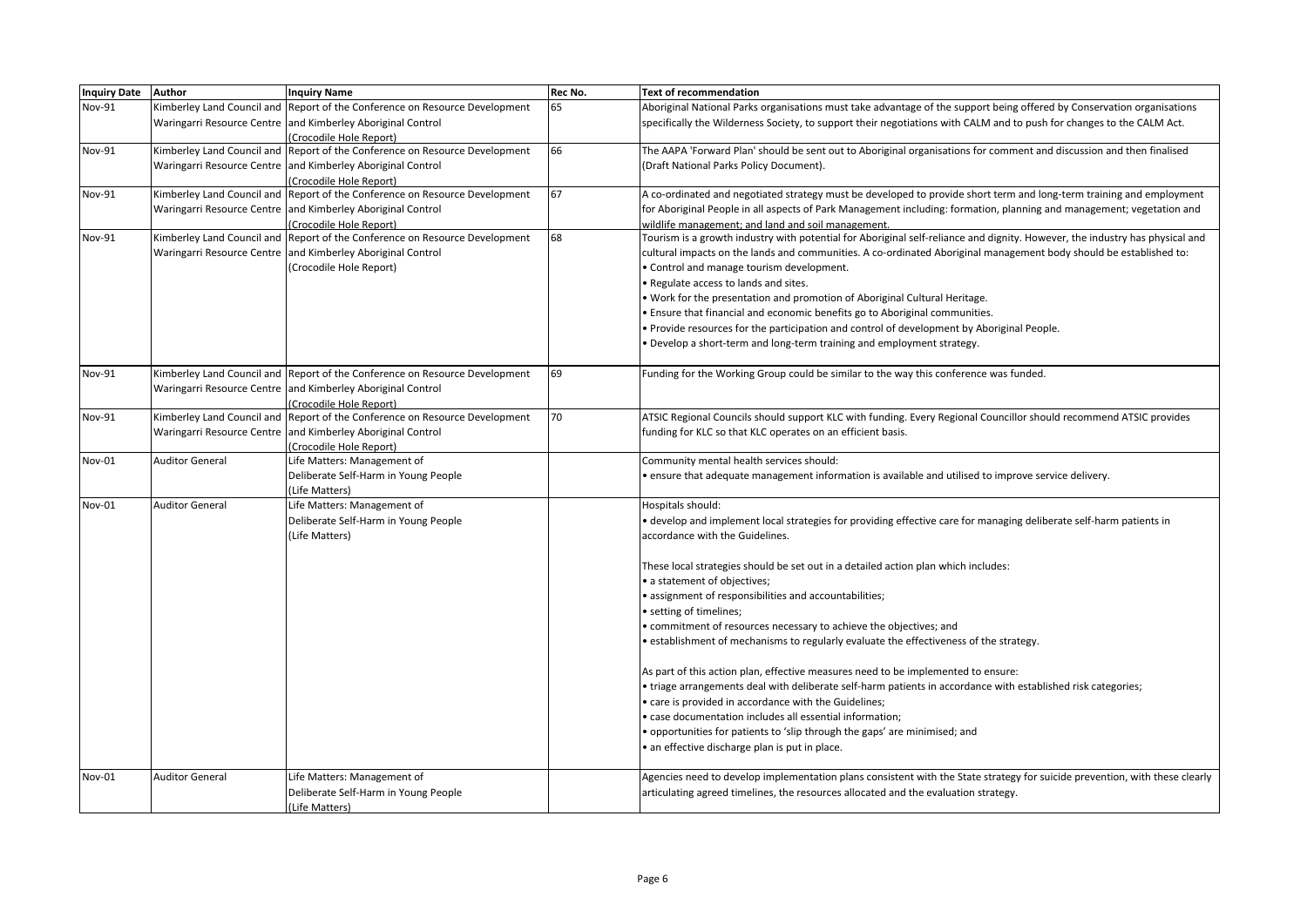| Inquiry Date Author |                        | <b>Inquiry Name</b>                  | Rec No. | <b>Text of recommendation</b>                                                                                               |
|---------------------|------------------------|--------------------------------------|---------|-----------------------------------------------------------------------------------------------------------------------------|
| <b>Nov-01</b>       | <b>Auditor General</b> | Life Matters: Management of          |         | The Department of Health should:                                                                                            |
|                     |                        | Deliberate Self-Harm in Young People |         | review its mechanism for endorsing and implementing across the Western Australian health system guidelines and policies     |
|                     |                        | (Life Matters)                       |         | endorsed by professional bodies.                                                                                            |
|                     |                        |                                      |         | • endorse the Guidelines for the Management of Deliberate Self-Harm in Young People and ensure their implementation         |
|                     |                        |                                      |         | across the Western Australian health system.                                                                                |
|                     |                        |                                      |         | • develop clear policies regarding confidentiality for patients between 16-18 years and duty of care while waiting for      |
|                     |                        |                                      |         | community-based treatment.                                                                                                  |
| Nov-01              | <b>Auditor General</b> | Life Matters: Management of          |         | As part of their action plan to support the Guidelines, hospitals should:                                                   |
|                     |                        | Deliberate Self-Harm in Young People |         | · ensure all relevant staff are adequately trained in the requirements of the Guidelines.                                   |
|                     |                        | (Life Matters)                       |         | · ensure policies and procedures are developed and implemented.                                                             |
| Nov-01              | <b>Auditor General</b> | Life Matters: Management of          |         | The Department of Health should:                                                                                            |
|                     |                        | Deliberate Self-Harm in Young People |         | • in consultation with community mental health clinics, develop and implement minimum service specifications, for           |
|                     |                        | (Life Matters)                       |         | example, in relation to after-care planning, timely follow-up treatment and assertive follow-up where a client does not     |
|                     |                        |                                      |         | attend an appointment.                                                                                                      |
| Nov-01              | <b>Auditor General</b> | Life Matters: Management of          |         | Hospitals and community mental health services should develop local protocols for:                                          |
|                     |                        | Deliberate Self-Harm in Young People |         | • timely referral of patients to care in the community;                                                                     |
|                     |                        | (Life Matters)                       |         | timely transmission of relevant details; and                                                                                |
|                     |                        |                                      |         | · effective collaboration and coordination between hospitals, community based services and other relevant local groups, for |
|                     |                        |                                      |         | example school based counsellors                                                                                            |
| Nov-01              | <b>Auditor General</b> | Life Matters: Management of          |         | The Department of Health and hospitals should:                                                                              |
|                     |                        | Deliberate Self-Harm in Young People |         | • review information system requirements to support the implementation of the Guidelines and monitoring of outcomes for     |
|                     |                        | (Life Matters)                       |         | deliberate self-harm patients.                                                                                              |
|                     |                        |                                      |         | clarify employment arrangements for the deliberate self-harm social workers.                                                |
| Nov-01              | <b>Auditor General</b> | Life Matters: Management of          |         | State strategies for suicide prevention need to be regularly reviewed and evaluated and progress on achievements            |
|                     |                        | Deliberate Self-Harm in Young People |         | publicised via a regular reporting mechanism.                                                                               |
|                     |                        | (Life Matters)                       |         |                                                                                                                             |
| Nov-01              | <b>Auditor General</b> | Life Matters: Management of          |         | Agencies need to develop implementation plans consistent with the State strategy for suicide prevention, with these clearly |
|                     |                        | Deliberate Self-Harm in Young People |         | articulating agreed timelines, the resources allocated and the evaluation strategy.                                         |
|                     |                        | Life Matters)                        |         |                                                                                                                             |
| Nov-01              | <b>Auditor General</b> | Life Matters: Management of          |         | The Department of Health should:                                                                                            |
|                     |                        | Deliberate Self-Harm in Young People |         | review its mechanism for endorsing and implementing across the Western Australian health system guidelines and policies     |
|                     |                        | (Life Matters)                       |         | endorsed by professional bodies.                                                                                            |
|                     |                        |                                      |         | • endorse the Guidelines for the Management of Deliberate Self-Harm in Young People and ensure their implementation         |
|                     |                        |                                      |         | across the Western Australian health system.                                                                                |
|                     |                        |                                      |         | · develop clear policies regarding confidentiality for patients between 16-18 years and duty of care while waiting for      |
|                     |                        |                                      |         | community-based treatment.                                                                                                  |
| Nov-01              | <b>Auditor General</b> | Life Matters: Management of          |         | As part of their action plan to support the Guidelines, hospitals should:                                                   |
|                     |                        | Deliberate Self-Harm in Young People |         | . ensure all relevant staff are adequately trained in the requirements of the Guidelines.                                   |
|                     |                        | (Life Matters)                       |         | · ensure policies and procedures are developed and implemented.                                                             |
| Nov-01              | <b>Auditor General</b> | Life Matters: Management of          |         | The Department of Health should:                                                                                            |
|                     |                        | Deliberate Self-Harm in Young People |         | • in consultation with community mental health clinics, develop and implement minimum service specifications, for           |
|                     |                        | (Life Matters)                       |         | example, in relation to after-care planning, timely follow-up treatment and assertive follow-up where a client does not     |
|                     |                        |                                      |         | attend an appointment.                                                                                                      |
| Nov-01              | <b>Auditor General</b> | Life Matters: Management of          |         | Hospitals and community mental health services should develop local protocols for:                                          |
|                     |                        | Deliberate Self-Harm in Young People |         | • timely referral of patients to care in the community;                                                                     |
|                     |                        | (Life Matters)                       |         | timely transmission of relevant details; and                                                                                |
|                     |                        |                                      |         | effective collaboration and coordination between hospitals, community based services and other relevant local groups, for   |
|                     |                        |                                      |         | example school based counsellors                                                                                            |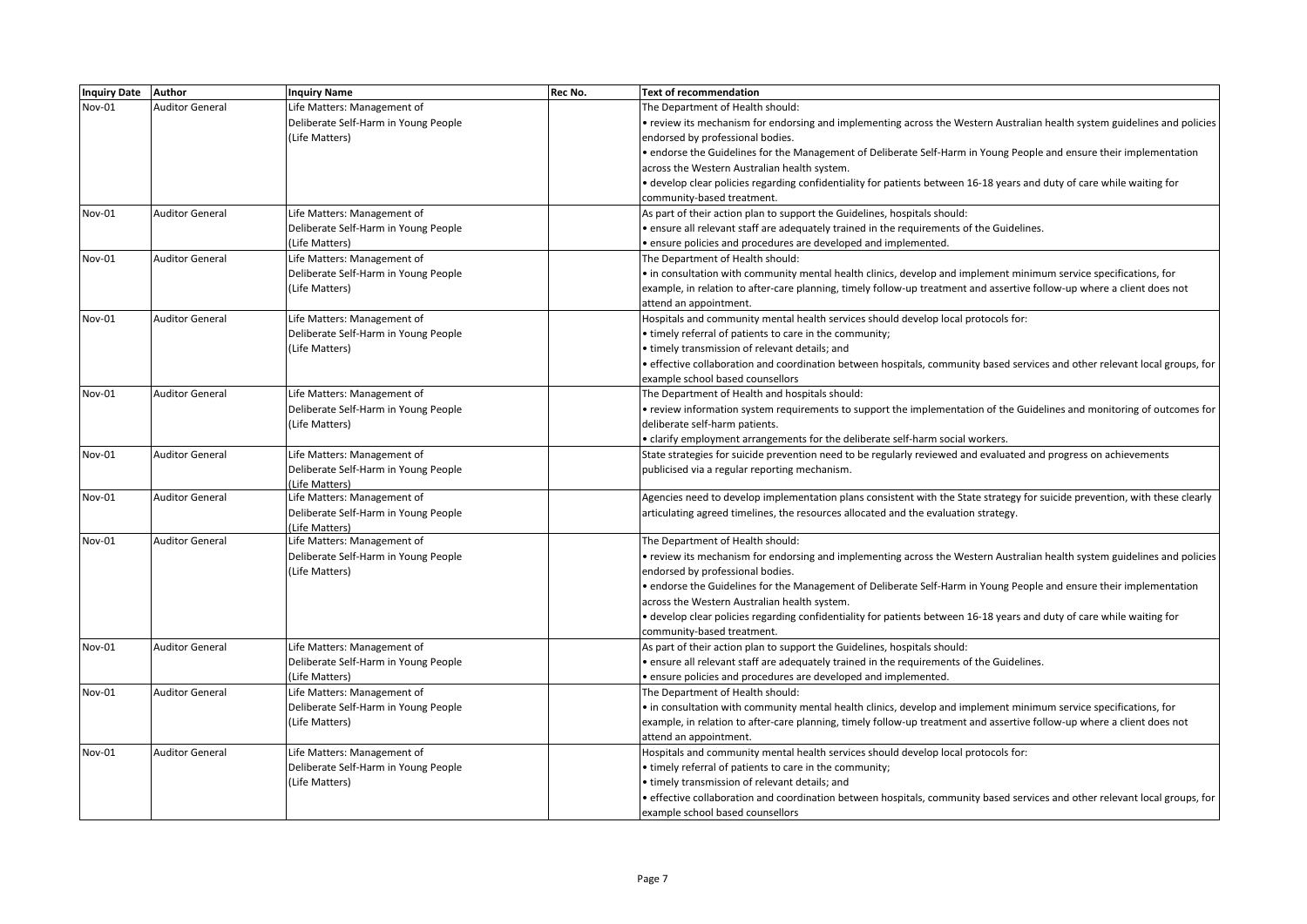| Inquiry Date Author |                             | <b>Inquiry Name</b>                                                                | Rec No. | <b>Text of recommendation</b>                                                                                                          |
|---------------------|-----------------------------|------------------------------------------------------------------------------------|---------|----------------------------------------------------------------------------------------------------------------------------------------|
| Nov-01              | <b>Auditor General</b>      | Life Matters: Management of                                                        |         | The Department of Health and hospitals should:                                                                                         |
|                     |                             | Deliberate Self-Harm in Young People                                               |         | review information system requirements to support the implementation of the Guidelines and monitoring of outcomes for                  |
|                     |                             | (Life Matters)                                                                     |         | deliberate self-harm patients.                                                                                                         |
|                     |                             |                                                                                    |         | $\cdot$ clarify employment arrangements for the deliberate self-harm social workers.                                                   |
| Nov-01              | <b>Auditor General</b>      | Life Matters: Management of                                                        |         | State strategies for suicide prevention need to be regularly reviewed and evaluated and progress on achievements                       |
|                     |                             | Deliberate Self-Harm in Young People                                               |         | publicised via a regular reporting mechanism.                                                                                          |
|                     |                             | (Life Matters)                                                                     |         |                                                                                                                                        |
| Jul-02              | Sue Gordon,                 | Putting the picture together: Inquiry into Response by                             |         | The Inquiry recommends that data on child sexual abuse be collected by government agencies using a methodology that                    |
|                     |                             | Kay Hallahan, Darrell Henry Government Agencies to Complaints of Family Violence   |         | allows for aggregation and illustrates pathways through the justice and child protection systems.                                      |
|                     |                             | and Child Abuse in Aboriginal Communities                                          |         |                                                                                                                                        |
|                     |                             | (Gordon Inauirv)                                                                   |         |                                                                                                                                        |
| Jul-02              | Sue Gordon,                 | Putting the picture together: Inquiry into Response by                             |         | The Inquiry recommends that the State petition the Commonwealth Government to include older children (13-17 years) in                  |
|                     |                             | Kay Hallahan, Darrell Henry Government Agencies to Complaints of Family Violence   |         | surveys of sexual assault to obtain prevalence data.                                                                                   |
|                     |                             | and Child Abuse in Aboriginal Communities                                          |         |                                                                                                                                        |
|                     |                             | (Gordon Inquiry)                                                                   |         |                                                                                                                                        |
| Jul-02              | Sue Gordon,                 | Putting the picture together: Inquiry into Response by                             |         | The Inquiry endorses the Disability Services Commission's initiative in developing a policy and funding framework with the             |
|                     | Kay Hallahan, Darrell Henry | Government Agencies to Complaints of Family Violence                               |         | involvement of key community-based groups, consumers and government agencies through the Access for Indigenous                         |
|                     |                             | and Child Abuse in Aboriginal Communities                                          |         | People Steering Committee to improve its service provision to Aboriginal people with disabilities.                                     |
|                     |                             | (Gordon Inquiry)                                                                   |         |                                                                                                                                        |
|                     |                             |                                                                                    |         |                                                                                                                                        |
| Jul-02              | Sue Gordon,                 | Putting the picture together: Inquiry into Response by                             |         | The Inquiry finds that the Office of Aboriginal Health (OAH) does not have any specific policies, procedures or agendas to             |
|                     | Kay Hallahan, Darrell Henry | Government Agencies to Complaints of Family Violence                               |         | address family violence and child abuse in Aboriginal communities. The Inquiry recommends that OAH be more involved in                 |
|                     |                             | and Child Abuse in Aboriginal Communities                                          |         | the development of programs to meet the three levels of responses (primary, secondary and tertiary) to address these                   |
| Jul-02              | Sue Gordon,                 | (Gordon Inquiry)<br>Putting the picture together: Inquiry into Response by         |         | issues.<br>The Inquiry recommends the appointment of a senior officer to lead the Office of Aboriginal Health be expedited as a matter |
|                     |                             |                                                                                    |         | of urgency by the Department of Health.                                                                                                |
|                     |                             | Kay Hallahan, Darrell Henry   Government Agencies to Complaints of Family Violence |         |                                                                                                                                        |
|                     |                             | and Child Abuse in Aboriginal Communities<br>(Gordon Inauiry)                      |         |                                                                                                                                        |
| Jul-02              | Sue Gordon,                 | Putting the picture together: Inquiry into Response by                             |         | The Inquiry endorses in principle the Department of Health's initiatives to build workforce skills; develop new models of              |
|                     |                             | Kay Hallahan, Darrell Henry   Government Agencies to Complaints of Family Violence |         | service delivery that would improve interagency referral processes; and enhance interagency cooperation, as proposed for               |
|                     |                             | and Child Abuse in Aboriginal Communities                                          |         | the reconfigured Community and Child Health Branch.                                                                                    |
|                     |                             | (Gordon Inquiry)                                                                   |         |                                                                                                                                        |
|                     |                             |                                                                                    |         |                                                                                                                                        |
| Jul-02              | Sue Gordon,                 | Putting the picture together: Inquiry into Response by                             |         | The Inquiry endorses in principle, the direction in training currently being undertaken by the Sexual Health Program. It               |
|                     |                             | Kay Hallahan, Darrell Henry   Government Agencies to Complaints of Family Violence |         | recommends, on the basis of the effectiveness of the community education and sexual health traineeship program for                     |
|                     |                             | and Child Abuse in Aboriginal Communities                                          |         | Aboriginal people, to expand this traineeship and provide it on an ongoing basis.                                                      |
|                     |                             | (Gordon Inquiry)                                                                   |         |                                                                                                                                        |
| Jul-02              | Sue Gordon,                 | Putting the picture together: Inquiry into Response by                             |         | The Inquiry commends the establishment of the Aboriginal Psychiatric Services at Graylands Hospital. However it                        |
|                     |                             | Kay Hallahan, Darrell Henry   Government Agencies to Complaints of Family Violence |         | recommends that the services should be widely publicised, especially in the rural and remote regions, and target referring             |
|                     |                             | and Child Abuse in Aboriginal Communities                                          |         | professionals, agencies and Aboriginal groups.                                                                                         |
|                     |                             | (Gordon Inauirv)                                                                   |         |                                                                                                                                        |
| Jul-02              | Sue Gordon,                 | Putting the picture together: Inquiry into Response by                             |         | The Inquiry finds that the limited information provided by the Department of Health on its Drug and Alcohol programs                   |
|                     |                             | Kay Hallahan, Darrell Henry   Government Agencies to Complaints of Family Violence |         | precluded any findings by the Inquiry on the effectiveness of services provided.                                                       |
|                     |                             | and Child Abuse in Aboriginal Communities                                          |         |                                                                                                                                        |
|                     |                             | (Gordon Inauiry)                                                                   |         |                                                                                                                                        |
| Jul-02              | Sue Gordon,                 | Putting the picture together: Inquiry into Response by                             | 10      | The Inquiry acknowledges the Drug and Alcohol Office's current activities, and recommends that their proposals be                      |
|                     | Kay Hallahan, Darrell Henry | Government Agencies to Complaints of Family Violence                               |         | progressed as a matter of urgency, to address the enormity of the problems associated with drug, alcohol and substance                 |
|                     |                             | and Child Abuse in Aboriginal Communities                                          |         | abuse.                                                                                                                                 |
|                     |                             | (Gordon Inquiry)                                                                   |         |                                                                                                                                        |
|                     |                             |                                                                                    |         |                                                                                                                                        |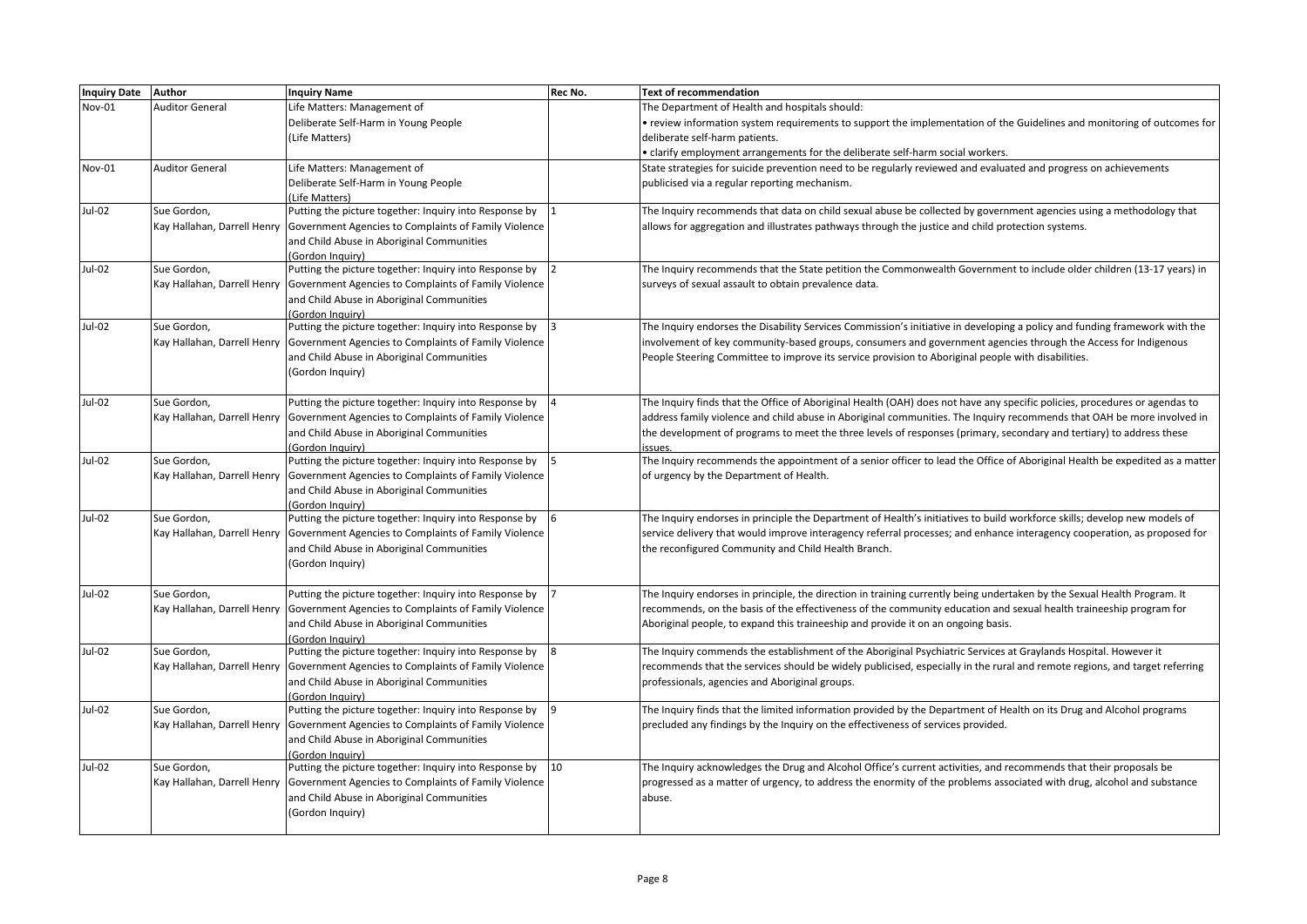| Inquiry Date Author |                                            | <b>Inquiry Name</b>                                                                                                                                                                                         | Rec No. | <b>Text of recommendation</b>                                                                                                                                                                                                                                                         |
|---------------------|--------------------------------------------|-------------------------------------------------------------------------------------------------------------------------------------------------------------------------------------------------------------|---------|---------------------------------------------------------------------------------------------------------------------------------------------------------------------------------------------------------------------------------------------------------------------------------------|
| Jul-02              | Sue Gordon,                                | Putting the picture together: Inquiry into Response by<br>Kay Hallahan, Darrell Henry Government Agencies to Complaints of Family Violence<br>and Child Abuse in Aboriginal Communities<br>(Gordon Inquiry) | 11      | The Inquiry supports the Department of Health's intention to develop a Volatile Substance Abuse Action Plan (VSAAP) and<br>recommends that the VSAAP adopt a comprehensive approach to the development of strategies that include treatment<br>initiatives in Aboriginal communities. |
| Jul-02              | Sue Gordon,                                | Putting the picture together: Inquiry into Response by<br>Kay Hallahan, Darrell Henry Government Agencies to Complaints of Family Violence<br>and Child Abuse in Aboriginal Communities<br>(Gordon Inauiry) | 12      | The Inquiry recommends that in developing appropriate strategies, the Department of Health should include a review of the<br>legislative framework and any requirements for change.                                                                                                   |
| Jul-02              | Sue Gordon,                                | Putting the picture together: Inquiry into Response by<br>Kay Hallahan, Darrell Henry Government Agencies to Complaints of Family Violence<br>and Child Abuse in Aboriginal Communities<br>(Gordon Inquiry) | 13      | The Inquiry endorses in principle, options currently being considered by the Department of Health and recommends that<br>resources be made available for the following initiatives to be carried out:                                                                                 |
| Jul-02              | Sue Gordon,                                | Putting the picture together: Inquiry into Response by<br>Kay Hallahan, Darrell Henry Government Agencies to Complaints of Family Violence<br>and Child Abuse in Aboriginal Communities<br>(Gordon Inquiry) | 13.1    | Expansion of delivery of sexual assault services in the metropolitan and rural and remote regions;                                                                                                                                                                                    |
| Jul-02              | Sue Gordon,<br>Kay Hallahan, Darrell Henry | Putting the picture together: Inquiry into Response by<br>Government Agencies to Complaints of Family Violence<br>and Child Abuse in Aboriginal Communities<br>(Gordon Inquiry)                             | 13.2    | • An increase in counselling services, to include Aboriginal-specific services, provided by government and non-government<br>agencies;                                                                                                                                                |
| Jul-02              | Sue Gordon,<br>Kay Hallahan, Darrell Henry | Putting the picture together: Inquiry into Response by<br>Government Agencies to Complaints of Family Violence<br>and Child Abuse in Aboriginal Communities<br>(Gordon Inquiry)                             | 13.3    | Improvement of education and training to health care workers, agencies, communities and schools to address sexual<br>abuse issues and provide education on preventative and protective strategies;                                                                                    |
| Jul-02              | Sue Gordon,<br>Kay Hallahan, Darrell Henry | Putting the picture together: Inquiry into Response by<br>Government Agencies to Complaints of Family Violence<br>and Child Abuse in Aboriginal Communities<br>(Gordon Inquiry)                             | 13.4    | The positioning of the metropolitan Sexual Assault Resource Centre at King Edward Memorial Hospital as the key support<br>agency for all sexual assault services statewide, as well as being responsible for the skill development of workers in the rural<br>and remote regions.     |
| Jul-02              | Sue Gordon,<br>Kay Hallahan, Darrell Henry | Putting the picture together: Inquiry into Response by<br>Government Agencies to Complaints of Family Violence<br>and Child Abuse in Aboriginal Communities<br>(Gordon Inauiry)                             | 14      | The Inquiry recommends that key Aboriginal community members be identified for training in sexual assault education and<br>support services so they become a resource in their own communities.                                                                                       |
| Jul-02              | Sue Gordon,<br>Kay Hallahan, Darrell Henry | Putting the picture together: Inquiry into Response by<br>Government Agencies to Complaints of Family Violence<br>and Child Abuse in Aboriginal Communities<br>(Gordon Inquiry)                             | 15      | The Inquiry supports options the Department of Health is considering to improve and expand the Princess Margaret Hospital<br>(PMH) Child Protection Unit's (CPU) services, these being:                                                                                               |
| <b>Jul-02</b>       | Sue Gordon,<br>Kay Hallahan, Darrell Henry | Putting the picture together: Inquiry into Response by<br>Government Agencies to Complaints of Family Violence<br>and Child Abuse in Aboriginal Communities<br>(Gordon Inquiry)                             | 15.1    | Education for all health workers particularly in the range of specialised services that CPU provide;                                                                                                                                                                                  |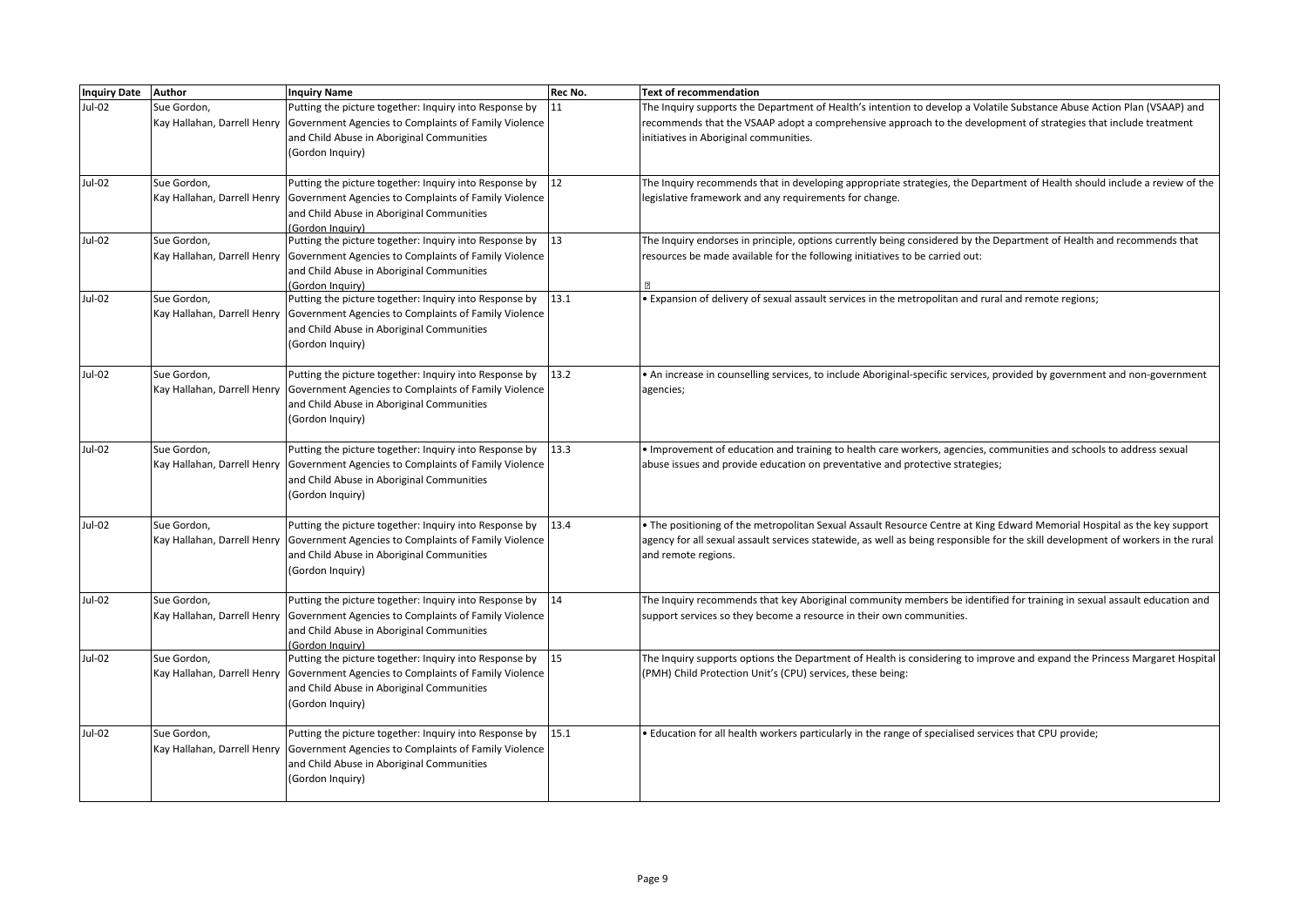| <b>Inquiry Date</b> | Author                                     | <b>Inquiry Name</b>                                                                                                                                                                                           | Rec No. | <b>Text of recommendation</b>                                                                                                                                                                                                                                                                                                                                                                                                                                                                                                                                                                                                                                                                                                      |
|---------------------|--------------------------------------------|---------------------------------------------------------------------------------------------------------------------------------------------------------------------------------------------------------------|---------|------------------------------------------------------------------------------------------------------------------------------------------------------------------------------------------------------------------------------------------------------------------------------------------------------------------------------------------------------------------------------------------------------------------------------------------------------------------------------------------------------------------------------------------------------------------------------------------------------------------------------------------------------------------------------------------------------------------------------------|
| Jul-02              | Sue Gordon,                                | Putting the picture together: Inquiry into Response by<br>Kay Hallahan, Darrell Henry Government Agencies to Complaints of Family Violence<br>and Child Abuse in Aboriginal Communities<br>(Gordon Inquiry)   | 15.2    | Improvement of the working relationship with Aboriginal Health Services, such as Derbarl Yerrigan Health Service, to<br>enable the establishment of a specific clinic with an indigenous focus;                                                                                                                                                                                                                                                                                                                                                                                                                                                                                                                                    |
| Jul-02              | Sue Gordon,<br>Kay Hallahan, Darrell Henry | Putting the picture together: Inquiry into Response by<br>Government Agencies to Complaints of Family Violence<br>and Child Abuse in Aboriginal Communities<br>(Gordon Inquiry)                               | 15.3    | · Establishment of rural regional units to better respond to families and children.<br>The Inquiry recommends that the Department of Health provides psychiatric, psychological and counselling services for<br>victims of child sexual abuse and their families through CPU at PMH.                                                                                                                                                                                                                                                                                                                                                                                                                                               |
| Jul-02              | Sue Gordon,<br>Kay Hallahan, Darrell Henry | Putting the picture together: Inquiry into Response by<br>Government Agencies to Complaints of Family Violence<br>and Child Abuse in Aboriginal Communities<br>(Gordon Inquiry)                               | 16      | The Inquiry supports the interim evaluation of the 'Understanding and responding to child sexual abuse in Aboriginal<br>communities' training workshops, piloted in May 2002 in regional WA. The Inquiry recommends on the basis of that interim<br>report that:<br>. The training is redesigned to target different audiences, such as community members and professional/field workers;<br>• Training occur on an ongoing basis;<br>• Training is provided in a series to enable workshop participants, incremental professional development training in<br>responding to child sexual abuse;<br>• The training should include a follow-up competency assessment element ensuring ongoing application of training<br>objectives. |
| Jul-02              | Sue Gordon,<br>Kay Hallahan, Darrell Henry | Putting the picture together: Inquiry into Response by<br>Government Agencies to Complaints of Family Violence<br>and Child Abuse in Aboriginal Communities<br>(Gordon Inquiry)                               | 17      | The Inquiry recommends that adequate resources be made available to the Sexual Health Program to expand its revised<br>training workshops to all regions.                                                                                                                                                                                                                                                                                                                                                                                                                                                                                                                                                                          |
| Jul-02              | Sue Gordon,<br>Kay Hallahan, Darrell Henry | Putting the picture together: Inquiry into Response by<br>Government Agencies to Complaints of Family Violence<br>and Child Abuse in Aboriginal Communities<br>(Gordon Inauiry)                               | 18      | The Inquiry endorses the Department of Health initiative to review its current information sharing legislation to ensure more<br>effective communication practices between agencies responding in the area of family violence and child abuse.                                                                                                                                                                                                                                                                                                                                                                                                                                                                                     |
| Jul-02              | Sue Gordon,<br>Kay Hallahan, Darrell Henry | Putting the picture together: Inquiry into Response by<br>Government Agencies to Complaints of Family Violence<br>and Child Abuse in Aboriginal Communities<br>(Gordon Inauirv)                               | 19      | The Inquiry strongly supports the Department of Health's proposal to reintroduce regular training for nursing staff in the<br>clinical management of child abuse, which was discontinued in 1993.                                                                                                                                                                                                                                                                                                                                                                                                                                                                                                                                  |
| Jul-02              | Sue Gordon,<br>Kay Hallahan, Darrell Henry | Putting the picture together: Inquiry into Response by<br>Government Agencies to Complaints of Family Violence<br>and Child Abuse in Aboriginal Communities<br>(Gordon Inquiry)                               | 20      | The Inquiry endorses the cross-cultural training programs proposed by the Department of Health (DOH) that recognise the<br>specific cultural needs of Aboriginal people, for all DOH's service providers. The Inquiry recommends that this Inquiry's<br>proposed Implementation body expedite this initiative as a matter of priority.                                                                                                                                                                                                                                                                                                                                                                                             |
| Jul-02              | Sue Gordon,                                | Putting the picture together: Inquiry into Response by<br>Kay Hallahan, Darrell Henry   Government Agencies to Complaints of Family Violence<br>and Child Abuse in Aboriginal Communities<br>(Gordon Inquiry) | 21      | The Inquiry supports the Department of Health's development of an enhanced professional role and career development<br>path for Aboriginal Health Workers and Aboriginal Mental Health Workers. The Inquiry recommends these incorporate a<br>primary therapeutic role and should be reflected in work responsibility and remuneration.                                                                                                                                                                                                                                                                                                                                                                                            |
| Jul-02              | Sue Gordon,<br>Kay Hallahan, Darrell Henry | Putting the picture together: Inquiry into Response by<br>Government Agencies to Complaints of Family Violence<br>and Child Abuse in Aboriginal Communities<br>(Gordon Inquiry)                               | 22      | The Inquiry recommends that the Department of Health consider more professional development options for newly<br>employed Aboriginal staff, such as the Aboriginal mentoring programs recently introduced by the Department of Housing<br>and Works and the Department of Education.                                                                                                                                                                                                                                                                                                                                                                                                                                               |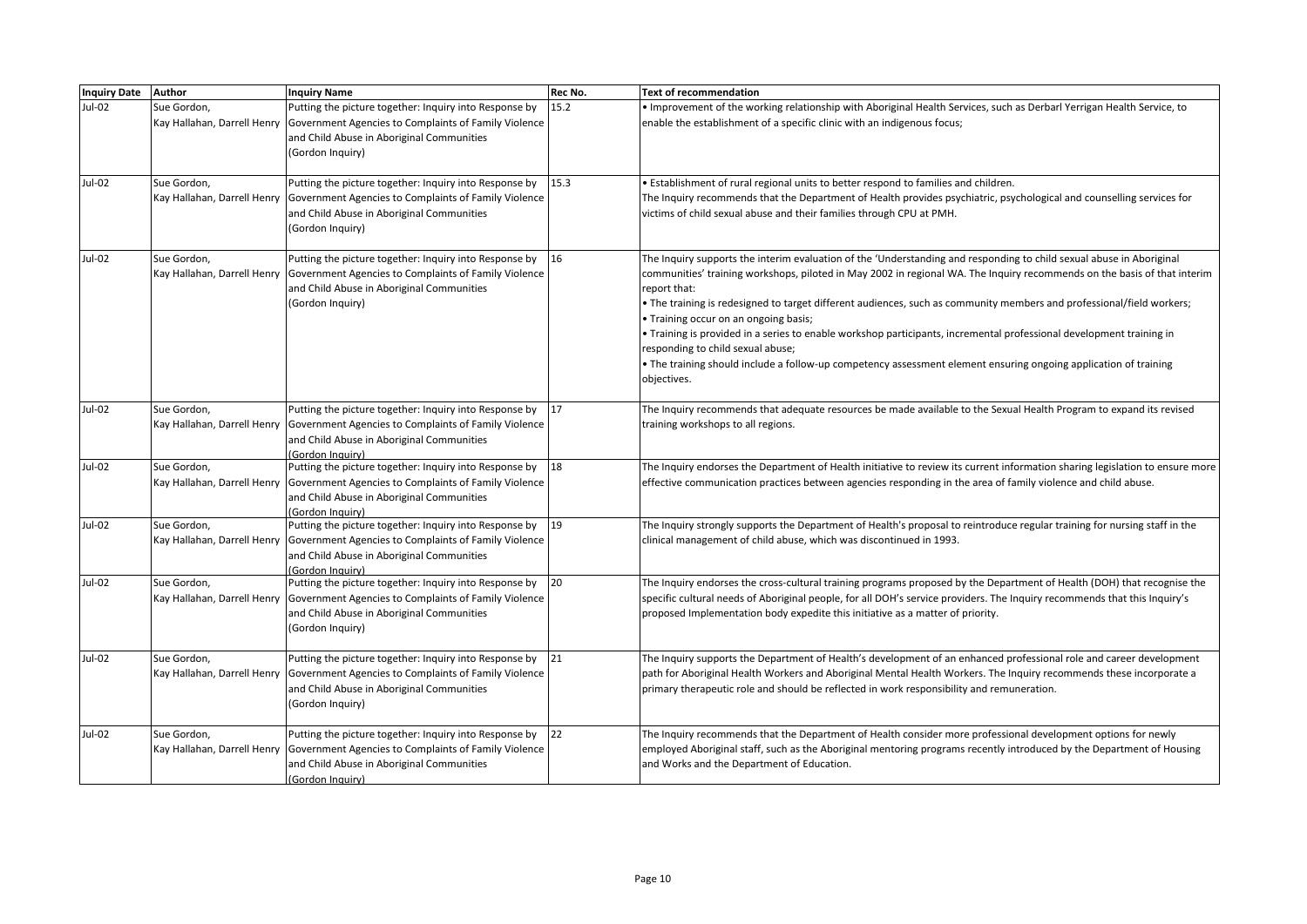| <b>Inquiry Date Author</b> |                             | <b>Inquiry Name</b>                                                                                            | Rec No. | Text of recommendation                                                                                                                                                                                                                        |
|----------------------------|-----------------------------|----------------------------------------------------------------------------------------------------------------|---------|-----------------------------------------------------------------------------------------------------------------------------------------------------------------------------------------------------------------------------------------------|
| Jul-02                     | Sue Gordon,                 | Putting the picture together: Inquiry into Response by                                                         | 23      | The Inquiry supports the metropolitan Sexual Assault Resource Centre's (SARC) initiative to reinstate training services that it                                                                                                               |
|                            |                             | Kay Hallahan, Darrell Henry   Government Agencies to Complaints of Family Violence                             |         | previously provided. The Inquiry recommends the training package be redesigned in conjunction with experienced and                                                                                                                            |
|                            |                             | and Child Abuse in Aboriginal Communities                                                                      |         | qualified professionals, academics and Aboriginal Health Workers.                                                                                                                                                                             |
|                            |                             | (Gordon Inquiry)                                                                                               |         |                                                                                                                                                                                                                                               |
|                            |                             |                                                                                                                |         |                                                                                                                                                                                                                                               |
| Jul-02                     | Sue Gordon,                 | Putting the picture together: Inquiry into Response by                                                         | 23.1    | The Inquiry endorses the SARC's intention to reintroduce Aboriginal liaison workers as outlined in the Department of                                                                                                                          |
|                            |                             | Kay Hallahan, Darrell Henry   Government Agencies to Complaints of Family Violence                             |         | Health's (DOH's) Submission.                                                                                                                                                                                                                  |
|                            |                             | and Child Abuse in Aboriginal Communities                                                                      |         |                                                                                                                                                                                                                                               |
|                            |                             | (Gordon Inquiry)                                                                                               |         |                                                                                                                                                                                                                                               |
| Jul-02                     | Sue Gordon,                 | Putting the picture together: Inquiry into Response by                                                         | 23.2    | The Inquiry endorses the Indigenous-specific training program for volunteers to respond to their own community members                                                                                                                        |
|                            |                             | Kay Hallahan, Darrell Henry Government Agencies to Complaints of Family Violence                               |         | disclosure of sexual abuse that is currently being implemented by SARC in Kalgoorlie. The Inquiry recommends that DOH                                                                                                                         |
|                            |                             | and Child Abuse in Aboriginal Communities                                                                      |         | consider this initiative, upon evaluation, for statewide implementation.                                                                                                                                                                      |
|                            |                             | (Gordon Inquiry)                                                                                               |         |                                                                                                                                                                                                                                               |
| Jul-02                     | Sue Gordon,                 | Putting the picture together: Inquiry into Response by                                                         | 24      | The Inquiry acknowledges the Department of Health's position that its previous structures and policies have inadvertently                                                                                                                     |
|                            |                             | Kay Hallahan, Darrell Henry   Government Agencies to Complaints of Family Violence                             |         | reduced the efficacy of service delivery, despite the commitment and clear goodwill to improve health outcomes, and                                                                                                                           |
|                            |                             | and Child Abuse in Aboriginal Communities                                                                      |         | supports the department's intent to redress the situation.                                                                                                                                                                                    |
|                            |                             | (Gordon Inquiry)                                                                                               |         |                                                                                                                                                                                                                                               |
| Jul-02                     | Sue Gordon,                 | Putting the picture together: Inquiry into Response by                                                         | 25      | The Inquiry recommends that the proposed Implementation Body evaluate and monitor the progress towards                                                                                                                                        |
|                            |                             | Kay Hallahan, Darrell Henry   Government Agencies to Complaints of Family Violence                             |         | implementation of the proposed changes outlined by the Department of Health.                                                                                                                                                                  |
|                            |                             | and Child Abuse in Aboriginal Communities                                                                      |         |                                                                                                                                                                                                                                               |
|                            |                             | (Gordon Inquiry)                                                                                               |         |                                                                                                                                                                                                                                               |
| Jul-02                     | Sue Gordon,                 | Putting the picture together: Inquiry into Response by                                                         | 26      | The Inquiry recommends that as a matter of priority, Healthwatch examines and provides relevant advice to the Minister                                                                                                                        |
|                            |                             | Kay Hallahan, Darrell Henry   Government Agencies to Complaints of Family Violence                             |         | and Director General of Health to address issues associated with drug, alcohol and substance abuse within Aboriginal                                                                                                                          |
|                            |                             | and Child Abuse in Aboriginal Communities                                                                      |         | communities, which were identified as underlying factors in the incidence of family violence and child abuse.                                                                                                                                 |
| Jul-02                     | Sue Gordon,                 | (Gordon Inauiry)<br>Putting the picture together: Inquiry into Response by                                     | 127     | The Inquiry endorses the Department for Community Development's (DCD) recognition of the need for ' greater emphasis                                                                                                                          |
|                            |                             | Kay Hallahan, Darrell Henry   Government Agencies to Complaints of Family Violence                             |         | on building the capacities and strengths of individuals, families and communities'. The Inquiry recommends that DCD                                                                                                                           |
|                            |                             | and Child Abuse in Aboriginal Communities                                                                      |         | continue to increase its emphasis on identifying and responding to the child and family identified, following a report of                                                                                                                     |
|                            |                             | (Gordon Inquiry)                                                                                               |         | family violence and child abuse.                                                                                                                                                                                                              |
|                            |                             |                                                                                                                |         |                                                                                                                                                                                                                                               |
| Jul-02                     | Sue Gordon,                 | Putting the picture together: Inquiry into Response by                                                         | 28      | The Inquiry recommends that the Department for Community Development complete the draft Bill to a stage to enable its                                                                                                                         |
|                            |                             | Kay Hallahan, Darrell Henry   Government Agencies to Complaints of Family Violence                             |         | public release for comment.                                                                                                                                                                                                                   |
|                            |                             | and Child Abuse in Aboriginal Communities                                                                      |         |                                                                                                                                                                                                                                               |
| Jul-02                     | Sue Gordon,                 | (Gordon Inauiry)<br>Putting the picture together: Inquiry into Response by                                     | 29      | The Inquiry recommends an analysis of the gaps in service delivery be conducted and considered as part of the framework                                                                                                                       |
|                            |                             | Kay Hallahan, Darrell Henry   Government Agencies to Complaints of Family Violence                             |         | for incorporation into the Department of Community Development planning process. The Inquiry notes that advice is to be                                                                                                                       |
|                            |                             | and Child Abuse in Aboriginal Communities                                                                      |         | provided to the Hon Premier on the initial review and recommends that the advice include additional information regarding                                                                                                                     |
|                            |                             | Gordon Inquiry)                                                                                                |         | funding implications for the identified services.                                                                                                                                                                                             |
| Jul-02                     | Sue Gordon,                 | Putting the picture together: Inquiry into Response by                                                         | 30      | The Inquiry finds that there is inadequate provision of ongoing intervention services for children and families. The Inquiry                                                                                                                  |
|                            |                             | Kay Hallahan, Darrell Henry   Government Agencies to Complaints of Family Violence                             |         | finds that there needs to be greater coordination and clarity between the Department for Community Development and the                                                                                                                        |
|                            |                             | and Child Abuse in Aboriginal Communities                                                                      |         | Department of Health for the responsibility of providing therapeutic and counselling services.                                                                                                                                                |
|                            |                             | (Gordon Inauirv)                                                                                               |         |                                                                                                                                                                                                                                               |
| Jul-02                     | Sue Gordon,                 | Putting the picture together: Inquiry into Response by<br>Government Agencies to Complaints of Family Violence | 31      | The Inquiry endorses the creation of programs by the Department for Community Development, which identify families, and<br>communities who exhibit 'risk' factors and the provision of services to those identified families and communities. |
|                            | Kay Hallahan, Darrell Henry |                                                                                                                |         |                                                                                                                                                                                                                                               |
|                            |                             | and Child Abuse in Aboriginal Communities<br>(Gordon Inquiry)                                                  |         |                                                                                                                                                                                                                                               |
|                            |                             |                                                                                                                |         |                                                                                                                                                                                                                                               |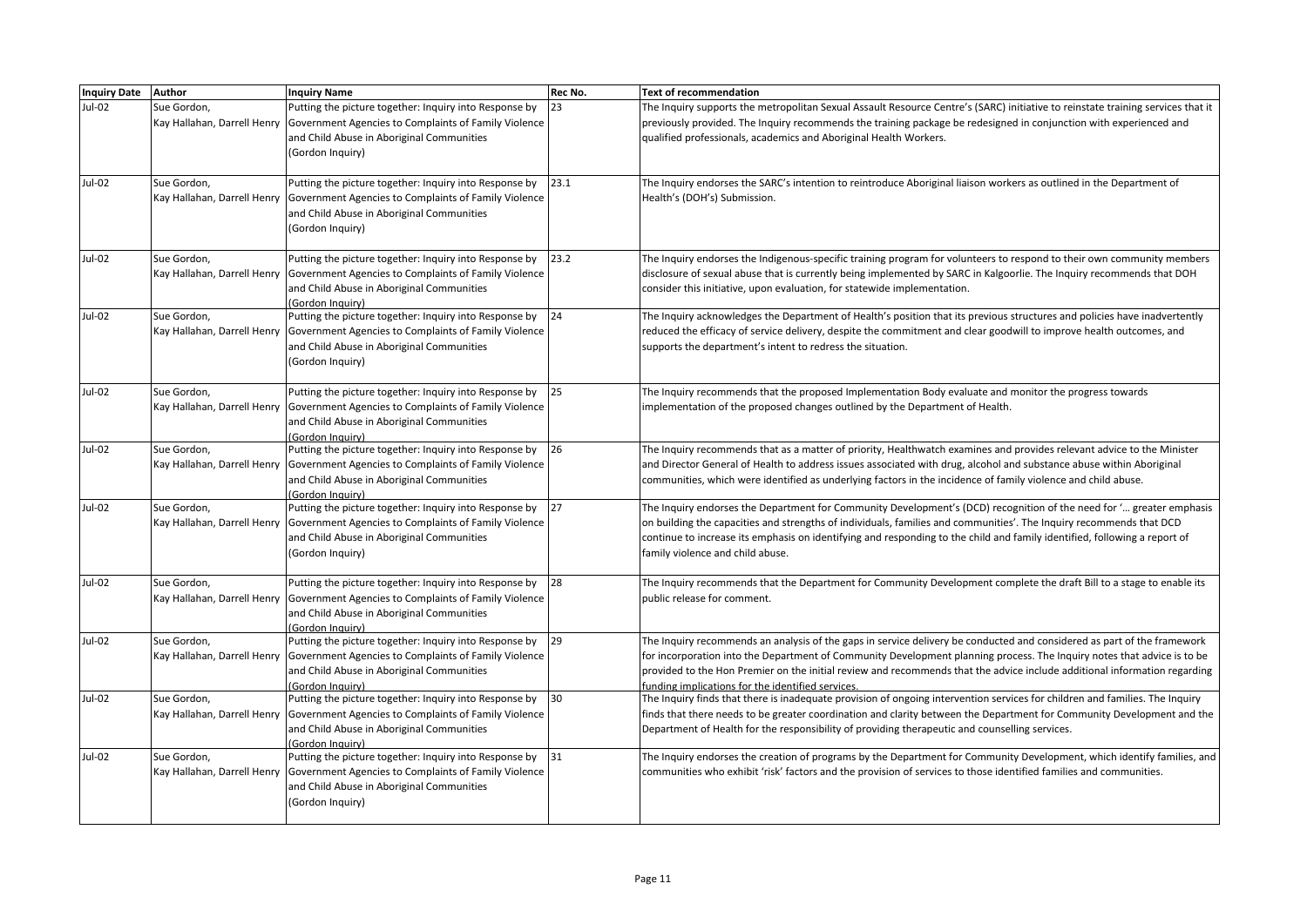| <b>Inquiry Date</b> | Author                                     | <b>Inquiry Name</b>                                                                                            | <b>Rec No.</b> | <b>Text of recommendation</b>                                                                                                                                                                                                                     |
|---------------------|--------------------------------------------|----------------------------------------------------------------------------------------------------------------|----------------|---------------------------------------------------------------------------------------------------------------------------------------------------------------------------------------------------------------------------------------------------|
| $Jul-02$            | Sue Gordon,                                | Putting the picture together: Inquiry into Response by                                                         | 32             | The Inquiry endorses the Department for Community Development's use of alternative methods in working with families                                                                                                                               |
|                     | Kay Hallahan, Darrell Henry                | Government Agencies to Complaints of Family Violence                                                           |                | with young children who exhibit 'at risk' behaviours.                                                                                                                                                                                             |
|                     |                                            | and Child Abuse in Aboriginal Communities<br>(Gordon Inquiry)                                                  |                |                                                                                                                                                                                                                                                   |
|                     |                                            |                                                                                                                |                |                                                                                                                                                                                                                                                   |
| Jul-02              | Sue Gordon,                                | Putting the picture together: Inquiry into Response by                                                         | 33             | The Inquiry finds that a significant number of Aboriginal women are unable to access family and domestic violence services                                                                                                                        |
|                     | Kay Hallahan, Darrell Henry                | Government Agencies to Complaints of Family Violence                                                           |                | in the regional and remote areas.                                                                                                                                                                                                                 |
|                     |                                            | and Child Abuse in Aboriginal Communities                                                                      |                |                                                                                                                                                                                                                                                   |
|                     |                                            | (Gordon Inguiry)                                                                                               |                |                                                                                                                                                                                                                                                   |
| Jul-02              | Sue Gordon,<br>Kay Hallahan, Darrell Henry | Putting the picture together: Inquiry into Response by<br>Government Agencies to Complaints of Family Violence | 34             | The Inquiry endorses, in principle, the design of a 'developmental community process' that is in response to violence against<br>women and children, which the Department of Community Development is currently undertaking in collaboration with |
|                     |                                            | and Child Abuse in Aboriginal Communities                                                                      |                | Aboriginal community women.                                                                                                                                                                                                                       |
|                     |                                            | (Gordon Inquirv)                                                                                               |                |                                                                                                                                                                                                                                                   |
| Jul-02              | Sue Gordon,                                | Putting the picture together: Inquiry into Response by                                                         | 35             | The Inquiry:                                                                                                                                                                                                                                      |
|                     | Kay Hallahan, Darrell Henry                | Government Agencies to Complaints of Family Violence                                                           |                | • Endorses the content of both the draft Action Plan II on Family and Domestic Violence and the draft Aboriginal Family                                                                                                                           |
|                     |                                            | and Child Abuse in Aboriginal Communities                                                                      |                | Violence Strategy;                                                                                                                                                                                                                                |
|                     |                                            | (Gordon Inquiry)                                                                                               |                |                                                                                                                                                                                                                                                   |
| <b>Jul-02</b>       | Sue Gordon,                                | Putting the picture together: Inquiry into Response by                                                         | 35.2           | . Endorses the functions of both the Family Violence Coordinating Committee and the Family Violence Unit;                                                                                                                                         |
|                     | Kay Hallahan, Darrell Henry                | Government Agencies to Complaints of Family Violence                                                           |                |                                                                                                                                                                                                                                                   |
|                     |                                            | and Child Abuse in Aboriginal Communities                                                                      |                |                                                                                                                                                                                                                                                   |
|                     |                                            | (Gordon Inquiry)                                                                                               |                |                                                                                                                                                                                                                                                   |
| Jul-02              | Sue Gordon.                                | Putting the picture together: Inquiry into Response by                                                         | 35.3           | · Finds to be unsatisfactory the delays in the implementation of these draft documents and the delays in the formal                                                                                                                               |
|                     |                                            | Kay Hallahan, Darrell Henry   Government Agencies to Complaints of Family Violence                             |                | commencement of those two bodies.                                                                                                                                                                                                                 |
|                     |                                            | and Child Abuse in Aboriginal Communities                                                                      |                |                                                                                                                                                                                                                                                   |
|                     |                                            | (Gordon Inquiry)                                                                                               |                |                                                                                                                                                                                                                                                   |
|                     |                                            |                                                                                                                |                |                                                                                                                                                                                                                                                   |
| Jul-02              | Sue Gordon,                                | Putting the picture together: Inquiry into Response by                                                         | 36             | The Inquiry endorses the concept of the Kimberley Aboriginal Family Violence Community Education Project, which                                                                                                                                   |
|                     |                                            | Kay Hallahan, Darrell Henry Government Agencies to Complaints of Family Violence                               |                | addresses family violence in the region. The Inquiry recommends that education initiatives addressing family violence be                                                                                                                          |
|                     |                                            | and Child Abuse in Aboriginal Communities<br>(Gordon Inquiry)                                                  |                | continued and expanded statewide.                                                                                                                                                                                                                 |
| Jul-02              | Sue Gordon,                                | Putting the picture together: Inquiry into Response by                                                         | 37             | The Inquiry supports the Aboriginal Family Violence initiatives outlined in the Department for Community Development's                                                                                                                            |
|                     | Kay Hallahan, Darrell Henry                | Government Agencies to Complaints of Family Violence                                                           |                | submissions.                                                                                                                                                                                                                                      |
|                     |                                            | and Child Abuse in Aboriginal Communities                                                                      |                |                                                                                                                                                                                                                                                   |
|                     |                                            | (Gordon Inquiry)                                                                                               |                |                                                                                                                                                                                                                                                   |
| <b>Jul-02</b>       | Sue Gordon,                                | Putting the picture together: Inquiry into Response by                                                         | 38             | The Inquiry endorses the increase in the funding allocated to the Department of Community Development to increase                                                                                                                                 |
|                     | Kay Hallahan, Darrell Henry                | Government Agencies to Complaints of Family Violence                                                           |                | counselling, treatment and support services to Aboriginal people in both metropolitan and country areas. The Inquiry finds                                                                                                                        |
|                     |                                            | and Child Abuse in Aboriginal Communities                                                                      |                | that there should be more clarity in the coordination of counselling, treatment and support services delivered to Aboriginal                                                                                                                      |
|                     |                                            | (Gordon Inauiry)                                                                                               |                | people by the various departments and a lead agency be identified for the delivery of service.                                                                                                                                                    |
| <b>Jul-02</b>       | Sue Gordon,                                | Putting the picture together: Inquiry into Response by                                                         | 39             | The Inquiry finds that young people who can be characterised as 'mature minors' often need different government                                                                                                                                   |
|                     | Kay Hallahan, Darrell Henry                | Government Agencies to Complaints of Family Violence                                                           |                | responses than other children. The Inquiry recommends that the proposed implementation body, consider the issue of                                                                                                                                |
|                     |                                            | and Child Abuse in Aboriginal Communities                                                                      |                | 'mature minors', using findings in this Report and the report of the review of mandatory reporting conducted by the Child                                                                                                                         |
|                     |                                            | (Gordon Inquiry)                                                                                               |                | Protection Council.                                                                                                                                                                                                                               |
|                     |                                            |                                                                                                                |                |                                                                                                                                                                                                                                                   |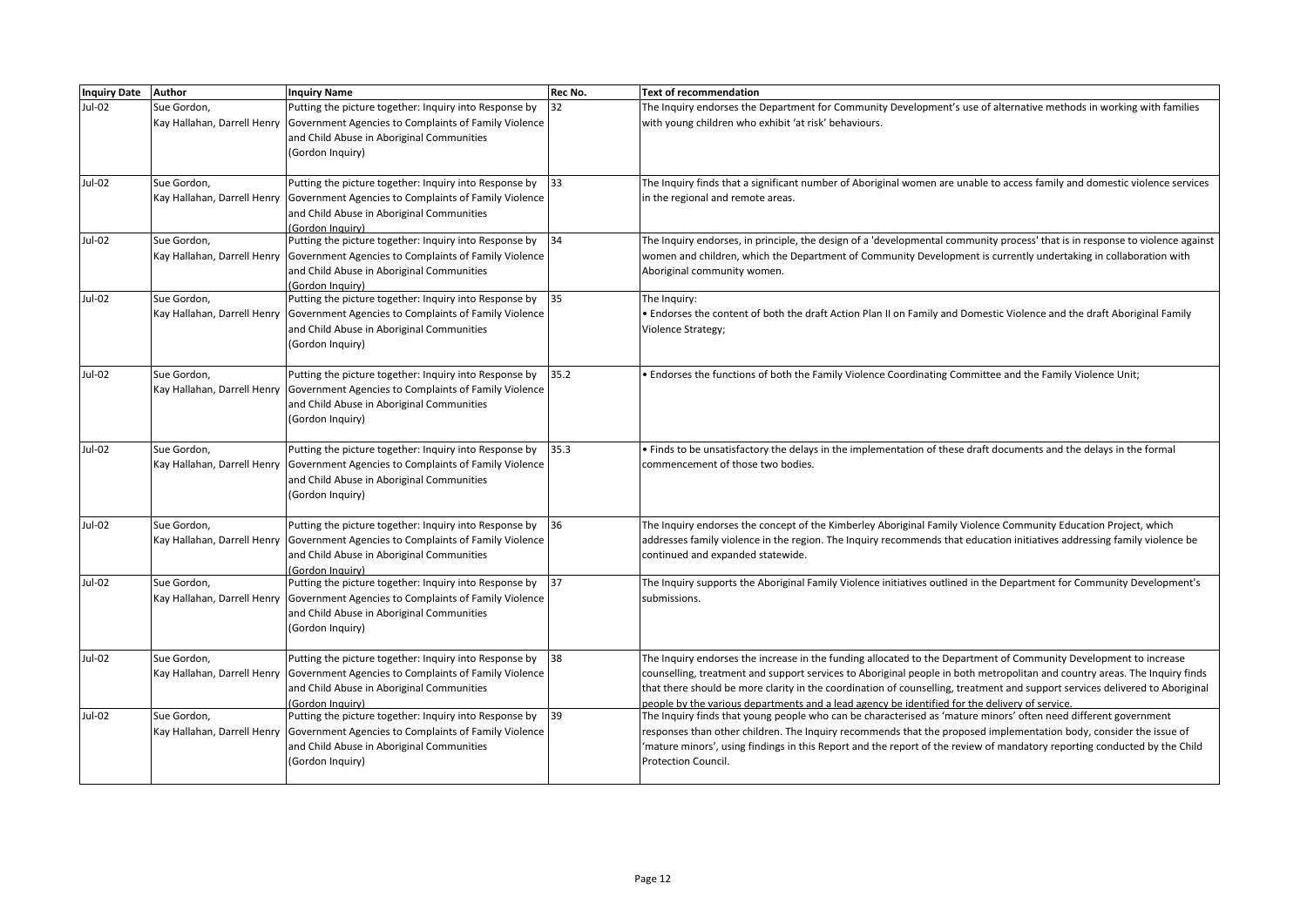| <b>Inquiry Date</b> | <b>Author</b> | <b>Inquiry Name</b>                                                              | Rec No. | <b>Text of recommendation</b>                                                                                                                                    |
|---------------------|---------------|----------------------------------------------------------------------------------|---------|------------------------------------------------------------------------------------------------------------------------------------------------------------------|
| Jul-02              | Sue Gordon,   | Putting the picture together: Inquiry into Response by                           | 40      | The Inquiry endorses the review, which recommends the continuation of the Aboriginal Placement Project. The Inquiry                                              |
|                     |               | Kay Hallahan, Darrell Henry Government Agencies to Complaints of Family Violence |         | further recommends that consideration be given to expanding the Project to provide additional support to and monitoring                                          |
|                     |               | and Child Abuse in Aboriginal Communities                                        |         | of, Aboriginal foster families in collaboration with other government agencies.                                                                                  |
|                     |               | (Gordon Inquiry)                                                                 |         |                                                                                                                                                                  |
| Jul-02              | Sue Gordon,   | Putting the picture together: Inquiry into Response by                           | 41      | The Inquiry commends the role that the Crisis Care Unit plays in providing after hours response to emergency situations in                                       |
|                     |               | Kay Hallahan, Darrell Henry Government Agencies to Complaints of Family Violence |         | the community. However, the Inquiry finds that there needs to be a review of the resources, functions and effectiveness of                                       |
|                     |               | and Child Abuse in Aboriginal Communities                                        |         | the Crisis Care Unit, particularly with regard to its response times and coordination with other agencies.                                                       |
| Jul-02              |               | (Gordon Inauiry)                                                                 | 42      |                                                                                                                                                                  |
|                     | Sue Gordon,   | Putting the picture together: Inquiry into Response by                           |         | The Inquiry finds that the tasks undertaken by the Department for Community Development staff are becoming increasingly                                          |
|                     |               | Kay Hallahan, Darrell Henry Government Agencies to Complaints of Family Violence |         | complex. The Inquiry recommends a review be undertaken to determine whether there is parity between formal                                                       |
|                     |               | and Child Abuse in Aboriginal Communities                                        |         | qualifications, experience and the tasks staff are required to undertake.                                                                                        |
| Jul-02              | Sue Gordon,   | (Gordon Inquiry)<br>Putting the picture together: Inquiry into Response by       | 43      | The Inquiry acknowledges the increasing difficulties faced by the Department for Community Development in recruiting,                                            |
|                     |               | Kay Hallahan, Darrell Henry Government Agencies to Complaints of Family Violence |         | remunerating and retaining experienced staff.                                                                                                                    |
|                     |               | and Child Abuse in Aboriginal Communities                                        |         |                                                                                                                                                                  |
|                     |               | (Gordon Inauiry)                                                                 |         |                                                                                                                                                                  |
| Jul-02              | Sue Gordon,   | Putting the picture together: Inquiry into Response by                           | 44      | The Inquiry commends the joint working party between the Department for Community Development and the Community                                                  |
|                     |               | Kay Hallahan, Darrell Henry Government Agencies to Complaints of Family Violence |         | and Public Sector Union/Civil Service Association to develop a method for assessing workload to determine an acceptable                                          |
|                     |               | and Child Abuse in Aboriginal Communities                                        |         | caseload limit.                                                                                                                                                  |
|                     |               | (Gordon Inquiry)                                                                 |         |                                                                                                                                                                  |
| Jul-02              | Sue Gordon,   | Putting the picture together: Inquiry into Response by                           | 45      | The Inquiry finds that in order for the Department for Community Development (DCD) preventative, family support and                                              |
|                     |               | Kay Hallahan, Darrell Henry Government Agencies to Complaints of Family Violence |         | child protection responses and system to be effective, DCD must be appropriately resourced.                                                                      |
|                     |               | and Child Abuse in Aboriginal Communities                                        |         |                                                                                                                                                                  |
|                     |               | (Gordon Inquiry)                                                                 |         |                                                                                                                                                                  |
| Jul-02              | Sue Gordon,   | Putting the picture together: Inquiry into Response by                           | 46      | The Inquiry supports the Aboriginal Service Delivery Traineeship Scheme that enables a clear career development path for                                         |
|                     |               | Kay Hallahan, Darrell Henry Government Agencies to Complaints of Family Violence |         | Aboriginal people within the Department for Community Development. The Inquiry recommends that consideration be                                                  |
|                     |               | and Child Abuse in Aboriginal Communities                                        |         | given to the expansion of the Aboriginal Service Delivery Traineeship Scheme and the funding implications of such an                                             |
|                     |               | (Gordon Inauiry)                                                                 |         | expansion.                                                                                                                                                       |
| Jul-02              | Sue Gordon,   | Putting the picture together: Inquiry into Response by                           | 47      | The Inquiry recognises that the complex cases often managed by the Department for Community Development require a                                                |
|                     |               | Kay Hallahan, Darrell Henry Government Agencies to Complaints of Family Violence |         | high level of sustained and coordinated intervention. The Inquiry commends the Strong Families Project, which targets these                                      |
|                     |               | and Child Abuse in Aboriginal Communities                                        |         | complex cases. The Inquiry recommends serious consideration be given to funding the expansion of the effective pilot                                             |
| Jul-02              | Sue Gordon,   | Gordon Inquiry)<br>Putting the picture together: Inquiry into Response by        | 48      | projects which deal with complex cases.<br>The Inquiry endorses the initiative currently in place to develop Memoranda of Understandings (MOU's) with Aboriginal |
|                     |               | Kay Hallahan, Darrell Henry Government Agencies to Complaints of Family Violence |         | communities in the Kimberley as a step in fostering mutual cooperation between the communities and the Department for                                            |
|                     |               | and Child Abuse in Aboriginal Communities                                        |         | Community Development (DCD).                                                                                                                                     |
|                     |               | (Gordon Inquiry)                                                                 |         | The Inquiry recommends that where MOU's are in place with Aboriginal communities, that DCD ensures that the objectives                                           |
|                     |               |                                                                                  |         | and purpose of MOU's are communicated clearly to these communities and fulfilled.                                                                                |
| <b>Jul-02</b>       | Sue Gordon,   | Putting the picture together: Inquiry into Response by                           | 49      | The Inquiry finds that many Aboriginal people have difficulty in obtaining private rental properties. The Inquiry strongly                                       |
|                     |               | Kay Hallahan, Darrell Henry Government Agencies to Complaints of Family Violence |         | endorses systems designed to move Aboriginal people into home ownership and mainstream housing rather than state                                                 |
|                     |               | and Child Abuse in Aboriginal Communities                                        |         | housing.                                                                                                                                                         |
|                     |               | (Gordon Inquiry)                                                                 |         | The Inquiry endorses the State Homelessness Taskforce (2002) recommendations:                                                                                    |
|                     |               |                                                                                  |         | 1.4.4 'Examine options for incentives for private landlords to accommodate people on low incomes,' and                                                           |
|                     |               |                                                                                  |         | 1.4.5 'Department of Housing and Works build on the current pilot project with the Real Estate Institute of WA to enable                                         |
|                     |               |                                                                                  |         | Aboriginal people and young people to access private rental by head leasing private rental stock, underwriting potential                                         |
|                     |               |                                                                                  |         | damage and the provision of support.'                                                                                                                            |
|                     |               |                                                                                  |         | Pending a successful evaluation in December 2002, the Inquiry would also endorse the extension of this program.                                                  |
|                     |               |                                                                                  |         | Furthermore, the Inquiry endorses 'The Government's Response to the Report of the Homelessness Taskforce 2002' in                                                |
|                     |               |                                                                                  |         | exploring further options for increasing the access of low income households to the private rental sector.                                                       |
|                     |               |                                                                                  |         |                                                                                                                                                                  |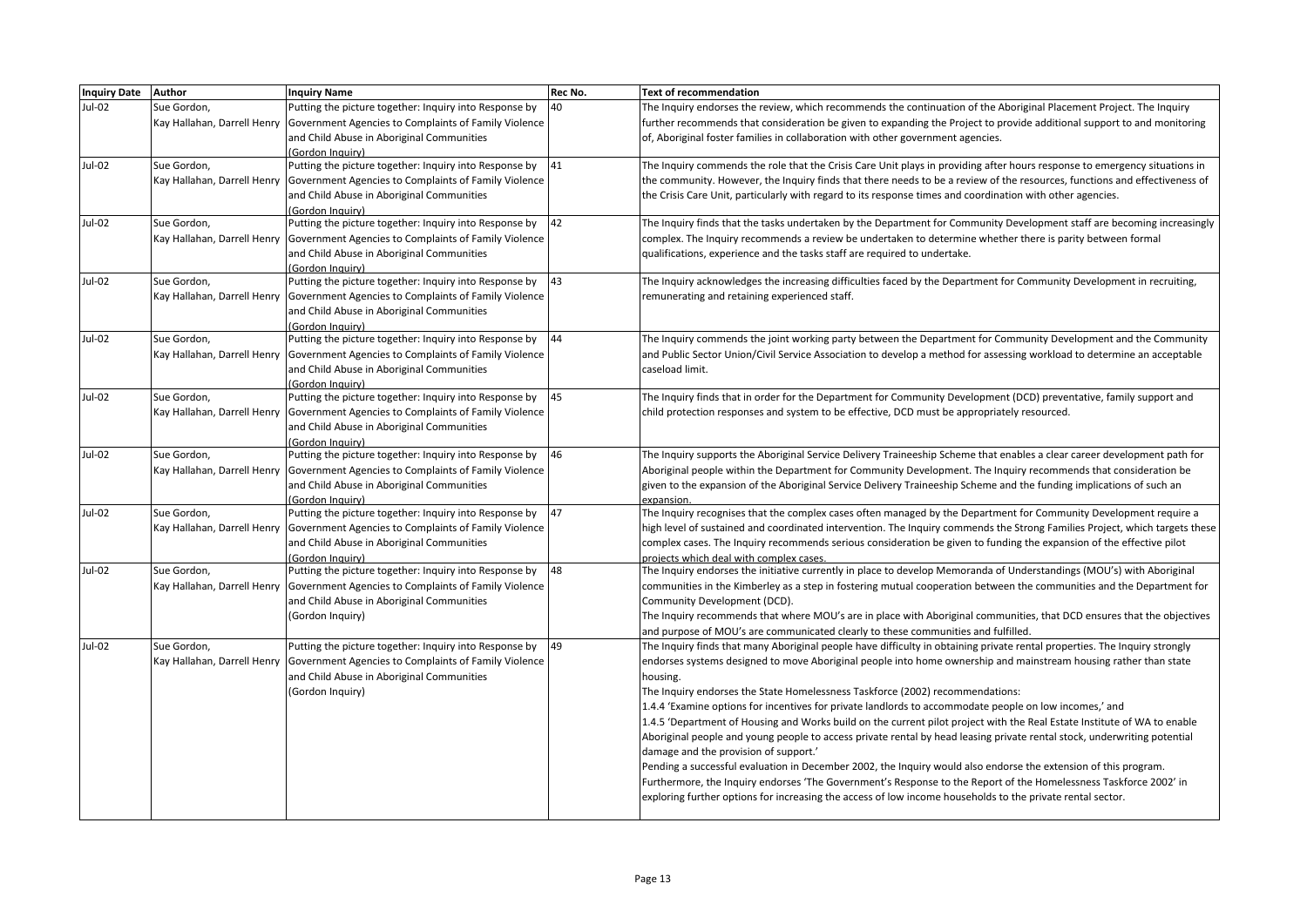| <b>Inquiry Date</b> | Author                                     | <b>Inquiry Name</b>                                                                                                                                                                                            | Rec No. | <b>Text of recommendation</b>                                                                                                                                                                                                                                                                                                                                                                                                                                                                                                                                                                                                                                                                                                                                                                                                                                                      |
|---------------------|--------------------------------------------|----------------------------------------------------------------------------------------------------------------------------------------------------------------------------------------------------------------|---------|------------------------------------------------------------------------------------------------------------------------------------------------------------------------------------------------------------------------------------------------------------------------------------------------------------------------------------------------------------------------------------------------------------------------------------------------------------------------------------------------------------------------------------------------------------------------------------------------------------------------------------------------------------------------------------------------------------------------------------------------------------------------------------------------------------------------------------------------------------------------------------|
| Jul-02              | Sue Gordon,                                | Putting the picture together: Inquiry into Response by<br>Kay Hallahan, Darrell Henry   Government Agencies to Complaints of Family Violence<br>and Child Abuse in Aboriginal Communities<br>(Gordon Inquiry)  | 50      | The Inquiry recommends, pending positive review, an extension of the Supported Housing Assistance Program (SHAP) in<br>size and scope. The Inquiry recommends that consideration be given to adding a counselling component to SHAP.                                                                                                                                                                                                                                                                                                                                                                                                                                                                                                                                                                                                                                               |
| <b>Jul-02</b>       | Sue Gordon,<br>Kay Hallahan, Darrell Henry | Putting the picture together: Inquiry into Response by 51<br>Government Agencies to Complaints of Family Violence<br>and Child Abuse in Aboriginal Communities<br>(Gordon Inquiry)                             |         | The Inquiry supports the Management Support Program and recommends that the Department of Housing and Works<br>consider a multifaceted approach of:<br>· increased maintenance;<br>• processes to increase tenant responsibility;<br>greater provision of culturally appropriate housing to address this issue.                                                                                                                                                                                                                                                                                                                                                                                                                                                                                                                                                                    |
| Jul-02              | Sue Gordon,                                | Putting the picture together: Inquiry into Response by<br>Kay Hallahan, Darrell Henry   Government Agencies to Complaints of Family Violence<br>and Child Abuse in Aboriginal Communities<br>(Gordon Inguiry)  | 52      | The Inquiry endorses capacity building in Aboriginal Communities and supports programs, including the Remote Area<br>Essential Services Program and Management Support Program, which foster capacity building.                                                                                                                                                                                                                                                                                                                                                                                                                                                                                                                                                                                                                                                                    |
| Jul-02              | Sue Gordon,                                | Putting the picture together: Inquiry into Response by<br>Kay Hallahan, Darrell Henry   Government Agencies to Complaints of Family Violence<br>and Child Abuse in Aboriginal Communities<br>(Gordon Inquiry)  | 53      | The Inquiry recommends a broader whole-of-community consultation approach to housing and infrastructure provision in<br>communities to be conducted in co-ordination with ATSIC Regional and Community plans.                                                                                                                                                                                                                                                                                                                                                                                                                                                                                                                                                                                                                                                                      |
| Jul-02              | Sue Gordon,                                | Putting the picture together: Inquiry into Response by 54<br>Kay Hallahan, Darrell Henry Government Agencies to Complaints of Family Violence<br>and Child Abuse in Aboriginal Communities<br>(Gordon Inquiry) |         | Following the evaluation of the pool installation program in remote communities, the Inquiry recommends that the program<br>be expanded. The Inquiry suggests that a comprehensive plan for the building of recreational infrastructure will assist in<br>reducing family violence and child abuse.                                                                                                                                                                                                                                                                                                                                                                                                                                                                                                                                                                                |
| Jul-02              | Sue Gordon,                                | Putting the picture together: Inquiry into Response by<br>Kay Hallahan, Darrell Henry   Government Agencies to Complaints of Family Violence<br>and Child Abuse in Aboriginal Communities<br>(Gordon Inquiry)  | 55      | The Inquiry supports the maintenance of the Aboriginal Home Ownership Program to encourage home ownership by<br>Aboriginal people.                                                                                                                                                                                                                                                                                                                                                                                                                                                                                                                                                                                                                                                                                                                                                 |
| Jul-02              | Sue Gordon,                                | Putting the picture together: Inquiry into Response by<br>Kay Hallahan, Darrell Henry   Government Agencies to Complaints of Family Violence<br>and Child Abuse in Aboriginal Communities<br>(Gordon Inquiry)  | 56      | The Inquiry finds that there is a need to accelerate the provision of emergency family accommodation suitable for residency<br>of up to three months. The Inquiry also notes that the Government is providing \$1 million over the next four years to assist<br>people directly into stable accommodation by by-passing crisis accommodation. The Inquiry notes that this issue has also<br>been partly addressed by the Homelessness Taskforce in recommendation<br>1.4.2 'Review and implement changes to transitional accommodation provided through the Crisis Accommodation Program<br>to enable the tenant to take the lease and a replacement property provided'<br>and supports this recommendation. The Inquiry finds that there is an area of need for individuals between the provision of<br>emergency accommodation and the provision of Priority Assistance Housing. |
| Jul-02              | Sue Gordon,                                | Putting the picture together: Inquiry into Response by<br>Kay Hallahan, Darrell Henry Government Agencies to Complaints of Family Violence<br>and Child Abuse in Aboriginal Communities<br>(Gordon Inquiry)    | 57      | The Inquiry recommends that Department of Housing and Works increase the scope and frequency of its Aboriginal Cultural<br>Awareness Course for all staff dealing with customers. Specifically, the Inquiry recommends that consideration be given to<br>regular updating of the course, increasing regionally specific content and understanding of the extended family in Aboriginal<br>society                                                                                                                                                                                                                                                                                                                                                                                                                                                                                  |
| Jul-02              | Sue Gordon,                                | Putting the picture together: Inquiry into Response by 58<br>Kay Hallahan, Darrell Henry Government Agencies to Complaints of Family Violence<br>and Child Abuse in Aboriginal Communities<br>(Gordon Inquiry) |         | The Inquiry finds that there is a need for a program dedicated to the lifestyle skills appropriate to maintaining a household.<br>The Inquiry endorses the ongoing discussions between Aboriginal Housing and Infrastructure Unit and the Department for<br>Community Development to provide a joint service to this end. The Inquiry endorses the Government Response to the<br>Homelessness Taskforce, recommendation<br>2.1.3, 'Develop practical home support services to assist people in gaining the skills to manage in a home. These services to<br>be developed with the Aboriginal communities and migrant communities where appropriate.                                                                                                                                                                                                                                |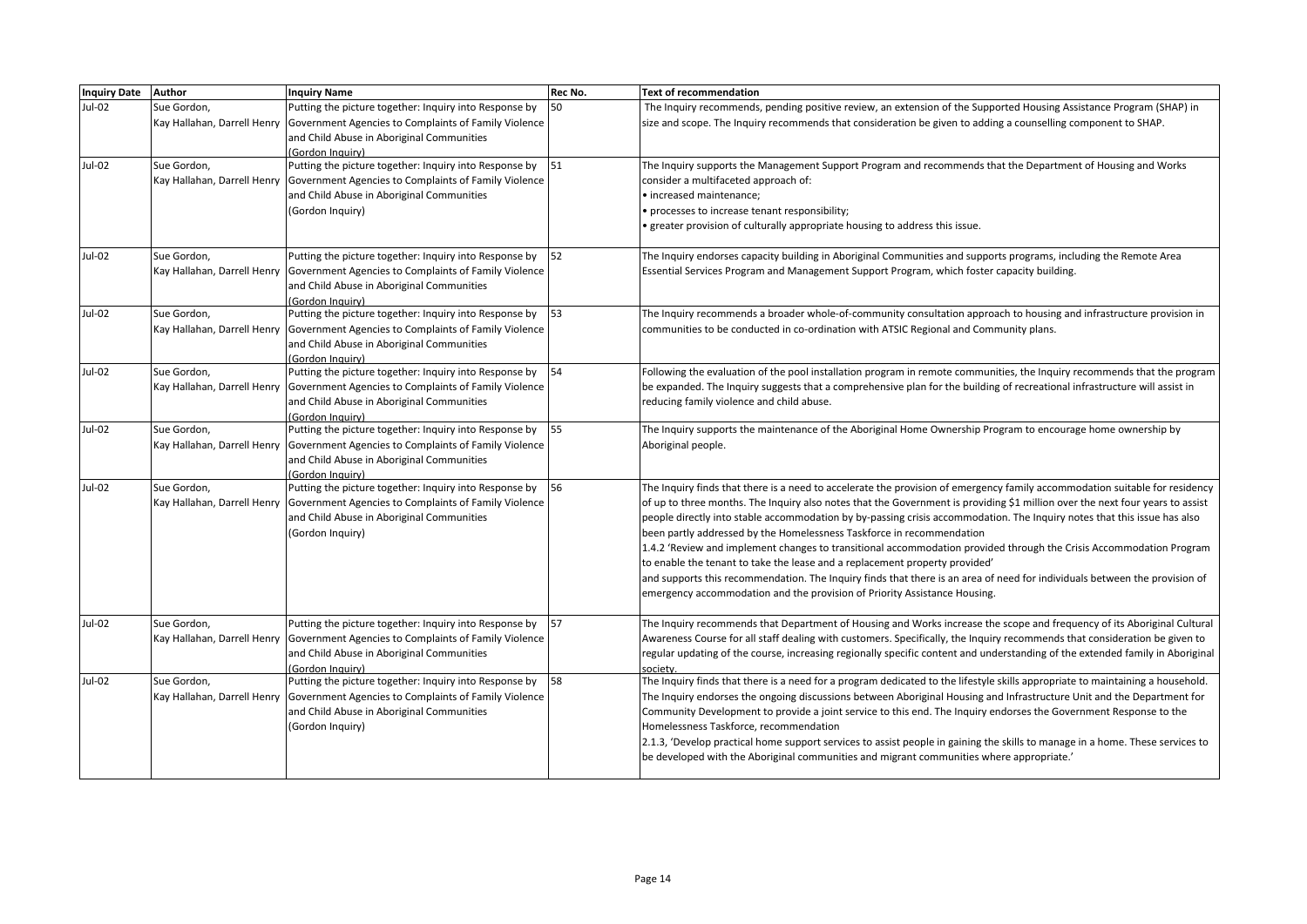| <b>Inquiry Date</b> | Author                      | <b>Inquiry Name</b>                                                                                                                        | Rec No. | Text of recommendation                                                                                                                                                                                                                                  |
|---------------------|-----------------------------|--------------------------------------------------------------------------------------------------------------------------------------------|---------|---------------------------------------------------------------------------------------------------------------------------------------------------------------------------------------------------------------------------------------------------------|
| $Jul-02$            | Sue Gordon,                 | Putting the picture together: Inquiry into Response by                                                                                     | 59      | The Inguiry endorses the findings of the Homelessness Taskforce and the Government Response to the Report of the                                                                                                                                        |
|                     |                             | Kay Hallahan, Darrell Henry Government Agencies to Complaints of Family Violence                                                           |         | Homelessness Taskforce, 'Putting People First'. The Inquiry recommends that priority be given to the provision of additional                                                                                                                            |
|                     |                             | and Child Abuse in Aboriginal Communities                                                                                                  |         | emergency accommodation.                                                                                                                                                                                                                                |
|                     |                             | (Gordon Inquiry)                                                                                                                           |         |                                                                                                                                                                                                                                                         |
|                     |                             |                                                                                                                                            |         |                                                                                                                                                                                                                                                         |
| Jul-02              | Sue Gordon,                 | Putting the picture together: Inquiry into Response by                                                                                     | 60      | The Inquiry finds that it is desirable for Aboriginal people in the long term to be less dependent on government services and                                                                                                                           |
|                     |                             | Kay Hallahan, Darrell Henry Government Agencies to Complaints of Family Violence                                                           |         | to be able to access mainstream private rental and home ownership in the same proportion as the general population,                                                                                                                                     |
|                     |                             | and Child Abuse in Aboriginal Communities                                                                                                  |         | thereby increasing self-determination and choice.                                                                                                                                                                                                       |
|                     |                             | (Gordon Inauiry)                                                                                                                           |         |                                                                                                                                                                                                                                                         |
| Jul-02              | Sue Gordon,                 | Putting the picture together: Inquiry into Response by                                                                                     | 61      | The Inquiry observes that the particular cultural needs of some Aboriginal people are not met by mainstream style housing,                                                                                                                              |
|                     |                             | Kay Hallahan, Darrell Henry   Government Agencies to Complaints of Family Violence                                                         |         | and that culturally appropriate housing can diminish overcrowding and maintenance.                                                                                                                                                                      |
|                     |                             | and Child Abuse in Aboriginal Communities                                                                                                  |         |                                                                                                                                                                                                                                                         |
|                     |                             | (Gordon Inguiry)                                                                                                                           | 62      |                                                                                                                                                                                                                                                         |
| Jul-02              | Sue Gordon,                 | Putting the picture together: Inquiry into Response by                                                                                     |         | The Inquiry finds that the issue of providing crisis care, crisis accommodation and permanent accommodation requires a                                                                                                                                  |
|                     |                             | Kay Hallahan, Darrell Henry   Government Agencies to Complaints of Family Violence                                                         |         | whole-of-government approach.                                                                                                                                                                                                                           |
|                     |                             | and Child Abuse in Aboriginal Communities<br>(Gordon Inauiry)                                                                              |         |                                                                                                                                                                                                                                                         |
| Jul-02              | Sue Gordon,                 | Putting the picture together: Inquiry into Response by                                                                                     | 63      | The Inquiry endorses the recommendations of the review of the Joondalup Domestic Violence Pilot Project with regard to                                                                                                                                  |
|                     | Kay Hallahan, Darrell Henry | Government Agencies to Complaints of Family Violence                                                                                       |         | the Western Australia Police Service.                                                                                                                                                                                                                   |
|                     |                             | and Child Abuse in Aboriginal Communities                                                                                                  |         |                                                                                                                                                                                                                                                         |
|                     |                             | (Gordon Inauiry)                                                                                                                           |         |                                                                                                                                                                                                                                                         |
| Jul-02              | Sue Gordon,                 | Putting the picture together: Inquiry into Response by                                                                                     | 64      | The Inquiry finds that the comprehensive collection of data concerning family violence and child abuse is an important                                                                                                                                  |
|                     |                             | Kay Hallahan, Darrell Henry   Government Agencies to Complaints of Family Violence                                                         |         | element of effective service delivery. The Inquiry endorses the purchase of the 'Protect' data collection program by Western                                                                                                                            |
|                     |                             | and Child Abuse in Aboriginal Communities                                                                                                  |         | Australian Police Service. Furthermore it recommends that 'Protect' be made available through the Information                                                                                                                                           |
|                     |                             | (Gordon Inquiry)                                                                                                                           |         | Management System as soon as possible.                                                                                                                                                                                                                  |
|                     |                             |                                                                                                                                            |         |                                                                                                                                                                                                                                                         |
| Jul-02              | Sue Gordon,                 | Putting the picture together: Inquiry into Response by                                                                                     | 65      | The Inquiry recommends that the proposed implementation body, with a view to adapting the model to operate in Western                                                                                                                                   |
|                     |                             | Kay Hallahan, Darrell Henry   Government Agencies to Complaints of Family Violence                                                         |         | Australia, examine the approach taken in the South Australian Pilot Project, concerning violence restraining orders.                                                                                                                                    |
|                     |                             | and Child Abuse in Aboriginal Communities                                                                                                  |         |                                                                                                                                                                                                                                                         |
|                     |                             | (Gordon Inauiry)                                                                                                                           |         |                                                                                                                                                                                                                                                         |
| Jul-02              | Sue Gordon,                 | Putting the picture together: Inquiry into Response by                                                                                     | 66      | The Inquiry finds that distrust of Western Australia Police Service officers is a key barrier to Aboriginal complainants coming                                                                                                                         |
|                     |                             | Kay Hallahan, Darrell Henry   Government Agencies to Complaints of Family Violence                                                         |         | forward and making complaints of family violence and child abuse, as acknowledged by Western Australia Police Service                                                                                                                                   |
|                     |                             | and Child Abuse in Aboriginal Communities                                                                                                  |         | witnesses.                                                                                                                                                                                                                                              |
|                     |                             | (Gordon Inquiry)                                                                                                                           |         |                                                                                                                                                                                                                                                         |
| Jul-02              | Sue Gordon,                 | Putting the picture together: Inquiry into Response by                                                                                     | 67      | The Inquiry finds that the Child Abuse Investigation Unit (CAIU) is an integral part of the across government response to                                                                                                                               |
|                     |                             | Kay Hallahan, Darrell Henry   Government Agencies to Complaints of Family Violence                                                         |         | child abuse. The Inquiry endorses the ongoing consideration being given to the role of the CAIU and its resources.                                                                                                                                      |
|                     |                             | and Child Abuse in Aboriginal Communities                                                                                                  |         |                                                                                                                                                                                                                                                         |
| Jul-02              |                             | (Gordon Inauiry)                                                                                                                           | 68      |                                                                                                                                                                                                                                                         |
|                     | Sue Gordon,                 | Putting the picture together: Inquiry into Response by<br>Kay Hallahan, Darrell Henry Government Agencies to Complaints of Family Violence |         | The Inquiry finds that the assignation of priority to reports of child abuse is integral to the provision of services to those<br>complainants. The Inquiry recommends that the Western Australia Police Service (WAPS), or another body as the Premier |
|                     |                             |                                                                                                                                            |         |                                                                                                                                                                                                                                                         |
|                     |                             | and Child Abuse in Aboriginal Communities<br>(Gordon Inquiry)                                                                              |         | sees fit, conducts a review of the priority system and, in the course of that review, considers the following issues:<br>. Whether District Offices should undertake priority three and four recommendations, which has both advantages and             |
|                     |                             |                                                                                                                                            |         |                                                                                                                                                                                                                                                         |
|                     |                             |                                                                                                                                            |         | disadvantages;<br>• Criteria upon which the Child Abuse Investigation Unit conducts investigations in nonmetropolitan areas;                                                                                                                            |
|                     |                             |                                                                                                                                            |         | . Pursuant to a proposal currently being considered by WAPS, whether a procedure should be established concerning the                                                                                                                                   |
|                     |                             |                                                                                                                                            |         | rank, gender and training of WAPS officers interviewing vulnerable witnesses;                                                                                                                                                                           |
|                     |                             |                                                                                                                                            |         | . The assignment of priority to cases where a child is itinerant or highly mobile and therefore at a heightened state of                                                                                                                                |
|                     |                             |                                                                                                                                            |         | vulnerability                                                                                                                                                                                                                                           |
|                     |                             |                                                                                                                                            |         |                                                                                                                                                                                                                                                         |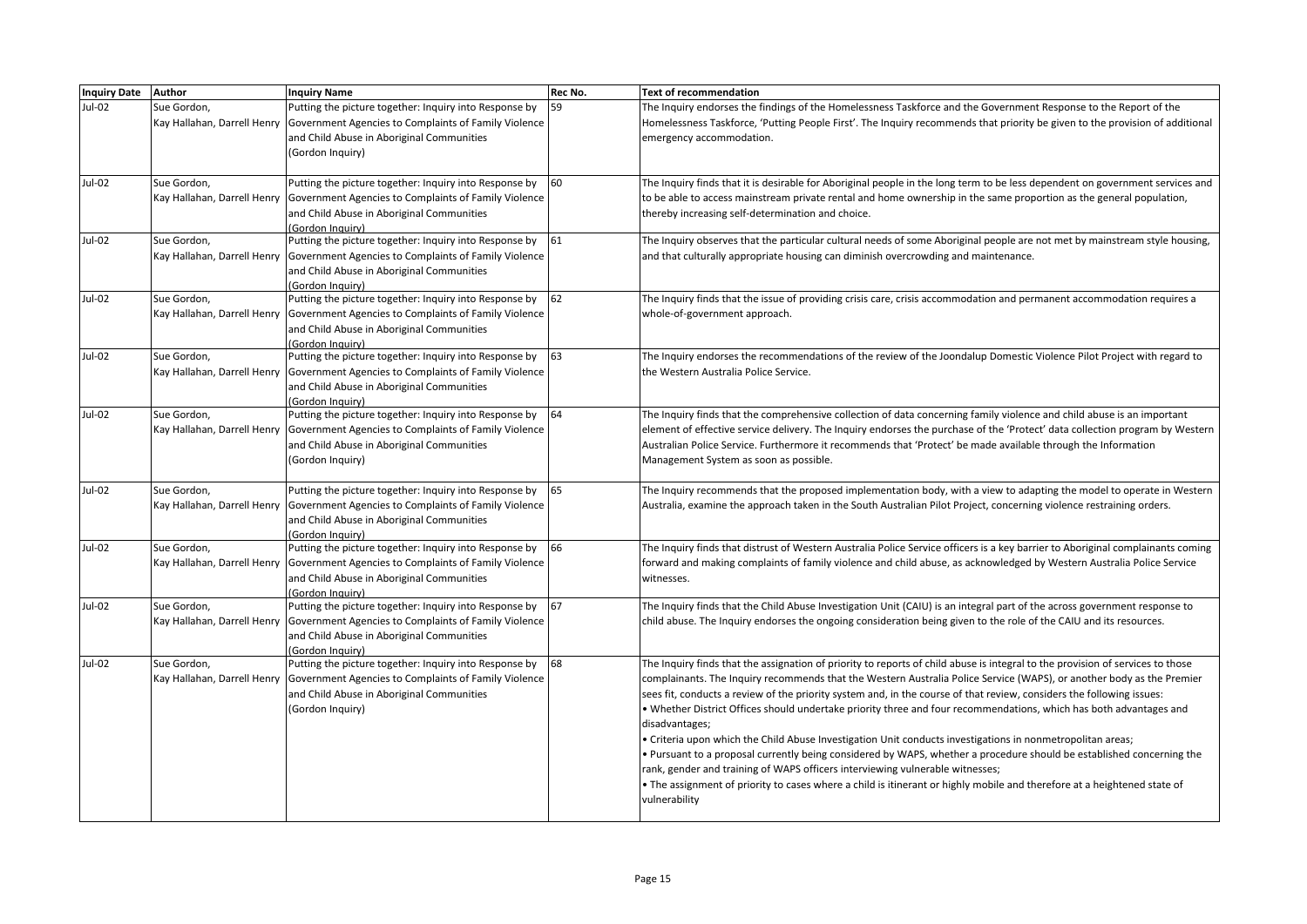| Inquiry Date Author |                             | <b>Inquiry Name</b>                                                                               | Rec No. | <b>Text of recommendation</b>                                                                                                    |
|---------------------|-----------------------------|---------------------------------------------------------------------------------------------------|---------|----------------------------------------------------------------------------------------------------------------------------------|
| Jul-02              | Sue Gordon,                 | Putting the picture together: Inquiry into Response by                                            | 69      | The Inquiry endorses the new system of recording interviews with children. The Inquiry recommends that consideration be          |
|                     |                             | Kay Hallahan, Darrell Henry   Government Agencies to Complaints of Family Violence                |         | given to the extension of the new system of recording interviews to other vulnerable witnesses.                                  |
|                     |                             | and Child Abuse in Aboriginal Communities                                                         |         |                                                                                                                                  |
|                     |                             | (Gordon Inauiry)                                                                                  |         |                                                                                                                                  |
| Jul-02              | Sue Gordon,                 | Putting the picture together: Inquiry into Response by                                            | 70      | The Inquiry finds that Community Police Relations Committees are a valuable tool in facilitating communication between           |
|                     |                             | Kay Hallahan, Darrell Henry Government Agencies to Complaints of Family Violence                  |         | Western Australia Police Service officers and the Aboriginal community. The Inquiry recommends that consideration be             |
|                     |                             | and Child Abuse in Aboriginal Communities                                                         |         | given to Community Police Relations Committees, or similar bodies, to be established and maintained in all areas of the          |
|                     |                             | (Gordon Inguiry)                                                                                  |         | state.                                                                                                                           |
| Jul-02              | Sue Gordon,                 | Putting the picture together: Inquiry into Response by                                            | 71      | The Inquiry endorses in principle the recommendations of the Koodjal Maar Baldjar: Reaching Out Together - Police and            |
|                     |                             | Kay Hallahan, Darrell Henry Government Agencies to Complaints of Family Violence                  |         | Indigenous Gathering Against Family Violence.                                                                                    |
|                     |                             | and Child Abuse in Aboriginal Communities                                                         |         |                                                                                                                                  |
|                     |                             | (Gordon Inquiry)                                                                                  |         |                                                                                                                                  |
| Jul-02              | Sue Gordon,                 | Putting the picture together: Inquiry into Response by                                            | 72      | The Inquiry recommends that appropriate strategies be put in place to encourage Aboriginal complainants to use the               |
|                     |                             | Kay Hallahan, Darrell Henry Government Agencies to Complaints of Family Violence                  |         | complaint mechanisms provided by the Western Australia Police Service.                                                           |
|                     |                             | and Child Abuse in Aboriginal Communities                                                         |         |                                                                                                                                  |
|                     |                             | (Gordon Inquiry)                                                                                  |         |                                                                                                                                  |
| Jul-02              | Sue Gordon,                 | Putting the picture together: Inquiry into Response by                                            | 73      | The Inquiry finds that Aboriginal Police Liaison Officers (APLO) play an important role in the provision of service by the       |
|                     |                             | Kay Hallahan, Darrell Henry Government Agencies to Complaints of Family Violence                  |         | Western Australia Police Service to Aboriginal communities, in particular remote Aboriginal communities. The Inquiry             |
|                     |                             | and Child Abuse in Aboriginal Communities                                                         |         | endorses the creation of 40 new APLO positions over the next four years. The Inquiry recommends that consideration be            |
|                     |                             | (Gordon Inauirv)                                                                                  |         | given to encouraging more women to apply for positions as APLOs.                                                                 |
| Jul-02              | Sue Gordon,                 | Putting the picture together: Inquiry into Response by                                            | 74      | The Inquiry finds that training is essential for effective service delivery by Western Australia Police Service Officers and     |
|                     |                             | Kay Hallahan, Darrell Henry Government Agencies to Complaints of Family Violence                  |         | Aboriginal Police Liaison Officers to complainants of family violence and child abuse. The Inquiry endorses the current          |
|                     |                             | and Child Abuse in Aboriginal Communities                                                         |         | training programs in place. The Inquiry recommends these training programs be expanded to cover more material and to be          |
|                     |                             | (Gordon Inguiry)                                                                                  |         | available to more officers on a more frequent basis.                                                                             |
| Jul-02              | Sue Gordon,                 | Putting the picture together: Inquiry into Response by                                            | 75      | The Inquiry finds that policing services should be maintained at all times. The Inquiry recommends that leave and transfer       |
|                     |                             | Kay Hallahan, Darrell Henry   Government Agencies to Complaints of Family Violence                |         | arrangements are managed to ensure the necessary continuity.                                                                     |
|                     |                             | and Child Abuse in Aboriginal Communities                                                         |         |                                                                                                                                  |
|                     |                             | (Gordon Inguiry)                                                                                  |         |                                                                                                                                  |
| Jul-02              | Sue Gordon,                 | Putting the picture together: Inquiry into Response by                                            | 76      | The Inquiry finds that cultural sensitivity training is imperative for effective service delivery to Aboriginal communities. The |
|                     |                             | Kay Hallahan, Darrell Henry Government Agencies to Complaints of Family Violence                  |         | Inquiry recommends that in addition to current induction and training, an induction procedure be put in place that provides      |
|                     |                             | and Child Abuse in Aboriginal Communities                                                         |         | cultural sensitivity training about, and in conjunction with, local Aboriginal communities when an officer joins a Western       |
|                     |                             | (Gordon Inquiry)                                                                                  |         | Australia Police Service (WAPS) station.                                                                                         |
| Jul-02              | Sue Gordon,                 | Putting the picture together: Inquiry into Response by                                            | 77      | The Inquiry recommends that the Western Australia Police Service develop a policy concerning the transfer of APLOs.              |
|                     |                             | Kay Hallahan, Darrell Henry   Government Agencies to Complaints of Family Violence                |         |                                                                                                                                  |
|                     |                             | and Child Abuse in Aboriginal Communities                                                         |         |                                                                                                                                  |
| Jul-02              |                             | (Gordon Inquiry)                                                                                  | 78      |                                                                                                                                  |
|                     | Sue Gordon,                 | Putting the picture together: Inquiry into Response by                                            |         | The Inquiry commends Western Australia Police Service (WAPS) for improving its data collection system. The Inquiry               |
|                     | Kay Hallahan, Darrell Henry | Government Agencies to Complaints of Family Violence<br>and Child Abuse in Aboriginal Communities |         | recommends that WAPS be sufficiently resourced to ensure that the data collection system is maintained and updated as            |
|                     |                             | (Gordon Inquiry)                                                                                  |         | required.                                                                                                                        |
| Jul-02              | Sue Gordon,                 | Putting the picture together: Inquiry into Response by                                            | 79      | The Inquiry finds that sex offender programs should be available to all incarcerated persons, including juveniles, convicted     |
|                     |                             | Kay Hallahan, Darrell Henry Government Agencies to Complaints of Family Violence                  |         | of child sex offences.                                                                                                           |
|                     |                             | and Child Abuse in Aboriginal Communities                                                         |         |                                                                                                                                  |
|                     |                             | (Gordon Inquiry)                                                                                  |         |                                                                                                                                  |
| Jul-02              | Sue Gordon,                 | Putting the picture together: Inquiry into Response by                                            | 80      | The Inquiry endorses the Integrated Prison Regime (IPR) and supports its implementation in prisons across Western                |
|                     |                             | Kay Hallahan, Darrell Henry Government Agencies to Complaints of Family Violence                  |         | Australia. The Inquiry recommends that Department of Justice incorporate the principle underpinning the IPR, in particular       |
|                     |                             | and Child Abuse in Aboriginal Communities                                                         |         | meeting individual needs, through the services it provides in the prison service division.                                       |
|                     |                             | (Gordon Inquiry)                                                                                  |         |                                                                                                                                  |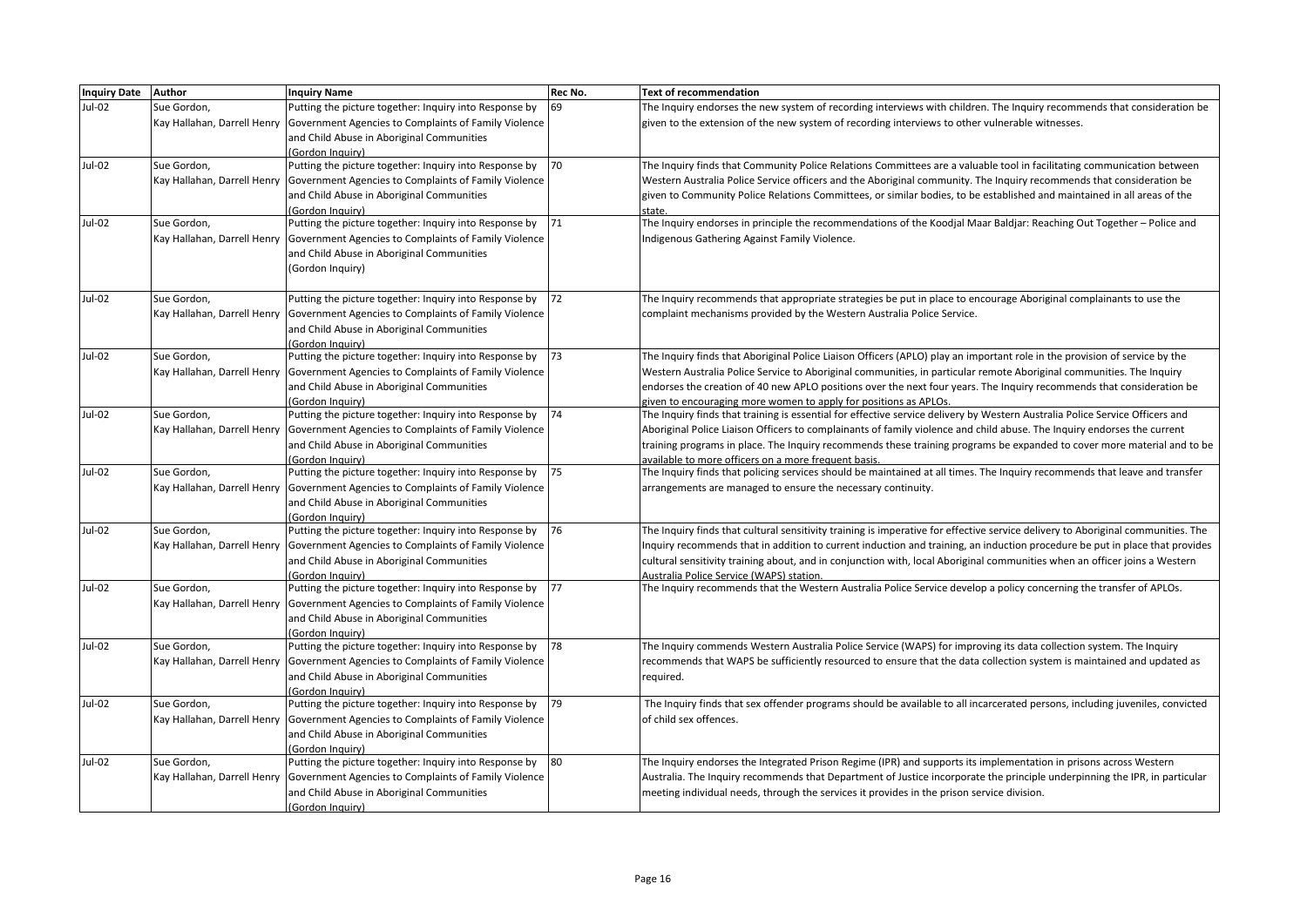| <b>Inquiry Date</b> | Author                      | <b>Inquiry Name</b>                                                                | Rec No. | <b>Text of recommendation</b>                                                                                                    |
|---------------------|-----------------------------|------------------------------------------------------------------------------------|---------|----------------------------------------------------------------------------------------------------------------------------------|
| Jul-02              | Sue Gordon,                 | Putting the picture together: Inquiry into Response by                             | 81      | The Inquiry finds that programs should not place excessive reliance on any single officer or employee, and accordingly, risk     |
|                     |                             | Kay Hallahan, Darrell Henry   Government Agencies to Complaints of Family Violence |         | the program lapsing when that person ceases employment. The Inquiry recommends that focus be given to professional               |
|                     |                             | and Child Abuse in Aboriginal Communities                                          |         | development and succession planning when programs are being planned by Department of Justice.                                    |
|                     |                             | Gordon Inquiry)                                                                    |         |                                                                                                                                  |
| Jul-02              | Sue Gordon,                 | Putting the picture together: Inquiry into Response by                             | 82      | The Inquiry endorses the review of the Indigenous Medium Program.                                                                |
|                     |                             | Kay Hallahan, Darrell Henry   Government Agencies to Complaints of Family Violence |         |                                                                                                                                  |
|                     |                             | and Child Abuse in Aboriginal Communities                                          |         |                                                                                                                                  |
|                     |                             | Gordon Inquiry)                                                                    |         |                                                                                                                                  |
| Jul-02              | Sue Gordon,                 | Putting the picture together: Inquiry into Response by                             | 83      | The Inquiry endorses the review of the Reasoning and Rehabilitation Program. The Inquiry recommends that the review be           |
|                     |                             | Kay Hallahan, Darrell Henry   Government Agencies to Complaints of Family Violence |         | completed expeditiously and its recommendations, where accepted by the Department, be implemented as a matter of                 |
|                     |                             | and Child Abuse in Aboriginal Communities                                          |         | priority. The Inquiry also recommends that the review vehicle evaluate the specific cognitive patterns of Aboriginal             |
|                     |                             | (Gordon Inquiry)                                                                   |         | offenders.                                                                                                                       |
| Jul-02              | Sue Gordon,                 | Putting the picture together: Inquiry into Response by                             | 84      | The Inquiry supports the use of work camps as an example of an alternative to the traditional incarceration of Aboriginal        |
|                     | Kay Hallahan, Darrell Henry | Government Agencies to Complaints of Family Violence                               |         | adult offenders. The Inquiry recommends that more appropriate options for sentenced juveniles from remote locations be           |
|                     |                             | and Child Abuse in Aboriginal Communities                                          |         | considered as a matter of urgency.                                                                                               |
|                     |                             | (Gordon Inquiry)                                                                   |         |                                                                                                                                  |
| Jul-02              | Sue Gordon,                 | Putting the picture together: Inquiry into Response by                             | 85      | The Inquiry finds that the Mission Statement of Juvenile Justice Services - custodial, does not adequately represent its role    |
|                     | Kay Hallahan, Darrell Henry | Government Agencies to Complaints of Family Violence                               |         | in rehabilitating juvenile offenders. The Inquiry recommends that the 'Mission Statement' of the Juvenile Justice Services       |
|                     |                             | and Child Abuse in Aboriginal Communities                                          |         | division be amended to include a reference to the rehabilitation of juvenile offenders.                                          |
|                     |                             | (Gordon Inquiry)                                                                   |         |                                                                                                                                  |
|                     |                             |                                                                                    |         |                                                                                                                                  |
| <b>Jul-02</b>       | Sue Gordon,                 | Putting the picture together: Inquiry into Response by                             | 86      | The Inquiry finds that the Adolescent Sex Offender Intervention Program, or a similar program, is a necessary part of the        |
|                     |                             | Kay Hallahan, Darrell Henry   Government Agencies to Complaints of Family Violence |         | service provided by Department of Justice. The Inquiry recommends that the program, or intensive individual counselling, be      |
|                     |                             | and Child Abuse in Aboriginal Communities                                          |         | available to all incarcerated juvenile sex offenders.                                                                            |
|                     |                             | (Gordon Inguiry)                                                                   |         |                                                                                                                                  |
| Jul-02              | Sue Gordon,                 | Putting the picture together: Inquiry into Response by                             | 87      | The Inquiry finds that Department of Justice does not have a clear policy for receipt of disclosures of family violence or child |
|                     | Kay Hallahan, Darrell Henry | Government Agencies to Complaints of Family Violence                               |         | abuse by clients of the Department. The Inquiry recommends that such a policy be put in place as a matter of urgency.            |
|                     |                             | and Child Abuse in Aboriginal Communities                                          |         |                                                                                                                                  |
|                     |                             | (Gordon Inguiry)                                                                   |         |                                                                                                                                  |
| Jul-02              | Sue Gordon,                 | Putting the picture together: Inquiry into Response by                             | 88      | The Inquiry recommends that necessary amendments to the Young Offenders Act 1994 be expedited to allow Juvenile                  |
|                     | Kay Hallahan, Darrell Henry | Government Agencies to Complaints of Family Violence                               |         | Justice Teams to operate in remote Aboriginal communities.                                                                       |
|                     |                             | and Child Abuse in Aboriginal Communities                                          |         |                                                                                                                                  |
|                     |                             | (Gordon Inquiry)                                                                   |         |                                                                                                                                  |
| Jul-02              | Sue Gordon,                 | Putting the picture together: Inquiry into Response by                             | 89      | The Inquiry finds there is a lack of clarity concerning responsibility for the supervision of mentors. The Inquiry recommends    |
|                     | Kay Hallahan, Darrell Henry | Government Agencies to Complaints of Family Violence                               |         | that clear reporting and supervision mechanisms be established for mentors.                                                      |
|                     |                             | and Child Abuse in Aboriginal Communities                                          |         |                                                                                                                                  |
|                     |                             | (Gordon Inquiry)                                                                   |         |                                                                                                                                  |
| Jul-02              | Sue Gordon,                 | Putting the picture together: Inquiry into Response by                             | 90      | The Inquiry endorses the work of the Killara Youth Service. The Inquiry recommend that the Department of Justice consider        |
|                     | Kay Hallahan, Darrell Henry | Government Agencies to Complaints of Family Violence                               |         | providing additional funding, to address the issues identified by the Killara Youth Support Services.                            |
|                     |                             | and Child Abuse in Aboriginal Communities                                          |         |                                                                                                                                  |
|                     |                             | Gordon Inquiry)                                                                    |         |                                                                                                                                  |
| Jul-02              | Sue Gordon,                 | Putting the picture together: Inquiry into Response by                             | 91      | The Inquiry recommends that juveniles in custody should have ready access to psychological and psychiatric services.             |
|                     |                             | Kay Hallahan, Darrell Henry   Government Agencies to Complaints of Family Violence |         |                                                                                                                                  |
|                     |                             | and Child Abuse in Aboriginal Communities                                          |         |                                                                                                                                  |
|                     |                             | (Gordon Inquiry)                                                                   |         |                                                                                                                                  |
| Jul-02              | Sue Gordon,                 | Putting the picture together: Inquiry into Response by                             | 92      | The Inquiry finds that both victims and offenders are better equipped to access the court system and court services when         |
|                     |                             | Kay Hallahan, Darrell Henry   Government Agencies to Complaints of Family Violence |         | appropriately educated about that system.                                                                                        |
|                     |                             | and Child Abuse in Aboriginal Communities                                          |         |                                                                                                                                  |
|                     |                             | (Gordon Inquiry)                                                                   |         |                                                                                                                                  |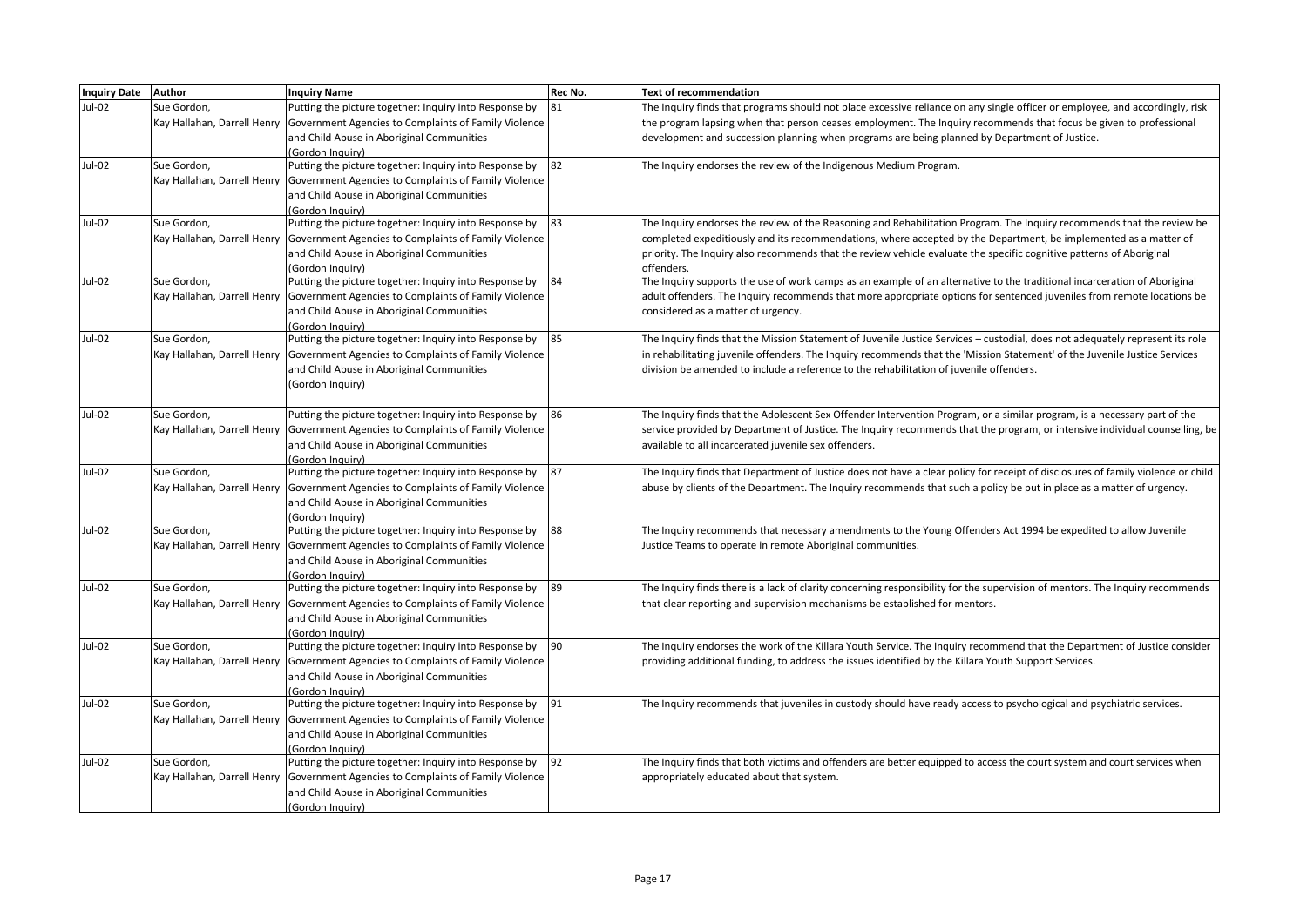| Inquiry Date Author |                             | <b>Inquiry Name</b>                                                                                                                        | Rec No. | <b>Text of recommendation</b>                                                                                                   |
|---------------------|-----------------------------|--------------------------------------------------------------------------------------------------------------------------------------------|---------|---------------------------------------------------------------------------------------------------------------------------------|
| Jul-02              | Sue Gordon,                 | Putting the picture together: Inquiry into Response by                                                                                     | 93      | The Inquiry endorses the amalgamation of all victims' services into one victim service body and recommends that further         |
|                     |                             | Kay Hallahan, Darrell Henry Government Agencies to Complaints of Family Violence                                                           |         | strategies be put in place to improve the knowledge of both Public Sector employees and the community about the purpose         |
|                     |                             | and Child Abuse in Aboriginal Communities                                                                                                  |         | and spirit of the Victims of Crime Act 1994.                                                                                    |
|                     |                             | (Gordon Inquiry)                                                                                                                           |         |                                                                                                                                 |
| Jul-02              | Sue Gordon,                 | Putting the picture together: Inquiry into Response by                                                                                     | 94      | The Inquiry recommends that any necessary legislative amendments be made to allow ongoing referrals to be made from             |
|                     |                             | Kay Hallahan, Darrell Henry   Government Agencies to Complaints of Family Violence                                                         |         | the Western Australia Police Service Victims of Crime Unit to the Victim Support Service.                                       |
|                     |                             | and Child Abuse in Aboriginal Communities                                                                                                  |         |                                                                                                                                 |
|                     |                             | (Gordon Inguiry)                                                                                                                           |         |                                                                                                                                 |
| Jul-02              | Sue Gordon,                 | Putting the picture together: Inquiry into Response by                                                                                     | 95      | The Inquiry finds that no cultural awareness or sensitivity training about Aboriginal culture is provided to volunteers working |
|                     | Kay Hallahan, Darrell Henry | Government Agencies to Complaints of Family Violence                                                                                       |         | for the Victim Support Service or Child Witness Service upon their commencement. The Inquiry recommends that funding be         |
|                     |                             | and Child Abuse in Aboriginal Communities                                                                                                  |         | made available for cultural awareness and sensitivity training to be provided to volunteers upon induction into both those      |
|                     |                             | (Gordon Inauiry)                                                                                                                           |         | services.                                                                                                                       |
| Jul-02              | Sue Gordon,                 | Putting the picture together: Inquiry into Response by                                                                                     | 96      | The Inquiry finds that Aboriginal people do not respond as often to typical methods of initiating contact as non-Aboriginal     |
|                     |                             | Kay Hallahan, Darrell Henry   Government Agencies to Complaints of Family Violence                                                         |         | people. The Inquiry recommends that a policy be developed to address different mechanisms of contacting Aboriginal              |
|                     |                             | and Child Abuse in Aboriginal Communities                                                                                                  |         | people.                                                                                                                         |
|                     |                             | Gordon Inauiry)                                                                                                                            |         |                                                                                                                                 |
| Jul-02              | Sue Gordon,                 | Putting the picture together: Inquiry into Response by                                                                                     | 97      | The Inquiry finds that services provided by Child Witness Service could better reach Aboriginal people with the employment      |
|                     |                             | Kay Hallahan, Darrell Henry Government Agencies to Complaints of Family Violence                                                           |         | of an Aboriginal worker. The Inquiry supports the creation of an Aboriginal specific position to work predominantly in the      |
|                     |                             | and Child Abuse in Aboriginal Communities                                                                                                  |         | metropolitan area.                                                                                                              |
|                     |                             | (Gordon Inauiry)                                                                                                                           |         |                                                                                                                                 |
| $Jul-02$            | Sue Gordon,                 | Putting the picture together: Inquiry into Response by                                                                                     | 98      | The Inquiry recommends that the Child Witness Service be resourced to provide services to all child witnesses to indictable     |
|                     |                             | Kay Hallahan, Darrell Henry Government Agencies to Complaints of Family Violence                                                           |         | offences should those resources not already exist.                                                                              |
|                     |                             | and Child Abuse in Aboriginal Communities                                                                                                  |         |                                                                                                                                 |
| Jul-02              | Sue Gordon,                 | (Gordon Inauiry)                                                                                                                           | 99      |                                                                                                                                 |
|                     |                             | Putting the picture together: Inquiry into Response by<br>Kay Hallahan, Darrell Henry Government Agencies to Complaints of Family Violence |         | The Inquiry supports the expansion of the Victim Offender Mediation Unit to regional and remote areas to enable more            |
|                     |                             | and Child Abuse in Aboriginal Communities                                                                                                  |         | Aboriginal people to access the service.                                                                                        |
|                     |                             | (Gordon Inauiry)                                                                                                                           |         |                                                                                                                                 |
| Jul-02              | Sue Gordon,                 | Putting the picture together: Inquiry into Response by                                                                                     | 100     | The Inquiry endorses the provision and expansion of the Aboriginal Community Supervision Agreements providing that:             |
|                     | Kay Hallahan, Darrell Henry | Government Agencies to Complaints of Family Violence                                                                                       |         | • appropriate financial and logistical supports are in place for the community;                                                 |
|                     |                             | and Child Abuse in Aboriginal Communities                                                                                                  |         | • appropriate community members are given access to offenders criminal records;                                                 |
|                     |                             | (Gordon Inquiry)                                                                                                                           |         | • appropriate training is provided for community members to manage offenders.                                                   |
|                     |                             |                                                                                                                                            |         |                                                                                                                                 |
| Jul-02              | Sue Gordon,                 | Putting the picture together: Inquiry into Response by                                                                                     | 101     | The Inquiry supports the use of Alternate Dispute Resolution Services. The Inquiry recommends consideration be given to         |
|                     | Kay Hallahan, Darrell Henry | Government Agencies to Complaints of Family Violence                                                                                       |         | the creation of an Alternate Dispute Resolution Services Unit to service the whole of government.                               |
|                     |                             | and Child Abuse in Aboriginal Communities                                                                                                  |         |                                                                                                                                 |
|                     |                             | (Gordon Inquiry)                                                                                                                           |         |                                                                                                                                 |
| Jul-02              | Sue Gordon,                 | Putting the picture together: Inquiry into Response by                                                                                     | 102     | The Inquiry supports cultural training for Department of Justice officers. The Inquiry recommends that cultural training be     |
|                     |                             | Kay Hallahan, Darrell Henry   Government Agencies to Complaints of Family Violence                                                         |         | extended to ensure that staff working outside the metropolitan region obtains training appropriate for that region.             |
|                     |                             | and Child Abuse in Aboriginal Communities                                                                                                  |         |                                                                                                                                 |
|                     |                             | (Gordon Inauiry)                                                                                                                           |         |                                                                                                                                 |
| Jul-02              | Sue Gordon,                 | Putting the picture together: Inquiry into Response by                                                                                     | 103     | The Inquiry finds that the maintenance of adequate records and the collection of statistics is important to the service         |
|                     |                             | Kay Hallahan, Darrell Henry Government Agencies to Complaints of Family Violence                                                           |         | delivery of Department of Justice. The Inquiry recommends that such resources be provided as is necessary to meet a             |
|                     |                             | and Child Abuse in Aboriginal Communities                                                                                                  |         | reasonable information collection and management standard.                                                                      |
|                     |                             | (Gordon Inquiry)                                                                                                                           |         |                                                                                                                                 |
| Jul-02              | Sue Gordon,                 | Putting the picture together: Inquiry into Response by                                                                                     | 104     | The Inquiry recommends that Department of Education continue to explore and expand mechanisms to increase school                |
|                     | Kay Hallahan, Darrell Henry | Government Agencies to Complaints of Family Violence                                                                                       |         | attendance by Aboriginal students.                                                                                              |
|                     |                             | and Child Abuse in Aboriginal Communities                                                                                                  |         |                                                                                                                                 |
|                     |                             | (Gordon Inquiry)                                                                                                                           |         |                                                                                                                                 |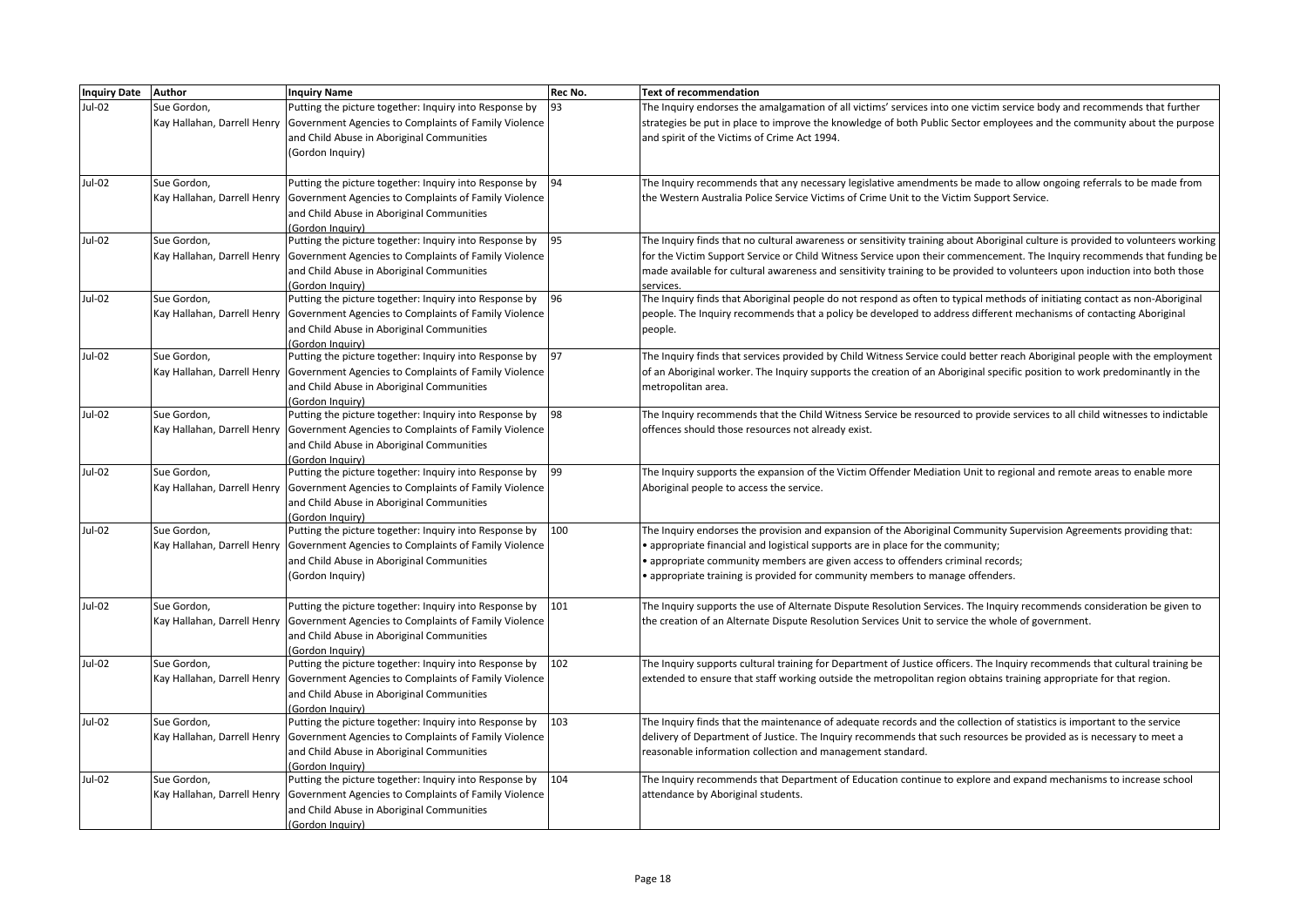| Inquiry Date Author |                             | <b>Inquiry Name</b>                                                                | Rec No. | <b>Text of recommendation</b>                                                                                                                                    |
|---------------------|-----------------------------|------------------------------------------------------------------------------------|---------|------------------------------------------------------------------------------------------------------------------------------------------------------------------|
| Jul-02              | Sue Gordon,                 | Putting the picture together: Inquiry into Response by                             | 105     | The Inquiry recommends that the Child Protection Policy and the 'Child Protection Training for Teachers' Training Package                                        |
|                     |                             | Kay Hallahan, Darrell Henry Government Agencies to Complaints of Family Violence   |         | be reconciled as a matter of urgency in order to provide consistent guidance to Department of Education staff.                                                   |
|                     |                             | and Child Abuse in Aboriginal Communities                                          |         |                                                                                                                                                                  |
|                     |                             | (Gordon Inquiry)                                                                   |         |                                                                                                                                                                  |
|                     |                             |                                                                                    |         |                                                                                                                                                                  |
| Jul-02              | Sue Gordon,                 | Putting the picture together: Inquiry into Response by                             | 106     | The Inquiry recommends that Department of Education (DOE) establish a mechanism for reviewing, with a view to                                                    |
|                     |                             | Kay Hallahan, Darrell Henry Government Agencies to Complaints of Family Violence   |         | expanding and clarifying, the Child Protection Policy and the procedures for its implementation, as carried out by DOE staff.                                    |
|                     |                             | and Child Abuse in Aboriginal Communities                                          |         | The Inquiry recommends consistency in policy and implementation procedures, and greater specificity in reporting                                                 |
|                     |                             | (Gordon Inauiry)                                                                   |         | procedures.                                                                                                                                                      |
| Jul-02              | Sue Gordon,                 | Putting the picture together: Inquiry into Response by                             | 107     | The Inquiry also recommends that training to recognise child abuse be mandatory for all teachers.                                                                |
|                     |                             | Kay Hallahan, Darrell Henry   Government Agencies to Complaints of Family Violence |         |                                                                                                                                                                  |
|                     |                             | and Child Abuse in Aboriginal Communities                                          |         |                                                                                                                                                                  |
|                     |                             | (Gordon Inauiry)                                                                   |         |                                                                                                                                                                  |
| Jul-02              | Sue Gordon,                 | Putting the picture together: Inquiry into Response by                             | 108     | The Inquiry recommends that Department of Education consider providing intensive cultural awareness and induction                                                |
|                     |                             | Kay Hallahan, Darrell Henry Government Agencies to Complaints of Family Violence   |         | programs to staff employed in schools, which have a high Aboriginal population.                                                                                  |
|                     |                             | and Child Abuse in Aboriginal Communities                                          |         |                                                                                                                                                                  |
|                     |                             | (Gordon Inauiry)                                                                   |         |                                                                                                                                                                  |
| Jul-02              | Sue Gordon,                 | Putting the picture together: Inquiry into Response by                             | 109     | The Inquiry recommends that the Department of Education institute a risk mitigation program directed towards the                                                 |
|                     | Kay Hallahan, Darrell Henry | Government Agencies to Complaints of Family Violence                               |         | protection of their own staff, which would include education of risk, protective behaviours and the creation of a safe work                                      |
|                     |                             | and Child Abuse in Aboriginal Communities                                          |         | and home environment.                                                                                                                                            |
| Jul-02              | Sue Gordon,                 | (Gordon Inquiry)<br>Putting the picture together: Inquiry into Response by         | 110     | The Inquiry finds that current incentives are insufficient to attract experienced staff to remote areas and fail to compensate                                   |
|                     |                             | Kay Hallahan, Darrell Henry Government Agencies to Complaints of Family Violence   |         | for the additional costs associated with living in a remote community. Non-financial incentives, such as permanency with the                                     |
|                     |                             | and Child Abuse in Aboriginal Communities                                          |         | Department of Education, are constructed to attract junior staff, which may be least qualified to work in a demanding                                            |
|                     |                             | (Gordon Inquiry)                                                                   |         | environment                                                                                                                                                      |
| Jul-02              | Sue Gordon,                 | Putting the picture together: Inquiry into Response by                             | 111     | The Inquiry endorses the collaborative model addressing non-attendance by Aboriginal students, pending its successful                                            |
|                     |                             | Kay Hallahan, Darrell Henry Government Agencies to Complaints of Family Violence   |         | review, and recommends that it be expanded to other educational districts.                                                                                       |
|                     |                             | and Child Abuse in Aboriginal Communities                                          |         |                                                                                                                                                                  |
|                     |                             | (Gordon Inauiry)                                                                   |         |                                                                                                                                                                  |
| Jul-02              | Sue Gordon,                 | Putting the picture together: Inquiry into Response by                             | 112     | The Inquiry endorses the inclusion of Aboriginal studies in school curriculum and the development of Aboriginal language                                         |
|                     |                             | Kay Hallahan, Darrell Henry   Government Agencies to Complaints of Family Violence |         | programs. The Inquiry supports the ongoing development and provision of Aboriginal language programs across the State.                                           |
|                     |                             | and Child Abuse in Aboriginal Communities                                          |         |                                                                                                                                                                  |
|                     |                             | (Gordon Inguiry)                                                                   |         |                                                                                                                                                                  |
| Jul-02              | Sue Gordon,                 | Putting the picture together: Inquiry into Response by                             | 113     | The Inquiry finds that truanting or non-attending is a significant issue affecting the education of Aboriginal students as                                       |
|                     |                             | Kay Hallahan, Darrell Henry Government Agencies to Complaints of Family Violence   |         | identified by the Department of Education (DOE). The Inquiry endorses the current commitment of DOE to increase school                                           |
|                     |                             | and Child Abuse in Aboriginal Communities                                          |         | attendance by Aboriginal students. The Inquiry notes the establishment of a review committee to consider fundamental                                             |
|                     |                             | (Gordon Inquiry)                                                                   |         | changes to the delivery of education and training to WA's Aboriginal youth.                                                                                      |
|                     |                             |                                                                                    |         | The Inquiry recommends, pending favourable outcomes, the extension of successful programs and systems to increase                                                |
|                     |                             |                                                                                    |         | school attendance by Aboriginal students. The Inquiry finds that school attendance must be one of the primary focuses of                                         |
|                     |                             |                                                                                    |         | DOE in improving the educational outcomes of Aboriginal students.                                                                                                |
|                     |                             |                                                                                    |         |                                                                                                                                                                  |
| Jul-02              | Sue Gordon,                 | Putting the picture together: Inquiry into Response by                             | 114     | The Inquiry finds that issues relating to staffing remote and rural schools classified as Difficult to Staff (DTS) impacts upon                                  |
|                     |                             | Kay Hallahan, Darrell Henry Government Agencies to Complaints of Family Violence   |         | the education of Aboriginal students. The Inquiry recommends that consideration be given to greater resources being                                              |
|                     |                             | and Child Abuse in Aboriginal Communities                                          |         | allocated to or directed towards attracting experienced staff to DTS schools. Incentives, in particular, should be attractive to                                 |
| Jul-02              | Sue Gordon,                 | (Gordon Inquiry)<br>Putting the picture together: Inquiry into Response by         | 115     | both graduate and experienced teachers.<br>The Inquiry recommends greater assistance, direction and training be provided to Department of Education staff in the |
|                     |                             | Kay Hallahan, Darrell Henry Government Agencies to Complaints of Family Violence   |         | reporting and otherwise responding to disclosure and suspicions that may not amount to disclosure of child abuse.                                                |
|                     |                             | and Child Abuse in Aboriginal Communities                                          |         |                                                                                                                                                                  |
|                     |                             | (Gordon Inquiry)                                                                   |         |                                                                                                                                                                  |
|                     |                             |                                                                                    |         |                                                                                                                                                                  |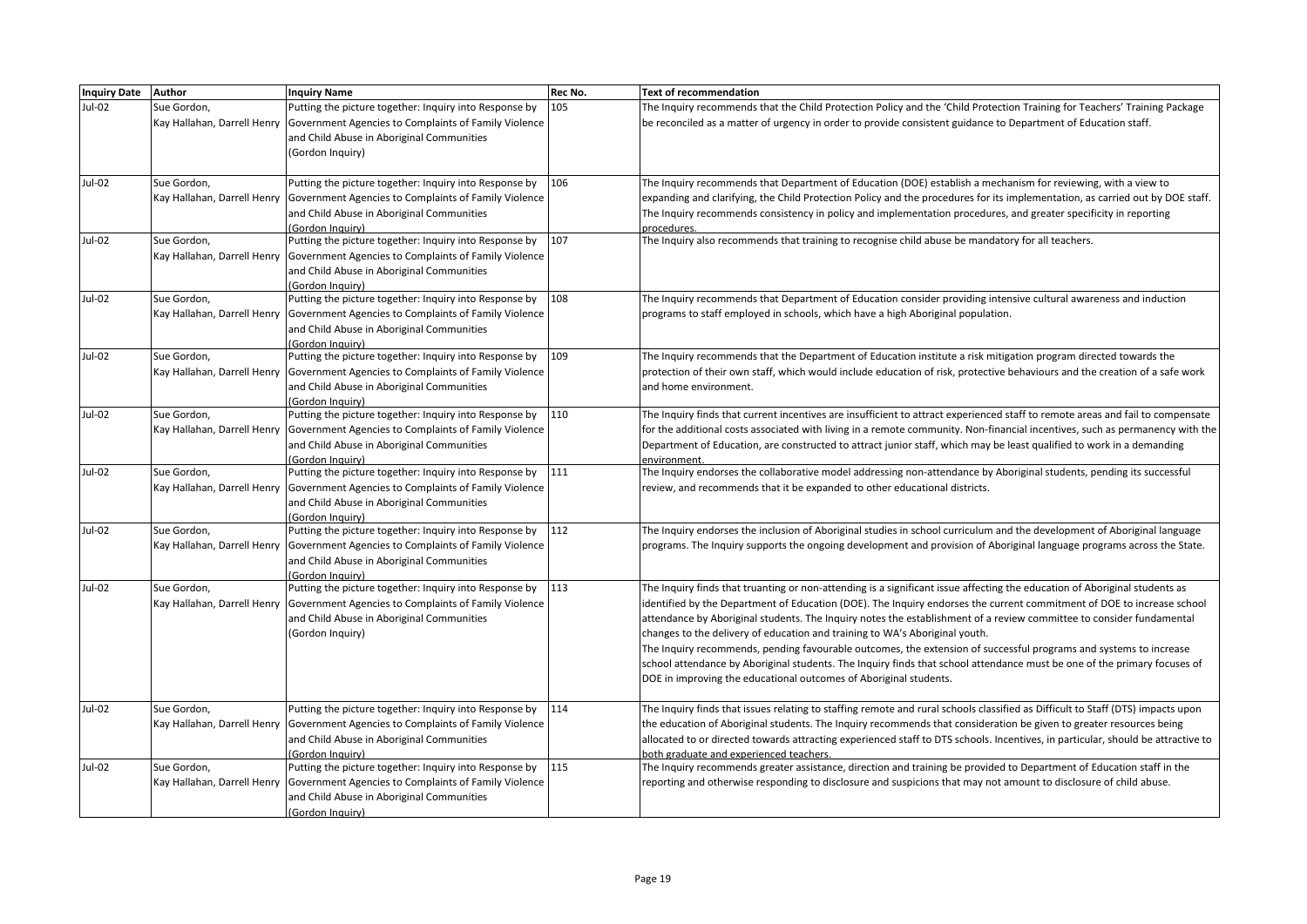| Inquiry Date Author |                             | <b>Inquiry Name</b>                                                                               | Rec No. | <b>Text of recommendation</b>                                                                                                 |
|---------------------|-----------------------------|---------------------------------------------------------------------------------------------------|---------|-------------------------------------------------------------------------------------------------------------------------------|
| Jul-02              | Sue Gordon,                 | Putting the picture together: Inquiry into Response by                                            | 116     | The Inquiry recommends the provision of basic education in 'Protective Behaviours' to students in all schools through         |
|                     |                             | Kay Hallahan, Darrell Henry Government Agencies to Complaints of Family Violence                  |         | existing curriculum frameworks in the Department of Education (DOE).                                                          |
|                     |                             | and Child Abuse in Aboriginal Communities                                                         |         |                                                                                                                               |
|                     |                             | (Gordon Inquiry)                                                                                  |         |                                                                                                                               |
|                     |                             |                                                                                                   |         |                                                                                                                               |
| Jul-02              | Sue Gordon,                 | Putting the picture together: Inquiry into Response by                                            | 117     | The Inquiry supports DOE seeking the services of other agencies, including non-government agencies, to provide assistance     |
|                     |                             | Kay Hallahan, Darrell Henry Government Agencies to Complaints of Family Violence                  |         | in providing education in 'protective behaviours.'                                                                            |
|                     |                             | and Child Abuse in Aboriginal Communities                                                         |         |                                                                                                                               |
|                     |                             | (Gordon Inquiry)                                                                                  |         |                                                                                                                               |
|                     |                             |                                                                                                   |         |                                                                                                                               |
| Jul-02              | Sue Gordon,                 | Putting the picture together: Inquiry into Response by                                            | 118     | The Inquiry recommends that the current review of the Aboriginal Communities Act 1979, be finalised, with appropriate         |
|                     |                             | Kay Hallahan, Darrell Henry Government Agencies to Complaints of Family Violence                  |         | detail as a matter of urgency.                                                                                                |
|                     |                             | and Child Abuse in Aboriginal Communities                                                         |         |                                                                                                                               |
|                     |                             | (Gordon Inquiry)                                                                                  |         |                                                                                                                               |
| Jul-02              | Sue Gordon,                 | Putting the picture together: Inquiry into Response by                                            | 119     | The Inquiry recommends that the Aboriginal Lands Trust undertake a greater role in the development of management              |
|                     | Kay Hallahan, Darrell Henry | Government Agencies to Complaints of Family Violence                                              |         | structures and capacity building in communities located on Aboriginal reserve land and that adequate resources be made        |
|                     |                             | and Child Abuse in Aboriginal Communities                                                         |         | available to fulfil this role.                                                                                                |
|                     |                             | (Gordon Inquiry)                                                                                  |         |                                                                                                                               |
| Jul-02              | Sue Gordon,                 | Putting the picture together: Inquiry into Response by                                            | 120     | The Inquiry recommends that the Department of Indigenous Affairs be responsible for instituting proper community              |
|                     |                             | Kay Hallahan, Darrell Henry   Government Agencies to Complaints of Family Violence                |         | development principles                                                                                                        |
|                     |                             | and Child Abuse in Aboriginal Communities                                                         |         |                                                                                                                               |
| Jul-02              | Sue Gordon,                 | (Gordon Inauiry)<br>Putting the picture together: Inquiry into Response by                        | 121     | The Inquiry recommends that the Department of Indigenous Affairs develop policy and provide staff training to facilitate      |
|                     | Kay Hallahan, Darrell Henry |                                                                                                   |         | services that address causes of family violence and child abuse.                                                              |
|                     |                             | Government Agencies to Complaints of Family Violence<br>and Child Abuse in Aboriginal Communities |         |                                                                                                                               |
|                     |                             | (Gordon Inquiry)                                                                                  |         |                                                                                                                               |
| Jul-02              | Sue Gordon,                 | Putting the picture together: Inquiry into Response by                                            | 122     | The Inquiry recommends that the Aboriginal Affairs Planning Authority Act 1972 be amended to reflect the role and             |
|                     |                             | Kay Hallahan, Darrell Henry Government Agencies to Complaints of Family Violence                  |         | membership of the Indigenous Affairs Advisory Council to ensure consistent coordination of services.                          |
|                     |                             | and Child Abuse in Aboriginal Communities                                                         |         |                                                                                                                               |
|                     |                             | <b>Gordon Inquiry</b> )                                                                           |         |                                                                                                                               |
| Jul-02              | Sue Gordon,                 | Putting the picture together: Inquiry into Response by                                            | 123     | The Inquiry recommends that the Department of Indigenous Affairs maintain a formal structure to receive and disseminate       |
|                     |                             | Kay Hallahan, Darrell Henry Government Agencies to Complaints of Family Violence                  |         | information to Aboriginal communities as required by section 18 of the Aboriginal Affairs Planning Authority Act 1972.        |
|                     |                             | and Child Abuse in Aboriginal Communities                                                         |         |                                                                                                                               |
|                     |                             | (Gordon Inquiry)                                                                                  |         |                                                                                                                               |
| Jul-02              | Sue Gordon,                 | Putting the picture together: Inquiry into Response by                                            | 124     | The Inquiry finds that the government, through the Machinery of Government Taskforce and the implementation of the            |
|                     | Kay Hallahan, Darrell Henry | Government Agencies to Complaints of Family Violence                                              |         | Indigenous Affairs Advisory Council, has indicated its awareness of the positive benefits of a collaborative approach between |
|                     |                             | and Child Abuse in Aboriginal Communities                                                         |         | service deliverers and is supportive of this strategy. The Inquiry supports this collaborative approach.                      |
|                     |                             | (Gordon Inquiry)                                                                                  |         |                                                                                                                               |
| Jul-02              | Sue Gordon,                 | Putting the picture together: Inquiry into Response by                                            | 125     | The Inquiry endorses the work of SAFER WA as an effective model of interagency coordination.                                  |
|                     |                             | Kay Hallahan, Darrell Henry Government Agencies to Complaints of Family Violence                  |         |                                                                                                                               |
|                     |                             | and Child Abuse in Aboriginal Communities                                                         |         |                                                                                                                               |
|                     |                             | (Gordon Inquiry)                                                                                  |         |                                                                                                                               |
| Jul-02              | Sue Gordon,                 | Putting the picture together: Inquiry into Response by                                            | 126     | The Inquiry finds that the Joondalup Family Violence Court project was evaluated as successful in its pilot stage and its     |
|                     |                             | Kay Hallahan, Darrell Henry Government Agencies to Complaints of Family Violence                  |         | permanent status is supported by the Inquiry.                                                                                 |
|                     |                             | and Child Abuse in Aboriginal Communities                                                         |         |                                                                                                                               |
|                     |                             | (Gordon Inauiry)                                                                                  |         |                                                                                                                               |
| Jul-02              | Sue Gordon,                 | Putting the picture together: Inquiry into Response by                                            | 127     | The Inquiry finds that the model of the Strong Families program appears to be a positive program with great potential and     |
|                     |                             | Kay Hallahan, Darrell Henry Government Agencies to Complaints of Family Violence                  |         | recommends that its wider implementation should be encouraged.                                                                |
|                     |                             | and Child Abuse in Aboriginal Communities                                                         |         |                                                                                                                               |
|                     |                             | (Gordon Inquiry)                                                                                  |         |                                                                                                                               |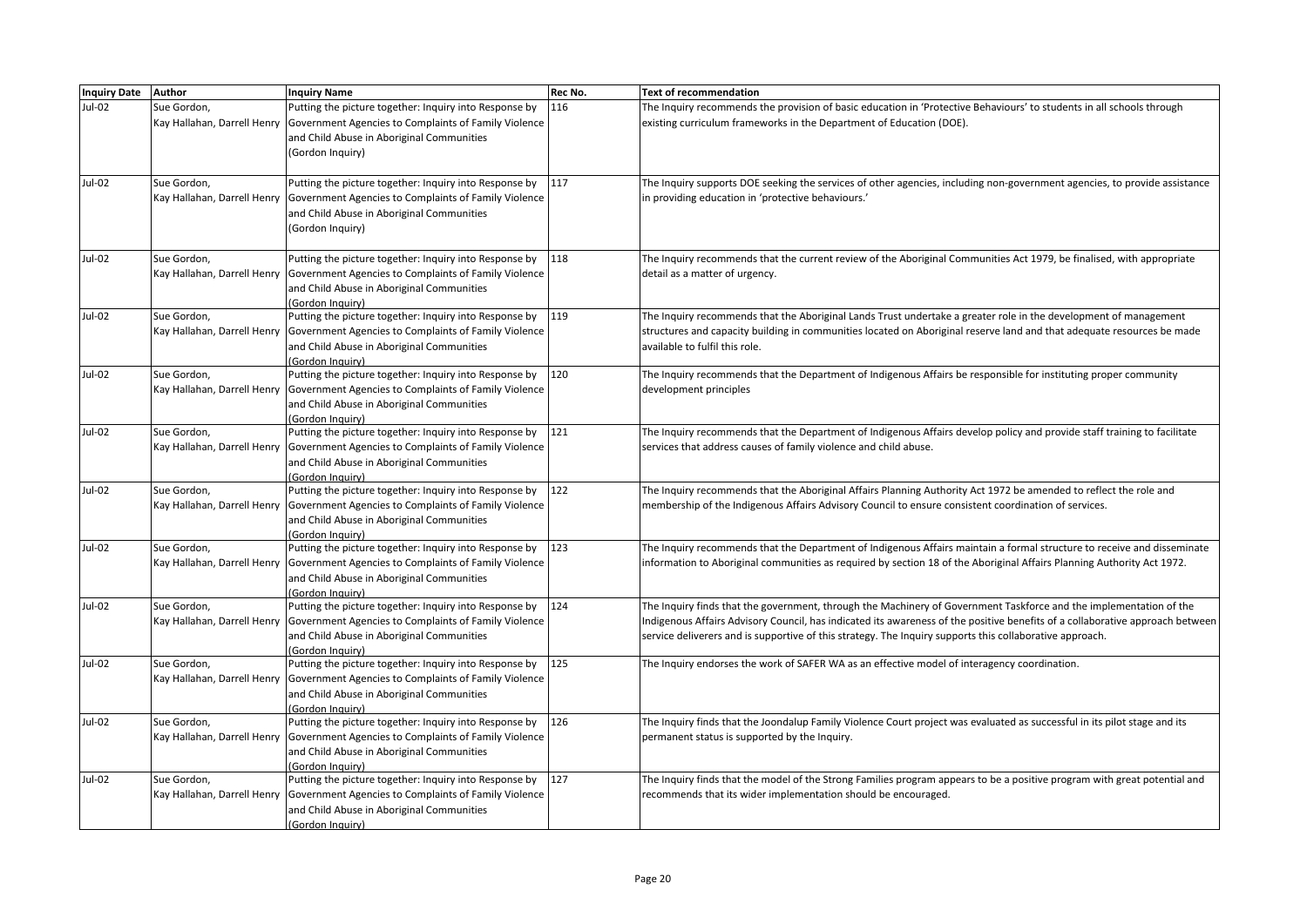| <b>Inquiry Date</b> | Author                                     | <b>Inquiry Name</b>                                                                                                                                                                                           | Rec No. | <b>Text of recommendation</b>                                                                                                                                                                                                                                                                                                                                                                                                                                                                                                     |
|---------------------|--------------------------------------------|---------------------------------------------------------------------------------------------------------------------------------------------------------------------------------------------------------------|---------|-----------------------------------------------------------------------------------------------------------------------------------------------------------------------------------------------------------------------------------------------------------------------------------------------------------------------------------------------------------------------------------------------------------------------------------------------------------------------------------------------------------------------------------|
| Jul-02              | Sue Gordon,                                | Putting the picture together: Inquiry into Response by<br>Kay Hallahan, Darrell Henry Government Agencies to Complaints of Family Violence<br>and Child Abuse in Aboriginal Communities<br>(Gordon Inauirv)   | 128     | The Inquiry recommends that the Strong Families program should be independently evaluated with input from the wider<br>Aboriginal community.                                                                                                                                                                                                                                                                                                                                                                                      |
| Jul-02              | Sue Gordon,                                | Putting the picture together: Inquiry into Response by<br>Kay Hallahan, Darrell Henry Government Agencies to Complaints of Family Violence<br>and Child Abuse in Aboriginal Communities<br>(Gordon Inquiry)   | 129     | The Inquiry endorses the 'Agreement for the Provision of Housing and Infrastructure for Aboriginal and Torres Strait Islander<br>People in Western Australia, July 2002 - 2007' and its recognition of the need for improved coordination for the provision of<br>Aboriginal housing and infrastructure and the need for the reduction of the duplication of services and the promotion of<br>resource efficiency.                                                                                                                |
| <b>Jul-02</b>       | Sue Gordon,                                | Putting the picture together: Inquiry into Response by<br>Kay Hallahan, Darrell Henry Government Agencies to Complaints of Family Violence<br>and Child Abuse in Aboriginal Communities<br>(Gordon Inauiry)   | 130     | The Inquiry finds that the State Homelessness Taskforce is an important initiative by the Government and endorses the<br>recommendations of the Taskforce.                                                                                                                                                                                                                                                                                                                                                                        |
| Jul-02              | Sue Gordon,<br>Kay Hallahan, Darrell Henry | Putting the picture together: Inquiry into Response by<br>Government Agencies to Complaints of Family Violence<br>and Child Abuse in Aboriginal Communities<br>(Gordon Inguiry)                               | 131     | The Inquiry finds that for collaboration, and service delivery to be effective, information and policy advice should circulate<br>between frontline officers, middle management and strategic, whole-of-government planning bodies. The Inquiry<br>recommends that a formalised and simplified structure be developed and implemented to allow for this.                                                                                                                                                                          |
| Jul-02              | Sue Gordon,                                | Putting the picture together: Inquiry into Response by<br>Kay Hallahan, Darrell Henry Government Agencies to Complaints of Family Violence<br>and Child Abuse in Aboriginal Communities<br>(Gordon Inquiry)   | 132     | The Inquiry finds that legislative and policy changes are necessary for the effective coordination of service provision to<br>Aboriginal communities, particularly in relation to the sharing of confidential information. The Inquiry notes that the<br>Government is currently considering issues relating to privacy information, which may impact on the sharing of information.<br>The Inquiry recommends that the Implementation Body (see Chapter 16) progress the required legislative changes as a<br>matter of urgency. |
| Jul-02              | Sue Gordon,                                | Putting the picture together: Inquiry into Response by<br>Kay Hallahan, Darrell Henry Government Agencies to Complaints of Family Violence<br>and Child Abuse in Aboriginal Communities<br>(Gordon Inquiry)   | 133     | The Inquiry recommends that identified community members in remote Aboriginal communities have access to training and<br>resources in the dissemination of information regarding coordinated service delivery within each community.                                                                                                                                                                                                                                                                                              |
| Jul-02              | Sue Gordon,<br>Kay Hallahan, Darrell Henry | Putting the picture together: Inquiry into Response by<br>Government Agencies to Complaints of Family Violence<br>and Child Abuse in Aboriginal Communities<br>(Gordon Inauirv)                               | 134     | The Inquiry recommends that coordinated service delivery to reduce family violence and child abuse needs to be targeted at<br>the recipients and customised to the needs identified by the specific Aboriginal community.                                                                                                                                                                                                                                                                                                         |
| Jul-02              | Sue Gordon,                                | Putting the picture together: Inquiry into Response by<br>Kay Hallahan, Darrell Henry   Government Agencies to Complaints of Family Violence<br>and Child Abuse in Aboriginal Communities<br>(Gordon Inquiry) | 135     | The Inquiry finds that interagency management of family violence and child abuse must be community based. The identified<br>lack of resources available to communities in remote areas limits effective delivery of service. The Inquiry finds that<br>programs must be relevant to the distinct cultural, financial and physical needs of the community. The Inquiry further finds<br>that despite the best efforts of coordinated committees, the current approach is not successful and must be improved.                      |
| Jul-02              | Sue Gordon,                                | Putting the picture together: Inquiry into Response by<br>Kay Hallahan, Darrell Henry Government Agencies to Complaints of Family Violence<br>and Child Abuse in Aboriginal Communities<br>(Gordon Inauiry)   | 136     | The Inquiry finds that the coordination of Government service delivery to Aboriginal people with regards to family violence<br>and child abuse has not been very effective. The Inquiry makes the following findings of principle:<br>$\boxed{2}$                                                                                                                                                                                                                                                                                 |
| Jul-02              | Sue Gordon,                                | Putting the picture together: Inquiry into Response by<br>Kay Hallahan, Darrell Henry Government Agencies to Complaints of Family Violence<br>and Child Abuse in Aboriginal Communities<br>(Gordon Inquiry)   | 136.1   | . Legislative or policy framework is imperative for effective collaboration between departments and the coordination of<br>service delivery;                                                                                                                                                                                                                                                                                                                                                                                      |
| <b>Jul-02</b>       | Sue Gordon,<br>Kay Hallahan, Darrell Henry | Putting the picture together: Inquiry into Response by<br>Government Agencies to Complaints of Family Violence<br>and Child Abuse in Aboriginal Communities<br>(Gordon Inquiry)                               | 136.2   | • The provision of middle-management committees as intermediaries between the upper level management committees<br>and on-the-ground service providers is imperative for effective coordinated service delivery;                                                                                                                                                                                                                                                                                                                  |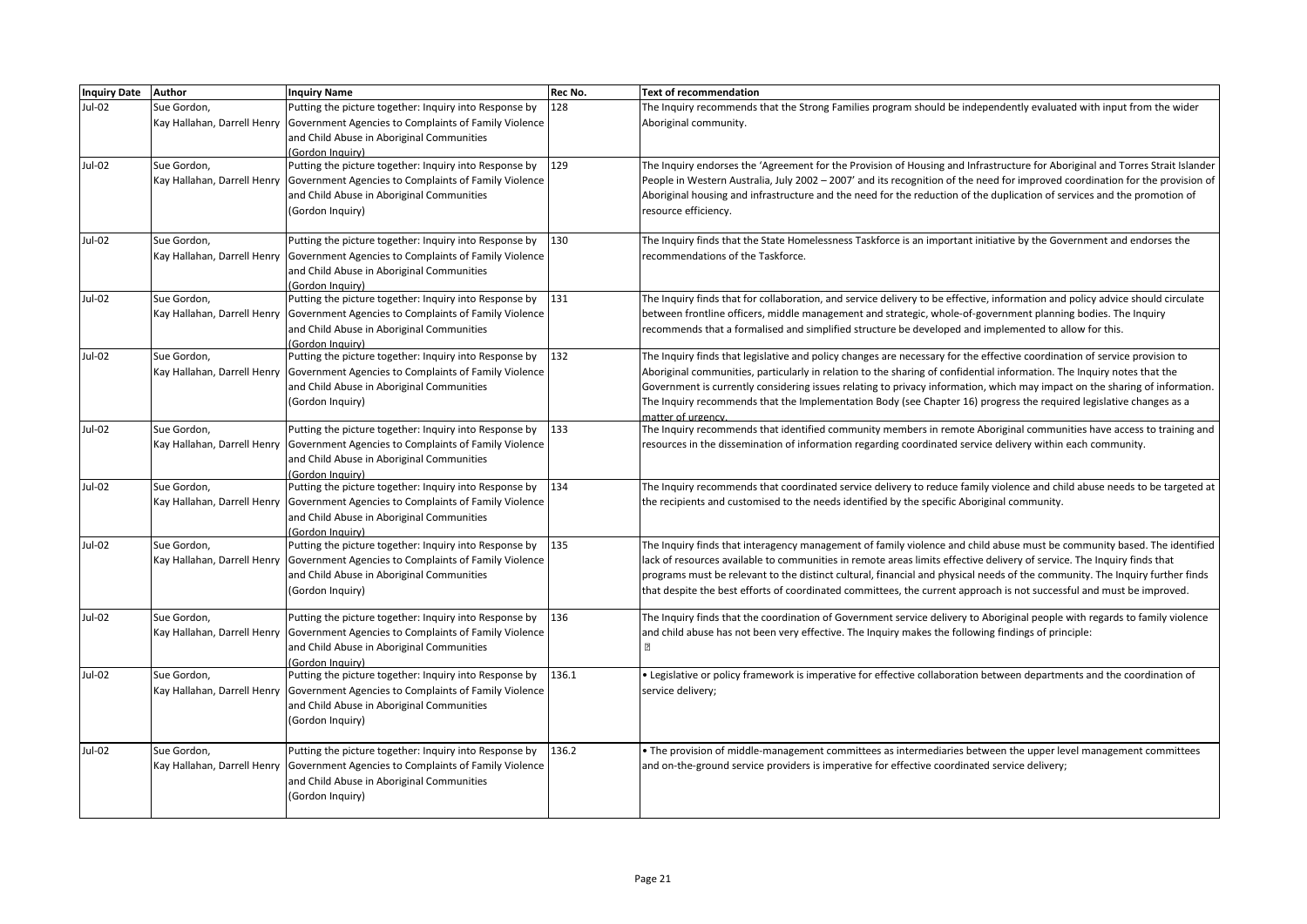| <b>Inquiry Date</b> | Author                                     | <b>Inquiry Name</b>                                                                                                                                                                                           | Rec No. | <b>Text of recommendation</b>                                                                                                                                                                                                                                                                                                                                                                                                                                                                                                                                                          |
|---------------------|--------------------------------------------|---------------------------------------------------------------------------------------------------------------------------------------------------------------------------------------------------------------|---------|----------------------------------------------------------------------------------------------------------------------------------------------------------------------------------------------------------------------------------------------------------------------------------------------------------------------------------------------------------------------------------------------------------------------------------------------------------------------------------------------------------------------------------------------------------------------------------------|
| Jul-02              | Sue Gordon,                                | Putting the picture together: Inquiry into Response by<br>Kay Hallahan, Darrell Henry   Government Agencies to Complaints of Family Violence<br>and Child Abuse in Aboriginal Communities<br>(Gordon Inquiry) | 136.3   | • The barriers to the sharing of information between departments has a negative impact on the effectiveness of<br>collaborative service delivery;                                                                                                                                                                                                                                                                                                                                                                                                                                      |
| Jul-02              | Sue Gordon,                                | Putting the picture together: Inquiry into Response by<br>Kay Hallahan, Darrell Henry   Government Agencies to Complaints of Family Violence<br>and Child Abuse in Aboriginal Communities<br>(Gordon Inquiry) | 136.4   | The allocation of an independent lead coordinator to oversee coordinated service delivery is imperative to its<br>effectiveness;                                                                                                                                                                                                                                                                                                                                                                                                                                                       |
| Jul-02              | Sue Gordon,                                | Putting the picture together: Inquiry into Response by<br>Kay Hallahan, Darrell Henry Government Agencies to Complaints of Family Violence<br>and Child Abuse in Aboriginal Communities<br>(Gordon Inquiry)   | 136.5   | • The difficulties facing coordinated delivery are exacerbated, in some instances, by factors such as remote settings.                                                                                                                                                                                                                                                                                                                                                                                                                                                                 |
| Jul-02              | Sue Gordon,                                | Putting the picture together: Inquiry into Response by<br>Kay Hallahan, Darrell Henry   Government Agencies to Complaints of Family Violence<br>and Child Abuse in Aboriginal Communities<br>(Gordon Inquiry) | 137     | The Inquiry finds, consistent with the Internal Review of the Western Australia Police Service that the investigation as to the<br>circumstances of Susan's death was most unsatisfactory.<br>Those inadequacies were attributable to a combination of:<br>• Lack of proper investigative principles relevant to sudden deaths;<br>• Lack of proper communication between police officers;<br>. Lack of overall supervision of the investigation;<br>• A presumption by investigators that the circumstances surrounding Susan's death were not suspicious due to her past<br>history; |
| Jul-02              | Sue Gordon.                                | Putting the picture together: Inquiry into Response by<br>Kay Hallahan, Darrell Henry   Government Agencies to Complaints of Family Violence<br>and Child Abuse in Aboriginal Communities<br>Gordon Inquiry)  | 138     | The Inquiry recommends a review of the assignment of priority to cases of child abuse where a child is itinerant or highly<br>mobile, therefore at a heightened state of vulnerability.                                                                                                                                                                                                                                                                                                                                                                                                |
| Jul-02              | Sue Gordon,                                | Putting the picture together: Inquiry into Response by<br>Kay Hallahan, Darrell Henry   Government Agencies to Complaints of Family Violence<br>and Child Abuse in Aboriginal Communities<br>(Gordon Inquiry) | 139     | The Inquiry recommends:<br>There be ongoing monitoring of case loads by the Department for Community Development.<br>• The role of the Duty Officers within the department by reviewed;<br>• Urgent consideration be given to the most appropriate means by which difficult/complex cases, such as those disclosed by<br>the first Term of Reference, be addressed through effective, whole of government collaboration, with one particular agency<br>being identified, from case to case, to adopt a lead agency role.                                                               |
| Jul-02              | Sue Gordon,                                | Putting the picture together: Inquiry into Response by<br>Kay Hallahan, Darrell Henry   Government Agencies to Complaints of Family Violence<br>and Child Abuse in Aboriginal Communities<br>(Gordon Inquiry) | 140     | The Inquiry finds that substance abuse is a widespread occurrence amongst Aboriginal children in many parts of the<br>metropolitan area and particularly in the Midland area. Such substance abuse:<br>. Has a devastating effect on the physical, intellectual and emotional wellbeing of young lives;<br>· Creates considerable vulnerability to, particularly, sexual offences;                                                                                                                                                                                                     |
| Jul-02              | Sue Gordon.                                | Putting the picture together: Inquiry into Response by<br>Kay Hallahan, Darrell Henry Government Agencies to Complaints of Family Violence<br>and Child Abuse in Aboriginal Communities<br>Gordon Inauiry)    | 141     | The Inquiry recommends that urgent steps be taken to develop Memoranda of Understanding (MOU) between the Swan<br>Valley Nyoongar Community and those government agencies, which may reasonably seek access to that community. In<br>developing those MOU, the conclusion of the Inquiry as to the good faith of service providers and their legitimate exercise of<br>government function, ought to be taken into account.                                                                                                                                                            |
| Jul-02              | Sue Gordon.<br>Kay Hallahan, Darrell Henry | Putting the picture together: Inquiry into Response by<br>Government Agencies to Complaints of Family Violence<br>and Child Abuse in Aboriginal Communities<br>(Gordon Inquiry)                               | 142     | The Inquiry recommends the establishment of an Implementation Body at the highest level of government, reporting to the<br>Premier. The Implementation Body should provide a progress report no later than 12 months after the formation of that<br>body.                                                                                                                                                                                                                                                                                                                              |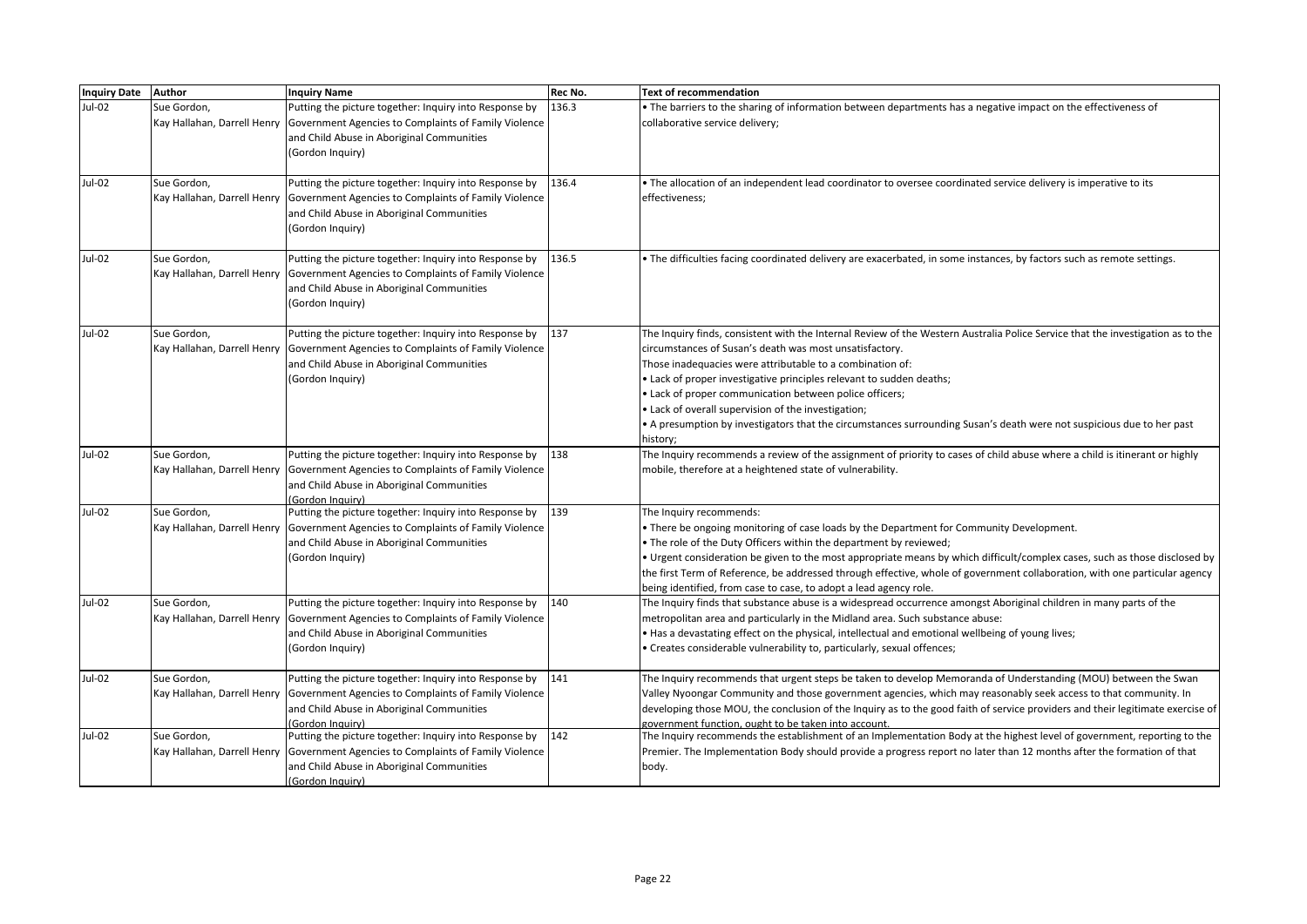| <b>Inquiry Date</b> | Author                                     | <b>Inquiry Name</b>                                                                                                                                                                                           | Rec No. | Text of recommendation                                                                                                                                                                                                                                                                                                                                                                                                                                                                                                                                                                                                                                                                                                                                                                                                                                                                                                                                                                                                                                                                                                                                              |
|---------------------|--------------------------------------------|---------------------------------------------------------------------------------------------------------------------------------------------------------------------------------------------------------------|---------|---------------------------------------------------------------------------------------------------------------------------------------------------------------------------------------------------------------------------------------------------------------------------------------------------------------------------------------------------------------------------------------------------------------------------------------------------------------------------------------------------------------------------------------------------------------------------------------------------------------------------------------------------------------------------------------------------------------------------------------------------------------------------------------------------------------------------------------------------------------------------------------------------------------------------------------------------------------------------------------------------------------------------------------------------------------------------------------------------------------------------------------------------------------------|
| Jul-02              | Sue Gordon,<br>Kay Hallahan, Darrell Henry | Putting the picture together: Inquiry into Response by<br>Government Agencies to Complaints of Family Violence<br>and Child Abuse in Aboriginal Communities<br>(Gordon Inquiry)                               | 143     | The Inquiry recommends that the implementation body should include membership from outside government. This is to<br>ensure that a range of perspectives is brought to the reform process, whilst recognising the vital importance of government<br>agency membership. The Inquiry strongly recommends the appointment of the Aboriginal and Torres Strait Islander<br>Commission State Chairperson to the Implementation Body, particularly noting the importance of the Statement of<br>Commitment and the Indigenous Affairs Advisory Committee.<br>The Inquiry recommends that each government agency affected by the recommendations be required to report on their<br>plans to implement the recommendations within at least three months of this report. Any government agency, which does<br>not intend to implement a recommendation, should have to justify their position to the Implementation Body and provide<br>an alternative strategy to overcome the identified problem. Thereafter, at least every six months, government agencies be<br>required to report to the Implementation Body on progress of the implementation of the recommendations. |
| Jul-02              | Sue Gordon.<br>Kay Hallahan, Darrell Henry | Putting the picture together: Inquiry into Response by<br>Government Agencies to Complaints of Family Violence<br>and Child Abuse in Aboriginal Communities<br>(Gordon Inquiry)                               | 144     | The Inguiry recommends that a Children's Commissioner be established which is independent and reports directly to the<br>Premier. The Implementation Body should consider the structure and responsibilities of other children's commissioners to<br>decide on the most appropriate model for Western Australia.                                                                                                                                                                                                                                                                                                                                                                                                                                                                                                                                                                                                                                                                                                                                                                                                                                                    |
| Jul-02              | Sue Gordon,                                | Putting the picture together: Inquiry into Response by<br>Kay Hallahan, Darrell Henry   Government Agencies to Complaints of Family Violence<br>and Child Abuse in Aboriginal Communities<br>(Gordon Inquiry) | 145     | The Inquiry recommends the proposed Children's Commissioner should have a Deputy Children's Commissioner with<br>responsibility for issues in relation to Aboriginal children.                                                                                                                                                                                                                                                                                                                                                                                                                                                                                                                                                                                                                                                                                                                                                                                                                                                                                                                                                                                      |
| Jul-02              | Sue Gordon,                                | Putting the picture together: Inquiry into Response by<br>Kay Hallahan, Darrell Henry   Government Agencies to Complaints of Family Violence<br>and Child Abuse in Aboriginal Communities<br>(Gordon Inquiry) | 146     | The Inquiry recommends a Child Death Review Team should be formed to review the deaths of all children but particularly<br>where there is suspicion of abuse or neglect. The Terms of Reference need to be established after consultation with the<br>community and taking into account child death review teams in other states. The child death review team is to be the<br>responsibility of the proposed Children's Commissioner.                                                                                                                                                                                                                                                                                                                                                                                                                                                                                                                                                                                                                                                                                                                               |
| Jul-02              | Sue Gordon,                                | Putting the picture together: Inquiry into Response by<br>Kay Hallahan, Darrell Henry   Government Agencies to Complaints of Family Violence<br>and Child Abuse in Aboriginal Communities<br>(Gordon Inquiry) | 147     | The Inquiry therefore recommends that 'Legislative Impact Statements' be introduced into Western Australia, in particular,<br>in relation to Aboriginal people and in relation to children.                                                                                                                                                                                                                                                                                                                                                                                                                                                                                                                                                                                                                                                                                                                                                                                                                                                                                                                                                                         |
| Jul-02              | Sue Gordon,<br>Kay Hallahan, Darrell Henry | Putting the picture together: Inquiry into Response by<br>Government Agencies to Complaints of Family Violence<br>and Child Abuse in Aboriginal Communities<br>(Gordon Inquiry)                               | 148     | The Inquiry recommends that there be a permanent appointment to the position of President of the Children's Court.                                                                                                                                                                                                                                                                                                                                                                                                                                                                                                                                                                                                                                                                                                                                                                                                                                                                                                                                                                                                                                                  |
| Jul-02              | Sue Gordon,<br>Kay Hallahan, Darrell Henry | Putting the picture together: Inquiry into Response by<br>Government Agencies to Complaints of Family Violence<br>and Child Abuse in Aboriginal Communities<br>(Gordon Inquiry)                               | 149     | The Inquiry recommends that parents who risk having their children removed should be offered the opportunity to be<br>legally represented in the Children's Court.                                                                                                                                                                                                                                                                                                                                                                                                                                                                                                                                                                                                                                                                                                                                                                                                                                                                                                                                                                                                  |
| Jul-02              | Sue Gordon,                                | Putting the picture together: Inquiry into Response by<br>Kay Hallahan, Darrell Henry Government Agencies to Complaints of Family Violence<br>and Child Abuse in Aboriginal Communities<br>(Gordon Inquiry)   | 150     | The Inquiry in support of the separation between judicial activities and support activities in the courts finds that court<br>conferencing in care matters should be run independently of the magistracy.                                                                                                                                                                                                                                                                                                                                                                                                                                                                                                                                                                                                                                                                                                                                                                                                                                                                                                                                                           |
| Jul-02              | Sue Gordon,                                | Putting the picture together: Inquiry into Response by<br>Kay Hallahan, Darrell Henry Government Agencies to Complaints of Family Violence<br>and Child Abuse in Aboriginal Communities<br>(Gordon Inquiry)   | 151     | The Inquiry recommends that further investigations occur in relation to employment screening to better protect Aboriginal<br>communities, particularly Aboriginal children.                                                                                                                                                                                                                                                                                                                                                                                                                                                                                                                                                                                                                                                                                                                                                                                                                                                                                                                                                                                         |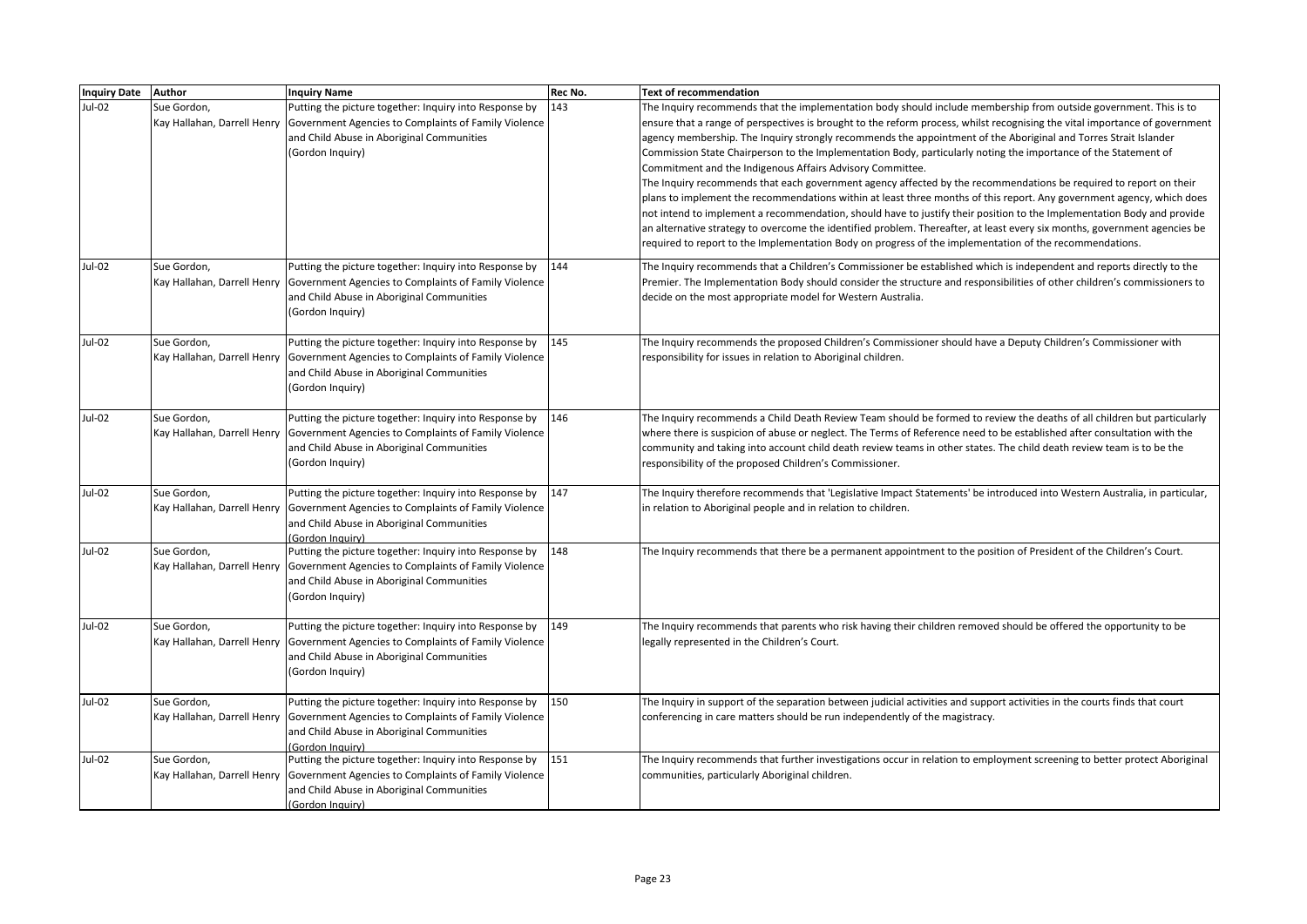| <b>Inquiry Date</b> | Author                      | <b>Inquiry Name</b>                                                                               | Rec No. | <b>Text of recommendation</b>                                                                                                     |
|---------------------|-----------------------------|---------------------------------------------------------------------------------------------------|---------|-----------------------------------------------------------------------------------------------------------------------------------|
| <b>Jul-02</b>       | Sue Gordon,                 | Putting the picture together: Inquiry into Response by                                            | 152     | The Inquiry recommends that the full impact of any programs are considered before implementation in Aboriginal                    |
|                     | Kay Hallahan, Darrell Henry | Government Agencies to Complaints of Family Violence                                              |         | communities.                                                                                                                      |
|                     |                             | and Child Abuse in Aboriginal Communities                                                         |         |                                                                                                                                   |
|                     |                             | (Gordon Inauiry)                                                                                  |         |                                                                                                                                   |
| Jul-02              | Sue Gordon,                 | Putting the picture together: Inquiry into Response by                                            | 153     | The Inquiry finds that while individual departments place considerable effort on planning and coordination, from the              |
|                     | Kay Hallahan, Darrell Henry | Government Agencies to Complaints of Family Violence                                              |         | perspective of Aboriginal communities, planning and coordination need to be improved. The focus needs to move from                |
|                     |                             | and Child Abuse in Aboriginal Communities                                                         |         | planning within individual agencies and coordination of those activities to planning and provision of services that is sector-    |
|                     |                             | (Gordon Inquiry)                                                                                  |         | wide and responds to each community's needs. Communities need integrated service provision that results from an                   |
|                     |                             |                                                                                                   |         | integrated planning process.                                                                                                      |
| Jul-02              | Sue Gordon,                 | Putting the picture together: Inquiry into Response by                                            | 154     | Within this overall integrated service delivery, communities need to have a more significant role in shaping the service          |
|                     |                             | Kay Hallahan, Darrell Henry Government Agencies to Complaints of Family Violence                  |         | response, rather than choosing from a range of predetermined programs.                                                            |
|                     |                             | and Child Abuse in Aboriginal Communities                                                         |         |                                                                                                                                   |
|                     |                             | (Gordon Inauiry)                                                                                  |         |                                                                                                                                   |
| Jul-02              | Sue Gordon,                 | Putting the picture together: Inquiry into Response by                                            | 155     | The Inquiry finds that the projects which are time limited, with insufficient funds, inflexible service specifications, are not   |
|                     | Kay Hallahan, Darrell Henry | Government Agencies to Complaints of Family Violence                                              |         | desirable. Some projects are overly dependent on the supervisor or manager and may lapse when that person moves. The              |
|                     |                             | and Child Abuse in Aboriginal Communities                                                         |         | Inquiry finds that Aboriginal communities need ongoing planned and consistent service provision and the nature of certain         |
|                     |                             | (Gordon Inquiry)                                                                                  |         | 'pilot projects' being implemented are unlikely to have that outcome.                                                             |
|                     |                             |                                                                                                   |         |                                                                                                                                   |
| Jul-02              | Sue Gordon,                 | Putting the picture together: Inquiry into Response by                                            | 156     | The Inguiry finds that evaluations and reviews of programs and service delivery should include a focus on the outcomes as         |
|                     | Kay Hallahan, Darrell Henry | Government Agencies to Complaints of Family Violence                                              |         | well as the process of implementation.                                                                                            |
|                     |                             | and Child Abuse in Aboriginal Communities                                                         |         |                                                                                                                                   |
| Jul-02              | Sue Gordon,                 | (Gordon Inquiry)<br>Putting the picture together: Inquiry into Response by                        | 157     | The Inquiry finds that there is a need for agencies to examine the implications of programs for Aboriginal people and ensure      |
|                     |                             |                                                                                                   |         |                                                                                                                                   |
|                     | Kay Hallahan, Darrell Henry | Government Agencies to Complaints of Family Violence<br>and Child Abuse in Aboriginal Communities |         | each program's suitability to that cultural group.                                                                                |
|                     |                             | (Gordon Inquiry)                                                                                  |         |                                                                                                                                   |
|                     |                             |                                                                                                   |         |                                                                                                                                   |
| Jul-02              | Sue Gordon,                 | Putting the picture together: Inquiry into Response by                                            | 158     | The Inquiry finds that resource distribution to provide services to communities are not fair and equitable. Communities of        |
|                     |                             | Kay Hallahan, Darrell Henry Government Agencies to Complaints of Family Violence                  |         | equal size do not have the same social infrastructure and supports. The Inquiry further finds that departments are not            |
|                     |                             | and Child Abuse in Aboriginal Communities                                                         |         | funded in such a way that they can provide adequate services, staff and infrastructure in all rural, regional and remote          |
|                     |                             | (Gordon Inquiry)                                                                                  |         | communities                                                                                                                       |
| Jul-02              | Sue Gordon,                 | Putting the picture together: Inquiry into Response by                                            | 159     | The Inquiry finds that the departments face particular challenges in responding to abuse or neglect of Aboriginal children.       |
|                     | Kay Hallahan, Darrell Henry | Government Agencies to Complaints of Family Violence                                              |         | The recognition of past inappropriate actions by government departments has made workers very sensitive and in some               |
|                     |                             | and Child Abuse in Aboriginal Communities                                                         |         | cases fearful of doing further damage rather than improving conditions for children. In recognition of this particular difficulty |
|                     |                             | (Gordon Inquiry)                                                                                  |         | and taking into account a number of submissions which assert that Aboriginal children are dealt with differently,                 |
|                     |                             |                                                                                                   |         | recommendations will be made in relation to the need for clarity of response when Aboriginal children are at risk or have         |
|                     |                             |                                                                                                   |         | been abused or neglected                                                                                                          |
| <b>Jul-02</b>       | Sue Gordon,                 | Putting the picture together: Inquiry into Response by                                            | 160     | The Inquiry finds that the complexity and breadth of problems provide challenges in relation to governance and leadership         |
|                     | Kay Hallahan, Darrell Henry | Government Agencies to Complaints of Family Violence                                              |         | in Aboriginal communities. The Inquiry notes the plans of Department of Indigenous Affairs to respond to this problem and         |
|                     |                             | and Child Abuse in Aboriginal Communities                                                         |         | finds that there is a need for a comprehensive response across government agencies given the fundamental problems                 |
|                     |                             | (Gordon Inauirv)                                                                                  |         | caused by difficulties in governance and leadership in communities.                                                               |
| Jul-02              | Sue Gordon,                 | Putting the picture together: Inquiry into Response by                                            | 161     | The Inquiry recommends that a formula for resource distribution by government agencies including both direct service              |
|                     | Kay Hallahan, Darrell Henry | Government Agencies to Complaints of Family Violence                                              |         | delivery and funding activities needs to be developed. The resource distribution formula needs to include indices of social       |
|                     |                             | and Child Abuse in Aboriginal Communities                                                         |         | disadvantage.                                                                                                                     |
|                     |                             | (Gordon Inquiry)                                                                                  |         |                                                                                                                                   |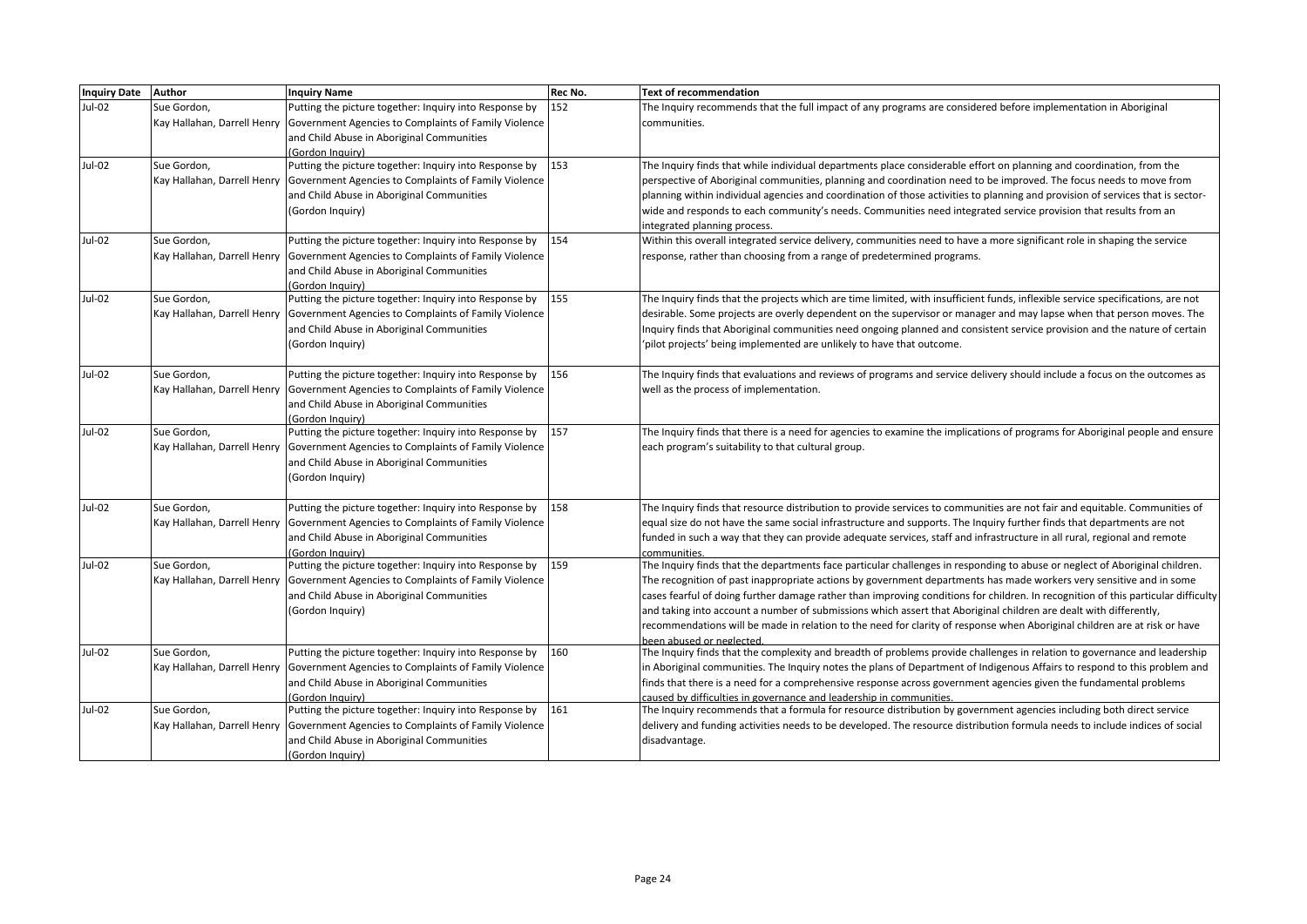| Inquiry Date Author |                                            | <b>Inquiry Name</b>                                                                                                                                                                                                                                                     | Rec No.    | <b>Text of recommendation</b>                                                                                                                                                                                                                                                                                                                                                                                                                                                                                                                                                                                                                                                                                                                                                                            |
|---------------------|--------------------------------------------|-------------------------------------------------------------------------------------------------------------------------------------------------------------------------------------------------------------------------------------------------------------------------|------------|----------------------------------------------------------------------------------------------------------------------------------------------------------------------------------------------------------------------------------------------------------------------------------------------------------------------------------------------------------------------------------------------------------------------------------------------------------------------------------------------------------------------------------------------------------------------------------------------------------------------------------------------------------------------------------------------------------------------------------------------------------------------------------------------------------|
| Jul-02<br>Jul-02    | Sue Gordon,<br>Sue Gordon,                 | Putting the picture together: Inquiry into Response by<br>Kay Hallahan, Darrell Henry   Government Agencies to Complaints of Family Violence<br>and Child Abuse in Aboriginal Communities<br>(Gordon Inquiry)<br>Putting the picture together: Inquiry into Response by | 162<br>163 | The Inquiry recommends that once the funding has been nominally allocated according to the agreed resource formula,<br>communities, government and non-government agencies should then develop service provision plans in accordance with<br>the community plans of each community and in consultation with those communities. The community plans should build on<br>the regional plans developed by the Aboriginal and Torres Strait Islander Commission. The resource allocation formula and<br>actual allocation needs to be made public, so that communities can plan within the real constraints of available funds and<br>allocate priorities within those constraints.<br>The Inquiry recommends that there needs to be a 'top down bottom up' (involving strategic direction coupled with local |
|                     |                                            | Kay Hallahan, Darrell Henry   Government Agencies to Complaints of Family Violence<br>and Child Abuse in Aboriginal Communities<br>(Gordon Inquiry)                                                                                                                     |            | planning) approach to the planning, management and delivery of services. The attached model outlines this process.                                                                                                                                                                                                                                                                                                                                                                                                                                                                                                                                                                                                                                                                                       |
| Jul-02              | Sue Gordon,                                | Putting the picture together: Inquiry into Response by<br>Kay Hallahan, Darrell Henry Government Agencies to Complaints of Family Violence<br>and Child Abuse in Aboriginal Communities<br>(Gordon Inquiry)                                                             | 164        | The Inquiry recommends that prevention and early intervention and other support activities must be integrated and<br>delivered according to each community plan. This must include the development and enhancement of social infrastructure<br>within that community. The model provided by Gerritsen and colleagues, the Aboriginal Suicide Prevention Steering<br>Committee, and the Institute of Child Health Research is a useful model, which has been adopted by the Inquiry.                                                                                                                                                                                                                                                                                                                      |
| $Jul-02$            | Sue Gordon,<br>Kay Hallahan, Darrell Henry | Putting the picture together: Inquiry into Response by<br>Government Agencies to Complaints of Family Violence<br>and Child Abuse in Aboriginal Communities<br>(Gordon Inquiry)                                                                                         | 165        | The Inquiry recommends that there needs to be a Statement of Service Provision for each community by all agencies. This<br>must include both the planned service provision for the following year and the actual service provision that was provided in<br>the past year. This Statement of Service Provision must respond to community plans, be based on the resources allocated<br>according to the allocation formula, the agreed core service delivery functions and the integrated prevention and early<br>intervention services.                                                                                                                                                                                                                                                                  |
| Jul-02              | Sue Gordon,<br>Kay Hallahan, Darrell Henry | Putting the picture together: Inquiry into Response by<br>Government Agencies to Complaints of Family Violence<br>and Child Abuse in Aboriginal Communities<br>(Gordon Inquiry)                                                                                         | 166        | The Inquiry recommends that outcome and output measures relating to family violence and child abuse must be set. The<br>performance reviews of the Director Generals of each of the key agencies must include an assessment against benchmarked<br>measures. The performance of key staff in agencies must include a review of the impact that the officer has had on family<br>violence and child abuse in communities, using agreed outcome performance measures, not just meetings attended or<br>committees established                                                                                                                                                                                                                                                                              |
| Jul-02              | Sue Gordon,                                | Putting the picture together: Inquiry into Response by<br>Kay Hallahan, Darrell Henry Government Agencies to Complaints of Family Violence<br>and Child Abuse in Aboriginal Communities<br>(Gordon Inquiry)                                                             | 167        | The Inquiry recommends that Aboriginal communities must be offered the opportunity to regularly comment on the quality<br>of service provision delivered in their community by government agencies. This should relate to the statement of service<br>provision and address the appropriateness of the service delivery. Most businesses have a feedback mechanism separate to<br>the complaints mechanism. Government agencies servicing communities should have such a mechanism to evaluate the<br>service delivery to communities.                                                                                                                                                                                                                                                                   |
| $Jul-02$            | Sue Gordon,                                | Putting the picture together: Inquiry into Response by<br>Kay Hallahan, Darrell Henry Government Agencies to Complaints of Family Violence<br>and Child Abuse in Aboriginal Communities<br>(Gordon Inauiry)                                                             | 168        | The Inquiry recommends that pilot projects should not be used when there is no intention to test the model of service<br>provision. The intention of pilot projects is to test out aspects of the program before a roll-out into the wider community.<br>Pilot projects must have a specific model that is being tested and which fits into the community plan for the development of<br>social infrastructure within that community.                                                                                                                                                                                                                                                                                                                                                                    |
| Jul-02              | Sue Gordon,                                | Putting the picture together: Inquiry into Response by<br>Kay Hallahan, Darrell Henry Government Agencies to Complaints of Family Violence<br>and Child Abuse in Aboriginal Communities<br>(Gordon Inauiry)                                                             | 169        | The Inquiry recommends that there be further examination of the role of the Department of Indigenous Affairs as a result of<br>recommendations made in this report about capacity building and support for councils.                                                                                                                                                                                                                                                                                                                                                                                                                                                                                                                                                                                     |
| Jul-02              | Sue Gordon,                                | Putting the picture together: Inquiry into Response by<br>Kay Hallahan, Darrell Henry Government Agencies to Complaints of Family Violence<br>and Child Abuse in Aboriginal Communities<br>(Gordon Inquiry)                                                             | 170        | The Inquiry recommends that the 'one stop shop' concept be developed in communities and deal with the range of factors<br>and problems that are linked to, and result from, family violence and child abuse. This would include drug abuse, the misuse<br>of alcohol and other substances, gambling, early parenting, suicide, and other health and welfare activities. This one stop<br>shop could also take responsibility for oversight of services to young people within the justice system as well as those<br>children and young people who have protective needs.                                                                                                                                                                                                                                |
| Jul-02              | Sue Gordon,                                | Putting the picture together: Inquiry into Response by<br>Kay Hallahan, Darrell Henry Government Agencies to Complaints of Family Violence<br>and Child Abuse in Aboriginal Communities<br>(Gordon Inquiry)                                                             | 171        | The Inquiry recommends that different models for the delivery of basic social services should be developed depending on<br>remoteness and size. The basic models could then be implemented according to community wishes and taking into account<br>existing infrastructure.                                                                                                                                                                                                                                                                                                                                                                                                                                                                                                                             |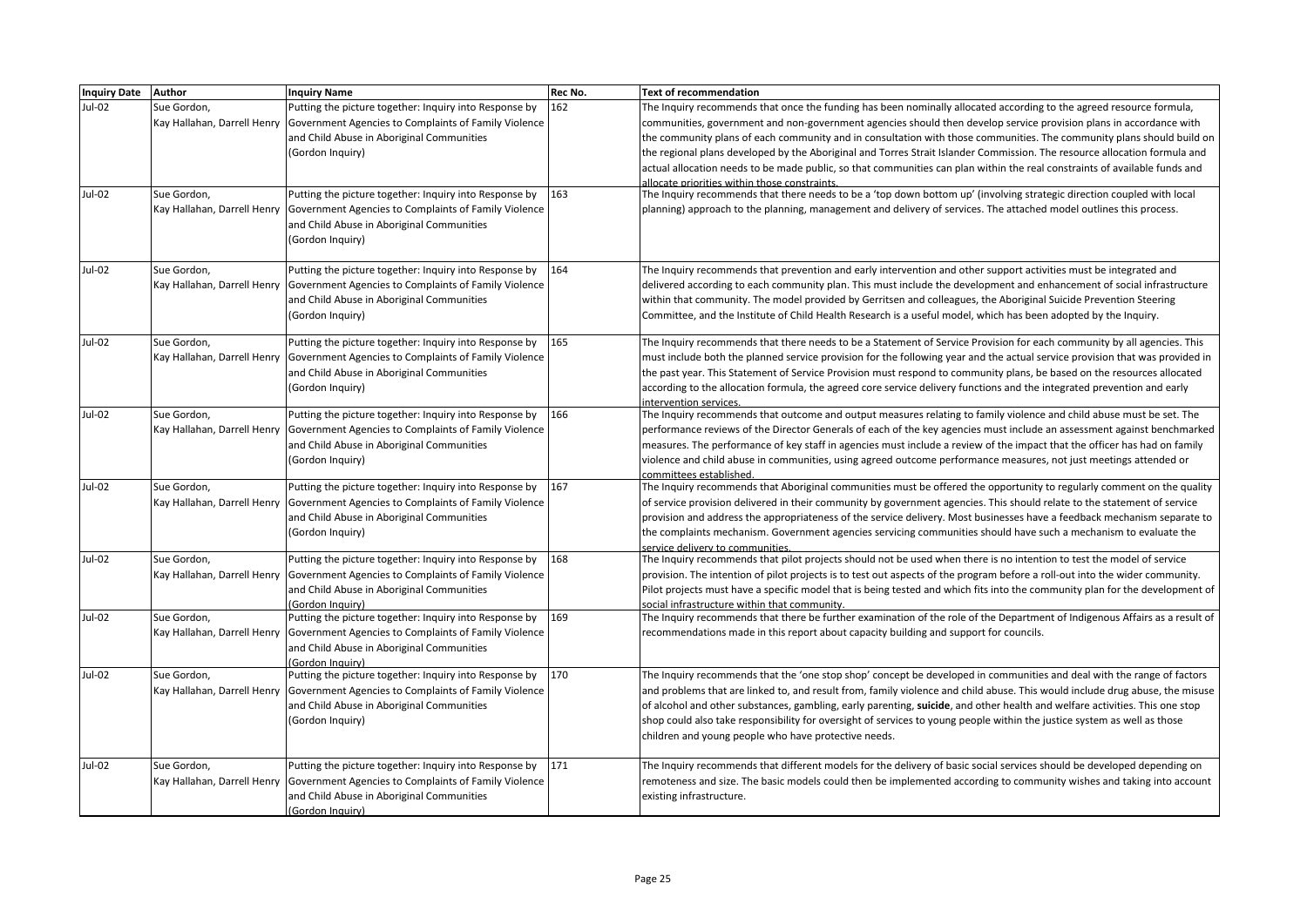| <b>Inquiry Date</b> | Author                                     | <b>Inquiry Name</b>                                                                                                                                                                                           | Rec No. | Text of recommendation                                                                                                                                                                                                                                                                                                                                                                                                                                                                                                                                                                                                                                                                                                                                                                                                                                                                     |
|---------------------|--------------------------------------------|---------------------------------------------------------------------------------------------------------------------------------------------------------------------------------------------------------------|---------|--------------------------------------------------------------------------------------------------------------------------------------------------------------------------------------------------------------------------------------------------------------------------------------------------------------------------------------------------------------------------------------------------------------------------------------------------------------------------------------------------------------------------------------------------------------------------------------------------------------------------------------------------------------------------------------------------------------------------------------------------------------------------------------------------------------------------------------------------------------------------------------------|
| Jul-02              | Sue Gordon,                                | Putting the picture together: Inquiry into Response by<br>Kay Hallahan, Darrell Henry Government Agencies to Complaints of Family Violence<br>and Child Abuse in Aboriginal Communities<br>(Gordon Inquiry)   | 172     | The Inquiry recommends that the one stop shop to be supported by specialist teams who could use video and other tele-<br>links to support workers at the one stop shop. Specialist teams could then visit the community and work with the one-stop<br>shop workers to provide the more specialist therapeutic and other programs that are not appropriate to be delivered by the<br>more generalist workers at the one stop shop. This could include telemedicine, where the specialist medical practitioners<br>are available to offer advice to on-site medical staff. This 'tele-service' could also be used to support the workers to whom<br>children report abuse so that children are not only disclosing to someone they know but having the advantage of specialist<br>expertise provided by competent professionals who would not otherwise be able to access those communities. |
|                     |                                            |                                                                                                                                                                                                               |         |                                                                                                                                                                                                                                                                                                                                                                                                                                                                                                                                                                                                                                                                                                                                                                                                                                                                                            |
| Jul-02              | Sue Gordon,                                | Putting the picture together: Inquiry into Response by<br>Kay Hallahan, Darrell Henry Government Agencies to Complaints of Family Violence<br>and Child Abuse in Aboriginal Communities<br>(Gordon Inquiry)   | 173     | The Inquiry recommends that departments, where the expertise and control are based in Perth, need to expand their<br>technology so as to utilise mediums such as teleconferencing, video conferencing and other available electronic services.                                                                                                                                                                                                                                                                                                                                                                                                                                                                                                                                                                                                                                             |
| Jul-02              | Sue Gordon,                                | Putting the picture together: Inquiry into Response by<br>Kay Hallahan, Darrell Henry   Government Agencies to Complaints of Family Violence<br>and Child Abuse in Aboriginal Communities<br>(Gordon Inquiry) | 174     | The Inquiry recommends that the implementation body oversee the exploration by departments. These programs need to<br>involve Aboriginal community members in the design phase, and target all members of the community, with particularly<br>focus on children and young people.                                                                                                                                                                                                                                                                                                                                                                                                                                                                                                                                                                                                          |
| Jul-02              | Sue Gordon,                                | Putting the picture together: Inquiry into Response by<br>Kay Hallahan, Darrell Henry   Government Agencies to Complaints of Family Violence<br>and Child Abuse in Aboriginal Communities<br>(Gordon Inquiry) | 175     | The Inquiry recommends that the proposed Local Action Groups focus on ways to integrate services which address long-<br>term underlying factors and social disadvantage which lead to child abuse and neglect.                                                                                                                                                                                                                                                                                                                                                                                                                                                                                                                                                                                                                                                                             |
| Jul-02              | Sue Gordon,<br>Kay Hallahan, Darrell Henry | Putting the picture together: Inquiry into Response by<br>Government Agencies to Complaints of Family Violence<br>and Child Abuse in Aboriginal Communities<br>Gordon Inquiry)                                | 176     | The Inquiry finds that there is a need for both more services and greater access to existing services, particularly therapeutic<br>services for children and families who experience family violence and child abuse.                                                                                                                                                                                                                                                                                                                                                                                                                                                                                                                                                                                                                                                                      |
| Jul-02              | Sue Gordon,<br>Kay Hallahan, Darrell Henry | Putting the picture together: Inquiry into Response by<br>Government Agencies to Complaints of Family Violence<br>and Child Abuse in Aboriginal Communities<br>(Gordon Inquiry)                               | 177     | The Inquiry recommends that government agencies explore, with Aboriginal people, the concept of 'Healing Centres'.                                                                                                                                                                                                                                                                                                                                                                                                                                                                                                                                                                                                                                                                                                                                                                         |
| Jul-02              | Sue Gordon,                                | Putting the picture together: Inquiry into Response by<br>Kay Hallahan, Darrell Henry   Government Agencies to Complaints of Family Violence<br>and Child Abuse in Aboriginal Communities<br>(Gordon Inquiry) | 178     | The Inquiry recommends that services to perpetrators of violence acknowledge the sense of powerlessness and cultural loss,<br>racism and prior physical and sexual abuse that have been part of many Aboriginal men's experience.                                                                                                                                                                                                                                                                                                                                                                                                                                                                                                                                                                                                                                                          |
| Jul-02              | Sue Gordon,<br>Kay Hallahan, Darrell Henry | Putting the picture together: Inquiry into Response by<br>Government Agencies to Complaints of Family Violence<br>and Child Abuse in Aboriginal Communities<br>(Gordon Inquiry)                               | 179     | The Inquiry recommends that the delivery of therapeutic and counselling service encompass both children and families.                                                                                                                                                                                                                                                                                                                                                                                                                                                                                                                                                                                                                                                                                                                                                                      |
| Jul-02              | Sue Gordon,                                | Putting the picture together: Inquiry into Response by<br>Kay Hallahan, Darrell Henry   Government Agencies to Complaints of Family Violence<br>and Child Abuse in Aboriginal Communities<br>(Gordon Inauiry) | 180     | The Inquiry recommends the Department of Health consider supporting the design and development of an enhanced<br>professional role and career development path for Aboriginal Health Workers and Aboriginal Mental Health Workers that<br>incorporates a primary therapeutic role. This should be reflected in work responsibility and remuneration.                                                                                                                                                                                                                                                                                                                                                                                                                                                                                                                                       |
| Jul-02              | Sue Gordon,                                | Putting the picture together: Inquiry into Response by<br>Kay Hallahan, Darrell Henry Government Agencies to Complaints of Family Violence<br>and Child Abuse in Aboriginal Communities<br>(Gordon Inquiry)   | 181     | The Inquiry finds there is a need to review service provision to children where abuse is not disclosed but the child has clearly<br>identified needs.                                                                                                                                                                                                                                                                                                                                                                                                                                                                                                                                                                                                                                                                                                                                      |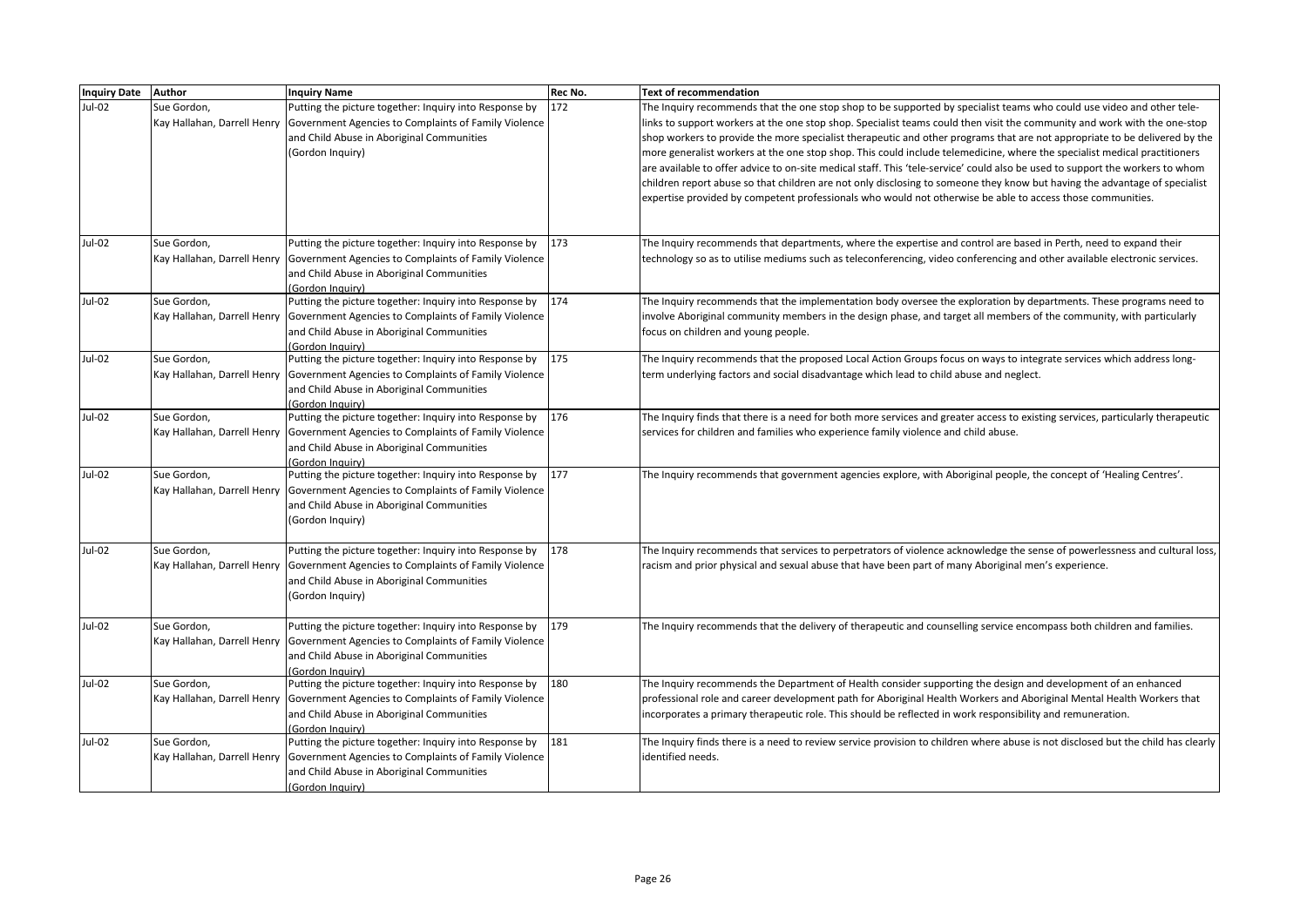| Inquiry Date Author |                             | <b>Inquiry Name</b>                                                                | Rec No. | <b>Text of recommendation</b>                                                                                                  |
|---------------------|-----------------------------|------------------------------------------------------------------------------------|---------|--------------------------------------------------------------------------------------------------------------------------------|
| Jul-02              | Sue Gordon,                 | Putting the picture together: Inquiry into Response by                             | 182     | The Inquiry recommends that agencies examine the range of incentives available with a view to attracting and retaining         |
|                     | Kay Hallahan, Darrell Henry | Government Agencies to Complaints of Family Violence                               |         | experienced staff who have an interest in the delivery of regional and remote services to those localities.                    |
|                     |                             | and Child Abuse in Aboriginal Communities                                          |         |                                                                                                                                |
|                     |                             | (Gordon Inauiry)                                                                   |         |                                                                                                                                |
| Jul-02              | Sue Gordon,                 | Putting the picture together: Inquiry into Response by                             | 183     | The Inquiry finds that Aboriginal people do not respond as often to typical methods of initiating contact as non-Aboriginal    |
|                     | Kay Hallahan, Darrell Henry | Government Agencies to Complaints of Family Violence                               |         | people. The Inquiry recommends that a policy be developed to address different mechanisms of contacting Aboriginal             |
|                     |                             | and Child Abuse in Aboriginal Communities                                          |         | people. The Inquiry finds that services provided by Child Witness Service could better reach Aboriginal people with the        |
|                     |                             | (Gordon Inquiry)                                                                   |         | employment of an Aboriginal worker. The Inquiry supports the creation of an Aboriginal specific position to work               |
|                     |                             |                                                                                    |         | predominantly in the metropolitan area.                                                                                        |
| Jul-02              | Sue Gordon,                 | Putting the picture together: Inquiry into Response by                             | 184     | The Inquiry finds that there is a need to better educate and train workers on the need to report family violence and child     |
|                     | Kay Hallahan, Darrell Henry | Government Agencies to Complaints of Family Violence                               |         | abuse to appropriate authorities.                                                                                              |
|                     |                             | and Child Abuse in Aboriginal Communities                                          |         |                                                                                                                                |
|                     |                             | (Gordon Inquiry)                                                                   |         |                                                                                                                                |
| Jul-02              | Sue Gordon,                 | Putting the picture together: Inquiry into Response by                             | 185     | The Inquiry finds that there is a need for workers to understand how to respond to disclosures of family violence and child    |
|                     | Kay Hallahan, Darrell Henry | Government Agencies to Complaints of Family Violence                               |         | abuse.                                                                                                                         |
|                     |                             | and Child Abuse in Aboriginal Communities                                          |         |                                                                                                                                |
|                     |                             | (Gordon Inauiry)                                                                   |         |                                                                                                                                |
| Jul-02              | Sue Gordon,                 | Putting the picture together: Inquiry into Response by                             | 186     | The Inquiry finds that there is a lack of information sharing between agencies in relation to family violence and child abuse, |
|                     | Kay Hallahan, Darrell Henry | Government Agencies to Complaints of Family Violence                               |         | giving rise to considerable impediments in service delivery. The Inquiry recommends that further consideration be given to     |
|                     |                             | and Child Abuse in Aboriginal Communities                                          |         | legislative and administrative changes to ensure information sharing between agencies.                                         |
|                     |                             | (Gordon Inauiry)                                                                   |         |                                                                                                                                |
| Jul-02              | Sue Gordon,                 | Putting the picture together: Inquiry into Response by                             | 187     | The Inquiry recommends that all medical personnel likely to come into contact directly or indirectly with children under 13    |
|                     | Kay Hallahan, Darrell Henry | Government Agencies to Complaints of Family Violence                               |         | years who have a sexually transmitted disease be obliged to report the presence of the disease to the Department for           |
|                     |                             | and Child Abuse in Aboriginal Communities                                          |         | Community Development.                                                                                                         |
|                     |                             | (Gordon Inquiry)                                                                   |         |                                                                                                                                |
| Jul-02              | Sue Gordon,                 | Putting the picture together: Inquiry into Response by                             | 188     | The Inquiry recommends that medical personnel likely to come into contact with children over 13 years who have a sexually      |
|                     | Kay Hallahan, Darrell Henry | Government Agencies to Complaints of Family Violence                               |         | transmitted disease are given appropriate information and training so that they are aware of the possibility of sexual abuse   |
|                     |                             | and Child Abuse in Aboriginal Communities                                          |         | and understand the importance of reporting that abuse.                                                                         |
|                     |                             | (Gordon Inquiry)                                                                   |         |                                                                                                                                |
| Jul-02              | Sue Gordon,                 | Putting the picture together: Inquiry into Response by                             | 189     | The Inquiry recommends that serious consideration be given to the requirement for medical personnel to report suspected        |
|                     |                             | Kay Hallahan, Darrell Henry Government Agencies to Complaints of Family Violence   |         | abuse in children under 13 years as part of the consideration of the report on mandatory reporting for the Child Protection    |
|                     |                             | and Child Abuse in Aboriginal Communities                                          |         | Council.                                                                                                                       |
|                     |                             | (Gordon Inquiry)                                                                   |         |                                                                                                                                |
| Jul-02              | Sue Gordon,                 | Putting the picture together: Inquiry into Response by                             | 190     | The Inquiry recommends that (as a minimum) the protocols for reporting all other forms of abuse be strengthened and            |
|                     |                             | Kay Hallahan, Darrell Henry Government Agencies to Complaints of Family Violence   |         | further consideration of the matter of mandatory reporting occur upon the release of the report on mandatory reporting for     |
|                     |                             | and Child Abuse in Aboriginal Communities                                          |         | the Child Protection Council.                                                                                                  |
|                     |                             | (Gordon Inquiry)                                                                   |         |                                                                                                                                |
| Jul-02              | Sue Gordon,                 | Putting the picture together: Inquiry into Response by                             | 191     | The Inquiry recognises and appreciates the particular challenges to effective service provision in remote areas. The Inquiry   |
|                     |                             | Kay Hallahan, Darrell Henry Government Agencies to Complaints of Family Violence   |         | recommends the provision of enhanced financial and other incentives to retain experienced workers in direct service            |
|                     |                             | and Child Abuse in Aboriginal Communities                                          |         | delivery, particularly in remote areas.                                                                                        |
|                     |                             | (Gordon Inquiry)                                                                   | 192     |                                                                                                                                |
| Jul-02              | Sue Gordon,                 | Putting the picture together: Inquiry into Response by                             |         | The Inquiry finds that some staff do not fully understand the signs and symptoms of violence and abuse, and may therefore      |
|                     |                             | Kay Hallahan, Darrell Henry   Government Agencies to Complaints of Family Violence |         | not identify the need for services for victims. The Inquiry recommends that courses providing training to agencies in the      |
|                     |                             | and Child Abuse in Aboriginal Communities                                          |         | areas of family violence and child abuse need to be readily available.                                                         |
|                     |                             | (Gordon Inquiry)                                                                   | 193     |                                                                                                                                |
| Jul-02              | Sue Gordon,                 | Putting the picture together: Inquiry into Response by                             |         | The Inquiry finds that an understanding of the diversity of Aboriginal peoples is essential for government workers. The        |
|                     |                             | Kay Hallahan, Darrell Henry   Government Agencies to Complaints of Family Violence |         | Inquiry further finds that previous interventions by governments, particularly examples such as the forced removal of          |
|                     |                             | and Child Abuse in Aboriginal Communities                                          |         | Aboriginal children, has led to widespread distrust of government agencies by Aboriginal people. Government workers            |
|                     |                             | (Gordon Inquiry)                                                                   |         | therefore need to demonstrate exceptional skills and sensitivity to respond to this longstanding distrust.                     |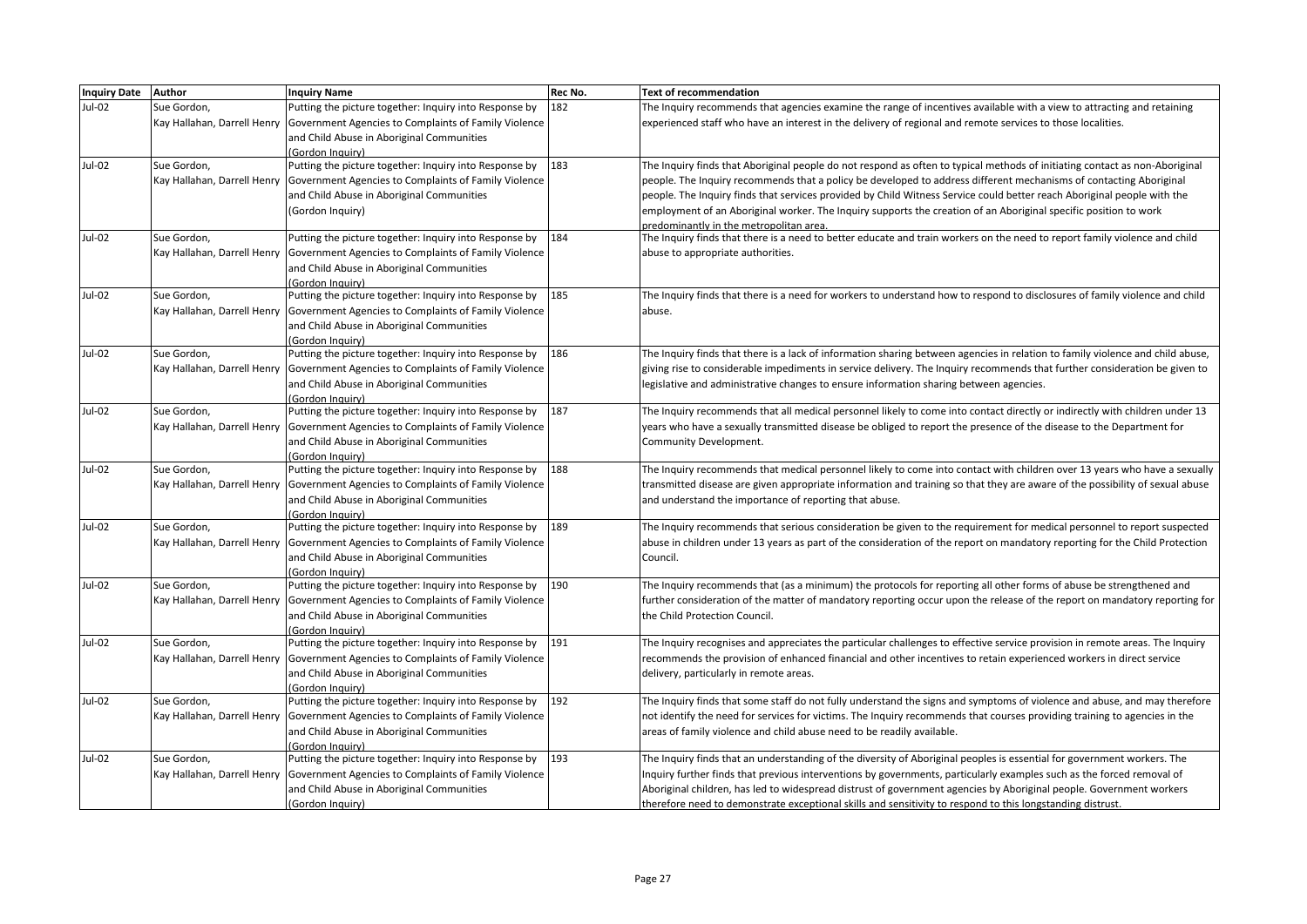| <b>Inquiry Date</b> | Author                 | <b>Inquiry Name</b>                                                                | Rec No.  | <b>Text of recommendation</b>                                                                                                 |
|---------------------|------------------------|------------------------------------------------------------------------------------|----------|-------------------------------------------------------------------------------------------------------------------------------|
| Jul-02              | Sue Gordon.            | Putting the picture together: Inquiry into Response by                             | 194      | The Inguiry finds there is a need for cross-government traineeships and career path progression for Aboriginal people.        |
|                     |                        | Kay Hallahan, Darrell Henry Government Agencies to Complaints of Family Violence   |          |                                                                                                                               |
|                     |                        | and Child Abuse in Aboriginal Communities                                          |          |                                                                                                                               |
|                     |                        | (Gordon Inauiry)                                                                   |          |                                                                                                                               |
| Jul-02              | Sue Gordon,            | Putting the picture together: Inquiry into Response by                             | 195      | The Inquiry finds that an increase in Aboriginal staff is required within direct service and senior positions in departments. |
|                     |                        | Kay Hallahan, Darrell Henry Government Agencies to Complaints of Family Violence   |          |                                                                                                                               |
|                     |                        | and Child Abuse in Aboriginal Communities                                          |          |                                                                                                                               |
|                     |                        | (Gordon Inauiry)                                                                   |          |                                                                                                                               |
| Jul-02              | Sue Gordon,            | Putting the picture together: Inquiry into Response by                             | 196      | The Inquiry recommends the Implementation Body receive further advice from the Western Australian Police Service as to        |
|                     |                        | Kay Hallahan, Darrell Henry   Government Agencies to Complaints of Family Violence |          | whether the budget to implement DNA testing legislation is adequate.                                                          |
|                     |                        | and Child Abuse in Aboriginal Communities                                          |          |                                                                                                                               |
|                     |                        | (Gordon Inauirv)                                                                   |          |                                                                                                                               |
| Jul-02              | Sue Gordon,            | Putting the picture together: Inquiry into Response by                             | 197      | The Inquiry recommends the Implementation Body receive advice from the Department of Health about the adequacy of             |
|                     |                        | Kay Hallahan, Darrell Henry   Government Agencies to Complaints of Family Violence |          | collection and handling, and the protection, storage and transport of DNA material, particularly from remote communities.     |
|                     |                        | and Child Abuse in Aboriginal Communities                                          |          |                                                                                                                               |
|                     |                        | (Gordon Inauiry)                                                                   |          |                                                                                                                               |
| <b>Nov-05</b>       | <b>Auditor General</b> | Progress with Implementing the Response to the                                     |          | The Department of Indigenous Affairs (as the agency that became responsible for the Secretariat in April 2005) in             |
|                     |                        | Gordon Inquiry                                                                     |          | conjunction with participating agencies should:                                                                               |
|                     |                        |                                                                                    |          | • establish reporting of authoritative accounts of the progress of Action Plan initiatives;                                   |
|                     |                        |                                                                                    |          | · finalise an evaluation framework.                                                                                           |
| <b>Nov-05</b>       | <b>Auditor General</b> | Progress with Implementing the Response to the                                     |          | The effectiveness of collaboration between agencies through the current oversight arrangements and on the ground should       |
|                     |                        | Gordon Inquiry                                                                     |          | be revisited with the objective of expediting implementation of initiatives.                                                  |
| Apr-07              | Dawn Casey             | Report of the Review of the Department of Indigenous                               | 2.1.1.1  | A new accountability framework should be developed for the provision of services to Indigenous people in Western              |
|                     |                        | Affairs                                                                            |          | Australia that is linked to budget allocations for programs and services delivered to Indigenous people.                      |
| Apr-07              | Dawn Casey             | Report of the Review of the Department of Indigenous                               | 2.1.1.10 | Given the signing of Bilateral Agreements on Indigenous Affairs and the Provision of Housing, Infrastructure and Essential    |
|                     |                        | Affairs                                                                            |          | Services in July 2006, as a matter of priority, the transfer to new arrangements for the delivery of housing, infrastructure, |
|                     |                        | (DIA Review)                                                                       |          | essential and municipal services should be the responsibility of the DHW and the DLGRD.                                       |
| Apr-07              | Dawn Casey             | Report of the Review of the Department of Indigenous                               | 2.1.1.2  | The accountability framework would consist of high level priority outcomes, based on and building from existing policy        |
|                     |                        | Affairs                                                                            |          | frameworks that operate in and across the state and Commonwealth governments, in particular the Overcoming Indigenous         |
|                     |                        | (DIA Review)                                                                       |          | Disadvantage Reporting Framework (OID) key indicators framework, the Bilateral Agreement on Indigenous Affairs and            |
|                     |                        |                                                                                    |          | other related Bilateral agreements. (It should be noted that there is a gap in the area of primary health in the OID Key      |
|                     |                        |                                                                                    |          | Indicators framework and this would need to be remedied.)                                                                     |
| Apr-07              | Dawn Casey             | Report of the Review of the Department of Indigenous 2.1.1.3                       |          | The accountability framework priority outcomes should include performance measures and targets that are aligned to the        |
|                     |                        | Affairs                                                                            |          | OID key indicators framework and assigned to relevant government agencies for action and reporting.                           |
|                     |                        | (DIA Review)                                                                       |          |                                                                                                                               |
| Apr-07              | Dawn Casey             | Report of the Review of the Department of Indigenous                               | 2.1.1.4  | The accountability framework should be developed and agreed by Department of Treasury and Finance (DTF), Office of            |
|                     |                        | Affairs                                                                            |          | Auditor General, and all government agencies required to be accountable through the framework.                                |
|                     |                        | (DIA Review)                                                                       |          |                                                                                                                               |
| Apr-07              | Dawn Casey             | Report of the Review of the Department of Indigenous                               | 2.1.1.5  | A new unit should be created within DTF to assume responsibility for the accountability framework. Their role would be to:    |
|                     |                        | Affairs                                                                            |          | · evaluate and report on outcomes for the provision of services to Indigenous people;                                         |
|                     |                        | (DIA Review)                                                                       |          | · ongoing development of a multilateral budget process linked to the accountability framework; and                            |
|                     |                        |                                                                                    |          | • support the activities of the advisory council on Aboriginal services (see recommendation 6 below).                         |
|                     |                        |                                                                                    |          |                                                                                                                               |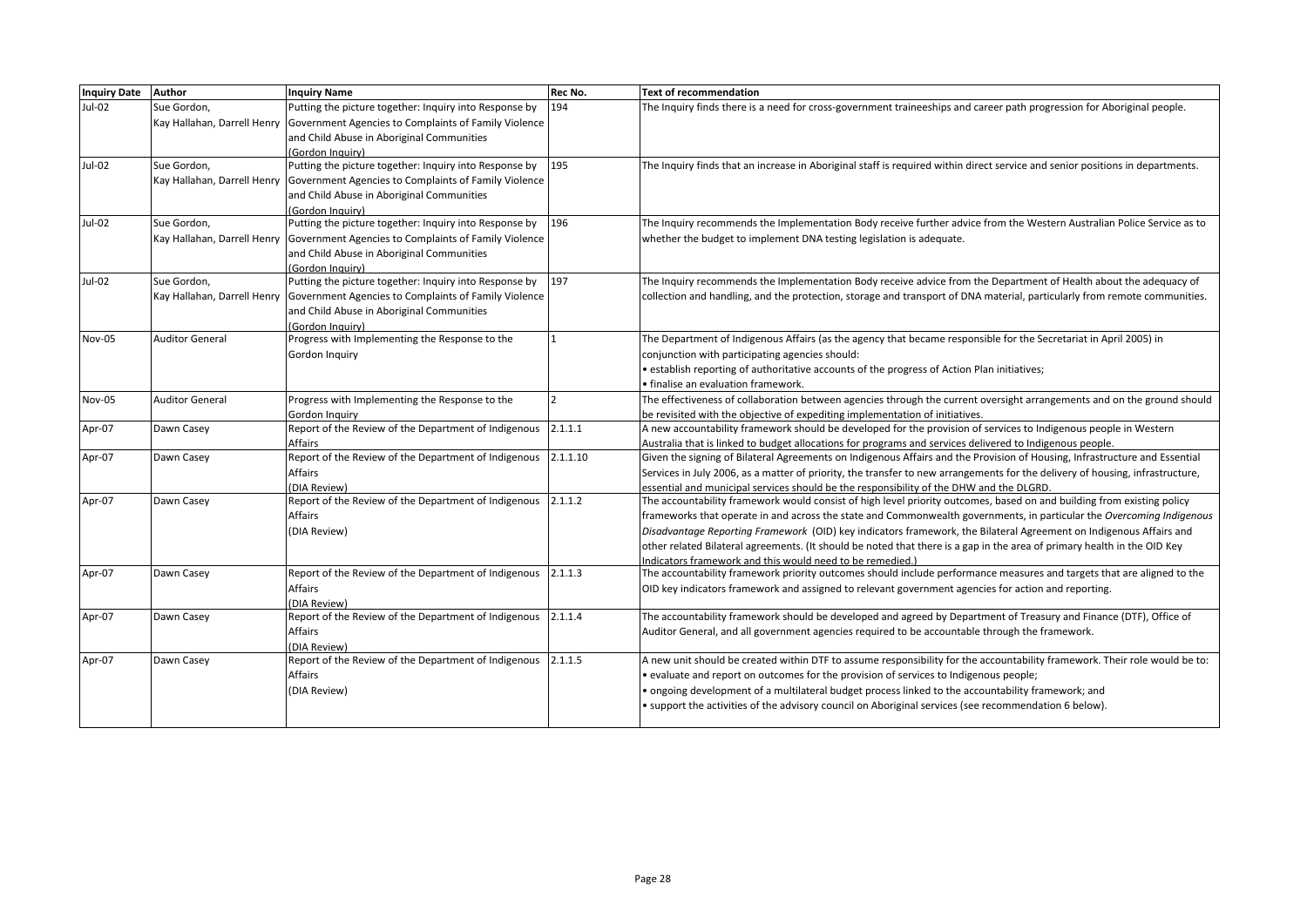| 2.1.1.6<br>Apr-07<br>Dawn Casey<br>Report of the Review of the Department of Indigenous<br>The accountability framework should include the establishment of an advisory council on Aboriginal services, reporting to<br><b>Affairs</b><br>the Treasurer. The advisory council's role would be to advise the government on the provision of services to Aboriginal<br>(DIA Review)<br>people and accountability issues. This may include:<br>• inquiring into and advising the government on any matter on which the government requests advice;<br>• advising the government on the development of policies that advance the economic, social and cultural well being of<br>Aboriginal peoples; and<br>• carrying out, collaborating in, or procuring research on any matter relating to the advancement of the economic, social<br>and cultural well being of Aboriginal people, including matters relating to the adequacy of, priorities among and<br>coordination of, government services to Aboriginal people.<br>Apr-07<br>Report of the Review of the Department of Indigenous<br>Line agencies should be responsible and accountable (through the accountability framework) for the performance of their<br>2.1.1.7<br>Dawn Casey<br>Affairs<br>policies, programs and services directed at Indigenous people and communities in their areas of administration and<br>(DIA Review)<br>operation. This would include:<br>• effective communication and coordination with other departments and agencies; and<br>• developing the expertise to work directly with Aboriginal people and their communities, including through supporting and<br>providing appropriate training to staff pre and post appointment.<br>Report of the Review of the Department of Indigenous 2.1.1.8<br>Apr-07<br>In addition to the accountability framework, agency accountability should be enforced via CEO performance agreements.<br>Dawn Casey<br>Affairs<br>(DIA Review)<br>Report of the Review of the Department of Indigenous 2.1.1.9<br>Apr-07<br>Whole-of-government policy, planning, coordination and accountability functions related to the provision of Indigenous<br>Dawn Casey<br><b>Affairs</b><br>services should be reassigned from the DIA to other agencies<br>(DIA Review)<br>Dawn Casey<br>Report of the Review of the Department of Indigenous<br>2.1.2.11<br>Apr-07<br>Lieutenant General John Sanderson AC should chair the proposed advisory council on Aboriginal services. This appointment<br>Affairs<br>would provide an important connection between the terms of reference established for the Government's Advisor on the<br>(DIA Review)<br>Enhancement of Participation of Aboriginal People in the Economic and Cultural Growth of the State and the outcomes<br>being sought from this review.<br>Apr-07<br>Report of the Review of the Department of Indigenous<br>2.1.2.12<br>Until Lieutenant General Sanderson's work on developing a consultation and participation process, identifying the priority<br>Dawn Casey<br><b>Affairs</b><br>needs of communities and developing a model for training and leadership is complete, regional and local planning should<br>(DIA Review)<br>occur through the combined activities of the Regional Development Commissions (RDCs) and the Department of Local<br>Government and Regional Development (DLGRD).<br>Apr-07<br>Report of the Review of the Department of Indigenous 2.2.1<br>Given the significance of the administration of the Aboriginal Heritage Act 1972 (AH Act) to Aboriginal people and the<br>Dawn Casey<br><b>Affairs</b><br>broader community, the AH Act should be managed by a discrete entity within government (a department that integrates<br>(DIA Review)<br>Aboriginal lands, native title, heritage and culture. See recommendation 2.4.1 below)<br>Report of the Review of the Department of Indigenous<br>2.2.2<br>Apr-07<br>Dawn Casey<br>Resources should be provided, and regional offices should be redirected to enable this entity to effectively carry out a<br><b>Affairs</b><br>program of heritage protection, especially in the regions and with a particular emphasis on community aspirations and<br>(DIA Review)<br>priorities.<br>Report of the Review of the Department of Indigenous<br>2.2.3<br>Apr-07<br>Dawn Casey<br>Heritage protection measures must include an improvement in investigation and enforcement procedures. Options for<br>Affairs<br>effective enforcement should be considered, including the establishment of a dedicated heritage protection enforcement<br>(DIA Review)<br>unit.<br>Apr-07<br>Report of the Review of the Department of Indigenous<br>2.2.4<br>Work previously done to review the AH Act by third parties and by DIA itself should be progressed to see the legislation<br>Dawn Casey<br>Affairs<br>amended if necessary. Amendments should be aimed at ensuring the AH Act is a modern statute which reflects the current<br>(DIA Review)<br>and foreseeable future legal, economic and social environment surrounding the preservation and protection of Aboriginal<br>cultural heritage. It is essential that any amendment to the AH Act be intended to advance the position of Aboriginal people,<br>not remove any existing statutory rights.<br>Apr-07<br>Report of the Review of the Department of Indigenous 2.2.5<br>In recognition of the important role the Aboriginal History Research Unit (AHRU) plays in assisting Aboriginal people in<br>Dawn Casey<br><b>Affairs</b><br>Western Australia to trace their family histories and native title claims, the AHRU should remain as part of the discrete entity<br>(DIA Review)<br>within government recommended in 2.4.1 below.<br>Report of the Review of the Department of Indigenous 2.2.6<br>Apr-07<br>Dawn Casey<br>There should be an increase in the membership of the ACMC, including two independent archaeologists, one of whom may<br>Affairs<br>be an employee of the Western Australian Museum. | Inquiry Date Author | <b>Inquiry Name</b> | Rec No. | <b>Text of recommendation</b> |
|----------------------------------------------------------------------------------------------------------------------------------------------------------------------------------------------------------------------------------------------------------------------------------------------------------------------------------------------------------------------------------------------------------------------------------------------------------------------------------------------------------------------------------------------------------------------------------------------------------------------------------------------------------------------------------------------------------------------------------------------------------------------------------------------------------------------------------------------------------------------------------------------------------------------------------------------------------------------------------------------------------------------------------------------------------------------------------------------------------------------------------------------------------------------------------------------------------------------------------------------------------------------------------------------------------------------------------------------------------------------------------------------------------------------------------------------------------------------------------------------------------------------------------------------------------------------------------------------------------------------------------------------------------------------------------------------------------------------------------------------------------------------------------------------------------------------------------------------------------------------------------------------------------------------------------------------------------------------------------------------------------------------------------------------------------------------------------------------------------------------------------------------------------------------------------------------------------------------------------------------------------------------------------------------------------------------------------------------------------------------------------------------------------------------------------------------------------------------------------------------------------------------------------------------------------------------------------------------------------------------------------------------------------------------------------------------------------------------------------------------------------------------------------------------------------------------------------------------------------------------------------------------------------------------------------------------------------------------------------------------------------------------------------------------------------------------------------------------------------------------------------------------------------------------------------------------------------------------------------------------------------------------------------------------------------------------------------------------------------------------------------------------------------------------------------------------------------------------------------------------------------------------------------------------------------------------------------------------------------------------------------------------------------------------------------------------------------------------------------------------------------------------------------------------------------------------------------------------------------------------------------------------------------------------------------------------------------------------------------------------------------------------------------------------------------------------------------------------------------------------------------------------------------------------------------------------------------------------------------------------------------------------------------------------------------------------------------------------------------------------------------------------------------------------------------------------------------------------------------------------------------------------------------------------------------------------------------------------------------------------------------------------------------------------------------------------------------------------------------------------------------------------------------------------------------------------------------------------------------------------------------------------------------------------------------------------------------------------------------------------------------------------------------------------------------------------------------------------------------------------------------------------------------------------------------------------------------------------------------------------------------------------------------------------------------------------------------------------------------------------------------------------------------------------------------------------------------------------------------------------------------------------------------------------------------------------------------------------------------------------------------------------------------------------------------------------------------------------------------------------------------------------------------------------------------------------------------------------------------------------------------------------------------------------------------------------------------------------------------------------------------------------------------------------|---------------------|---------------------|---------|-------------------------------|
|                                                                                                                                                                                                                                                                                                                                                                                                                                                                                                                                                                                                                                                                                                                                                                                                                                                                                                                                                                                                                                                                                                                                                                                                                                                                                                                                                                                                                                                                                                                                                                                                                                                                                                                                                                                                                                                                                                                                                                                                                                                                                                                                                                                                                                                                                                                                                                                                                                                                                                                                                                                                                                                                                                                                                                                                                                                                                                                                                                                                                                                                                                                                                                                                                                                                                                                                                                                                                                                                                                                                                                                                                                                                                                                                                                                                                                                                                                                                                                                                                                                                                                                                                                                                                                                                                                                                                                                                                                                                                                                                                                                                                                                                                                                                                                                                                                                                                                                                                                                                                                                                                                                                                                                                                                                                                                                                                                                                                                                                                                                                                                                                                                                                                                                                                                                                                                                                                                                                                                                                                                              |                     |                     |         |                               |
|                                                                                                                                                                                                                                                                                                                                                                                                                                                                                                                                                                                                                                                                                                                                                                                                                                                                                                                                                                                                                                                                                                                                                                                                                                                                                                                                                                                                                                                                                                                                                                                                                                                                                                                                                                                                                                                                                                                                                                                                                                                                                                                                                                                                                                                                                                                                                                                                                                                                                                                                                                                                                                                                                                                                                                                                                                                                                                                                                                                                                                                                                                                                                                                                                                                                                                                                                                                                                                                                                                                                                                                                                                                                                                                                                                                                                                                                                                                                                                                                                                                                                                                                                                                                                                                                                                                                                                                                                                                                                                                                                                                                                                                                                                                                                                                                                                                                                                                                                                                                                                                                                                                                                                                                                                                                                                                                                                                                                                                                                                                                                                                                                                                                                                                                                                                                                                                                                                                                                                                                                                              |                     |                     |         |                               |
|                                                                                                                                                                                                                                                                                                                                                                                                                                                                                                                                                                                                                                                                                                                                                                                                                                                                                                                                                                                                                                                                                                                                                                                                                                                                                                                                                                                                                                                                                                                                                                                                                                                                                                                                                                                                                                                                                                                                                                                                                                                                                                                                                                                                                                                                                                                                                                                                                                                                                                                                                                                                                                                                                                                                                                                                                                                                                                                                                                                                                                                                                                                                                                                                                                                                                                                                                                                                                                                                                                                                                                                                                                                                                                                                                                                                                                                                                                                                                                                                                                                                                                                                                                                                                                                                                                                                                                                                                                                                                                                                                                                                                                                                                                                                                                                                                                                                                                                                                                                                                                                                                                                                                                                                                                                                                                                                                                                                                                                                                                                                                                                                                                                                                                                                                                                                                                                                                                                                                                                                                                              |                     |                     |         |                               |
|                                                                                                                                                                                                                                                                                                                                                                                                                                                                                                                                                                                                                                                                                                                                                                                                                                                                                                                                                                                                                                                                                                                                                                                                                                                                                                                                                                                                                                                                                                                                                                                                                                                                                                                                                                                                                                                                                                                                                                                                                                                                                                                                                                                                                                                                                                                                                                                                                                                                                                                                                                                                                                                                                                                                                                                                                                                                                                                                                                                                                                                                                                                                                                                                                                                                                                                                                                                                                                                                                                                                                                                                                                                                                                                                                                                                                                                                                                                                                                                                                                                                                                                                                                                                                                                                                                                                                                                                                                                                                                                                                                                                                                                                                                                                                                                                                                                                                                                                                                                                                                                                                                                                                                                                                                                                                                                                                                                                                                                                                                                                                                                                                                                                                                                                                                                                                                                                                                                                                                                                                                              |                     |                     |         |                               |
|                                                                                                                                                                                                                                                                                                                                                                                                                                                                                                                                                                                                                                                                                                                                                                                                                                                                                                                                                                                                                                                                                                                                                                                                                                                                                                                                                                                                                                                                                                                                                                                                                                                                                                                                                                                                                                                                                                                                                                                                                                                                                                                                                                                                                                                                                                                                                                                                                                                                                                                                                                                                                                                                                                                                                                                                                                                                                                                                                                                                                                                                                                                                                                                                                                                                                                                                                                                                                                                                                                                                                                                                                                                                                                                                                                                                                                                                                                                                                                                                                                                                                                                                                                                                                                                                                                                                                                                                                                                                                                                                                                                                                                                                                                                                                                                                                                                                                                                                                                                                                                                                                                                                                                                                                                                                                                                                                                                                                                                                                                                                                                                                                                                                                                                                                                                                                                                                                                                                                                                                                                              |                     |                     |         |                               |
|                                                                                                                                                                                                                                                                                                                                                                                                                                                                                                                                                                                                                                                                                                                                                                                                                                                                                                                                                                                                                                                                                                                                                                                                                                                                                                                                                                                                                                                                                                                                                                                                                                                                                                                                                                                                                                                                                                                                                                                                                                                                                                                                                                                                                                                                                                                                                                                                                                                                                                                                                                                                                                                                                                                                                                                                                                                                                                                                                                                                                                                                                                                                                                                                                                                                                                                                                                                                                                                                                                                                                                                                                                                                                                                                                                                                                                                                                                                                                                                                                                                                                                                                                                                                                                                                                                                                                                                                                                                                                                                                                                                                                                                                                                                                                                                                                                                                                                                                                                                                                                                                                                                                                                                                                                                                                                                                                                                                                                                                                                                                                                                                                                                                                                                                                                                                                                                                                                                                                                                                                                              |                     |                     |         |                               |
|                                                                                                                                                                                                                                                                                                                                                                                                                                                                                                                                                                                                                                                                                                                                                                                                                                                                                                                                                                                                                                                                                                                                                                                                                                                                                                                                                                                                                                                                                                                                                                                                                                                                                                                                                                                                                                                                                                                                                                                                                                                                                                                                                                                                                                                                                                                                                                                                                                                                                                                                                                                                                                                                                                                                                                                                                                                                                                                                                                                                                                                                                                                                                                                                                                                                                                                                                                                                                                                                                                                                                                                                                                                                                                                                                                                                                                                                                                                                                                                                                                                                                                                                                                                                                                                                                                                                                                                                                                                                                                                                                                                                                                                                                                                                                                                                                                                                                                                                                                                                                                                                                                                                                                                                                                                                                                                                                                                                                                                                                                                                                                                                                                                                                                                                                                                                                                                                                                                                                                                                                                              |                     |                     |         |                               |
|                                                                                                                                                                                                                                                                                                                                                                                                                                                                                                                                                                                                                                                                                                                                                                                                                                                                                                                                                                                                                                                                                                                                                                                                                                                                                                                                                                                                                                                                                                                                                                                                                                                                                                                                                                                                                                                                                                                                                                                                                                                                                                                                                                                                                                                                                                                                                                                                                                                                                                                                                                                                                                                                                                                                                                                                                                                                                                                                                                                                                                                                                                                                                                                                                                                                                                                                                                                                                                                                                                                                                                                                                                                                                                                                                                                                                                                                                                                                                                                                                                                                                                                                                                                                                                                                                                                                                                                                                                                                                                                                                                                                                                                                                                                                                                                                                                                                                                                                                                                                                                                                                                                                                                                                                                                                                                                                                                                                                                                                                                                                                                                                                                                                                                                                                                                                                                                                                                                                                                                                                                              |                     |                     |         |                               |
|                                                                                                                                                                                                                                                                                                                                                                                                                                                                                                                                                                                                                                                                                                                                                                                                                                                                                                                                                                                                                                                                                                                                                                                                                                                                                                                                                                                                                                                                                                                                                                                                                                                                                                                                                                                                                                                                                                                                                                                                                                                                                                                                                                                                                                                                                                                                                                                                                                                                                                                                                                                                                                                                                                                                                                                                                                                                                                                                                                                                                                                                                                                                                                                                                                                                                                                                                                                                                                                                                                                                                                                                                                                                                                                                                                                                                                                                                                                                                                                                                                                                                                                                                                                                                                                                                                                                                                                                                                                                                                                                                                                                                                                                                                                                                                                                                                                                                                                                                                                                                                                                                                                                                                                                                                                                                                                                                                                                                                                                                                                                                                                                                                                                                                                                                                                                                                                                                                                                                                                                                                              |                     |                     |         |                               |
|                                                                                                                                                                                                                                                                                                                                                                                                                                                                                                                                                                                                                                                                                                                                                                                                                                                                                                                                                                                                                                                                                                                                                                                                                                                                                                                                                                                                                                                                                                                                                                                                                                                                                                                                                                                                                                                                                                                                                                                                                                                                                                                                                                                                                                                                                                                                                                                                                                                                                                                                                                                                                                                                                                                                                                                                                                                                                                                                                                                                                                                                                                                                                                                                                                                                                                                                                                                                                                                                                                                                                                                                                                                                                                                                                                                                                                                                                                                                                                                                                                                                                                                                                                                                                                                                                                                                                                                                                                                                                                                                                                                                                                                                                                                                                                                                                                                                                                                                                                                                                                                                                                                                                                                                                                                                                                                                                                                                                                                                                                                                                                                                                                                                                                                                                                                                                                                                                                                                                                                                                                              |                     |                     |         |                               |
|                                                                                                                                                                                                                                                                                                                                                                                                                                                                                                                                                                                                                                                                                                                                                                                                                                                                                                                                                                                                                                                                                                                                                                                                                                                                                                                                                                                                                                                                                                                                                                                                                                                                                                                                                                                                                                                                                                                                                                                                                                                                                                                                                                                                                                                                                                                                                                                                                                                                                                                                                                                                                                                                                                                                                                                                                                                                                                                                                                                                                                                                                                                                                                                                                                                                                                                                                                                                                                                                                                                                                                                                                                                                                                                                                                                                                                                                                                                                                                                                                                                                                                                                                                                                                                                                                                                                                                                                                                                                                                                                                                                                                                                                                                                                                                                                                                                                                                                                                                                                                                                                                                                                                                                                                                                                                                                                                                                                                                                                                                                                                                                                                                                                                                                                                                                                                                                                                                                                                                                                                                              |                     |                     |         |                               |
|                                                                                                                                                                                                                                                                                                                                                                                                                                                                                                                                                                                                                                                                                                                                                                                                                                                                                                                                                                                                                                                                                                                                                                                                                                                                                                                                                                                                                                                                                                                                                                                                                                                                                                                                                                                                                                                                                                                                                                                                                                                                                                                                                                                                                                                                                                                                                                                                                                                                                                                                                                                                                                                                                                                                                                                                                                                                                                                                                                                                                                                                                                                                                                                                                                                                                                                                                                                                                                                                                                                                                                                                                                                                                                                                                                                                                                                                                                                                                                                                                                                                                                                                                                                                                                                                                                                                                                                                                                                                                                                                                                                                                                                                                                                                                                                                                                                                                                                                                                                                                                                                                                                                                                                                                                                                                                                                                                                                                                                                                                                                                                                                                                                                                                                                                                                                                                                                                                                                                                                                                                              |                     |                     |         |                               |
|                                                                                                                                                                                                                                                                                                                                                                                                                                                                                                                                                                                                                                                                                                                                                                                                                                                                                                                                                                                                                                                                                                                                                                                                                                                                                                                                                                                                                                                                                                                                                                                                                                                                                                                                                                                                                                                                                                                                                                                                                                                                                                                                                                                                                                                                                                                                                                                                                                                                                                                                                                                                                                                                                                                                                                                                                                                                                                                                                                                                                                                                                                                                                                                                                                                                                                                                                                                                                                                                                                                                                                                                                                                                                                                                                                                                                                                                                                                                                                                                                                                                                                                                                                                                                                                                                                                                                                                                                                                                                                                                                                                                                                                                                                                                                                                                                                                                                                                                                                                                                                                                                                                                                                                                                                                                                                                                                                                                                                                                                                                                                                                                                                                                                                                                                                                                                                                                                                                                                                                                                                              |                     |                     |         |                               |
|                                                                                                                                                                                                                                                                                                                                                                                                                                                                                                                                                                                                                                                                                                                                                                                                                                                                                                                                                                                                                                                                                                                                                                                                                                                                                                                                                                                                                                                                                                                                                                                                                                                                                                                                                                                                                                                                                                                                                                                                                                                                                                                                                                                                                                                                                                                                                                                                                                                                                                                                                                                                                                                                                                                                                                                                                                                                                                                                                                                                                                                                                                                                                                                                                                                                                                                                                                                                                                                                                                                                                                                                                                                                                                                                                                                                                                                                                                                                                                                                                                                                                                                                                                                                                                                                                                                                                                                                                                                                                                                                                                                                                                                                                                                                                                                                                                                                                                                                                                                                                                                                                                                                                                                                                                                                                                                                                                                                                                                                                                                                                                                                                                                                                                                                                                                                                                                                                                                                                                                                                                              |                     |                     |         |                               |
|                                                                                                                                                                                                                                                                                                                                                                                                                                                                                                                                                                                                                                                                                                                                                                                                                                                                                                                                                                                                                                                                                                                                                                                                                                                                                                                                                                                                                                                                                                                                                                                                                                                                                                                                                                                                                                                                                                                                                                                                                                                                                                                                                                                                                                                                                                                                                                                                                                                                                                                                                                                                                                                                                                                                                                                                                                                                                                                                                                                                                                                                                                                                                                                                                                                                                                                                                                                                                                                                                                                                                                                                                                                                                                                                                                                                                                                                                                                                                                                                                                                                                                                                                                                                                                                                                                                                                                                                                                                                                                                                                                                                                                                                                                                                                                                                                                                                                                                                                                                                                                                                                                                                                                                                                                                                                                                                                                                                                                                                                                                                                                                                                                                                                                                                                                                                                                                                                                                                                                                                                                              |                     |                     |         |                               |
|                                                                                                                                                                                                                                                                                                                                                                                                                                                                                                                                                                                                                                                                                                                                                                                                                                                                                                                                                                                                                                                                                                                                                                                                                                                                                                                                                                                                                                                                                                                                                                                                                                                                                                                                                                                                                                                                                                                                                                                                                                                                                                                                                                                                                                                                                                                                                                                                                                                                                                                                                                                                                                                                                                                                                                                                                                                                                                                                                                                                                                                                                                                                                                                                                                                                                                                                                                                                                                                                                                                                                                                                                                                                                                                                                                                                                                                                                                                                                                                                                                                                                                                                                                                                                                                                                                                                                                                                                                                                                                                                                                                                                                                                                                                                                                                                                                                                                                                                                                                                                                                                                                                                                                                                                                                                                                                                                                                                                                                                                                                                                                                                                                                                                                                                                                                                                                                                                                                                                                                                                                              |                     |                     |         |                               |
|                                                                                                                                                                                                                                                                                                                                                                                                                                                                                                                                                                                                                                                                                                                                                                                                                                                                                                                                                                                                                                                                                                                                                                                                                                                                                                                                                                                                                                                                                                                                                                                                                                                                                                                                                                                                                                                                                                                                                                                                                                                                                                                                                                                                                                                                                                                                                                                                                                                                                                                                                                                                                                                                                                                                                                                                                                                                                                                                                                                                                                                                                                                                                                                                                                                                                                                                                                                                                                                                                                                                                                                                                                                                                                                                                                                                                                                                                                                                                                                                                                                                                                                                                                                                                                                                                                                                                                                                                                                                                                                                                                                                                                                                                                                                                                                                                                                                                                                                                                                                                                                                                                                                                                                                                                                                                                                                                                                                                                                                                                                                                                                                                                                                                                                                                                                                                                                                                                                                                                                                                                              |                     |                     |         |                               |
|                                                                                                                                                                                                                                                                                                                                                                                                                                                                                                                                                                                                                                                                                                                                                                                                                                                                                                                                                                                                                                                                                                                                                                                                                                                                                                                                                                                                                                                                                                                                                                                                                                                                                                                                                                                                                                                                                                                                                                                                                                                                                                                                                                                                                                                                                                                                                                                                                                                                                                                                                                                                                                                                                                                                                                                                                                                                                                                                                                                                                                                                                                                                                                                                                                                                                                                                                                                                                                                                                                                                                                                                                                                                                                                                                                                                                                                                                                                                                                                                                                                                                                                                                                                                                                                                                                                                                                                                                                                                                                                                                                                                                                                                                                                                                                                                                                                                                                                                                                                                                                                                                                                                                                                                                                                                                                                                                                                                                                                                                                                                                                                                                                                                                                                                                                                                                                                                                                                                                                                                                                              |                     |                     |         |                               |
|                                                                                                                                                                                                                                                                                                                                                                                                                                                                                                                                                                                                                                                                                                                                                                                                                                                                                                                                                                                                                                                                                                                                                                                                                                                                                                                                                                                                                                                                                                                                                                                                                                                                                                                                                                                                                                                                                                                                                                                                                                                                                                                                                                                                                                                                                                                                                                                                                                                                                                                                                                                                                                                                                                                                                                                                                                                                                                                                                                                                                                                                                                                                                                                                                                                                                                                                                                                                                                                                                                                                                                                                                                                                                                                                                                                                                                                                                                                                                                                                                                                                                                                                                                                                                                                                                                                                                                                                                                                                                                                                                                                                                                                                                                                                                                                                                                                                                                                                                                                                                                                                                                                                                                                                                                                                                                                                                                                                                                                                                                                                                                                                                                                                                                                                                                                                                                                                                                                                                                                                                                              |                     |                     |         |                               |
|                                                                                                                                                                                                                                                                                                                                                                                                                                                                                                                                                                                                                                                                                                                                                                                                                                                                                                                                                                                                                                                                                                                                                                                                                                                                                                                                                                                                                                                                                                                                                                                                                                                                                                                                                                                                                                                                                                                                                                                                                                                                                                                                                                                                                                                                                                                                                                                                                                                                                                                                                                                                                                                                                                                                                                                                                                                                                                                                                                                                                                                                                                                                                                                                                                                                                                                                                                                                                                                                                                                                                                                                                                                                                                                                                                                                                                                                                                                                                                                                                                                                                                                                                                                                                                                                                                                                                                                                                                                                                                                                                                                                                                                                                                                                                                                                                                                                                                                                                                                                                                                                                                                                                                                                                                                                                                                                                                                                                                                                                                                                                                                                                                                                                                                                                                                                                                                                                                                                                                                                                                              |                     |                     |         |                               |
|                                                                                                                                                                                                                                                                                                                                                                                                                                                                                                                                                                                                                                                                                                                                                                                                                                                                                                                                                                                                                                                                                                                                                                                                                                                                                                                                                                                                                                                                                                                                                                                                                                                                                                                                                                                                                                                                                                                                                                                                                                                                                                                                                                                                                                                                                                                                                                                                                                                                                                                                                                                                                                                                                                                                                                                                                                                                                                                                                                                                                                                                                                                                                                                                                                                                                                                                                                                                                                                                                                                                                                                                                                                                                                                                                                                                                                                                                                                                                                                                                                                                                                                                                                                                                                                                                                                                                                                                                                                                                                                                                                                                                                                                                                                                                                                                                                                                                                                                                                                                                                                                                                                                                                                                                                                                                                                                                                                                                                                                                                                                                                                                                                                                                                                                                                                                                                                                                                                                                                                                                                              |                     |                     |         |                               |
|                                                                                                                                                                                                                                                                                                                                                                                                                                                                                                                                                                                                                                                                                                                                                                                                                                                                                                                                                                                                                                                                                                                                                                                                                                                                                                                                                                                                                                                                                                                                                                                                                                                                                                                                                                                                                                                                                                                                                                                                                                                                                                                                                                                                                                                                                                                                                                                                                                                                                                                                                                                                                                                                                                                                                                                                                                                                                                                                                                                                                                                                                                                                                                                                                                                                                                                                                                                                                                                                                                                                                                                                                                                                                                                                                                                                                                                                                                                                                                                                                                                                                                                                                                                                                                                                                                                                                                                                                                                                                                                                                                                                                                                                                                                                                                                                                                                                                                                                                                                                                                                                                                                                                                                                                                                                                                                                                                                                                                                                                                                                                                                                                                                                                                                                                                                                                                                                                                                                                                                                                                              |                     |                     |         |                               |
|                                                                                                                                                                                                                                                                                                                                                                                                                                                                                                                                                                                                                                                                                                                                                                                                                                                                                                                                                                                                                                                                                                                                                                                                                                                                                                                                                                                                                                                                                                                                                                                                                                                                                                                                                                                                                                                                                                                                                                                                                                                                                                                                                                                                                                                                                                                                                                                                                                                                                                                                                                                                                                                                                                                                                                                                                                                                                                                                                                                                                                                                                                                                                                                                                                                                                                                                                                                                                                                                                                                                                                                                                                                                                                                                                                                                                                                                                                                                                                                                                                                                                                                                                                                                                                                                                                                                                                                                                                                                                                                                                                                                                                                                                                                                                                                                                                                                                                                                                                                                                                                                                                                                                                                                                                                                                                                                                                                                                                                                                                                                                                                                                                                                                                                                                                                                                                                                                                                                                                                                                                              |                     |                     |         |                               |
|                                                                                                                                                                                                                                                                                                                                                                                                                                                                                                                                                                                                                                                                                                                                                                                                                                                                                                                                                                                                                                                                                                                                                                                                                                                                                                                                                                                                                                                                                                                                                                                                                                                                                                                                                                                                                                                                                                                                                                                                                                                                                                                                                                                                                                                                                                                                                                                                                                                                                                                                                                                                                                                                                                                                                                                                                                                                                                                                                                                                                                                                                                                                                                                                                                                                                                                                                                                                                                                                                                                                                                                                                                                                                                                                                                                                                                                                                                                                                                                                                                                                                                                                                                                                                                                                                                                                                                                                                                                                                                                                                                                                                                                                                                                                                                                                                                                                                                                                                                                                                                                                                                                                                                                                                                                                                                                                                                                                                                                                                                                                                                                                                                                                                                                                                                                                                                                                                                                                                                                                                                              |                     |                     |         |                               |
|                                                                                                                                                                                                                                                                                                                                                                                                                                                                                                                                                                                                                                                                                                                                                                                                                                                                                                                                                                                                                                                                                                                                                                                                                                                                                                                                                                                                                                                                                                                                                                                                                                                                                                                                                                                                                                                                                                                                                                                                                                                                                                                                                                                                                                                                                                                                                                                                                                                                                                                                                                                                                                                                                                                                                                                                                                                                                                                                                                                                                                                                                                                                                                                                                                                                                                                                                                                                                                                                                                                                                                                                                                                                                                                                                                                                                                                                                                                                                                                                                                                                                                                                                                                                                                                                                                                                                                                                                                                                                                                                                                                                                                                                                                                                                                                                                                                                                                                                                                                                                                                                                                                                                                                                                                                                                                                                                                                                                                                                                                                                                                                                                                                                                                                                                                                                                                                                                                                                                                                                                                              |                     |                     |         |                               |
|                                                                                                                                                                                                                                                                                                                                                                                                                                                                                                                                                                                                                                                                                                                                                                                                                                                                                                                                                                                                                                                                                                                                                                                                                                                                                                                                                                                                                                                                                                                                                                                                                                                                                                                                                                                                                                                                                                                                                                                                                                                                                                                                                                                                                                                                                                                                                                                                                                                                                                                                                                                                                                                                                                                                                                                                                                                                                                                                                                                                                                                                                                                                                                                                                                                                                                                                                                                                                                                                                                                                                                                                                                                                                                                                                                                                                                                                                                                                                                                                                                                                                                                                                                                                                                                                                                                                                                                                                                                                                                                                                                                                                                                                                                                                                                                                                                                                                                                                                                                                                                                                                                                                                                                                                                                                                                                                                                                                                                                                                                                                                                                                                                                                                                                                                                                                                                                                                                                                                                                                                                              |                     |                     |         |                               |
|                                                                                                                                                                                                                                                                                                                                                                                                                                                                                                                                                                                                                                                                                                                                                                                                                                                                                                                                                                                                                                                                                                                                                                                                                                                                                                                                                                                                                                                                                                                                                                                                                                                                                                                                                                                                                                                                                                                                                                                                                                                                                                                                                                                                                                                                                                                                                                                                                                                                                                                                                                                                                                                                                                                                                                                                                                                                                                                                                                                                                                                                                                                                                                                                                                                                                                                                                                                                                                                                                                                                                                                                                                                                                                                                                                                                                                                                                                                                                                                                                                                                                                                                                                                                                                                                                                                                                                                                                                                                                                                                                                                                                                                                                                                                                                                                                                                                                                                                                                                                                                                                                                                                                                                                                                                                                                                                                                                                                                                                                                                                                                                                                                                                                                                                                                                                                                                                                                                                                                                                                                              |                     |                     |         |                               |
|                                                                                                                                                                                                                                                                                                                                                                                                                                                                                                                                                                                                                                                                                                                                                                                                                                                                                                                                                                                                                                                                                                                                                                                                                                                                                                                                                                                                                                                                                                                                                                                                                                                                                                                                                                                                                                                                                                                                                                                                                                                                                                                                                                                                                                                                                                                                                                                                                                                                                                                                                                                                                                                                                                                                                                                                                                                                                                                                                                                                                                                                                                                                                                                                                                                                                                                                                                                                                                                                                                                                                                                                                                                                                                                                                                                                                                                                                                                                                                                                                                                                                                                                                                                                                                                                                                                                                                                                                                                                                                                                                                                                                                                                                                                                                                                                                                                                                                                                                                                                                                                                                                                                                                                                                                                                                                                                                                                                                                                                                                                                                                                                                                                                                                                                                                                                                                                                                                                                                                                                                                              |                     |                     |         |                               |
|                                                                                                                                                                                                                                                                                                                                                                                                                                                                                                                                                                                                                                                                                                                                                                                                                                                                                                                                                                                                                                                                                                                                                                                                                                                                                                                                                                                                                                                                                                                                                                                                                                                                                                                                                                                                                                                                                                                                                                                                                                                                                                                                                                                                                                                                                                                                                                                                                                                                                                                                                                                                                                                                                                                                                                                                                                                                                                                                                                                                                                                                                                                                                                                                                                                                                                                                                                                                                                                                                                                                                                                                                                                                                                                                                                                                                                                                                                                                                                                                                                                                                                                                                                                                                                                                                                                                                                                                                                                                                                                                                                                                                                                                                                                                                                                                                                                                                                                                                                                                                                                                                                                                                                                                                                                                                                                                                                                                                                                                                                                                                                                                                                                                                                                                                                                                                                                                                                                                                                                                                                              |                     |                     |         |                               |
|                                                                                                                                                                                                                                                                                                                                                                                                                                                                                                                                                                                                                                                                                                                                                                                                                                                                                                                                                                                                                                                                                                                                                                                                                                                                                                                                                                                                                                                                                                                                                                                                                                                                                                                                                                                                                                                                                                                                                                                                                                                                                                                                                                                                                                                                                                                                                                                                                                                                                                                                                                                                                                                                                                                                                                                                                                                                                                                                                                                                                                                                                                                                                                                                                                                                                                                                                                                                                                                                                                                                                                                                                                                                                                                                                                                                                                                                                                                                                                                                                                                                                                                                                                                                                                                                                                                                                                                                                                                                                                                                                                                                                                                                                                                                                                                                                                                                                                                                                                                                                                                                                                                                                                                                                                                                                                                                                                                                                                                                                                                                                                                                                                                                                                                                                                                                                                                                                                                                                                                                                                              |                     |                     |         |                               |
|                                                                                                                                                                                                                                                                                                                                                                                                                                                                                                                                                                                                                                                                                                                                                                                                                                                                                                                                                                                                                                                                                                                                                                                                                                                                                                                                                                                                                                                                                                                                                                                                                                                                                                                                                                                                                                                                                                                                                                                                                                                                                                                                                                                                                                                                                                                                                                                                                                                                                                                                                                                                                                                                                                                                                                                                                                                                                                                                                                                                                                                                                                                                                                                                                                                                                                                                                                                                                                                                                                                                                                                                                                                                                                                                                                                                                                                                                                                                                                                                                                                                                                                                                                                                                                                                                                                                                                                                                                                                                                                                                                                                                                                                                                                                                                                                                                                                                                                                                                                                                                                                                                                                                                                                                                                                                                                                                                                                                                                                                                                                                                                                                                                                                                                                                                                                                                                                                                                                                                                                                                              |                     |                     |         |                               |
|                                                                                                                                                                                                                                                                                                                                                                                                                                                                                                                                                                                                                                                                                                                                                                                                                                                                                                                                                                                                                                                                                                                                                                                                                                                                                                                                                                                                                                                                                                                                                                                                                                                                                                                                                                                                                                                                                                                                                                                                                                                                                                                                                                                                                                                                                                                                                                                                                                                                                                                                                                                                                                                                                                                                                                                                                                                                                                                                                                                                                                                                                                                                                                                                                                                                                                                                                                                                                                                                                                                                                                                                                                                                                                                                                                                                                                                                                                                                                                                                                                                                                                                                                                                                                                                                                                                                                                                                                                                                                                                                                                                                                                                                                                                                                                                                                                                                                                                                                                                                                                                                                                                                                                                                                                                                                                                                                                                                                                                                                                                                                                                                                                                                                                                                                                                                                                                                                                                                                                                                                                              |                     |                     |         |                               |
|                                                                                                                                                                                                                                                                                                                                                                                                                                                                                                                                                                                                                                                                                                                                                                                                                                                                                                                                                                                                                                                                                                                                                                                                                                                                                                                                                                                                                                                                                                                                                                                                                                                                                                                                                                                                                                                                                                                                                                                                                                                                                                                                                                                                                                                                                                                                                                                                                                                                                                                                                                                                                                                                                                                                                                                                                                                                                                                                                                                                                                                                                                                                                                                                                                                                                                                                                                                                                                                                                                                                                                                                                                                                                                                                                                                                                                                                                                                                                                                                                                                                                                                                                                                                                                                                                                                                                                                                                                                                                                                                                                                                                                                                                                                                                                                                                                                                                                                                                                                                                                                                                                                                                                                                                                                                                                                                                                                                                                                                                                                                                                                                                                                                                                                                                                                                                                                                                                                                                                                                                                              |                     |                     |         |                               |
|                                                                                                                                                                                                                                                                                                                                                                                                                                                                                                                                                                                                                                                                                                                                                                                                                                                                                                                                                                                                                                                                                                                                                                                                                                                                                                                                                                                                                                                                                                                                                                                                                                                                                                                                                                                                                                                                                                                                                                                                                                                                                                                                                                                                                                                                                                                                                                                                                                                                                                                                                                                                                                                                                                                                                                                                                                                                                                                                                                                                                                                                                                                                                                                                                                                                                                                                                                                                                                                                                                                                                                                                                                                                                                                                                                                                                                                                                                                                                                                                                                                                                                                                                                                                                                                                                                                                                                                                                                                                                                                                                                                                                                                                                                                                                                                                                                                                                                                                                                                                                                                                                                                                                                                                                                                                                                                                                                                                                                                                                                                                                                                                                                                                                                                                                                                                                                                                                                                                                                                                                                              |                     |                     |         |                               |
|                                                                                                                                                                                                                                                                                                                                                                                                                                                                                                                                                                                                                                                                                                                                                                                                                                                                                                                                                                                                                                                                                                                                                                                                                                                                                                                                                                                                                                                                                                                                                                                                                                                                                                                                                                                                                                                                                                                                                                                                                                                                                                                                                                                                                                                                                                                                                                                                                                                                                                                                                                                                                                                                                                                                                                                                                                                                                                                                                                                                                                                                                                                                                                                                                                                                                                                                                                                                                                                                                                                                                                                                                                                                                                                                                                                                                                                                                                                                                                                                                                                                                                                                                                                                                                                                                                                                                                                                                                                                                                                                                                                                                                                                                                                                                                                                                                                                                                                                                                                                                                                                                                                                                                                                                                                                                                                                                                                                                                                                                                                                                                                                                                                                                                                                                                                                                                                                                                                                                                                                                                              |                     |                     |         |                               |
|                                                                                                                                                                                                                                                                                                                                                                                                                                                                                                                                                                                                                                                                                                                                                                                                                                                                                                                                                                                                                                                                                                                                                                                                                                                                                                                                                                                                                                                                                                                                                                                                                                                                                                                                                                                                                                                                                                                                                                                                                                                                                                                                                                                                                                                                                                                                                                                                                                                                                                                                                                                                                                                                                                                                                                                                                                                                                                                                                                                                                                                                                                                                                                                                                                                                                                                                                                                                                                                                                                                                                                                                                                                                                                                                                                                                                                                                                                                                                                                                                                                                                                                                                                                                                                                                                                                                                                                                                                                                                                                                                                                                                                                                                                                                                                                                                                                                                                                                                                                                                                                                                                                                                                                                                                                                                                                                                                                                                                                                                                                                                                                                                                                                                                                                                                                                                                                                                                                                                                                                                                              |                     |                     |         |                               |
|                                                                                                                                                                                                                                                                                                                                                                                                                                                                                                                                                                                                                                                                                                                                                                                                                                                                                                                                                                                                                                                                                                                                                                                                                                                                                                                                                                                                                                                                                                                                                                                                                                                                                                                                                                                                                                                                                                                                                                                                                                                                                                                                                                                                                                                                                                                                                                                                                                                                                                                                                                                                                                                                                                                                                                                                                                                                                                                                                                                                                                                                                                                                                                                                                                                                                                                                                                                                                                                                                                                                                                                                                                                                                                                                                                                                                                                                                                                                                                                                                                                                                                                                                                                                                                                                                                                                                                                                                                                                                                                                                                                                                                                                                                                                                                                                                                                                                                                                                                                                                                                                                                                                                                                                                                                                                                                                                                                                                                                                                                                                                                                                                                                                                                                                                                                                                                                                                                                                                                                                                                              |                     |                     |         |                               |
|                                                                                                                                                                                                                                                                                                                                                                                                                                                                                                                                                                                                                                                                                                                                                                                                                                                                                                                                                                                                                                                                                                                                                                                                                                                                                                                                                                                                                                                                                                                                                                                                                                                                                                                                                                                                                                                                                                                                                                                                                                                                                                                                                                                                                                                                                                                                                                                                                                                                                                                                                                                                                                                                                                                                                                                                                                                                                                                                                                                                                                                                                                                                                                                                                                                                                                                                                                                                                                                                                                                                                                                                                                                                                                                                                                                                                                                                                                                                                                                                                                                                                                                                                                                                                                                                                                                                                                                                                                                                                                                                                                                                                                                                                                                                                                                                                                                                                                                                                                                                                                                                                                                                                                                                                                                                                                                                                                                                                                                                                                                                                                                                                                                                                                                                                                                                                                                                                                                                                                                                                                              |                     |                     |         |                               |
|                                                                                                                                                                                                                                                                                                                                                                                                                                                                                                                                                                                                                                                                                                                                                                                                                                                                                                                                                                                                                                                                                                                                                                                                                                                                                                                                                                                                                                                                                                                                                                                                                                                                                                                                                                                                                                                                                                                                                                                                                                                                                                                                                                                                                                                                                                                                                                                                                                                                                                                                                                                                                                                                                                                                                                                                                                                                                                                                                                                                                                                                                                                                                                                                                                                                                                                                                                                                                                                                                                                                                                                                                                                                                                                                                                                                                                                                                                                                                                                                                                                                                                                                                                                                                                                                                                                                                                                                                                                                                                                                                                                                                                                                                                                                                                                                                                                                                                                                                                                                                                                                                                                                                                                                                                                                                                                                                                                                                                                                                                                                                                                                                                                                                                                                                                                                                                                                                                                                                                                                                                              |                     |                     |         |                               |
|                                                                                                                                                                                                                                                                                                                                                                                                                                                                                                                                                                                                                                                                                                                                                                                                                                                                                                                                                                                                                                                                                                                                                                                                                                                                                                                                                                                                                                                                                                                                                                                                                                                                                                                                                                                                                                                                                                                                                                                                                                                                                                                                                                                                                                                                                                                                                                                                                                                                                                                                                                                                                                                                                                                                                                                                                                                                                                                                                                                                                                                                                                                                                                                                                                                                                                                                                                                                                                                                                                                                                                                                                                                                                                                                                                                                                                                                                                                                                                                                                                                                                                                                                                                                                                                                                                                                                                                                                                                                                                                                                                                                                                                                                                                                                                                                                                                                                                                                                                                                                                                                                                                                                                                                                                                                                                                                                                                                                                                                                                                                                                                                                                                                                                                                                                                                                                                                                                                                                                                                                                              |                     |                     |         |                               |
|                                                                                                                                                                                                                                                                                                                                                                                                                                                                                                                                                                                                                                                                                                                                                                                                                                                                                                                                                                                                                                                                                                                                                                                                                                                                                                                                                                                                                                                                                                                                                                                                                                                                                                                                                                                                                                                                                                                                                                                                                                                                                                                                                                                                                                                                                                                                                                                                                                                                                                                                                                                                                                                                                                                                                                                                                                                                                                                                                                                                                                                                                                                                                                                                                                                                                                                                                                                                                                                                                                                                                                                                                                                                                                                                                                                                                                                                                                                                                                                                                                                                                                                                                                                                                                                                                                                                                                                                                                                                                                                                                                                                                                                                                                                                                                                                                                                                                                                                                                                                                                                                                                                                                                                                                                                                                                                                                                                                                                                                                                                                                                                                                                                                                                                                                                                                                                                                                                                                                                                                                                              |                     |                     |         |                               |
|                                                                                                                                                                                                                                                                                                                                                                                                                                                                                                                                                                                                                                                                                                                                                                                                                                                                                                                                                                                                                                                                                                                                                                                                                                                                                                                                                                                                                                                                                                                                                                                                                                                                                                                                                                                                                                                                                                                                                                                                                                                                                                                                                                                                                                                                                                                                                                                                                                                                                                                                                                                                                                                                                                                                                                                                                                                                                                                                                                                                                                                                                                                                                                                                                                                                                                                                                                                                                                                                                                                                                                                                                                                                                                                                                                                                                                                                                                                                                                                                                                                                                                                                                                                                                                                                                                                                                                                                                                                                                                                                                                                                                                                                                                                                                                                                                                                                                                                                                                                                                                                                                                                                                                                                                                                                                                                                                                                                                                                                                                                                                                                                                                                                                                                                                                                                                                                                                                                                                                                                                                              |                     |                     |         |                               |
|                                                                                                                                                                                                                                                                                                                                                                                                                                                                                                                                                                                                                                                                                                                                                                                                                                                                                                                                                                                                                                                                                                                                                                                                                                                                                                                                                                                                                                                                                                                                                                                                                                                                                                                                                                                                                                                                                                                                                                                                                                                                                                                                                                                                                                                                                                                                                                                                                                                                                                                                                                                                                                                                                                                                                                                                                                                                                                                                                                                                                                                                                                                                                                                                                                                                                                                                                                                                                                                                                                                                                                                                                                                                                                                                                                                                                                                                                                                                                                                                                                                                                                                                                                                                                                                                                                                                                                                                                                                                                                                                                                                                                                                                                                                                                                                                                                                                                                                                                                                                                                                                                                                                                                                                                                                                                                                                                                                                                                                                                                                                                                                                                                                                                                                                                                                                                                                                                                                                                                                                                                              |                     |                     |         |                               |
|                                                                                                                                                                                                                                                                                                                                                                                                                                                                                                                                                                                                                                                                                                                                                                                                                                                                                                                                                                                                                                                                                                                                                                                                                                                                                                                                                                                                                                                                                                                                                                                                                                                                                                                                                                                                                                                                                                                                                                                                                                                                                                                                                                                                                                                                                                                                                                                                                                                                                                                                                                                                                                                                                                                                                                                                                                                                                                                                                                                                                                                                                                                                                                                                                                                                                                                                                                                                                                                                                                                                                                                                                                                                                                                                                                                                                                                                                                                                                                                                                                                                                                                                                                                                                                                                                                                                                                                                                                                                                                                                                                                                                                                                                                                                                                                                                                                                                                                                                                                                                                                                                                                                                                                                                                                                                                                                                                                                                                                                                                                                                                                                                                                                                                                                                                                                                                                                                                                                                                                                                                              |                     |                     |         |                               |
|                                                                                                                                                                                                                                                                                                                                                                                                                                                                                                                                                                                                                                                                                                                                                                                                                                                                                                                                                                                                                                                                                                                                                                                                                                                                                                                                                                                                                                                                                                                                                                                                                                                                                                                                                                                                                                                                                                                                                                                                                                                                                                                                                                                                                                                                                                                                                                                                                                                                                                                                                                                                                                                                                                                                                                                                                                                                                                                                                                                                                                                                                                                                                                                                                                                                                                                                                                                                                                                                                                                                                                                                                                                                                                                                                                                                                                                                                                                                                                                                                                                                                                                                                                                                                                                                                                                                                                                                                                                                                                                                                                                                                                                                                                                                                                                                                                                                                                                                                                                                                                                                                                                                                                                                                                                                                                                                                                                                                                                                                                                                                                                                                                                                                                                                                                                                                                                                                                                                                                                                                                              |                     |                     |         |                               |
|                                                                                                                                                                                                                                                                                                                                                                                                                                                                                                                                                                                                                                                                                                                                                                                                                                                                                                                                                                                                                                                                                                                                                                                                                                                                                                                                                                                                                                                                                                                                                                                                                                                                                                                                                                                                                                                                                                                                                                                                                                                                                                                                                                                                                                                                                                                                                                                                                                                                                                                                                                                                                                                                                                                                                                                                                                                                                                                                                                                                                                                                                                                                                                                                                                                                                                                                                                                                                                                                                                                                                                                                                                                                                                                                                                                                                                                                                                                                                                                                                                                                                                                                                                                                                                                                                                                                                                                                                                                                                                                                                                                                                                                                                                                                                                                                                                                                                                                                                                                                                                                                                                                                                                                                                                                                                                                                                                                                                                                                                                                                                                                                                                                                                                                                                                                                                                                                                                                                                                                                                                              |                     |                     |         |                               |
|                                                                                                                                                                                                                                                                                                                                                                                                                                                                                                                                                                                                                                                                                                                                                                                                                                                                                                                                                                                                                                                                                                                                                                                                                                                                                                                                                                                                                                                                                                                                                                                                                                                                                                                                                                                                                                                                                                                                                                                                                                                                                                                                                                                                                                                                                                                                                                                                                                                                                                                                                                                                                                                                                                                                                                                                                                                                                                                                                                                                                                                                                                                                                                                                                                                                                                                                                                                                                                                                                                                                                                                                                                                                                                                                                                                                                                                                                                                                                                                                                                                                                                                                                                                                                                                                                                                                                                                                                                                                                                                                                                                                                                                                                                                                                                                                                                                                                                                                                                                                                                                                                                                                                                                                                                                                                                                                                                                                                                                                                                                                                                                                                                                                                                                                                                                                                                                                                                                                                                                                                                              |                     |                     |         |                               |
|                                                                                                                                                                                                                                                                                                                                                                                                                                                                                                                                                                                                                                                                                                                                                                                                                                                                                                                                                                                                                                                                                                                                                                                                                                                                                                                                                                                                                                                                                                                                                                                                                                                                                                                                                                                                                                                                                                                                                                                                                                                                                                                                                                                                                                                                                                                                                                                                                                                                                                                                                                                                                                                                                                                                                                                                                                                                                                                                                                                                                                                                                                                                                                                                                                                                                                                                                                                                                                                                                                                                                                                                                                                                                                                                                                                                                                                                                                                                                                                                                                                                                                                                                                                                                                                                                                                                                                                                                                                                                                                                                                                                                                                                                                                                                                                                                                                                                                                                                                                                                                                                                                                                                                                                                                                                                                                                                                                                                                                                                                                                                                                                                                                                                                                                                                                                                                                                                                                                                                                                                                              |                     | (DIA Review)        |         |                               |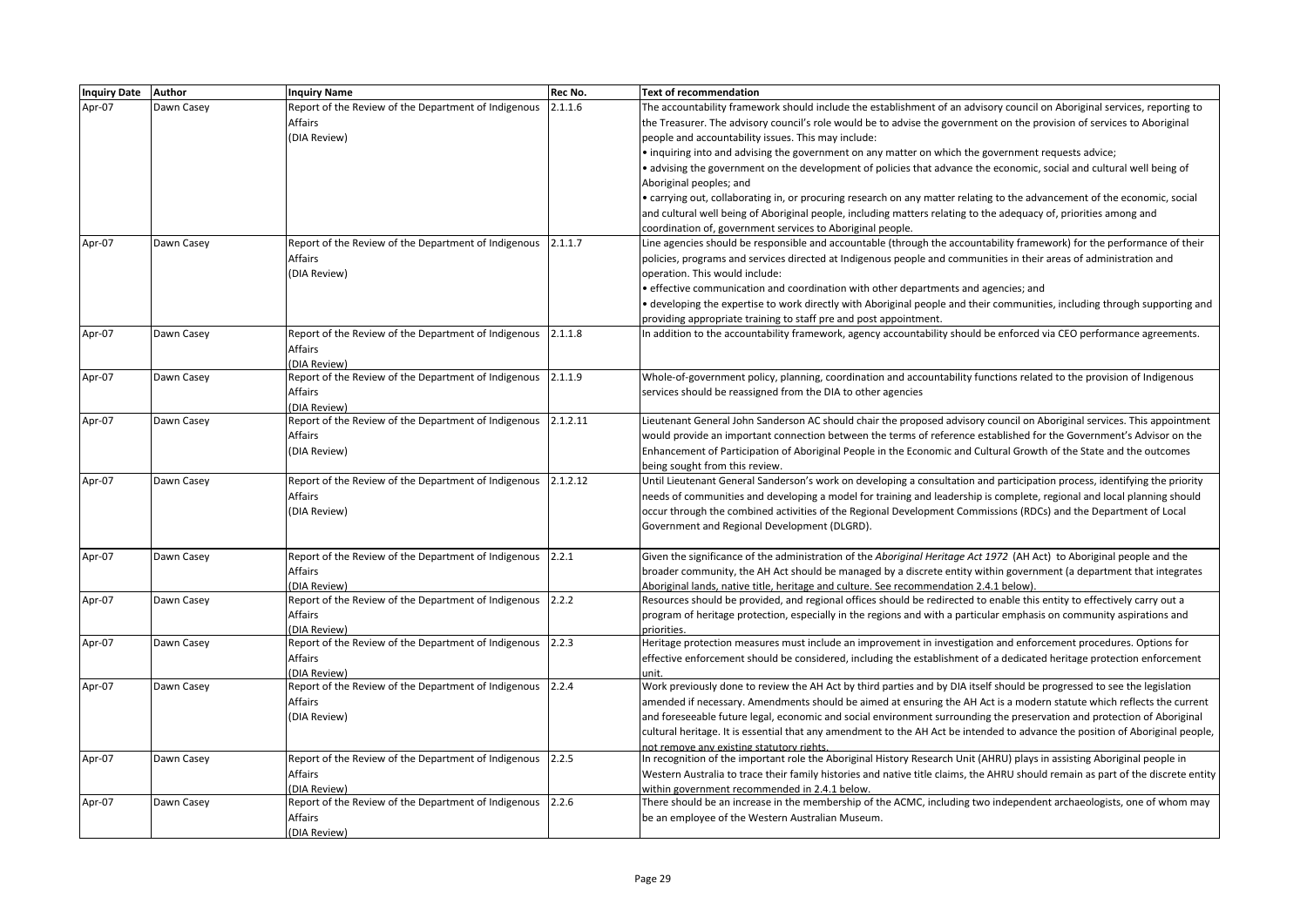| Inquiry Date Author |            | <b>Inquiry Name</b>                                        | Rec No. | <b>Text of recommendation</b>                                                                                                      |
|---------------------|------------|------------------------------------------------------------|---------|------------------------------------------------------------------------------------------------------------------------------------|
| Apr-07              | Dawn Casey | Report of the Review of the Department of Indigenous       | 2.2.7   | Given the increased demands on the members of the Aboriginal Cultural Material Committee (ACMC) with the number and                |
|                     |            | Affairs                                                    |         | length of meetings held in a calendar year, it is important to ensure there is sufficient flexibility for the members to allow for |
|                     |            | (DIA Review)                                               |         | breaks from sitting on the Committee. If there is an increase in the number of members, this can be achieved without               |
|                     |            |                                                            |         | jeopardising continuity and consistency in decisions.                                                                              |
| Apr-07              | Dawn Casey | Report of the Review of the Department of Indigenous       | 2.3.1   | Given Aboriginal people's cultural and spiritual connection with land and sea and the important, yet unrealised potential for      |
|                     |            | Affairs                                                    |         | economic development through the ownership and control of land and sea resources, Aboriginal land matters should be                |
|                     |            | (DIA Review)                                               |         | managed by a discrete entity within government (a department that integrates Aboriginal lands, native title, heritage and          |
|                     |            |                                                            |         | culture. See recommendation 2.4.1 below).                                                                                          |
| Apr-07              | Dawn Casey | Report of the Review of the Department of Indigenous       | 2.3.2   | The government should as a matter of priority address issues that are impeding the transfer of Aboriginal lands back to            |
|                     |            | Affairs                                                    |         | Aboriginal ownership and expedite the transfer of ownership of Aboriginal lands back to Aboriginal people.                         |
|                     |            | (DIA Review)                                               |         |                                                                                                                                    |
| Apr-07              | Dawn Casey | Report of the Review of the Department of Indigenous       | 2.3.3   | Given the dilapidated and dangerous state of the Aboriginal Lands Trust (ALT) estate and its other land holdings, the              |
|                     |            | <b>Affairs</b>                                             |         | government should allocate the necessary resources to address land and estate management issues in consultation with the           |
|                     |            | (DIA Review)                                               |         | DLGRD and Department of Housing and Works (DHW).                                                                                   |
| Apr-07              | Dawn Casey | Report of the Review of the Department of Indigenous       | 2.3.4   | With a focus on Aboriginal lands, native title, heritage and cultural matters, the department should explore the potential         |
|                     |            | <b>Affairs</b>                                             |         | benefits for Indigenous people arising from the linkages between the Aboriginal Affairs Planning Authority Act 1972 (AAPA          |
|                     |            | (DIA Review)                                               |         | Act), the AH Act and the Native Title Act 1999 (NT Act).                                                                           |
| Apr-07              | Dawn Casey | Report of the Review of the Department of Indigenous       | 2.3.5   | The department should grow its proactive role in land capacity development.                                                        |
|                     |            | Affairs                                                    |         |                                                                                                                                    |
|                     |            | (DIA Review)                                               |         |                                                                                                                                    |
| Apr-07              | Dawn Casey | Report of the Review of the Department of Indigenous       | 2.3.6   | The government should commit to a coherent policy and funding strategy to acquire the 'lost lands' of Indigenous people,           |
|                     |            | Affairs                                                    |         | with the proposed department of Aboriginal lands, native title, heritage and culture undertaking lead agency status for this       |
|                     |            | (DIA Review)                                               |         | work.                                                                                                                              |
| Apr-07              | Dawn Casey | Report of the Review of the Department of Indigenous 2.3.7 |         | Consideration should be given to amending the Aboriginal Communities Act 1979 (AC Act) if necessary. In any event                  |
|                     |            | Affairs                                                    |         | improvements in processes should be made to provide for timely responses to community requests.                                    |
|                     |            | (DIA Review)                                               |         |                                                                                                                                    |
| Apr-07              | Dawn Casey | Report of the Review of the Department of Indigenous       | 2.3.8   | Land management functions should be, where possible, delivered from regional offices.                                              |
|                     |            | <b>Affairs</b>                                             |         |                                                                                                                                    |
|                     |            | (DIA Review)                                               |         |                                                                                                                                    |
| Apr-07              | Dawn Casey | Report of the Review of the Department of Indigenous       | 2.4.1   | The DIA should be reconstituted into a department that integrates, where possible, the processes and outcomes for                  |
|                     |            | Affairs                                                    |         | Aboriginal lands, native title, heritage and culture. As such it would deliver native title, aboriginal heritage, cultural and ALT |
|                     |            | (DIA Review)                                               |         | services. Other than in these areas, the new department would not have any cross government policy or coordination role.           |
|                     |            |                                                            |         |                                                                                                                                    |
| Apr-07              | Dawn Casey | Report of the Review of the Department of Indigenous       | 2.4.2   | The new department should report to a Minister for Aboriginal lands, native title, heritage and culture.                           |
|                     |            | <b>Affairs</b>                                             |         |                                                                                                                                    |
|                     |            | (DIA Review)                                               |         |                                                                                                                                    |
| Apr-07              | Dawn Casey | Report of the Review of the Department of Indigenous       | 2.4.3   | A new department of Aboriginal lands, native title, heritage and culture should be properly resourced and structured to            |
|                     |            | <b>Affairs</b>                                             |         | support its core functions. Such measures would include, for example:                                                              |
|                     |            | (DIA Review)                                               |         | • committing resources to:                                                                                                         |
|                     |            |                                                            |         | o heritage protection and management issues;                                                                                       |
|                     |            |                                                            |         | o enable urgent remedial works and other improvements on the ALT estate, with priority given to improving the living               |
|                     |            |                                                            |         | conditions of Indigenous people;                                                                                                   |
|                     |            |                                                            |         | o addressing other impediments to the transfer of ownership of Aboriginal land back to Aboriginal people;                          |
|                     |            |                                                            |         | • director positions being classified and remunerated so as to attract and retain qualified and capable staff; and                 |
|                     |            |                                                            |         | • the retention of regional offices that are focused on, and empowered to resolve land, heritage and culture and native title      |
|                     |            |                                                            |         | issues, as much as possible.                                                                                                       |
|                     |            |                                                            |         |                                                                                                                                    |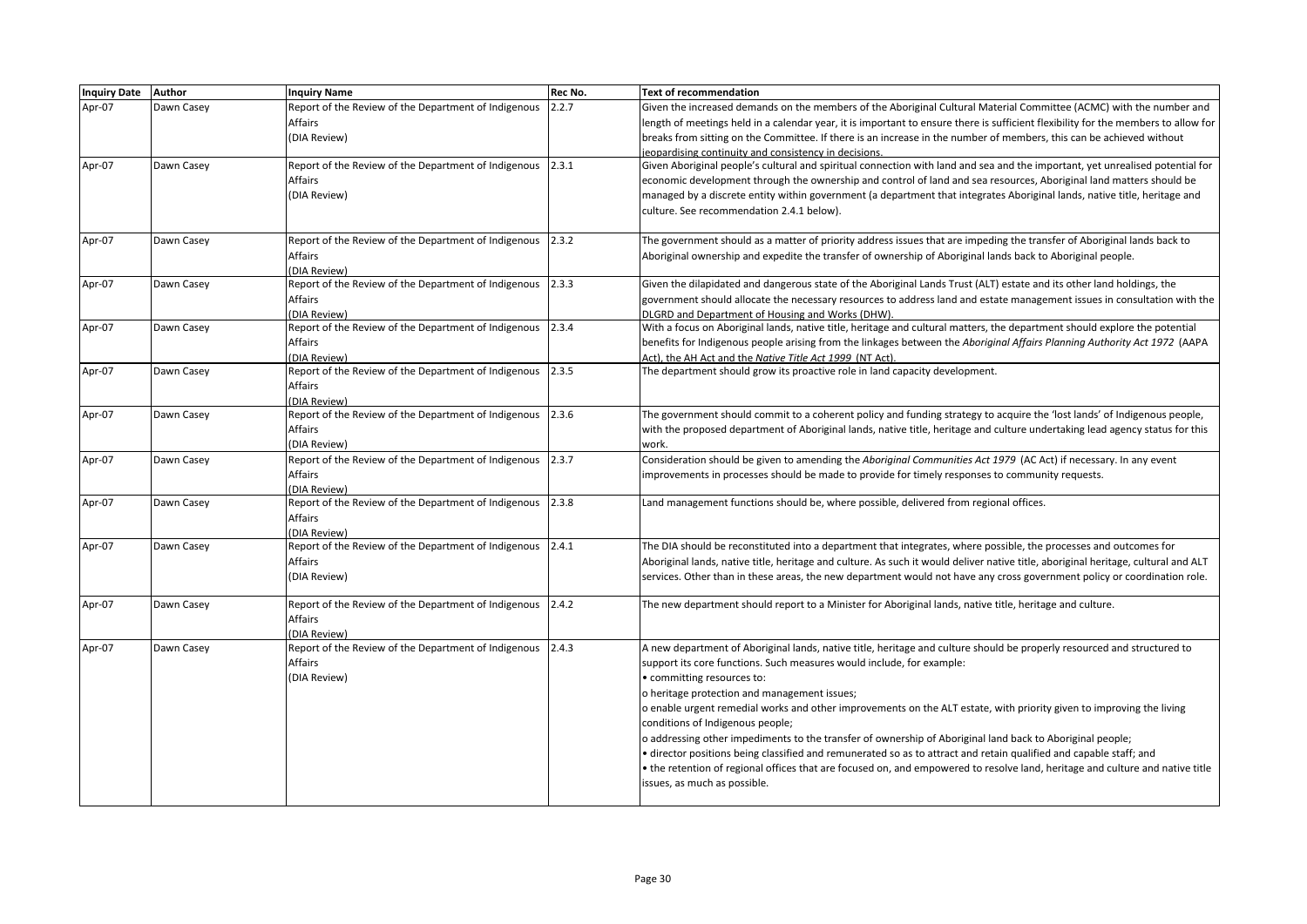| Inquiry Date Author |                         | <b>Inquiry Name</b>                                                                                   | Rec No. | <b>Text of recommendation</b>                                                                                                                                                                                                                                                                                                                                                                                                                                                                                                                                                                                                                                                                                                                                                                                                                                                                                                                            |
|---------------------|-------------------------|-------------------------------------------------------------------------------------------------------|---------|----------------------------------------------------------------------------------------------------------------------------------------------------------------------------------------------------------------------------------------------------------------------------------------------------------------------------------------------------------------------------------------------------------------------------------------------------------------------------------------------------------------------------------------------------------------------------------------------------------------------------------------------------------------------------------------------------------------------------------------------------------------------------------------------------------------------------------------------------------------------------------------------------------------------------------------------------------|
| Apr-07              | Dawn Casey              | Report of the Review of the Department of Indigenous<br>Affairs                                       | 2.4.3   | Agencies with a significant Aboriginal client base should be responsible for providing interpreter services.                                                                                                                                                                                                                                                                                                                                                                                                                                                                                                                                                                                                                                                                                                                                                                                                                                             |
| Apr-07              | Dawn Casey              | (DIA Review)<br>Report of the Review of the Department of Indigenous 2.4.4<br>Affairs<br>(DIA Review) |         | Government agencies such as the Office of the Public Advocate, Parliamentary Commissioner for Administrative<br>Investigations, Department of Consumer and Employment Protection etc should be resourced to ensure Aboriginal citizens<br>are fully aware of their rights and entitlements to services and service standards.                                                                                                                                                                                                                                                                                                                                                                                                                                                                                                                                                                                                                            |
| Apr-07              | Dawn Casey              | Report of the Review of the Department of Indigenous<br>Affairs<br>(DIA Review)                       | 2.5.1   | Targeted legislative amendments should be made to improve the AAPA Act and the AH Act within two years.                                                                                                                                                                                                                                                                                                                                                                                                                                                                                                                                                                                                                                                                                                                                                                                                                                                  |
| Apr-07              | Dawn Casey              | Report of the Review of the Department of Indigenous<br>Affairs<br>(DIA Review)                       | 2.5.2   | A commitment to new legislation that meets the contemporary needs of Indigenous people should be made within a five<br>year timeframe. This would include the AAPA Act, AH Act and possibly the AC Act.                                                                                                                                                                                                                                                                                                                                                                                                                                                                                                                                                                                                                                                                                                                                                  |
| Apr-07              | Dawn Casey              | Report of the Review of the Department of Indigenous<br>Affairs<br>(DIA Review)                       | 2.5.3   | Pending any legislative review the provisions of s48 of the AAPA Act should be retained either under the AAPA Act or under<br>some other suitable legislation.                                                                                                                                                                                                                                                                                                                                                                                                                                                                                                                                                                                                                                                                                                                                                                                           |
| Feb-08              | <b>WA State Coroner</b> | Coronial Inquest into 22 suicides - Kimberley<br>(Hope Inquiry)                                       |         | That the State and Commonwealth governments identify an individual or organisation to lead the efforts to close the gap<br>between the well-being of indigenous and non-indigenous people. That individual or organisation should be given the power<br>and resources to make decisions, region by region, throughout the Kimberley and to coordinate the response to the disaster<br>of aboriginal health, suicide rates and living conditions.                                                                                                                                                                                                                                                                                                                                                                                                                                                                                                         |
| Feb-08              | <b>WA State Coroner</b> | Coronial Inquest into 22 suicides - Kimberley<br>(Hope Inquiry)                                       |         | That before vast amounts of money are invested in housing and infrastructure costs, there should be a plan in place for each<br>region in the Kimberley addressing sustainability.<br>The issue of sustainability should take account of practical, historical and cultural factors.<br>When a decision has been made that a community is sustainable, a real ongoing commitment should be made to improving<br>the conditions in that community and the plan in respect of that community should not be abandoned without very good                                                                                                                                                                                                                                                                                                                                                                                                                     |
| Feb-08              | <b>WA State Coroner</b> | Coronial Inquest into 22 suicides - Kimberley<br>(Hope Inquiry)                                       |         | Positive action should be taken, where practicable, to employ Aboriginal people in Government sector activities in the<br>Kimberley Region. In some cases this may require upskilling suitable local Aboriginal people.<br>In order for this to be achieved in some areas of activity it may be necessary to alter entrance requirements for particular<br>positions so that suitable candidates without existing tertiary qualifications can be employed and trained.                                                                                                                                                                                                                                                                                                                                                                                                                                                                                   |
| Feb-08              | <b>WA State Coroner</b> | Coronial Inquest into 22 suicides - Kimberley<br>(Hope Inquiry)                                       |         | Aboriginal leadership should be encouraged where suitable leaders can be found and, where good local leadership resource<br>are not available, training and education should be provided to enable Aboriginal people to better participate in decision<br>making.                                                                                                                                                                                                                                                                                                                                                                                                                                                                                                                                                                                                                                                                                        |
| Feb-08              | <b>WA State Coroner</b> | Coronial Inquest into 22 suicides - Kimberley<br>(Hope Inquiry)                                       |         | That there should be cross-Departmental access to available human resources so that Departments can obtain advice and<br>information from workers in the field employed by other Departments.                                                                                                                                                                                                                                                                                                                                                                                                                                                                                                                                                                                                                                                                                                                                                            |
| Feb-08              | <b>WA State Coroner</b> | Coronial Inquest into 22 suicides - Kimberley<br>(Hope Inquiry)                                       |         | That the system put in place to address aboriginal living conditions in the Kimberley should involve a system of<br>accountability which would require relevant officials to accept responsibility for achieving targets considered attainable with<br>resources provided and that there should be a system of accounting which would identify where the money has gone.<br>This system should also identify what proportion of the money has been used in administrative costs as against provision of<br>services by direct service providers.<br>In other words, there should be a clear identification of the proportion of the total funds paid for head office and running<br>costs, across government policy coordination, travel of administrators etc as contrasted with funds actually going to improve<br>conditions by payment of medical practitioners, child protection workers and construction and maintenance of public<br>housing etc. |
| Feb-08              | <b>WA State Coroner</b> | Coronial Inquest into 22 suicides - Kimberley<br>(Hope Inquiry)                                       |         | That if the Government proposes to give a leadership role to the Department of Indigenous Affairs action be taken to:                                                                                                                                                                                                                                                                                                                                                                                                                                                                                                                                                                                                                                                                                                                                                                                                                                    |
| Feb-08              | <b>WA State Coroner</b> | Coronial Inquest into 22 suicides - Kimberley<br>(Hope Inauirv)                                       | 7.1     | Put in place in the Department a leadership structure which will command the respect of other government agencies and<br>Aboriginal people                                                                                                                                                                                                                                                                                                                                                                                                                                                                                                                                                                                                                                                                                                                                                                                                               |
| Feb-08              | <b>WA State Coroner</b> | Coronial Inquest into 22 suicides - Kimberley<br>(Hope Inquiry)                                       | 7.2     | Be given the power and ability to monitor the performance of other government agencies and to give direction to those<br>agencies in respect of indigenous affairs                                                                                                                                                                                                                                                                                                                                                                                                                                                                                                                                                                                                                                                                                                                                                                                       |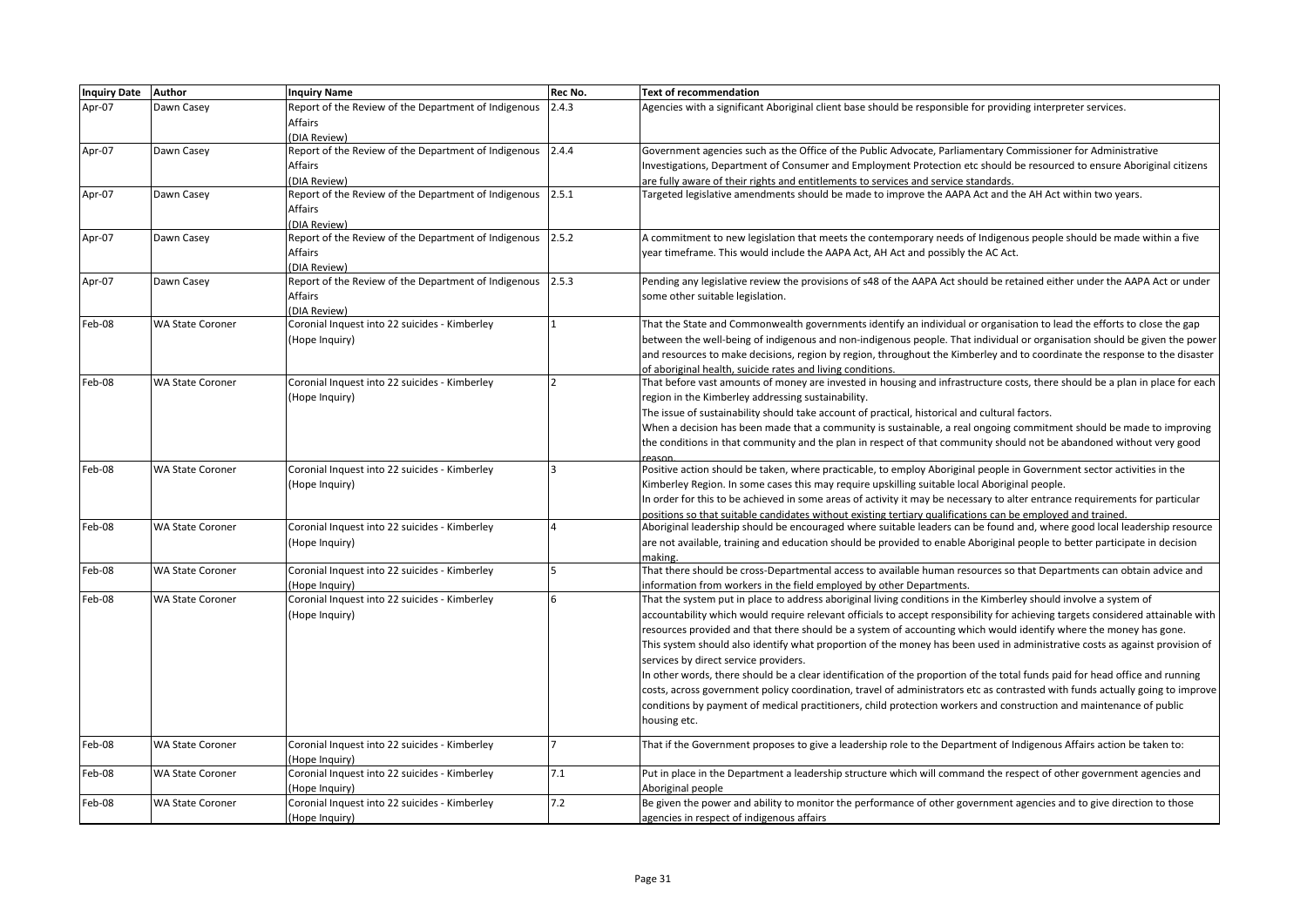| Inquiry Date Author |                         | <b>Inquiry Name</b>                           | Rec No.     | <b>Text of recommendation</b>                                                                                                 |
|---------------------|-------------------------|-----------------------------------------------|-------------|-------------------------------------------------------------------------------------------------------------------------------|
| Feb-08              | <b>WA State Coroner</b> | Coronial Inquest into 22 suicides - Kimberley | 7.3         | Be adequately resourced so as to be able to take a leadership role and an increased practical role in working with indigenous |
|                     |                         | Hope Inquiry)                                 |             | communities through regional offices.                                                                                         |
| Feb-08              | <b>WA State Coroner</b> | Coronial Inquest into 22 suicides - Kimberley | 8           | That consideration be given to the creation of some form of multi-function government office for centres such as Broome,      |
|                     |                         | (Hope Inquiry)                                |             | where Aboriginal people could go to get assistance in respect of the problems which they face and that those multi-function   |
|                     |                         |                                               |             | offices be staffed by representatives of each of the main government organisations providing services in the region.          |
|                     |                         |                                               |             |                                                                                                                               |
| Feb-08              | <b>WA State Coroner</b> | Coronial Inquest into 22 suicides - Kimberley | $\mathsf q$ | That a leadership organisation in government address the benefits being provided to regional workers employed by              |
|                     |                         | Hope Inquiry)                                 |             | government organisations to ensure that:                                                                                      |
|                     |                         |                                               |             | Housing is not reallocated from one organisation to another in circumstances where such a reallocation could have an          |
|                     |                         |                                               |             | extremely detrimental effect on attempts to fill vital positions (such as Community Child Protection Workers).                |
| Feb-08              | <b>WA State Coroner</b> | Coronial Inquest into 22 suicides - Kimberley | 10          | That a leadership organisation in government ensure that government agencies providing vital services in the Kimberley are    |
|                     |                         | (Hope Inquiry)                                |             | not disadvantaged in attracting staff compared with other government agencies and that their terms of employment are          |
|                     |                         |                                               |             | appropriate for work in a remote environment.                                                                                 |
| Feb-08              | <b>WA State Coroner</b> | Coronial Inquest into 22 suicides - Kimberley | 11          | That the system of Compulsory Income Management be introduced in Western Australia and that the Department for Child          |
|                     |                         | (Hope Inquiry)                                |             | Protection have the ability to request compulsory income management in cases of child neglect.                                |
| Feb-08              | <b>WA State Coroner</b> | Coronial Inquest into 22 suicides - Kimberley | 12          | That the efforts of the Clontarf Foundation be supported and that the State Government continue to work in partnership        |
|                     |                         | (Hope Inquiry)                                |             | with that Foundation with a view to expanding the program to more schools throughout the Kimberley.                           |
| Feb-08              | <b>WA State Coroner</b> | Coronial Inquest into 22 suicides - Kimberley | 13          | That there be a whole of government approach aimed at addressing truancy and its causes, particularly in respect of           |
|                     |                         | Hope Inquiry)                                 |             | Aboriginal students in the Kimberley.                                                                                         |
|                     |                         |                                               |             | Students at educational risk as a result of truancy should be monitored and, when necessary, resources of a range of          |
|                     |                         |                                               |             | Departments should be applied to addressing the issue.                                                                        |
| Feb-08              | <b>WA State Coroner</b> | Coronial Inquest into 22 suicides - Kimberley | 14          | That in association with efforts made to address truancy, remedial teaching be provided to children attending school who      |
|                     |                         | (Hope Inquiry)                                |             | have not achieved basic education levels for their ages.                                                                      |
| Feb-08              | <b>WA State Coroner</b> | Coronial Inquest into 22 suicides - Kimberley | 15          | That the Community Development and Employment Projects (CDEP) system not be withdrawn from communities unless                 |
|                     |                         | (Hope Inauiry)                                |             | and until the prospect of alternative employment is achievable for people in those communities                                |
| Feb-08              | <b>WA State Coroner</b> | Coronial Inquest into 22 suicides - Kimberley | 16          | That the CDEP system be reviewed with a view to improving the quality of supervision of CDEP participants so that the         |
|                     |                         | (Hope Inquiry)                                |             | quality and nature of work performed is reasonably consistent and there are no longer areas where CDEP work is described      |
|                     |                         |                                               |             | as "sit down money". Workers should continue to perform important basic tasks required for communities, particularly          |
|                     |                         |                                               |             |                                                                                                                               |
|                     |                         |                                               |             | those which would normally be performed by local Shires. The work should also be directed at health and safety issues and     |
|                     |                         |                                               |             | include the removal of rubbish, cleaning of properties and improving health outcomes for communities.                         |
| Feb-08              | <b>WA State Coroner</b> | Coronial Inquest into 22 suicides - Kimberley | 16.1        | That there should be more flexibility in the system so that workers can increase the number of hours worked until they are    |
|                     |                         | (Hope Inquiry)                                |             | able to work full time and gain unsubsidised employment.                                                                      |
| Feb-08              | <b>WA State Coroner</b> | Coronial Inquest into 22 suicides - Kimberley | 16.2        | That there should be interaction between the Department of Employment and Workplace Relations and the Education               |
|                     |                         | (Hope Inquiry)                                |             | Department so as to ensure that training can take place as part of the CDEP system and that regular attendance at CDEP        |
|                     |                         |                                               |             | work can be recognised in the form of a certificate which could be used by participants in seeking further employment.        |
|                     |                         |                                               |             |                                                                                                                               |
| Feb-08              | <b>WA State Coroner</b> | Coronial Inquest into 22 suicides - Kimberley | 17          | That future planning for construction of public housing for Aboriginal residents of the Kimberley specifically addresses the  |
|                     |                         | Hope Inquiry)                                 |             | particular wants and needs of the people involved and includes consideration of alternatives to individual houses designed    |
|                     |                         |                                               |             | for the needs of nuclear families, such as provision of cluster housing and other forms of housing which enable different     |
|                     |                         |                                               |             | levels of communal living, particularly when these alternatives provide a less expensive option.                              |
| Feb-08              | <b>WA State Coroner</b> | Coronial Inquest into 22 suicides - Kimberley | 18          | That in addition to providing public housing, the Housing Department be funded to provide very basic furniture, particularly  |
|                     |                         | (Hope Inquiry)                                |             | beds which would raise mattresses off the floors. Provision of such furniture should occur after the occupants of public      |
|                     |                         |                                               |             | housing have been adequately educated in respect of the need to look after the properties and any furniture provided.         |
|                     |                         |                                               |             | Provision of such furniture should only occur in circumstances where an identified person has accepted responsibility for the |
|                     |                         |                                               |             | furniture and the furniture should, like the housing provided, be subject to audit.                                           |
|                     |                         |                                               |             |                                                                                                                               |
| Feb-08              | <b>WA State Coroner</b> | Coronial Inquest into 22 suicides - Kimberley | 19.1        | That there should be a home maker program supported by the Department of Housing of Works, the Department of Health           |
|                     |                         | (Hope Inquiry)                                |             | and the Department for Child Protection which would improve people's life skills so that they would be taught how to          |
|                     |                         |                                               |             | maintain the homes provided to them in a clean and hygienic state                                                             |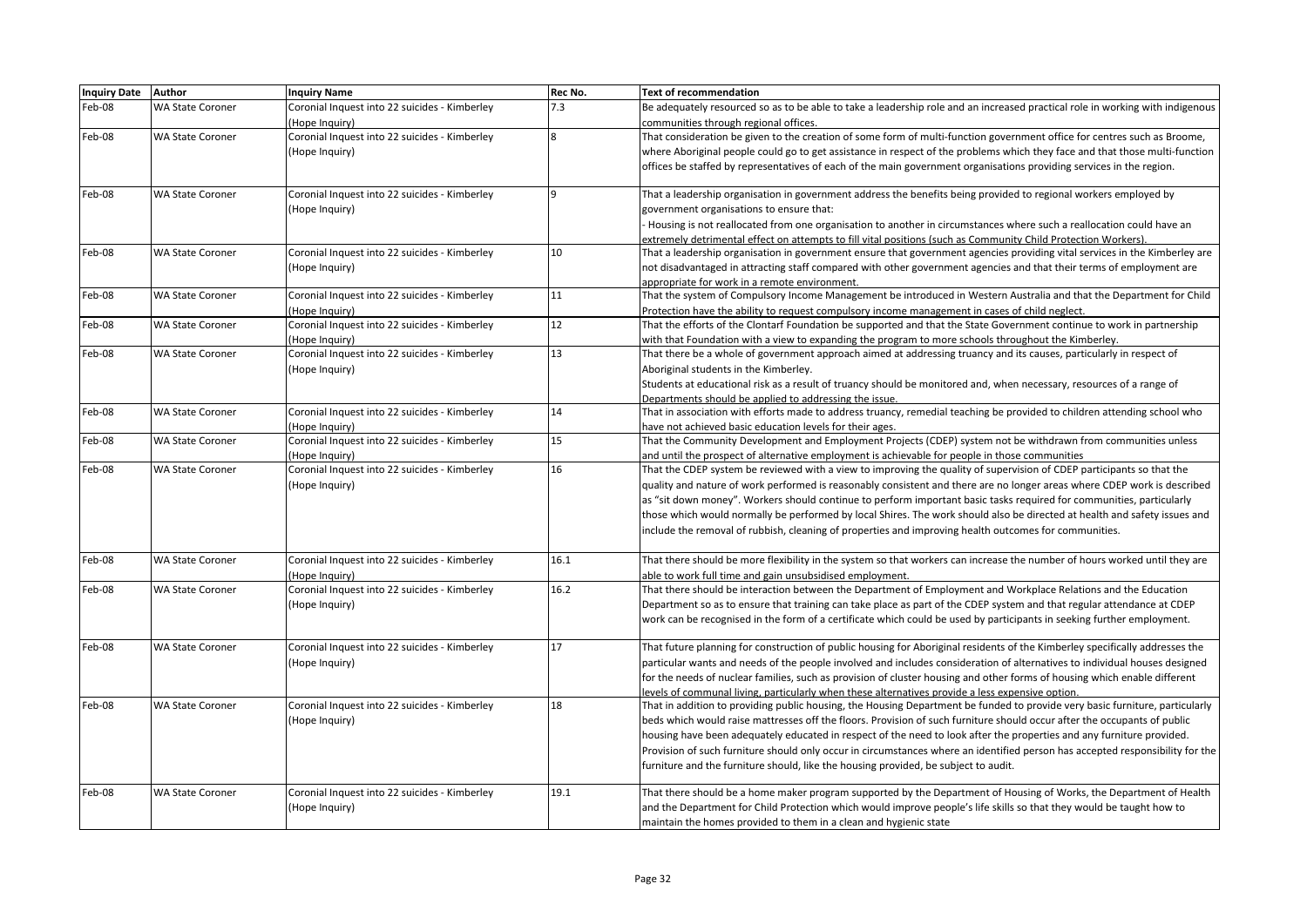| Inquiry Date Author |                             | <b>Inquiry Name</b>                                             | Rec No. | <b>Text of recommendation</b>                                                                                                   |
|---------------------|-----------------------------|-----------------------------------------------------------------|---------|---------------------------------------------------------------------------------------------------------------------------------|
| Feb-08              | <b>WA State Coroner</b>     | Coronial Inquest into 22 suicides - Kimberley                   | 19.2    | That when it is considered necessary, satisfactory completion of such a program should be a necessary perquisite to             |
|                     |                             | (Hope Inquiry)                                                  |         | proposed occupants being provided with a new home.                                                                              |
| Feb-08              | <b>WA State Coroner</b>     | Coronial Inquest into 22 suicides - Kimberley                   | 20      | That consideration be given to possible means of limiting the impact of alcohol abuse on Aboriginal people (and other           |
|                     |                             | (Hope Inquiry)                                                  |         | Western Australians) including:                                                                                                 |
|                     |                             |                                                                 |         | - Limiting access to full-strength takeaway alcohol over large geographic areas of the Kimberley (the possible extension of     |
|                     |                             |                                                                 |         | the restrictions currently in place in the Fitzroy Crossing area);                                                              |
|                     |                             |                                                                 |         | Implementation of voucher systems in respect of certain government payments, particularly those intended to provide             |
|                     |                             |                                                                 |         | child support, which would limit the amount of money available for purchase of alcohol.                                         |
| Feb-08              | <b>WA State Coroner</b>     | Coronial Inquest into 22 suicides - Kimberley                   | 21      | That the Department of Indigenous Affairs and Leedal have ongoing communications to ensure that community                       |
|                     |                             | (Hope Inquiry)                                                  |         | beneficiaries of the Fitzroy Crossing Trust receive the maximum benefit of any distributions of the profits or assets of the    |
|                     |                             |                                                                 |         | trust which are made to them and that there is a minimum amount of duplication etc with benefits provided through               |
|                     |                             |                                                                 |         | government.                                                                                                                     |
| Feb-08              | <b>WA State Coroner</b>     | Coronial Inquest into 22 suicides - Kimberley                   | 22      | That the Department of Health review the allocation of staff to the Fitzroy Crossing Hospital in the context of the appalling   |
|                     |                             | (Hope Inquiry)                                                  |         | health of much of the community serviced by the hospital compared with the health of other Western Australians.                 |
|                     |                             |                                                                 |         |                                                                                                                                 |
| Feb-08              | <b>WA State Coroner</b>     | Coronial Inquest into 22 suicides - Kimberley                   | 23      | That the Western Australian Government give ongoing consideration to possible positive health programs which can provide        |
|                     |                             | (Hope Inquiry)                                                  |         | long-term health benefits for the people of the Kimberley and in particular I recommend that consideration be given to the      |
|                     |                             |                                                                 |         | construction and operation of a swimming pool in Fitzroy Crossing.                                                              |
| Feb-08              | <b>WA State Coroner</b>     | Coronial Inquest into 22 suicides - Kimberley                   | 24      | That the government take immediate action to construct a secure mental health facility at the Broome Regional Hospital          |
|                     |                             | (Hope Inquiry)                                                  |         | where there would be trained mental health services available at all times (24/7) which would enable Kimberley residents to     |
|                     |                             |                                                                 |         | be treated for serious mental health problems without leaving the Kimberley.                                                    |
| Feb-08              | <b>WA State Coroner</b>     | Coronial Inquest into 22 suicides - Kimberley                   | 25      | That both Commonwealth and State Governments continue to support the present police policy of providing an increased            |
|                     |                             | (Hope Inquiry)                                                  |         | police presence in remote locations and, particularly, that multi-function police facilities continue to be constructed,        |
|                     |                             |                                                                 |         | adequately funded and staffed.                                                                                                  |
| Feb-08              | <b>WA State Coroner</b>     | Coronial Inquest into 22 suicides - Kimberley                   | 26      | That greater resources be allocated to coordinating the police alcohol and drug response for the Kimberley District.            |
|                     |                             | (Hope Inquiry)                                                  |         |                                                                                                                                 |
| Feb-08              | <b>WA State Coroner</b>     | Coronial Inquest into 22 suicides - Kimberley                   | 27      | That a high priority be allocated by Western Australia Police to the detection and prosecution of persons involved in illicit   |
|                     |                             | (Hope Inquiry)                                                  |         | alcohol sales                                                                                                                   |
| May-08              | <b>Education and Health</b> | Ways Forward - Beyond the Blame Game: Some                      |         | This Committee recommends that, in light of the further recent deaths of youths in the Kimberley and the findings               |
|                     | <b>Standing Committee</b>   | successful initiatives in remote Indigenous                     |         | contained in this Report, the WA Government response to the recommendations made by the Coroner in the Inquest into 22          |
|                     |                             | Communities in WA                                               |         | Indigenous deaths in the Kimberley must include a detailed program of social and economic initiatives.                          |
| May-08              | <b>Education and Health</b> | Ways Forward - Beyond the Blame Game: Some                      |         | That the Government identify, and give authority to, a specific agency for the oversight, coordination, timing and collation of |
|                     | <b>Standing Committee</b>   | successful initiatives in remote Indigenous                     |         | any survey collection and data analysis involving remote Indigenous communities. That this collection be called the WA          |
|                     |                             | Communities in WA                                               |         | Remote Indigenous Communities Dataset (WARICD) and be available on the nominated agency's web site.                             |
|                     |                             |                                                                 |         |                                                                                                                                 |
| May-08              | <b>Education and Health</b> | Ways Forward - Beyond the Blame Game: Some                      |         | That the proposed WA Remote Indigenous Communities Dataset (WARICD) include a list of the name and geographical                 |
|                     | <b>Standing Committee</b>   | successful initiatives in remote Indigenous                     |         | location of all the remote Indigenous communities in WA, and that this list is updated annually.                                |
|                     |                             |                                                                 |         |                                                                                                                                 |
| May-08              | <b>Education and Health</b> | Communities in WA<br>Ways Forward - Beyond the Blame Game: Some |         | That targeted funding and resources be sustained over the long term in order that remote Indigenous communities can             |
|                     |                             |                                                                 |         |                                                                                                                                 |
|                     | <b>Standing Committee</b>   | successful initiatives in remote Indigenous                     |         | benefit from prolonged infrastructure arrangements, including training schemes to assist community members develop the          |
|                     |                             | Communities in WA                                               |         | skills for employment in the maintenance of their community's basic service infrastructure.                                     |
|                     | <b>Education and Health</b> |                                                                 |         |                                                                                                                                 |
| May-08              |                             | Ways Forward - Beyond the Blame Game: Some                      |         | That consideration be given by the Government to including economic incentives as a condition of the contract                   |
|                     | <b>Standing Committee</b>   | successful initiatives in remote Indigenous                     |         | commitments of private service providers as a means to encourage them to undertake training schemes for Indigenous              |
|                     |                             | Communities in WA                                               |         | community members.                                                                                                              |
| May-08              | <b>Education and Health</b> | Ways Forward - Beyond the Blame Game: Some                      |         | The recent major increased costs of fuel and transport is having a disproportionate impact on remote Indigenous                 |
|                     | <b>Standing Committee</b>   | successful initiatives in remote Indigenous                     |         | communities and should be both recognised, and factored into, the calculations of government funding for the provision of       |
|                     |                             | Communities in WA                                               |         | normal essential services to these communities, ideally through the mainstream essential service providers (Horizon Power       |
|                     |                             |                                                                 |         | and the Water Corporation).                                                                                                     |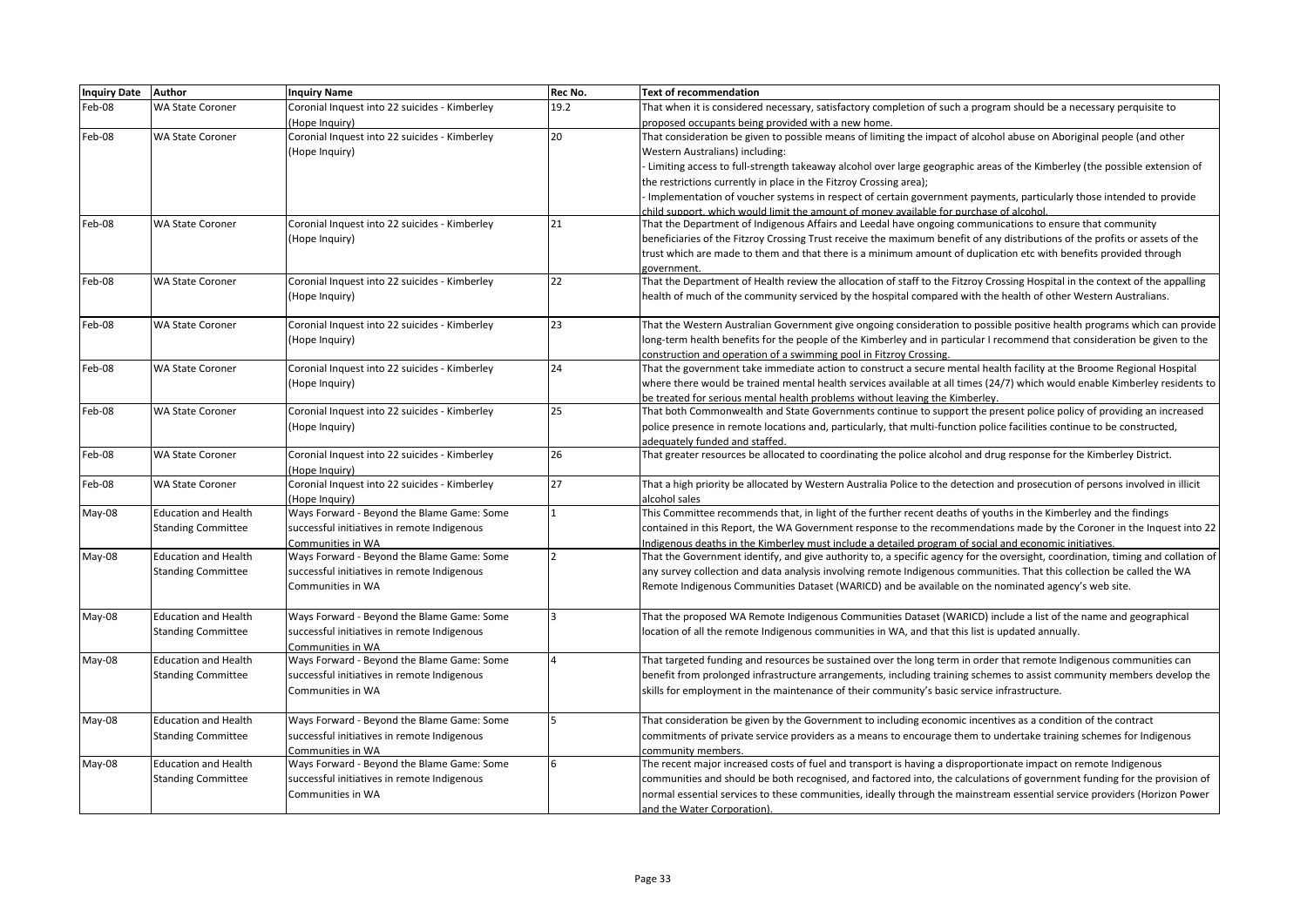| <b>Inquiry Date</b> | Author                      | <b>Inquiry Name</b>                         | Rec No.      | <b>Text of recommendation</b>                                                                                              |
|---------------------|-----------------------------|---------------------------------------------|--------------|----------------------------------------------------------------------------------------------------------------------------|
| $May-08$            | <b>Education and Health</b> | Ways Forward - Beyond the Blame Game: Some  |              | The Committee recommends that, consistent with the newly elected Federal Government's commitment to extend Internet        |
|                     | <b>Standing Committee</b>   | successful initiatives in remote Indigenous |              | connections Australia wide, the WA Government ask that the Commonwealth pays particular attention to the needs of          |
|                     |                             | Communities in WA                           |              | Indigenous remote communities.                                                                                             |
| May-08              | <b>Education and Health</b> | Ways Forward - Beyond the Blame Game: Some  | $\mathbf{R}$ | The Committee recommends that the existing power and water supply policy arrangements for remote Indigenous                |
|                     | <b>Standing Committee</b>   | successful initiatives in remote Indigenous |              | communities of under 100 people, that are not otherwise scheduled for being provided by the mainstream essential service   |
|                     |                             | Communities in WA                           |              | providers, be reviewed urgently with a view to ensuring access to a program of essential service provision that includes   |
|                     |                             |                                             |              | utilising new available technologies aimed at ensuring these communities become less reliant on diesel fuel.               |
| $May-08$            | <b>Education and Health</b> | Ways Forward - Beyond the Blame Game: Some  |              | The Committee recommends that an assessment be undertaken of the future road maintenance budget needs of remote            |
|                     | <b>Standing Committee</b>   | successful initiatives in remote Indigenous |              | communities and that the Department of Planning and Infrastructure, in conjunction with Main Roads and with local          |
|                     |                             | Communities in WA                           |              | government, develop a land access strategy for these communities in light of likely future higher fuel prices,             |
| May-08              | <b>Education and Health</b> | Ways Forward - Beyond the Blame Game: Some  | 10           | The Committee recommends that when regional Term Network Contracts for road maintenance are being re-let by Main           |
|                     | <b>Standing Committee</b>   | successful initiatives in remote Indigenous |              | Roads WA, and new road works are undertaken, that tenders include an evaluation item on the amount of new Aboriginal       |
|                     |                             | Communities in WA                           |              | training and employment opportunities generated in the contract.                                                           |
| May-08              | <b>Education and Health</b> | Ways Forward - Beyond the Blame Game: Some  | 11           | The Committee believes that the moratorium on the sale of full-strength and mid-strength take away alcohol in Fitzroy      |
|                     | <b>Standing Committee</b>   | successful initiatives in remote Indigenous |              | Crossing be continued. The Committee believes that opportunities to expand strategies for alcohol management plans to      |
|                     |                             | Communities in WA                           |              | other towns and communities will be greatly enhanced by securing real opportunities for Indigenous representatives to give |
|                     |                             |                                             |              | voice and input to the policy formulation that guides further implementation.                                              |
| May-08              | <b>Education and Health</b> | Ways Forward - Beyond the Blame Game: Some  | 12           | A review of the impact of the implementation of the Gordon Inquiry recommendations in remote Indigenous communities        |
|                     | <b>Standing Committee</b>   | successful initiatives in remote Indigenous |              | be undertaken as part of the Government's Monitoring and Evaluation Framework of measurable outcomes and indicators        |
|                     |                             | Communities in WA                           |              | to the Gordon Inquiry Report.                                                                                              |
| May-08              | <b>Education and Health</b> | Ways Forward - Beyond the Blame Game: Some  | 13           | The Yiriman Project should be supported by government and used as a model for similar projects in Indigenous communities   |
|                     | <b>Standing Committee</b>   | successful initiatives in remote Indigenous |              | in other remote regions of Western Australia.                                                                              |
|                     |                             | Communities in WA                           |              |                                                                                                                            |
| May-08              | <b>Education and Health</b> | Ways Forward - Beyond the Blame Game: Some  | 14           | The Department of Education should bring together the three educational systems offering educational programs in remote    |
|                     | <b>Standing Committee</b>   | successful initiatives in remote Indigenous |              | Indigenous communities to coordinate a 5-yearly program of the successful initiatives that can be offered to all children  |
|                     |                             | Communities in WA                           |              | living in remote communities.                                                                                              |
| $May-08$            | <b>Education and Health</b> | Ways Forward - Beyond the Blame Game: Some  | 15           | The Committee recommends that an evaluation be conducted into the value to remote Indigenous communities of a state-       |
|                     | <b>Standing Committee</b>   | successful initiatives in remote Indigenous |              | based protected area program, similar to the IPA, including the potential to enter arrangements with the Commonwealth to   |
|                     |                             | Communities in WA                           |              | attract further funding support for such a program.                                                                        |
| May-08              | <b>Education and Health</b> | Ways Forward - Beyond the Blame Game: Some  | 16           | The current Inquiry by the Local Government Advisory Board into Local Government Service Delivery is encouraged to draw    |
|                     | <b>Standing Committee</b>   | successful initiatives in remote Indigenous |              | from WALGA's report The Journey: Sustainability into the Future and examine options for a collaboration with local, state  |
|                     |                             | Communities in WA                           |              | and federal governments (including Regional Development Commissions and the Regional Development Australia                 |
|                     |                             |                                             |              | committees) aimed at strengthening, local government's engagement with Indigenous communities across regions.              |
|                     |                             |                                             |              | There is a need for the Board's Inquiry to identify legislative and administrative changes needed to support strengthening |
|                     |                             |                                             |              | Indigenous representation and engagement in local government; and the funding frameworks needed for local government       |
|                     |                             |                                             |              | service delivery in remote communities and regions, commencing with an initial focus on the regions of the Western Desert, |
|                     |                             |                                             |              | the Kimberley and the Pilbara.                                                                                             |
|                     |                             |                                             |              | The LGSB Inquiry should also specifically examine how these arrangements could be underpinned by purchaser-provider        |
|                     |                             |                                             |              | arrangements and streamlined service delivery by all three spheres of government.                                          |
|                     |                             |                                             |              | Inquiry recommendations should principally aim to both build on, and rationalise existing arrangements, but will also need |
|                     |                             |                                             |              | to take full account of the views of local Indigenous communities and their varied history. Specifically, there is the     |
|                     |                             |                                             |              | opportunity for a new Western Desert Regional Development Commission to be immediately established. This new WDRDC         |
|                     |                             |                                             |              | would draw on the strengths and resources of existing regional structures of government and should develop increased       |
|                     |                             |                                             |              | levels of collaboration with the Indigenous communities across the                                                         |
|                     |                             |                                             |              | region.                                                                                                                    |
|                     |                             |                                             |              |                                                                                                                            |
|                     |                             |                                             |              |                                                                                                                            |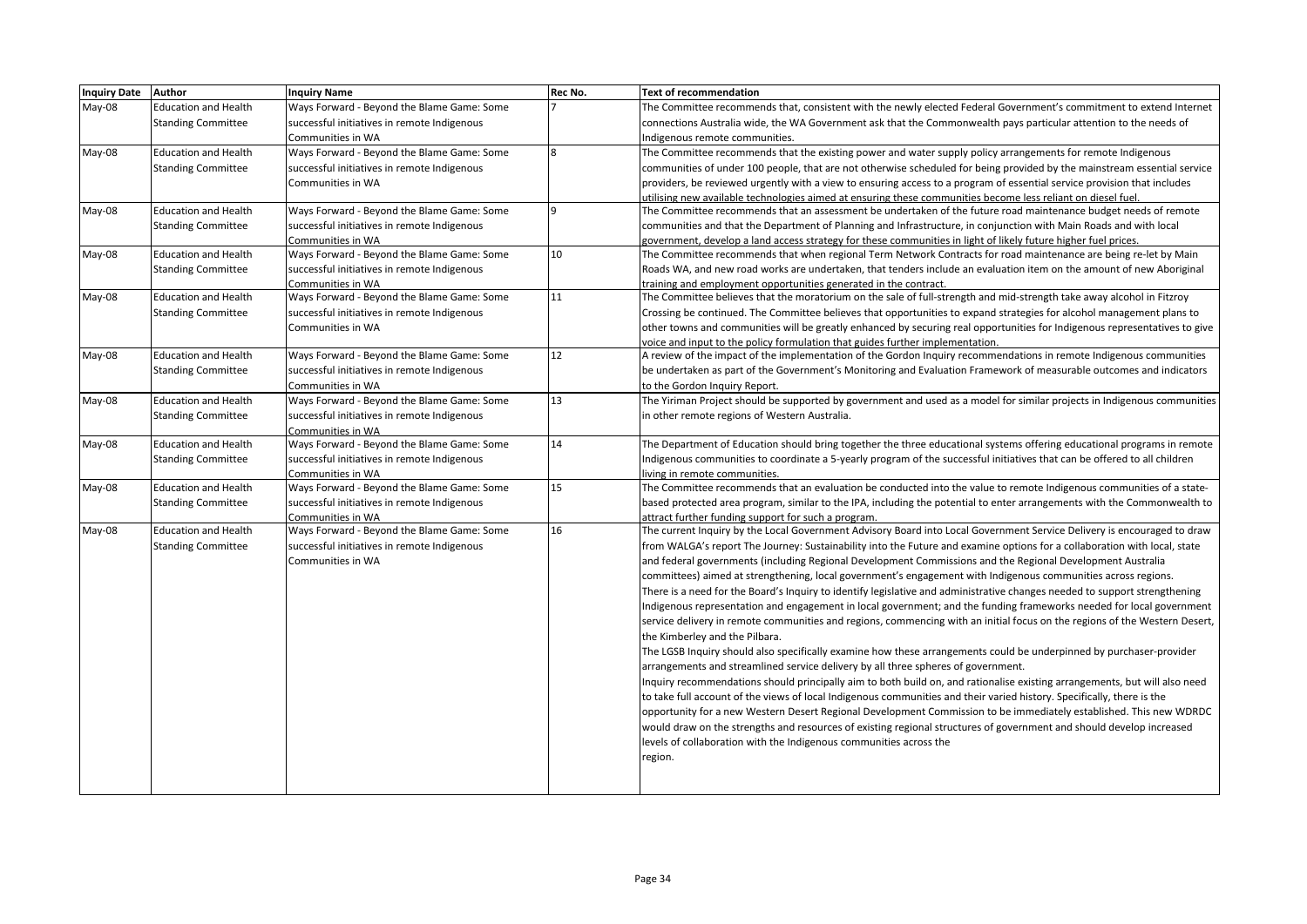| Inquiry Date Author |                             | <b>Inquiry Name</b>                         | Rec No. | <b>Text of recommendation</b>                                                                                               |
|---------------------|-----------------------------|---------------------------------------------|---------|-----------------------------------------------------------------------------------------------------------------------------|
| May-08              | <b>Education and Health</b> | Ways Forward - Beyond the Blame Game: Some  | 17      | There are a number of further measures that need to be adopted by government to ensure DIA gains the necessary              |
|                     | <b>Standing Committee</b>   | successful initiatives in remote Indigenous |         | authority and credibility both within government and outside, to enhance Indigenous interests in WA.                        |
|                     |                             | Communities in WA                           |         | This requires a clear mandate from Cabinet to DIA to provide high level coordination of all State agencies in delivering an |
|                     |                             |                                             |         | energetic whole of state government policy agenda in Indigenous Affairs; with the authority to recruit and train highly-    |
|                     |                             |                                             |         | skilled and capable staff.                                                                                                  |
|                     |                             |                                             |         | Consideration should be given to establishing a bi-partisan Implementation Commission, chaired by the Minister for          |
|                     |                             |                                             |         | Indigenous Affairs that includes appointments of key senior representatives of the Indigenous community, together with the  |
|                     |                             |                                             |         | most senior representatives of industry and the wider West Australian community, focused on securing progress in the        |
|                     |                             |                                             |         |                                                                                                                             |
| May-08              | <b>Education and Health</b> | Ways Forward - Beyond the Blame Game: Some  | 18      | That WA Treasury is requested to report annually to the WA Parliament on the levels of Indigenous access and equity to      |
|                     | <b>Standing Committee</b>   | successful initiatives in remote Indigenous |         | Government programs delivered by all relevant WA agencies.                                                                  |
|                     |                             | Communities in WA                           |         |                                                                                                                             |
| May-08              | <b>Education and Health</b> | Ways Forward - Beyond the Blame Game: Some  | 19      | The WA Government should encourage the CGC to create a new category of funding for remote Australia which addresses         |
|                     | <b>Standing Committee</b>   | successful initiatives in remote Indigenous |         | capital investment needs and ties funds to the needs identified in the region, but only on the basis that these funds are   |
|                     |                             | Communities in WA                           |         | expended in response to the needs identified by communities in those remote regions.                                        |
|                     |                             |                                             |         | WA Government should also pressure the Commonwealth to reform its current local government funding arrangements by          |
|                     |                             |                                             |         | moving from a per capita to a needs based formula that better responds to the needs of regional and remote communities.     |
| May-08              | <b>Education and Health</b> | Ways Forward - Beyond the Blame Game: Some  | 20      | A comprehensive whole of state government policy approach is required to maximise Indigenous employment, training,          |
|                     | <b>Standing Committee</b>   | successful initiatives in remote Indigenous |         | business, and investment and wealth management opportunities from the current resources boom. This includes addressing      |
|                     |                             | Communities in WA                           |         | the pre-requisites for linking Indigenous communities to employment in the resource sector (eg accommodation for training   |
|                     |                             |                                             |         | and initial employment) and encouraging greater engagement by the financial services                                        |
|                     |                             |                                             |         | sector in delivering products and services that facilitate long term investments, wealth creation and business and joint    |
|                     |                             |                                             |         | venture opportunities                                                                                                       |
| May-08              | <b>Education and Health</b> | Ways Forward - Beyond the Blame Game: Some  | 21      | The State Government should negotiate a partnership agreement with the Commonwealth, relevant regional bodies and           |
|                     | <b>Standing Committee</b>   | successful initiatives in remote Indigenous |         | industry that commits all the parties to a long term investment strategy that provides the necessary resources to enable    |
|                     |                             | Communities in WA                           |         | Indigenous labour supply to be matched to regional demand.                                                                  |
| May-08              | <b>Education and Health</b> | Ways Forward - Beyond the Blame Game: Some  | 22      | This Committee recommends that changes be made to both sentencing laws and prison education programs to create and          |
|                     | <b>Standing Committee</b>   | successful initiatives in remote Indigenous |         | encourage opportunities and incentives for prisoners to earn earlier release in response to effective engagement in         |
|                     |                             | Communities in WA                           |         | education and training and preparation for employment through job readiness programs.                                       |
| May-08              | <b>Education and Health</b> | Ways Forward - Beyond the Blame Game: Some  | 23      | The WA Government identify innovative ways to extend public housing provision to remote communities and regions in          |
|                     | <b>Standing Committee</b>   | successful initiatives in remote Indigenous |         | ways that ensure:                                                                                                           |
|                     |                             | Communities in WA                           |         | secure tenure (and thereby opens up opportunities for encouraging private investment in partnership with the State          |
|                     |                             |                                             |         | Housing Authority);                                                                                                         |
|                     |                             |                                             |         | robust tenancy and maintenance arrangements;                                                                                |
|                     |                             |                                             |         | simplification and streamlining of current funding program channels;                                                        |
|                     |                             |                                             |         | provision of public housing (with associated access to public borrowings which leverage financial allocations in State      |
|                     |                             |                                             |         | Housing authorities);                                                                                                       |
|                     |                             |                                             |         | a focus on geographically targeted investment (rather than spreading resources thinly);                                     |
|                     |                             |                                             |         | policy pathways for Indigenous people to purchase or part purchase rented homes; and                                        |
|                     |                             |                                             |         | local Indigenous organisations take on outsourced tenancy management roles for the WA State Housing authority (i.e.         |
| May-08              | <b>Education and Health</b> | Ways Forward - Beyond the Blame Game: Some  | 24      | If WA is to fully avail itself of the emerging opportunities at a Commonwealth level in relation to Indigenous housing, it  |
|                     | <b>Standing Committee</b>   | successful initiatives in remote Indigenous |         | should seek an expedited review of tenure issues in relation to major                                                       |
|                     |                             | Communities in WA                           |         | Indigenous townships (i.e. town-based leases and subdivisions), taking into account developments in other jurisdictions. It |
|                     |                             |                                             |         | should also take every opportunity to identify other related tenure options for facilitating economic opportunities for the |
|                     |                             |                                             |         | 15,000 Indigenous Western Australians currently resident on ALT-owned lands, and pastoral leases and other lands owned      |
|                     |                             |                                             |         | by Indigenous interests                                                                                                     |
| May-08              | <b>Education and Health</b> | Ways Forward - Beyond the Blame Game: Some  | 25      | Apart from the FIM model already examined and recommended by this Committee, consideration might be given by the WA         |
|                     | <b>Standing Committee</b>   | successful initiatives in remote Indigenous |         | Government to working with the Commonwealth to assist the Traditional Credit Union to extend its services to selected       |
|                     |                             | Communities in WA                           |         | communities and townships in WA.                                                                                            |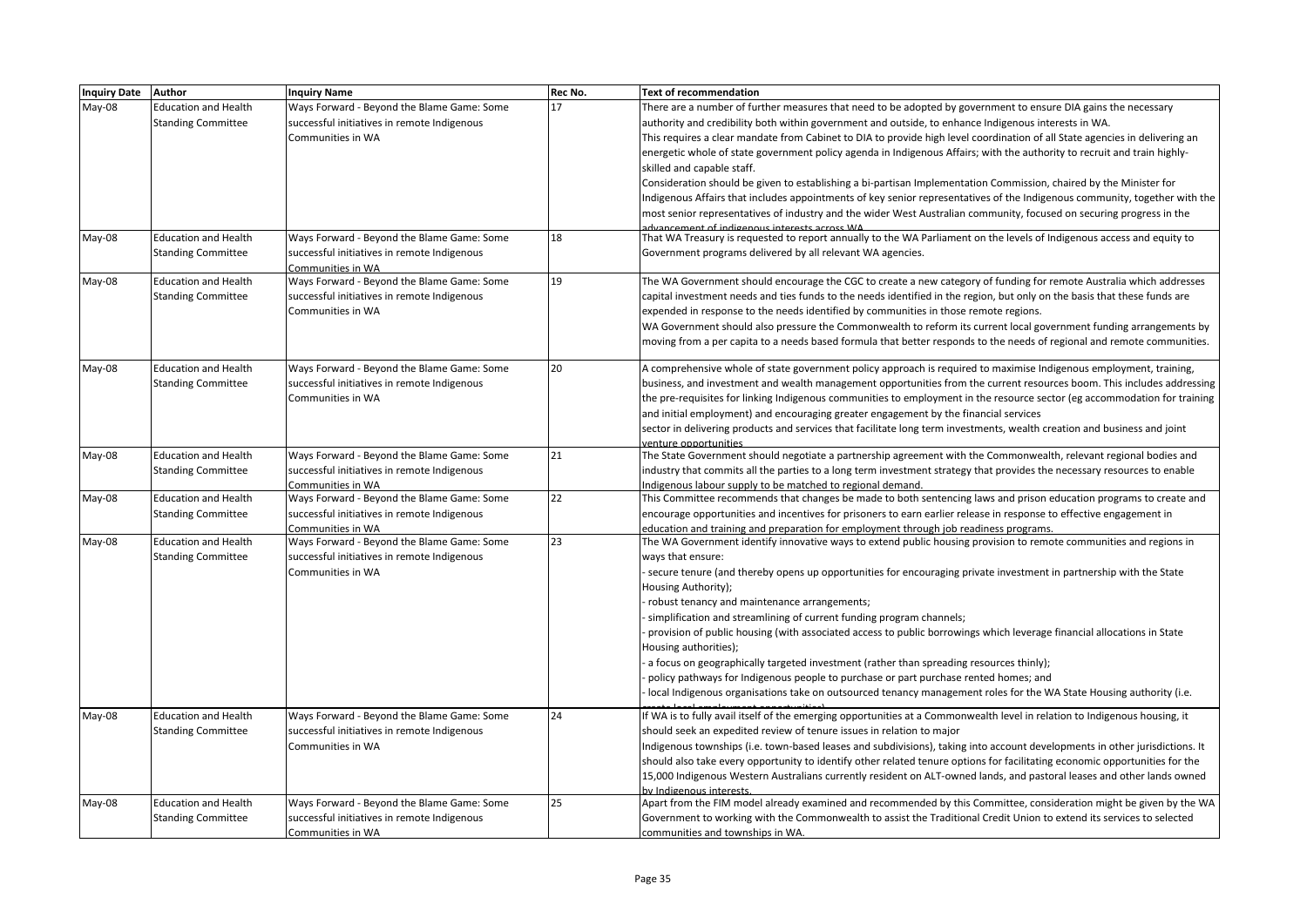| <b>Inquiry Date</b> | <b>Author</b>               | <b>Inquiry Name</b>                                                      | Rec No.      | <b>Text of recommendation</b>                                                                                                                 |
|---------------------|-----------------------------|--------------------------------------------------------------------------|--------------|-----------------------------------------------------------------------------------------------------------------------------------------------|
| May-08              | <b>Education and Health</b> | Ways Forward - Beyond the Blame Game: Some                               | 26           | WA should give consideration to both encouraging and joining with the Commonwealth, and other jurisdictions, in the                           |
|                     | <b>Standing Committee</b>   | successful initiatives in remote Indigenous                              |              | development of a more systematic approach to 'train the trainer' programs and initiatives aimed at improving the                              |
|                     |                             | Communities in WA                                                        |              | governance capacity of Indigenous organisations.                                                                                              |
| May-08              | <b>Education and Health</b> | Ways Forward - Beyond the Blame Game: Some                               | 27           | That the WA Government move to establish a healthy living centre (HLC) program, with a more detailed Implementation                           |
|                     | <b>Standing Committee</b>   | successful initiatives in remote Indigenous                              |              | Plan prepared by relevant State and Federal agencies. The key features of the HLC program will include family training                        |
|                     |                             | Communities in WA                                                        |              | programs, home maker support services, healing centres that tackle alcohol and drug addictions, as well as responding to                      |
|                     |                             |                                                                          |              | the needs to reunite families and communities following the trauma of violence and abuse.                                                     |
|                     |                             |                                                                          |              | Extending beyond the arena of social support services, the healthy living centres will help establish practical and tangible                  |
|                     |                             |                                                                          |              | linkages to training programs and employment opportunities, as                                                                                |
|                     |                             |                                                                          |              | well as sport and recreation, and links to opportunities for economic development and private sector activities within each                   |
|                     |                             |                                                                          |              | egion.                                                                                                                                        |
| Jul-08              | <b>WA State Coroner</b>     | Coronial Inquest into 5 suicides - Oombulgurri                           |              | That consideration be given to the making of regulations pursuant to section 175(1a) of the Liquor Control Act 1988                           |
|                     |                             | (Coroner - Oombulgurri)                                                  |              | declaring the area of Reserve No. 3960 (the Community of Oombulgurri) to be a restricted area, restricting the bringing of                    |
|                     |                             |                                                                          |              | iquor into, the possession of liquor in, and the consumption of liquor in that restricted area, and conferring powers on                      |
|                     |                             |                                                                          |              | members of the Police Force in relation to seizure and disposal of opened or unopened containers of liquor.                                   |
| Jul-08              | <b>WA State Coroner</b>     | Coronial Inquest into 5 suicides - Oombulgurri                           | <sup>2</sup> | That consideration be given to possible means of limiting the impact of alcohol abuse on Aboriginal people (and other                         |
|                     |                             | (Coroner - Oombulgurri)                                                  |              | Western Australians) including:                                                                                                               |
|                     |                             |                                                                          |              |                                                                                                                                               |
| Jul-08              | <b>WA State Coroner</b>     | Coronial Inquest into 5 suicides - Oombulgurri                           | 2.1          | Limiting access to full-strength takeaway alcohol over large geographic areas of the Kimberley (the possible extension of the                 |
|                     |                             | (Coroner - Oombulgurri)                                                  |              | estrictions currently in place in the Fitzroy Crossing area)                                                                                  |
| Jul-08              | <b>WA State Coroner</b>     | Coronial Inquest into 5 suicides - Oombulgurri                           | 2.2          | mplementation of voucher systems in respect of certain government payments, particularly those intended to provide child                      |
|                     |                             | (Coroner - Oombulgurri)                                                  |              | upport, which would limit the amount of money available for purchase of alcohol.                                                              |
| Jul-08              | <b>WA State Coroner</b>     | Coronial Inquest into 5 suicides - Oombulgurri                           | <sup>3</sup> | That the Department for Child Protection and Western Australia Police liaise to ensure that there are in future no closed                     |
|                     |                             | (Coroner - Oombulgurri)                                                  |              | communities in Western Australia where neglected or sexually abused children can be denied protection.                                        |
| Jul-08              | <b>WA State Coroner</b>     | Coronial Inquest into 5 suicides - Oombulgurri                           | $\Delta$     | That the State and Federal governments devise a plan to assess the sustainability of indigenous communities in the                            |
|                     |                             | (Coroner - Oombulgurri)                                                  |              | Kimberley including Oombulgurri, and in doing so take account of the practical, historical and cultural factors impacting on                  |
| Jul-08              | <b>WA State Coroner</b>     | Coronial Inquest into 5 suicides - Oombulgurri                           | 15           | these communities.<br>That the State and Commonwealth governments identify an individual or organisation to lead the efforts to close the gap |
|                     |                             | (Coroner - Oombulgurri)                                                  |              | between the well-being of indigenous and non-indigenous people. That individual or organisation should be given the power                     |
|                     |                             |                                                                          |              | and resources to make decisions, region by region, throughout the Kimberley and to coordinate the response to the disaster                    |
|                     |                             |                                                                          |              | of aboriginal health, suicide rates and living conditions.                                                                                    |
| Aug-09              |                             | ndigenous Implementation   Indigenous Implementation Board, First Report |              | The Board recommends that Indigenous people must be involved in target setting and additionally, that it is critical that                     |
|                     | Board                       | (Sanderson Report)                                                       |              | greater investment in economic development and the local Indigenous workforce occurs to achieve the targets. It is                            |
|                     |                             |                                                                          |              | ecommended that Ministers support Directors General to work in the new ways required to provide a more sustainable                            |
|                     |                             |                                                                          |              | quality of life and enhance the capacity of Indigenous people to contribute to the common wealth of Western Australia.                        |
| Aug-09              |                             | ndigenous Implementation   Indigenous Implementation Board, First Report | 12           | The Board supports the use of liquor restrictions as part of an integrated whole of government strategy designed to build                     |
|                     | Board                       | (Sanderson Report)                                                       |              | and maintain sustainable communities. It recommends that these restrictions and strategies be supported by and developed                      |
|                     |                             |                                                                          |              | n consultation with the whole community immediately that restrictions are imposed.                                                            |
| Aug-09              |                             | ndigenous Implementation   Indigenous Implementation Board, First Report | <sup>3</sup> | The Board recommends State and Commonwealth Governments commit adequate funding in the next budget, including                                 |
|                     | Board                       | (Sanderson Report)                                                       |              | that which is required to training and accredit Indigenous translators and interpreters, implement the State Language Policy                  |
|                     |                             |                                                                          |              | and provide all Aboriginal Australians with health and legal services in a language they can understand.                                      |
| Aug-09              |                             | ndigenous Implementation Indigenous Implementation Board, First Report   |              | The Board recommends that before the end of the 2009 calendar year, that all tiers of government, business and non-                           |
|                     | Board                       | (Sanderson Report)                                                       |              | government organisations provide an indicative assessment of the investment occurring in Indigenous affairs, including                        |
|                     |                             |                                                                          |              | pecific information on expenditure to achieve Indigenous outcomes and its effectiveness.                                                      |
| Aug-09              |                             | ndigenous Implementation   Indigenous Implementation Board, First Report | 5            | The Board recommends that reform of the Department of Indigenous Affairs be accelerated and that the reform include                           |
|                     | Board                       | (Sanderson Report)                                                       |              | adequate resources to more effectively support the work of the Board, as a coordinating secretariat.                                          |
|                     |                             |                                                                          |              |                                                                                                                                               |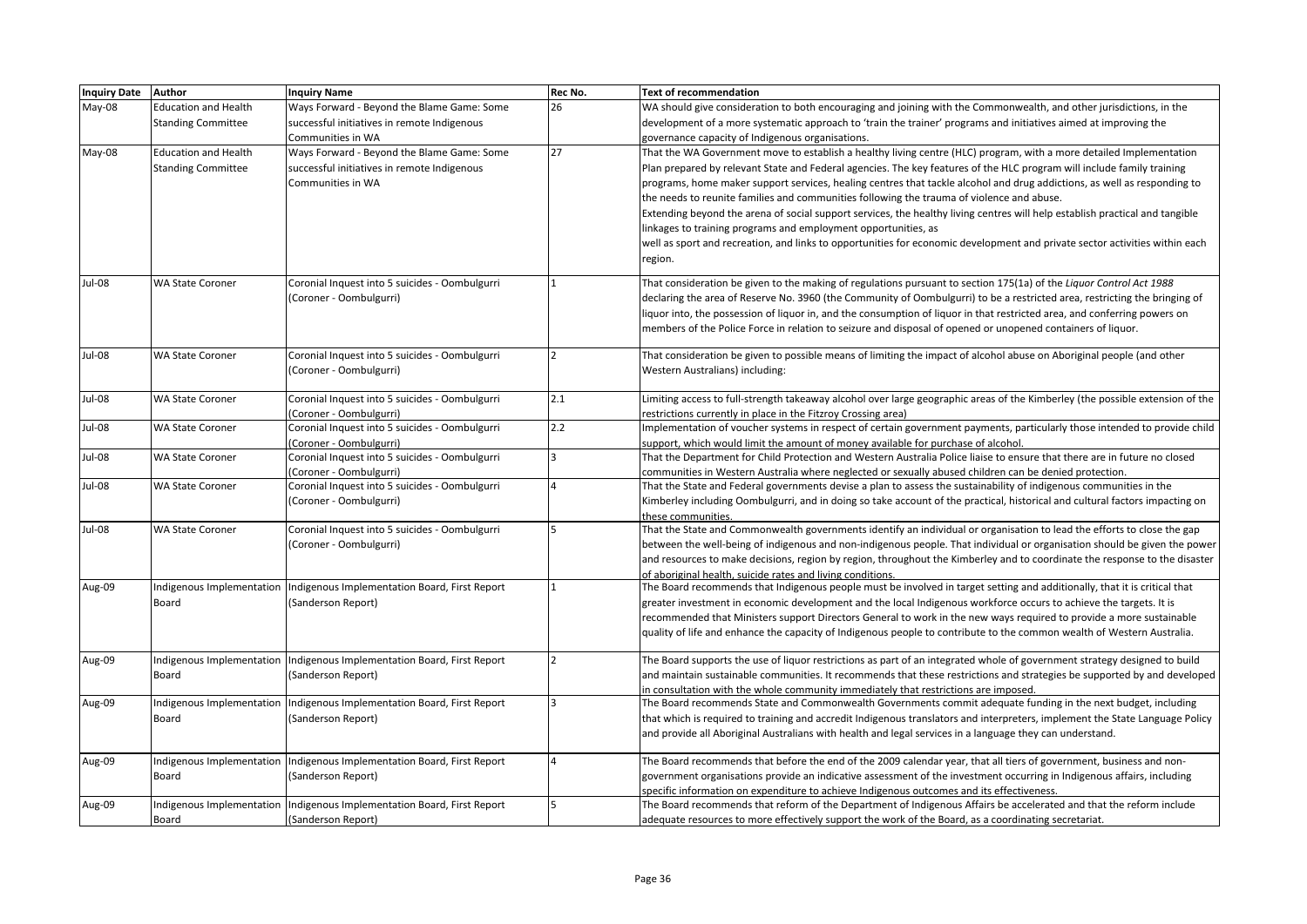| Inquiry Date Author |                                 | <b>Inquiry Name</b>                                                       | Rec No.  | <b>Text of recommendation</b>                                                                                                |
|---------------------|---------------------------------|---------------------------------------------------------------------------|----------|------------------------------------------------------------------------------------------------------------------------------|
| Aug-09              | Indigenous Implementation       | Indigenous Implementation Board, First Report                             |          | The Board recommends that all future COAG agreements affecting the lives of Indigenous Western Australians must              |
|                     | Board                           | (Sanderson Report)                                                        |          | appropriately involve local governments and broad Indigenous representation at the beginning of and throughout the           |
|                     |                                 |                                                                           |          | agreement making process.                                                                                                    |
| Aug-09              |                                 | Indigenous Implementation Indigenous Implementation Board, First Report   |          | The Board recommends that the State Government undertake immediate consultation to identify appropriate regional             |
|                     | Board                           | (Sanderson Report)                                                        |          | mechanisms comprising Indigenous and non-Indigenous representation, industry and three tiers of government to:               |
|                     |                                 |                                                                           |          | 7.1 Administer investment from Bilateral agreements and report on progress against agreed outcomes.                          |
|                     |                                 |                                                                           |          | 7.2 Ensure engagement with Indigenous communities, organisations and people to influence the design, delivery and            |
|                     |                                 |                                                                           |          | evaluation of services and intended Indigenous outcomes.                                                                     |
|                     |                                 |                                                                           |          | 7.3 Establish a set of Indigenous service delivery priorities for each of the WA regions based on identified requirements of |
|                     |                                 |                                                                           |          | the region and determined in consultation with Indigenous people.                                                            |
|                     |                                 |                                                                           |          | 7.4 Undertake broader regional planning that includes development of a service delivery baseline and identification of       |
|                     |                                 |                                                                           |          | performance improvements needed for service delivery to communities in each of the WA regions.                               |
|                     |                                 |                                                                           |          | 7.5 Support the Board in the development of a proposed regional framework that can underpin the strategies above.            |
| Aug-09              |                                 | Indigenous Implementation Indigenous Implementation Board, First Report   |          | The Board recommends that Royalties for Regions allocate a recurrent stream of funding for Indigenous leaders to engage      |
|                     | Board                           | (Sanderson Report)                                                        |          | their communities in regional planning.                                                                                      |
| Aug-09              | Indigenous Implementation       | Indigenous Implementation Board, First Report                             | $\alpha$ | The Board recommends the WA AAC is established and resourced as a matter of urgency, with clear terms of reference to        |
|                     | Board                           | (Sanderson Report)                                                        |          | engage with and champion the Indigenous voice and to participate equitably in partnerships with Governments and Industry     |
|                     |                                 |                                                                           |          | n decision making that affect the regions.                                                                                   |
| Aug-09              |                                 | Indigenous Implementation Indigenous Implementation Board, First Report   | 10       | The Board recommends that the Remote Aboriginal Communities Policy be developed with the Commonwealth and Local              |
|                     | Board                           | (Sanderson Report)                                                        |          | Government so that it provides consistent advice and guidance to those involved in the development of any Regional Plans.    |
| Aug-09              |                                 | Indigenous Implementation   Indigenous Implementation Board, First Report | 11       | The Board recommends that, to maximise the benefit of any future investment, consideration is given to prioritise            |
|                     | Board                           | (Sanderson Report)                                                        |          | investment towards communities where the following outcomes are likely:                                                      |
|                     |                                 |                                                                           |          | 11.1 Environments that foster strong families through an increased focus on children and preventative approaches             |
|                     |                                 |                                                                           |          | 11.2 Food security                                                                                                           |
|                     |                                 |                                                                           |          | 11.3 Investment in Indigenous workforce development                                                                          |
|                     |                                 |                                                                           |          | 11.4 Capacity to support infrastructure development                                                                          |
|                     |                                 |                                                                           |          | 11.5 A clear and broadly united community voice                                                                              |
|                     |                                 |                                                                           |          | 11 6 Sunnort to the development of Indigenous leadership and governance                                                      |
| Aug-09              |                                 | Indigenous Implementation Indigenous Implementation Board, First Report   | 12       | The Board recommends that the Auditor General consider measuring the effectiveness of:                                       |
|                     | Board                           | (Sanderson Report)                                                        |          | a. The current investment in Indigenous affairs against the intended outcomes;                                               |
|                     |                                 |                                                                           |          | b. State agencies' involvement of Indigenous people in the design, delivery, evaluation and outcomes of service delivery,    |
|                     |                                 |                                                                           |          | including that being driven through the COAG agreements related to Indigenous Affairs in WA                                  |
| Aug-09              |                                 | Indigenous Implementation   Indigenous Implementation Board, First Report | 13       | The Board recommends the AACC and WA AAC commission a WA Indigenous report card to be delivered every two years to           |
|                     | Board                           | (Sanderson Report)                                                        |          | compare progress at the regional and local level, allowing them to provide well informed advice to the State to make well-   |
|                     |                                 |                                                                           |          | evidenced investment decisions and guide investment towards strategies that work.                                            |
| Jun-10              | <b>Senate Community Affairs</b> | The Hidden Toll: Suicide in Australia                                     |          | The Committee recommends that the Commonwealth government commission a detailed independent economic                         |
|                     | References Committee            | (The Hidden Toll)                                                         |          | assessment of the cost of suicide and attempted suicide in Australia, for example by the Productivity Commission.            |
|                     |                                 |                                                                           |          |                                                                                                                              |
| Jun-10              | <b>Senate Community Affairs</b> | The Hidden Toll: Suicide in Australia                                     |          | The Committee recommends that Commonwealth, State and Territory governments, in consultation with the National               |
|                     | References Committee            | (The Hidden Toll)                                                         |          | Committee for Standardised Reporting on Suicide, implement reforms to improve the accuracy of suicide statistics.            |
|                     |                                 |                                                                           |          |                                                                                                                              |
| Jun-10              | <b>Senate Community Affairs</b> | The Hidden Toll: Suicide in Australia                                     |          | The Committee recommends that the Standing Committee of Attorneys- General, in consultation with the National                |
|                     | References Committee            | (The Hidden Toll)                                                         |          | Committee for Standardised Reporting on Suicide, standardise coronial legislation and practices to improve the accurate      |
|                     |                                 |                                                                           |          | reporting of suicide.                                                                                                        |
| Jun-10              | <b>Senate Community Affairs</b> | The Hidden Toll: Suicide in Australia                                     |          | The Committee recommends all Australian governments implement a standardised national police form for the collection of      |
|                     | References Committee            | (The Hidden Toll)                                                         |          | information regarding a death reported to a coroner.                                                                         |
|                     |                                 |                                                                           |          |                                                                                                                              |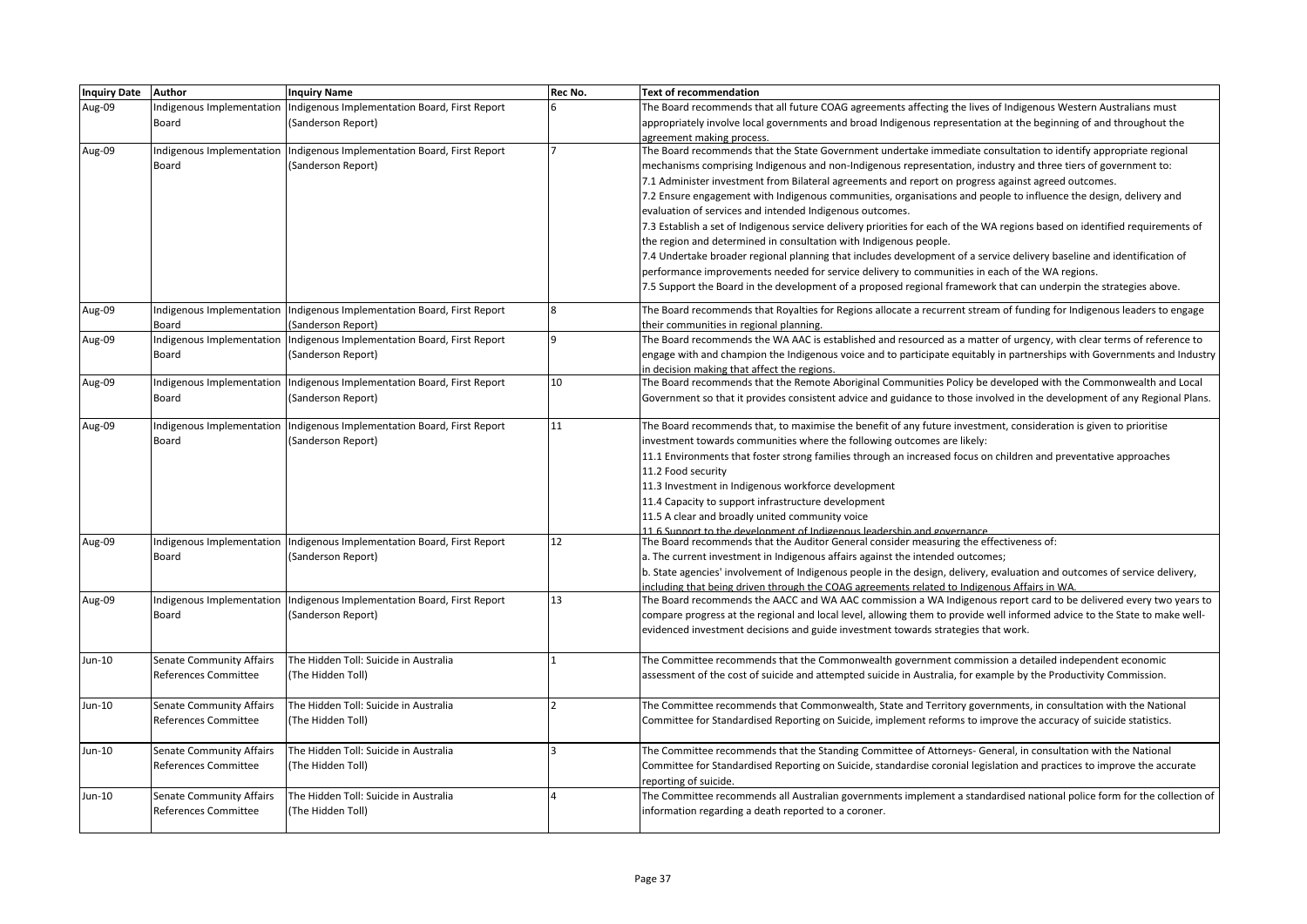| <b>Inquiry Date Author</b> |                                 | <b>Inquiry Name</b>                   | Rec No.      | <b>Text of recommendation</b>                                                                                                   |
|----------------------------|---------------------------------|---------------------------------------|--------------|---------------------------------------------------------------------------------------------------------------------------------|
| Jun-10                     | <b>Senate Community Affairs</b> | The Hidden Toll: Suicide in Australia |              | The Committee recommends that the Commonwealth, State and Territory governments enable timely distribution of suicide           |
|                            | References Committee            | (The Hidden Toll)                     |              | data from coroners' offices regarding suicides to allow early notification of emerging suicide clusters to public health        |
|                            |                                 |                                       |              | authorities and community organisations.                                                                                        |
| Jun-10                     | <b>Senate Community Affairs</b> | The Hidden Toll: Suicide in Australia |              | The Committee recommends that State and Territory governments provide additional resources and training to staff in             |
|                            | References Committee            | (The Hidden Toll)                     |              | coronial offices to assist in the accurate and timely recording of mortality data.                                              |
|                            |                                 |                                       |              |                                                                                                                                 |
| Jun-10                     | Senate Community Affairs        | The Hidden Toll: Suicide in Australia |              | The Committee recommends the National Committee for Standardisation of Reporting on Suicide liaise with peak insurance          |
|                            | References Committee            | (The Hidden Toll)                     |              | and financial associations, such as the Insurance Council of Australia, regarding exclusionary conditions in contracts which    |
|                            |                                 |                                       |              | may deter the reporting of suicides.                                                                                            |
| Jun-10                     | <b>Senate Community Affairs</b> | The Hidden Toll: Suicide in Australia |              | The Committee recommends that Commonwealth, State and Territory governments ensure that staff in primary care, law              |
|                            | References Committee            | (The Hidden Toll)                     |              | enforcement and emergency services receive mandatory and customised suicide risk assessment, prevention and awareness           |
|                            |                                 |                                       |              | training as part of their initial training and ongoing professional development.                                                |
|                            |                                 |                                       |              |                                                                                                                                 |
| Jun-10                     | <b>Senate Community Affairs</b> | The Hidden Toll: Suicide in Australia | $\mathbf{q}$ | The Committee recommends that Commonwealth, State and Territory governments mandate that hospital emergency                     |
|                            | References Committee            | (The Hidden Toll)                     |              | departments maintain at least one person with mental health training and capacity to conduct suicide risk assessments at all    |
|                            |                                 |                                       |              | times.                                                                                                                          |
| Jun-10                     | <b>Senate Community Affairs</b> | The Hidden Toll: Suicide in Australia | 10           | The Committee recommends that Commonwealth, State and Territory governments review debriefing procedures and                    |
|                            | References Committee            | (The Hidden Toll)                     |              | counselling support available to frontline workers regularly exposed to suicide and attempted suicide related incidents.        |
|                            |                                 |                                       |              |                                                                                                                                 |
| Jun-10                     | <b>Senate Community Affairs</b> | The Hidden Toll: Suicide in Australia | 11           | The Committee recommends that Commonwealth, State and Territory governments establish mandatory procedures to                   |
|                            | References Committee            | (The Hidden Toll)                     |              | provide follow up support to persons who have been in psychiatric care, have been treated following an attempted suicide        |
|                            |                                 |                                       |              | or who are assessed as being at risk of suicide.                                                                                |
| Jun-10                     | Senate Community Affairs        | The Hidden Toll: Suicide in Australia | 12           | The Committee recommends that Commonwealth, State and Territory governments provide funding for programs to                     |
|                            | References Committee            | (The Hidden Toll)                     |              | identify and link agencies and services involved in the care of persons at risk of suicide. These programs should aim to        |
|                            |                                 |                                       |              | implement agreements and protocols between police, hospitals, mental health services, telephone crisis support services         |
|                            |                                 |                                       |              | and community organisations and to improve:                                                                                     |
|                            |                                 |                                       |              | • awareness by different personnel of suicide prevention roles and expectations; and                                            |
|                            |                                 |                                       |              | • handover procedures and continuity of care for persons at risk of suicide.                                                    |
| Jun-10                     | <b>Senate Community Affairs</b> | The Hidden Toll: Suicide in Australia | 13           | The Committee recommends that Commonwealth, State and Territory governments provide additional funding for graded               |
|                            | References Committee            | (The Hidden Toll)                     |              | accommodation options for people at risk of suicide and people with severe mental illness.                                      |
|                            |                                 |                                       |              |                                                                                                                                 |
| Jun-10                     | Senate Community Affairs        | The Hidden Toll: Suicide in Australia | 14           | The Committee recommends that the Australian governments oblige health care staff to offer prior consent agreements,            |
|                            | References Committee            | (The Hidden Toll)                     |              | such as advance health directives and standing medical powers of attorney, to patients at risk of suicide.                      |
|                            |                                 |                                       |              |                                                                                                                                 |
| Jun-10                     | <b>Senate Community Affairs</b> | The Hidden Toll: Suicide in Australia | 15           | The Committee recommends that Commonwealth, State and Territory governments provide accredited suicide prevention               |
|                            | References Committee            | (The Hidden Toll)                     |              | training to all 'front line' staff, including those in heath care, law enforcement, corrections, social security, employment    |
|                            |                                 |                                       |              | services, family and child services, education and aged care.                                                                   |
| Jun-10                     | <b>Senate Community Affairs</b> | The Hidden Toll: Suicide in Australia | 16           | The Committee recommends that the National Suicide Prevention Strategy promote and provide increased access for                 |
|                            | References Committee            | (The Hidden Toll)                     |              | community organisation and the general community to appropriate suicide prevention training programs.                           |
|                            |                                 |                                       |              |                                                                                                                                 |
| Jun-10                     | <b>Senate Community Affairs</b> | The Hidden Toll: Suicide in Australia | 17           | The Committee recommends that the Commonwealth government fund a national suicide prevention and awareness                      |
|                            | References Committee            | (The Hidden Toll)                     |              | campaign that provides information to all Australians about the risks and misconceptions of suicide, and advice on how to       |
|                            |                                 |                                       |              | seek and provide help for those who may be dealing with these issues. This campaign should utilise a range of media,            |
|                            |                                 |                                       |              | including television, radio, print and online, and other methods of dissemination in order to best reach the maximum            |
|                            |                                 |                                       |              | possible audience. This campaign should also create links with efforts to alleviate other public health and social issues, such |
|                            |                                 |                                       |              | as mental health, homelessness, and alcohol and drug use.                                                                       |
|                            |                                 |                                       |              |                                                                                                                                 |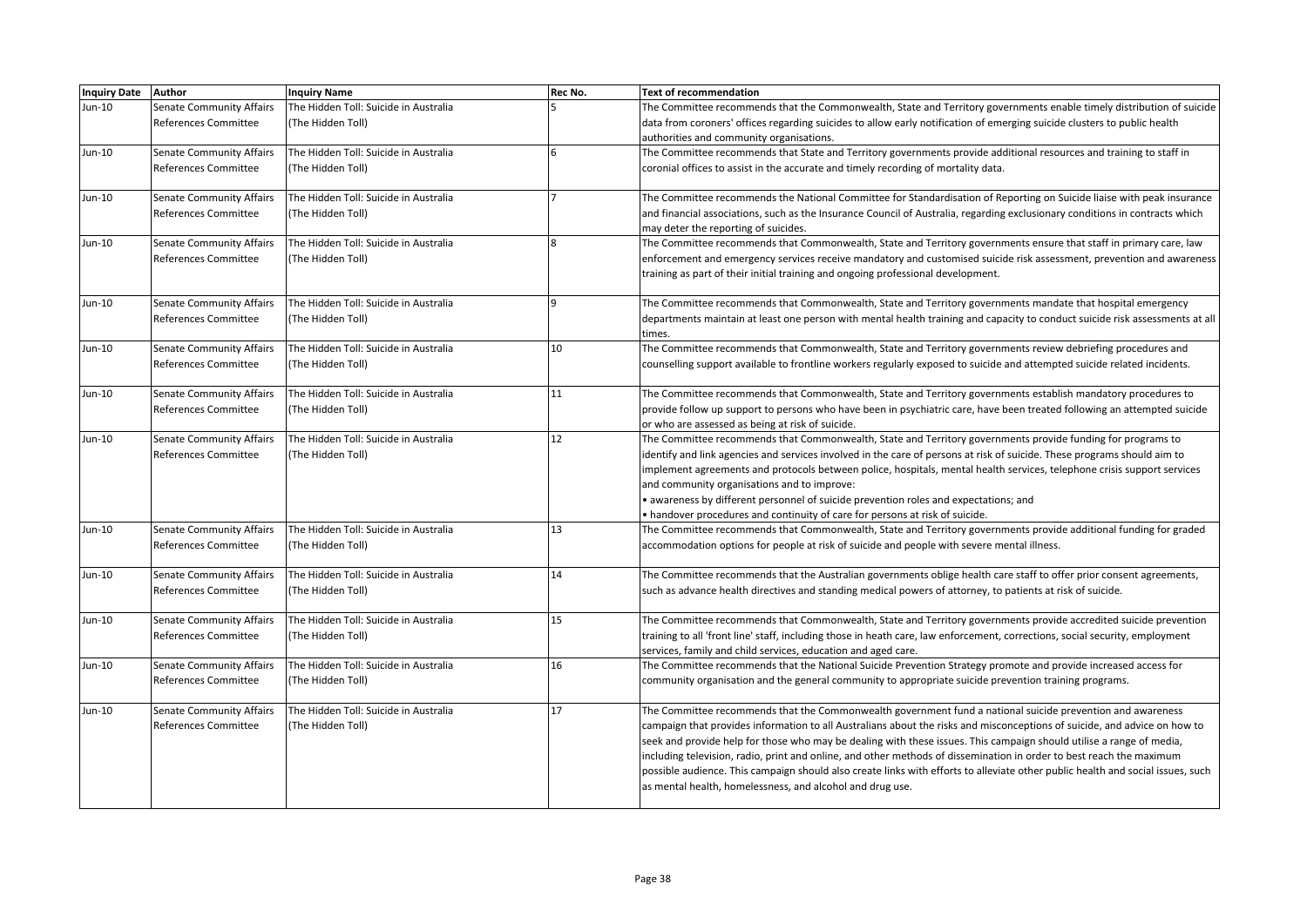| <b>Inquiry Date</b> | <b>Author</b>                   | <b>Inquiry Name</b>                   | Rec No. | <b>Text of recommendation</b>                                                                                               |
|---------------------|---------------------------------|---------------------------------------|---------|-----------------------------------------------------------------------------------------------------------------------------|
| Jun-10              | <b>Senate Community Affairs</b> | The Hidden Toll: Suicide in Australia | 18      | The Committee recommends that the development of a national suicide prevention and awareness campaign should                |
|                     | References Committee            | (The Hidden Toll)                     |         | recognise the risks of normalising and glamorising suicide, and draw on wide consultation with stakeholders and a solid     |
|                     |                                 |                                       |         | evidence base.                                                                                                              |
| Jun-10              | <b>Senate Community Affairs</b> | The Hidden Toll: Suicide in Australia | 19      | The Committee recommends that a national suicide prevention and awareness campaign, once developed, should operate          |
|                     | References Committee            | (The Hidden Toll)                     |         | for at least 5 years, and with adequate and sustained resources. This should include the provision of additional resources, |
|                     |                                 |                                       |         | support and suicide awareness training for health care professionals.                                                       |
| Jun-10              | Senate Community Affairs        | The Hidden Toll: Suicide in Australia | 20      | The Committee recommends that the Mindframe guidelines and current media practices for the reporting of suicide are         |
|                     | <b>References Committee</b>     | (The Hidden Toll)                     |         | reviewed. Research should be undertaken to determine the most appropriate ways to better inform the Australian public       |
|                     |                                 |                                       |         | about suicide through the media, including mainstream news                                                                  |
|                     |                                 |                                       |         | reporting, as well as through internet and social networking sites.                                                         |
| Jun-10              | <b>Senate Community Affairs</b> | The Hidden Toll: Suicide in Australia | 21      | The Committee recommends that national figures on suicide should be released to the Australian public, at a minimum,        |
|                     | <b>References Committee</b>     | (The Hidden Toll)                     |         | biannually, in an effort to raise community awareness about suicide, and should be provided together with information       |
|                     |                                 |                                       |         | about available services and support.                                                                                       |
| Jun-10              | <b>Senate Community Affairs</b> | The Hidden Toll: Suicide in Australia | 22      | The Committee recommends that a national suicide prevention and awareness campaign should include a targeted                |
|                     | References Committee            | (The Hidden Toll)                     |         | approach to high-risk groups, in particular young people, people in rural and remote areas, men, Indigenous populations,    |
|                     |                                 |                                       |         | lesbian, gay, bisexual, transgender and intersex people and the culturally and linguistically diverse communities. This     |
|                     |                                 |                                       |         | approach should include the provision of culturally sensitive and appropriate information and services.                     |
|                     |                                 |                                       |         |                                                                                                                             |
| Jun-10              | <b>Senate Community Affairs</b> | The Hidden Toll: Suicide in Australia | 23      | The Committee recommends that the Commonwealth government ensure telecommunications providers provide affordable            |
|                     | References Committee            | (The Hidden Toll)                     |         | access to telephone and online counselling services from mobile and wireless devices.                                       |
|                     |                                 |                                       |         |                                                                                                                             |
| Jun-10              | <b>Senate Community Affairs</b> | The Hidden Toll: Suicide in Australia | 24      | The Committee recommends that the Commonwealth government commission an implementation study for a national toll-           |
|                     | <b>References Committee</b>     | (The Hidden Toll)                     |         | free crisis support telephone service to assist those at risk of suicide.                                                   |
|                     |                                 |                                       |         |                                                                                                                             |
| Jun-10              | <b>Senate Community Affairs</b> | The Hidden Toll: Suicide in Australia | 25      | The Committee recommends that the National Suicide Prevention Program include funding for projects to reduce access to      |
|                     | References Committee            | (The Hidden Toll)                     |         | means of suicide and prevention measures at identified 'suicide hotspots'. These interventions should be evidence based     |
|                     |                                 |                                       |         | and in accordance with agreed guidelines.                                                                                   |
| Jun-10              | Senate Community Affairs        | The Hidden Toll: Suicide in Australia | 26      | The Committee recommends that the National Suicide Prevention Program should increase the funding and number of             |
|                     | <b>References Committee</b>     | (The Hidden Toll)                     |         | projects targeting men at risk of suicide.                                                                                  |
|                     |                                 |                                       |         |                                                                                                                             |
| Jun-10              | <b>Senate Community Affairs</b> | The Hidden Toll: Suicide in Australia | 27      | The Committee recommends that the Commonwealth governments develop a separate suicide prevention strategy for               |
|                     | References Committee            | (The Hidden Toll)                     |         | Indigenous communities within the National Suicide Prevention Strategy. This should include programs to rapidly implement   |
|                     |                                 |                                       |         | postvention services to Indigenous communities following a suicide to reduce the risk of further suicides occurring.        |
|                     |                                 |                                       |         |                                                                                                                             |
| Jun-10              | Senate Community Affairs        | The Hidden Toll: Suicide in Australia | 28      | The Committee recommends that the Australian Bureau of Statistics and other public agencies which collect health data       |
|                     | References Committee            | (The Hidden Toll)                     |         | record and track completed suicides and attempted suicides of those under 15 years of age.                                  |
|                     |                                 |                                       |         |                                                                                                                             |
| Jun-10              | <b>Senate Community Affairs</b> | The Hidden Toll: Suicide in Australia | 29      | The Committee recommends that targeted programs be developed to provide community support group assistance for              |
|                     | References Committee            | (The Hidden Toll)                     |         | people who have attempted suicide and those who self harm.                                                                  |
|                     |                                 |                                       |         |                                                                                                                             |
| Jun-10              | <b>Senate Community Affairs</b> | The Hidden Toll: Suicide in Australia | 30      | The Committee recommends that additional resources be provided by Commonwealth, State and Territory governments to          |
|                     | <b>References Committee</b>     | (The Hidden Toll)                     |         | mental health services. These services are recognised as functioning to reduce the rate of suicide and attempted suicide in |
|                     |                                 |                                       |         | Australia.                                                                                                                  |
| Jun-10              | <b>Senate Community Affairs</b> | The Hidden Toll: Suicide in Australia | 31      | The Committee recommends that additional 'gatekeeper' suicide awareness and risk assessment training be directed to         |
|                     | References Committee            | (The Hidden Toll)                     |         | people living in regional, rural and remote areas.                                                                          |
|                     |                                 |                                       |         |                                                                                                                             |
| Jun-10              | <b>Senate Community Affairs</b> | The Hidden Toll: Suicide in Australia | 32      | The Committee recommends that lesbian, gay bisexual, transgender and intersex people be recognised as a higher risk         |
|                     | <b>References Committee</b>     | (The Hidden Toll)                     |         | group in suicide prevention strategies, policies and programs, and that funding for targeted approaches to assist these     |
|                     |                                 |                                       |         | groups be developed.                                                                                                        |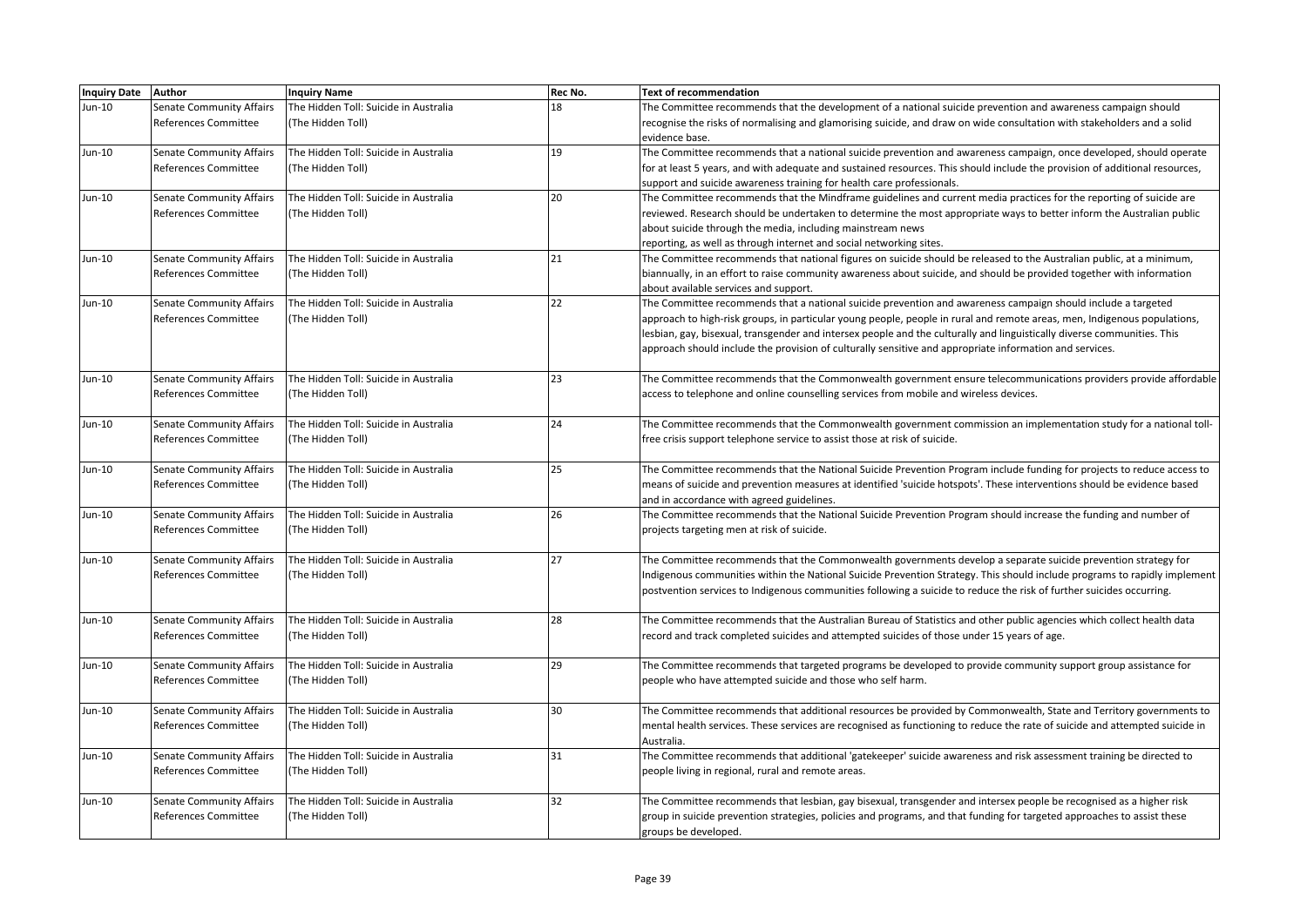| <b>Inquiry Date</b> | <b>Author</b>                    | <b>Inquiry Name</b>                                  | Rec No. | <b>Text of recommendation</b>                                                                                                                        |
|---------------------|----------------------------------|------------------------------------------------------|---------|------------------------------------------------------------------------------------------------------------------------------------------------------|
| Jun-10              | <b>Senate Community Affairs</b>  | The Hidden Toll: Suicide in Australia                | 33      | The Committee recommends that the Commonwealth, State and Territory governments together with community                                              |
|                     | References Committee             | (The Hidden Toll)                                    |         | organisations implement a national suicide bereavement strategy.                                                                                     |
|                     |                                  |                                                      |         |                                                                                                                                                      |
| Jun-10              | <b>Senate Community Affairs</b>  | The Hidden Toll: Suicide in Australia                | 34      | The Committee recommends the development of a National Suicide Prevention Program initiative targeting assistance to                                 |
|                     | References Committee             | (The Hidden Toll)                                    |         | people recently released from correctional services.                                                                                                 |
|                     |                                  |                                                      |         |                                                                                                                                                      |
| Jun-10              | Senate Community Affairs         | The Hidden Toll: Suicide in Australia                | 35      | The Committee recommends that the Commonwealth government provide funding in the National Suicide Prevention                                         |
|                     | References Committee             | (The Hidden Toll)                                    |         | Program for research projects into suicide prevention, including detailed evaluations of suicide prevention intervention.                            |
|                     |                                  |                                                      |         |                                                                                                                                                      |
| Jun-10              | <b>Senate Community Affairs</b>  | The Hidden Toll: Suicide in Australia                | 36      | The Committee recommends the Commonwealth government, as part of the National Suicide Prevention Strategy, create a                                  |
|                     | References Committee             | (The Hidden Toll)                                    |         | suicide prevention resource centre to collect and disseminate research and best practice regarding suicide prevention.                               |
|                     |                                  |                                                      |         |                                                                                                                                                      |
| Jun-10              | <b>Senate Community Affairs</b>  | The Hidden Toll: Suicide in Australia                | 37      | The Committee recommends that following extensive consultation with community stakeholders and service providers, the                                |
|                     | References Committee             | (The Hidden Toll)                                    |         | next National Suicide Prevention Strategy include a formal signatory commitment as well as an appropriate allocation of                              |
|                     |                                  |                                                      |         | funding through the Council of Australian Governments.                                                                                               |
| Jun-10              | Senate Community Affairs         | The Hidden Toll: Suicide in Australia                | 38      | The Committee recommends that an independent evaluation of the National Suicide Prevention Strategy should assess the                                |
|                     | <b>References Committee</b>      | (The Hidden Toll)                                    |         | benefits of a new governance and accountability structure external to government.                                                                    |
|                     |                                  |                                                      | 39      |                                                                                                                                                      |
| Jun-10              | <b>Senate Community Affairs</b>  | The Hidden Toll: Suicide in Australia                |         | The Committee recommends that the Commonwealth government double, at a minimum, the public funding of the National                                   |
|                     | References Committee             | (The Hidden Toll)                                    |         | Suicide Prevention Strategy, with further increases to be considered as the research and evaluation of suicide prevention<br>interventions develops. |
| Jun-10              | <b>Senate Community Affairs</b>  | The Hidden Toll: Suicide in Australia                | 40      | The Committee recommends that the Commonwealth, State and Territory governments should facilitate the establishment                                  |
|                     | <b>References Committee</b>      | (The Hidden Toll)                                    |         | of a Suicide Prevention Foundation to raise funding from government, business, community and philanthropic sources and                               |
|                     |                                  |                                                      |         | to direct these resources to priority areas of suicide prevention awareness, research, advocacy and services.                                        |
|                     |                                  |                                                      |         |                                                                                                                                                      |
| Jun-10              | <b>Senate Community Affairs</b>  | The Hidden Toll: Suicide in Australia                | 41      | The Committee recommends that, where appropriate, the National Suicide Prevention Program provide funding to projects                                |
|                     | References Committee             | (The Hidden Toll)                                    |         | in longer cycles to assist the success and stability of projects for clients and employees.                                                          |
|                     |                                  |                                                      |         |                                                                                                                                                      |
| Jun-10              | <b>Senate Community Affairs</b>  | The Hidden Toll: Suicide in Australia                | 42      | The Committee recommends that the Commonwealth government as part of a national strategy with State, Territory and                                   |
|                     | References Committee             | (The Hidden Toll)                                    |         | local governments for suicide prevention set an aspirational target for the reduction of suicide by the year                                         |
|                     |                                  |                                                      |         | 2020.                                                                                                                                                |
|                     |                                  |                                                      |         |                                                                                                                                                      |
| $Mar-11$            | <b>Education and Health</b>      | Alcohol restrictions in the Kimberley: A 'window of  | q       | The Government provide additional funding to allow the Yiriman program to extend their operations across the Kimberley                               |
|                     | <b>Standing Committee</b>        | opportunity' for improved health, education, housing |         |                                                                                                                                                      |
|                     |                                  | and employment                                       |         |                                                                                                                                                      |
| Apr-11              | Commissioner for Children        | Report of the Inquiry into the mental health and     |         | The Council of Australian Governments' mental health reform make children and young people a priority group and include                              |
|                     | and Young People                 | wellbeing of children and young people in Western    |         | planning for mental health promotion and prevention, early intervention and treatment services and programs.                                         |
|                     |                                  | Australia                                            |         |                                                                                                                                                      |
|                     |                                  | (CCYP 2011)                                          |         |                                                                                                                                                      |
| Apr-11              | <b>Commissioner for Children</b> | Report of the Inquiry into the mental health and     |         | The Commonwealth and State Governments work collaboratively to ensure the mental health and wellbeing needs of                                       |
|                     | and Young People                 | wellbeing of children and young people in Western    |         | children and young people are addressed.                                                                                                             |
|                     |                                  | Australia                                            |         |                                                                                                                                                      |
|                     |                                  | (CCYP 2011)                                          |         |                                                                                                                                                      |
| Apr-11              | <b>Commissioner for Children</b> | Report of the Inquiry into the mental health and     |         | A new collaborative service to address the needs of children and young people who have complex needs be established as a                             |
|                     | and Young People                 | wellbeing of children and young people in Western    |         | demonstration project. The development of this service should consider the models of Wraparound Milwaukee and the                                    |
|                     |                                  | Australia                                            |         | People with Exceptionally Complex Needs.                                                                                                             |
|                     |                                  | (CCYP 2011)                                          |         |                                                                                                                                                      |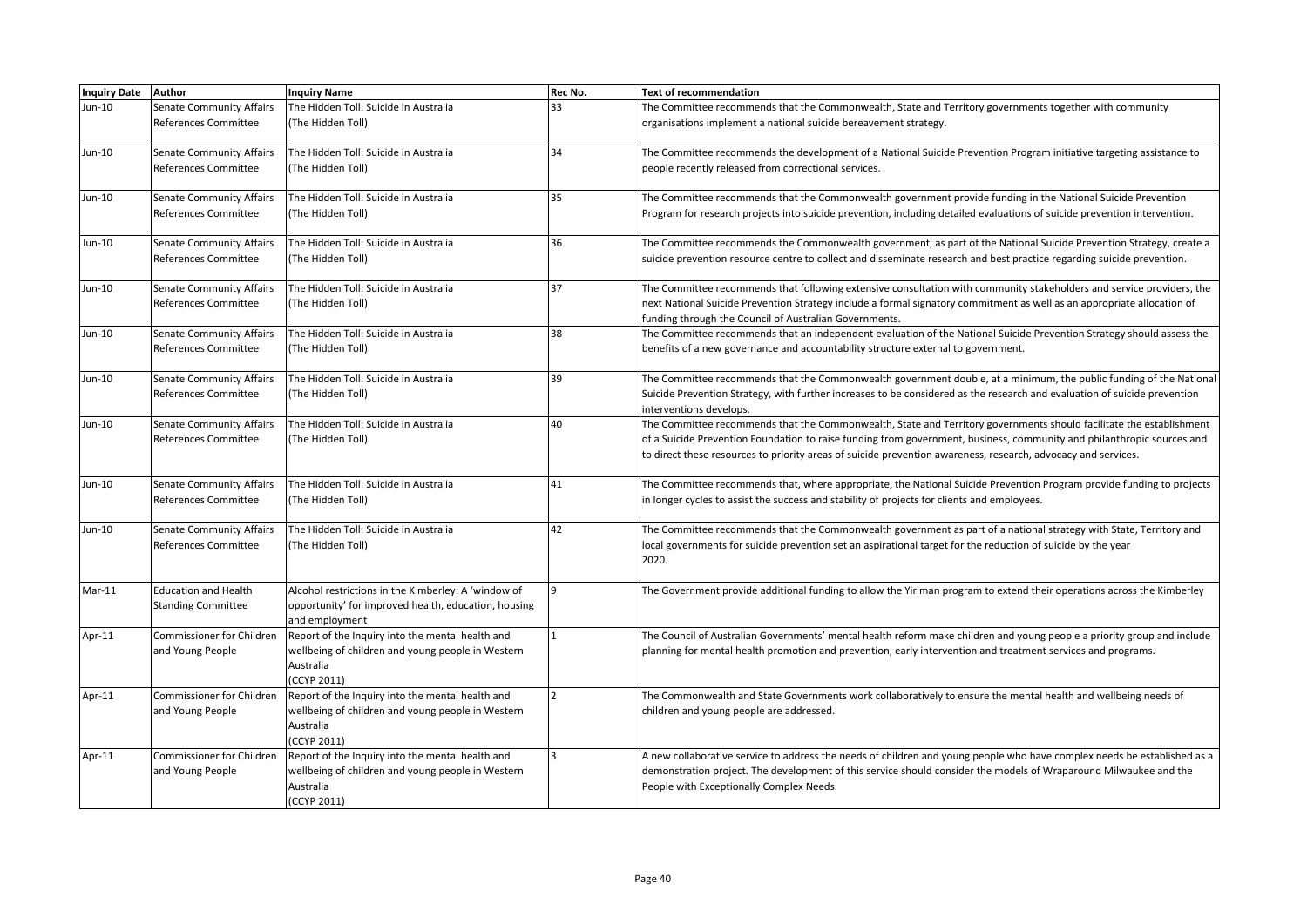| Inquiry Date Author |                                  | <b>Inquiry Name</b>                               | Rec No. | <b>Text of recommendation</b>                                                                                             |
|---------------------|----------------------------------|---------------------------------------------------|---------|---------------------------------------------------------------------------------------------------------------------------|
| Apr-11              | Commissioner for Children        | Report of the Inquiry into the mental health and  |         | Integrated early childhood services on school sites be implemented as soon as possible. This must include those services  |
|                     | and Young People                 | wellbeing of children and young people in Western |         | that provide mental health promotion, prevention, early intervention and treatment programs.                              |
|                     |                                  | Australia                                         |         |                                                                                                                           |
|                     |                                  | (CCYP 2011)                                       |         |                                                                                                                           |
| Apr-11              | Commissioner for Children        | Report of the Inquiry into the mental health and  |         | Arrangements for long-term funding be included in new contracts between government and non-government organisations       |
|                     | and Young People                 | wellbeing of children and young people in Western |         | for the provision of mental health services for children and young people.                                                |
|                     |                                  | Australia                                         |         |                                                                                                                           |
|                     |                                  | (CCYP 2011)                                       |         |                                                                                                                           |
| Apr-11              | <b>Commissioner for Children</b> | Report of the Inquiry into the mental health and  |         | The Mental Health Commission build the capacity of the non-government sector so it is equipped to deliver mental health   |
|                     | and Young People                 | wellbeing of children and young people in Western |         | promotion, prevention, early intervention and treatment services for children and young people.                           |
|                     |                                  | Australia                                         |         |                                                                                                                           |
|                     |                                  | (CCYP 2011)                                       |         |                                                                                                                           |
| Apr-11              | Commissioner for Children        | Report of the Inquiry into the mental health and  |         | The Mental Health Commission ensure that the views of children and young people are heard in the work of the Mental       |
|                     | and Young People                 | wellbeing of children and young people in Western |         | Health Advisory Council and in the development of mental health policy, program and service design.                       |
|                     |                                  | Australia                                         |         |                                                                                                                           |
|                     |                                  | (CCYP 2011)                                       |         |                                                                                                                           |
| Apr-11              | Commissioner for Children        | Report of the Inquiry into the mental health and  |         | Increased priority be given to the mental health and wellbeing of children and young people by the Mental Health          |
|                     | and Young People                 | wellbeing of children and young people in Western |         | Commission.                                                                                                               |
|                     |                                  | Australia                                         |         |                                                                                                                           |
|                     |                                  | (CCYP 2011)                                       |         |                                                                                                                           |
| Apr-11              | Commissioner for Children        | Report of the Inquiry into the mental health and  |         | A strategic and comprehensive plan for the mental health and wellbeing of children and young people across Western        |
|                     | and Young People                 | wellbeing of children and young people in Western |         | Australia be developed by the Mental Health Commission. This plan provide for the implementation and funding of           |
|                     |                                  | Australia                                         |         | promotion, prevention, early intervention and treatment services and programs.                                            |
|                     |                                  | (CCYP 2011)                                       |         |                                                                                                                           |
| Apr-11              | Commissioner for Children        | Report of the Inquiry into the mental health and  | 10      | A whole-of-government collaboration to improve the mental health and wellbeing of children and young people across the    |
|                     | and Young People                 | wellbeing of children and young people in Western |         | State be led by the Mental Health Commission.                                                                             |
|                     |                                  | Australia                                         |         |                                                                                                                           |
|                     |                                  | (CCYP 2011)                                       |         |                                                                                                                           |
| Apr-11              | Commissioner for Children        | Report of the Inquiry into the mental health and  | 11      | The Mental Health Commission improve and maintain comprehensive data collection on the mental health of children and      |
|                     | and Young People                 | wellbeing of children and young people in Western |         | young people in Western Australia, including expenditure and mental health and wellbeing outcomes.                        |
|                     |                                  | Australia                                         |         |                                                                                                                           |
|                     |                                  | (CCYP 2011)                                       |         |                                                                                                                           |
| Apr-11              | Commissioner for Children        | Report of the Inquiry into the mental health and  | 12      | The State Government provide funding for the regular conduct of the Telethon Institute for Child Health Research's Child  |
|                     | and Young People                 | wellbeing of children and young people in Western |         | Health Survey and for this survey to be conducted in Western Australia every three years.                                 |
|                     |                                  | Australia                                         |         |                                                                                                                           |
|                     |                                  | (CCYP 2011)                                       |         |                                                                                                                           |
| Apr-11              | Commissioner for Children        | Report of the Inquiry into the mental health and  | 13      | The Mental Health Commission monitor the operational transfer of the Infant, Child, Adolescent and Youth Mental Health    |
|                     | and Young People                 | wellbeing of children and young people in Western |         | Service into the Child and Adolescent Health Service to ensure there are improved outcomes for the mental health and      |
|                     |                                  | Australia                                         |         | wellbeing of children and young people.                                                                                   |
|                     |                                  | (CCYP 2011)                                       |         |                                                                                                                           |
| Apr-11              | Commissioner for Children        | Report of the Inquiry into the mental health and  | 14      | Funding to the State's Infant, Child, Adolescent and Youth Mental Health Service be increased so it is able to provide    |
|                     | and Young People                 | wellbeing of children and young people in Western |         | comprehensive early intervention and treatment services for children and young people across Western Australia, including |
|                     |                                  | Australia                                         |         | meeting the needs of those with mild, moderate and severe mental illnesses.                                               |
|                     |                                  | (CCYP 2011)                                       |         |                                                                                                                           |
| Apr-11              | Commissioner for Children        | Report of the Inquiry into the mental health and  | 15      | The Mental Health Act 1996 (WA) and the Criminal Law (Mentally Impaired Accused) Act 1996 (WA) be reviewed to ensure      |
|                     | and Young People                 | wellbeing of children and young people in Western |         | the rights and needs of children and young people are adequately recognised.                                              |
|                     |                                  | Australia                                         |         |                                                                                                                           |
|                     |                                  | (CCYP 2011)                                       |         |                                                                                                                           |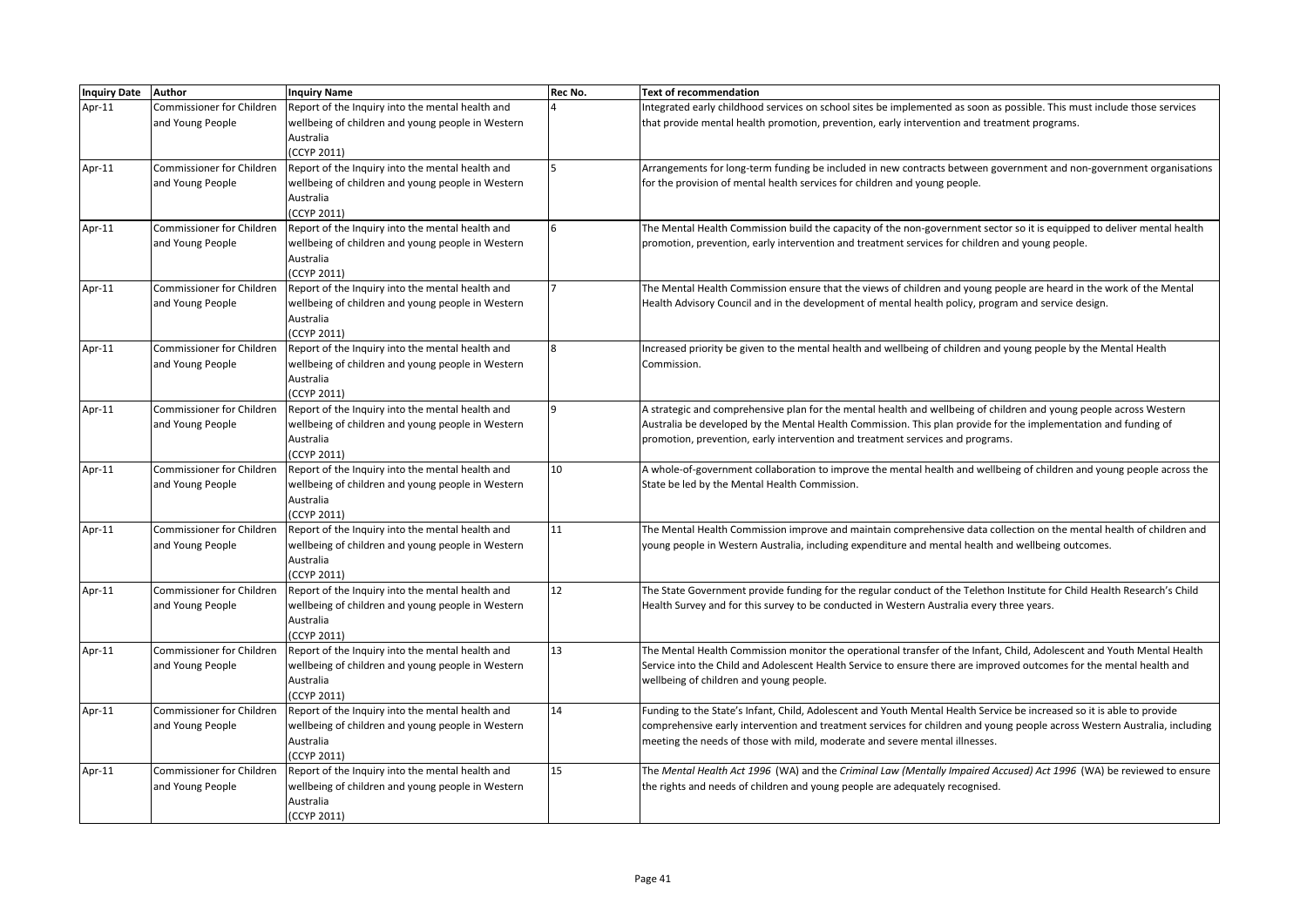| Inquiry Date Author |                                  | <b>Inquiry Name</b>                               | Rec No. | Text of recommendation                                                                                                           |
|---------------------|----------------------------------|---------------------------------------------------|---------|----------------------------------------------------------------------------------------------------------------------------------|
| Apr- $11$           | Commissioner for Children        | Report of the Inquiry into the mental health and  | 16      | A comprehensive mental health workforce strategy be developed by the Mental Health Commission in collaboration with              |
|                     | and Young People                 | wellbeing of children and young people in Western |         | the Commonwealth Government. This strategy to include cultural competency training and specific planning for the                 |
|                     |                                  | Australia                                         |         | recruitment, training and retention of Aboriginal mental health professionals.                                                   |
|                     |                                  | (CCYP 2011)                                       |         |                                                                                                                                  |
| Apr- $11$           | Commissioner for Children        | Report of the Inquiry into the mental health and  | 17      | As part of the strategic and comprehensive plan for the mental health and wellbeing of children and young people across          |
|                     | and Young People                 | wellbeing of children and young people in Western |         | Western Australia, the Mental Health Commission identify the unique and specific requirements for:                               |
|                     |                                  | Australia                                         |         | • Aboriginal children and young people; and                                                                                      |
|                     |                                  | (CCYP 2011)                                       |         | • children and young people who are vulnerable or disadvantaged for any reason.                                                  |
|                     |                                  |                                                   |         |                                                                                                                                  |
| Apr-11              | Commissioner for Children        | Report of the Inquiry into the mental health and  | 18      | The allocation of funding from the Royalties for Regions program be considered for the provision of mental health services       |
|                     | and Young People                 | wellbeing of children and young people in Western |         | for children and young people living in regional and remote communities.                                                         |
|                     |                                  | Australia                                         |         |                                                                                                                                  |
|                     |                                  | (CCYP 2011)                                       |         |                                                                                                                                  |
| Apr-11              | <b>Commissioner for Children</b> | Report of the Inquiry into the mental health and  | 19      | Children and young people appearing before the Children's Court of Western Australia have access to appropriate,                 |
|                     | and Young People                 | wellbeing of children and young people in Western |         | comprehensive mental health assessment, referral and treatment services.                                                         |
|                     |                                  | Australia                                         |         |                                                                                                                                  |
|                     |                                  | (CCYP 2011)                                       |         |                                                                                                                                  |
| Apr-11              | Commissioner for Children        | Report of the Inquiry into the mental health and  | 20      | A dedicated forensic mental health unit for children and young people be established.                                            |
|                     | and Young People                 | wellbeing of children and young people in Western |         |                                                                                                                                  |
|                     |                                  | Australia                                         |         |                                                                                                                                  |
|                     |                                  | (CCYP 2011)                                       |         |                                                                                                                                  |
| Apr-11              | Commissioner for Children        | Report of the Inquiry into the mental health and  | 21      | The Rapid Response framework identify and respond to the mental health requirements of individual children and young             |
|                     | and Young People                 | wellbeing of children and young people in Western |         | people in care and that this be monitored on a regular basis by the Department for Child Protection.                             |
|                     |                                  | Australia                                         |         |                                                                                                                                  |
|                     |                                  | (CCYP 2011)                                       |         |                                                                                                                                  |
| Apr-11              | Commissioner for Children        | Report of the Inquiry into the mental health and  | 22      | To meet the mental health needs of children and young people of parents with a mental illness, the Mental Health                 |
|                     | and Young People                 | wellbeing of children and young people in Western |         | Commission in partnership with relevant agencies identify and support a strategic and coordinated approach to services and       |
|                     |                                  | Australia                                         |         | programs.                                                                                                                        |
|                     |                                  | (CCYP 2011)                                       |         |                                                                                                                                  |
| Apr-11              | Commissioner for Children        | Report of the Inquiry into the mental health and  | 23      | Agencies providing services for adults in the areas of domestic violence, mental or chronic illness, disability, alcohol or drug |
|                     | and Young People                 | wellbeing of children and young people in Western |         | abuse or prison recognise that children and young people in these families are a vulnerable group with specific mental           |
|                     |                                  | Australia                                         |         | health needs, and incorporate a child-centred approach to the                                                                    |
|                     |                                  | (CCYP 2011)                                       |         | services they deliver.                                                                                                           |
| Apr-11              | Commissioner for Children        | Report of the Inquiry into the mental health and  | 24      | The Integrated Services Centres at Parkwood and Koondoola be maintained and consideration be given to expanding this             |
|                     | and Young People                 | wellbeing of children and young people in Western |         | model on additional school sites.                                                                                                |
|                     |                                  | Australia                                         |         |                                                                                                                                  |
|                     |                                  | (CCYP 2011)                                       |         |                                                                                                                                  |
| Apr-11              | Commissioner for Children        | Report of the Inquiry into the mental health and  | 25      | The Disability Services Commission work with the Mental Health Commission to identify the services required to address the       |
|                     | and Young People                 | wellbeing of children and young people in Western |         | unique needs and risk factors of children and young people with disabilities in a coordinated and seamless manner.               |
|                     |                                  | Australia                                         |         |                                                                                                                                  |
|                     |                                  | (CCYP 2011)                                       |         |                                                                                                                                  |
| Apr-11              | Commissioner for Children        | Report of the Inquiry into the mental health and  | 26      | The Commonwealth Government provide for additional training to general practitioners and health professionals to assist in       |
|                     | and Young People                 | wellbeing of children and young people in Western |         | the early identification and treatment of mental health problems in pregnant women and children and young people.                |
|                     |                                  | Australia                                         |         |                                                                                                                                  |
|                     |                                  | (CCYP 2011)                                       |         |                                                                                                                                  |
| Apr-11              | Commissioner for Children        | Report of the Inquiry into the mental health and  | 27      | The Commonwealth Government support incentives to ensure general practitioners have longer consultations with                    |
|                     | and Young People                 | wellbeing of children and young people in Western |         | pregnant women, explaining mental health issues and supports.                                                                    |
|                     |                                  | Australia                                         |         |                                                                                                                                  |
|                     |                                  | (CCYP 2011)                                       |         |                                                                                                                                  |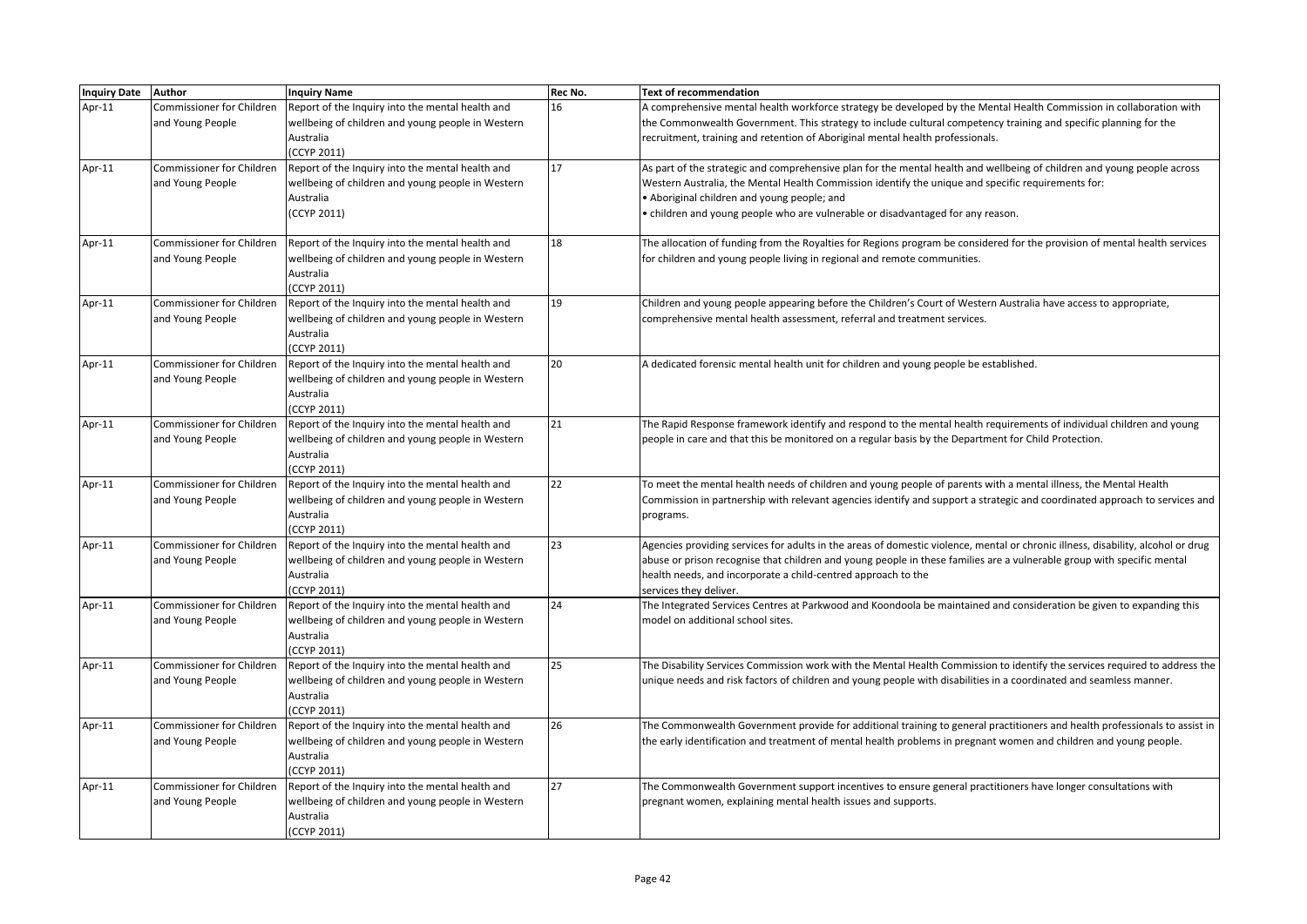| <b>Inquiry Date</b> | Author                    | <b>Inquiry Name</b>                               | Rec No. | <b>Text of recommendation</b>                                                                                                 |
|---------------------|---------------------------|---------------------------------------------------|---------|-------------------------------------------------------------------------------------------------------------------------------|
| Apr-11              | Commissioner for Children | Report of the Inquiry into the mental health and  | 28      | Training be provided at university and TAFE as a part of relevant undergraduate and certificate courses (for example: general |
|                     | and Young People          | wellbeing of children and young people in Western |         | practitioners, teachers, allied health professionals, youth workers and child care workers) to improve the understanding of   |
|                     |                           | Australia                                         |         | the mental health needs of children and young people.                                                                         |
|                     |                           | (CCYP 2011)                                       |         |                                                                                                                               |
| Apr-11              | Commissioner for Children | Report of the Inquiry into the mental health and  | 29      | The number of community child health nurses be increased to provide a comprehensive, universal health service to parents      |
|                     | and Young People          | wellbeing of children and young people in Western |         | and children across Western Australia.                                                                                        |
|                     |                           | Australia                                         |         |                                                                                                                               |
|                     |                           | (CCYP 2011)                                       |         |                                                                                                                               |
| Apr-11              | Commissioner for Children | Report of the Inquiry into the mental health and  | 30      | The Department for Communities establish a mechanism across government agencies - including the Departments of                |
|                     | and Young People          | wellbeing of children and young people in Western |         | Education, Health and Child Protection - to coordinate, collaborate on and deliver effective parenting programs across        |
|                     |                           | Australia                                         |         | Western Australia for parents of children and young people of all ages.                                                       |
|                     |                           | (CCYP 2011)                                       |         |                                                                                                                               |
| Apr- $11$           | Commissioner for Children | Report of the Inquiry into the mental health and  | 31      | Significant funding be provided to increase the delivery of evidence-based parenting programs for parents of children and     |
|                     | and Young People          | wellbeing of children and young people in Western |         | young people. Programs must be universal and targeted, accessible across the State, with some tailored to children and        |
|                     |                           | Australia                                         |         | young people who have particular needs.                                                                                       |
|                     |                           | (CCYP 2011)                                       |         |                                                                                                                               |
| Apr-11              | Commissioner for Children | Report of the Inquiry into the mental health and  | 32      | A central Office of Early Childhood be established and a statewide plan for early childhood be prepared.                      |
|                     | and Young People          | wellbeing of children and young people in Western |         |                                                                                                                               |
|                     |                           | Australia                                         |         |                                                                                                                               |
|                     |                           | (CCYP 2011)                                       |         |                                                                                                                               |
| Apr-11              | Commissioner for Children | Report of the Inquiry into the mental health and  | 33      | Pending the establishment of an Office of Early Childhood, the Directors General of the Departments of Health, Education      |
|                     | and Young People          | wellbeing of children and young people in Western |         | and Communities establish a working party mechanism to ensure collaboration and coordination in the important area of         |
|                     |                           | Australia                                         |         | early childhood services.                                                                                                     |
|                     |                           | (CCYP 2011)                                       |         |                                                                                                                               |
| Apr-11              | Commissioner for Children | Report of the Inquiry into the mental health and  | 34      | Consideration be given to rolling out KidsMatter Early Childhood to all early childhood services across Western Australia.    |
|                     | and Young People          | wellbeing of children and young people in Western |         |                                                                                                                               |
|                     |                           | Australia                                         |         |                                                                                                                               |
|                     |                           | (CCYP 2011)                                       |         |                                                                                                                               |
| Apr-11              | Commissioner for Children | Report of the Inquiry into the mental health and  | 35      | The State Child Development Services receive significant investment to increase service to an appropriate level and reduce    |
|                     | and Young People          | wellbeing of children and young people in Western |         | waiting times.                                                                                                                |
|                     |                           | Australia                                         |         |                                                                                                                               |
|                     |                           | (CCYP 2011)                                       |         |                                                                                                                               |
| Apr-11              | Commissioner for Children | Report of the Inquiry into the mental health and  | 36      | A comprehensive, specialist infant mental health service be developed that can provide early intervention and treatment       |
|                     | and Young People          | wellbeing of children and young people in Western |         | services for very young children and their parents.                                                                           |
|                     |                           | Australia                                         |         |                                                                                                                               |
|                     |                           | (CCYP 2011)                                       |         |                                                                                                                               |
| Apr-11              | Commissioner for Children | Report of the Inquiry into the mental health and  | 37      | Funding be provided to KidsMatter and all primary schools in Western Australia to enable the implementation of social and     |
|                     | and Young People          | wellbeing of children and young people in Western |         | emotional learning programs within the KidsMatter framework.                                                                  |
|                     |                           | Australia                                         |         |                                                                                                                               |
|                     |                           | (CCYP 2011)                                       |         |                                                                                                                               |
| Apr-11              | Commissioner for Children | Report of the Inquiry into the mental health and  | 38      | The current focus on bullying be maintained and enhanced by the continued development and implementation of evidence-         |
|                     | and Young People          | wellbeing of children and young people in Western |         | based anti-bullying programs involving the Commonwealth and State Governments, non-government agencies, community,            |
|                     |                           | Australia                                         |         | parents and children and young people.                                                                                        |
|                     |                           | (CCYP 2011)                                       |         |                                                                                                                               |
| Apr-11              | Commissioner for Children | Report of the Inquiry into the mental health and  | 39      | The model of integrated services on school sites be established as pilots in a number of primary and secondary schools in     |
|                     | and Young People          | wellbeing of children and young people in Western |         | Western Australia. These integrated services to include comprehensive mental health services.                                 |
|                     |                           | Australia                                         |         |                                                                                                                               |
|                     |                           | (CCYP 2011)                                       |         |                                                                                                                               |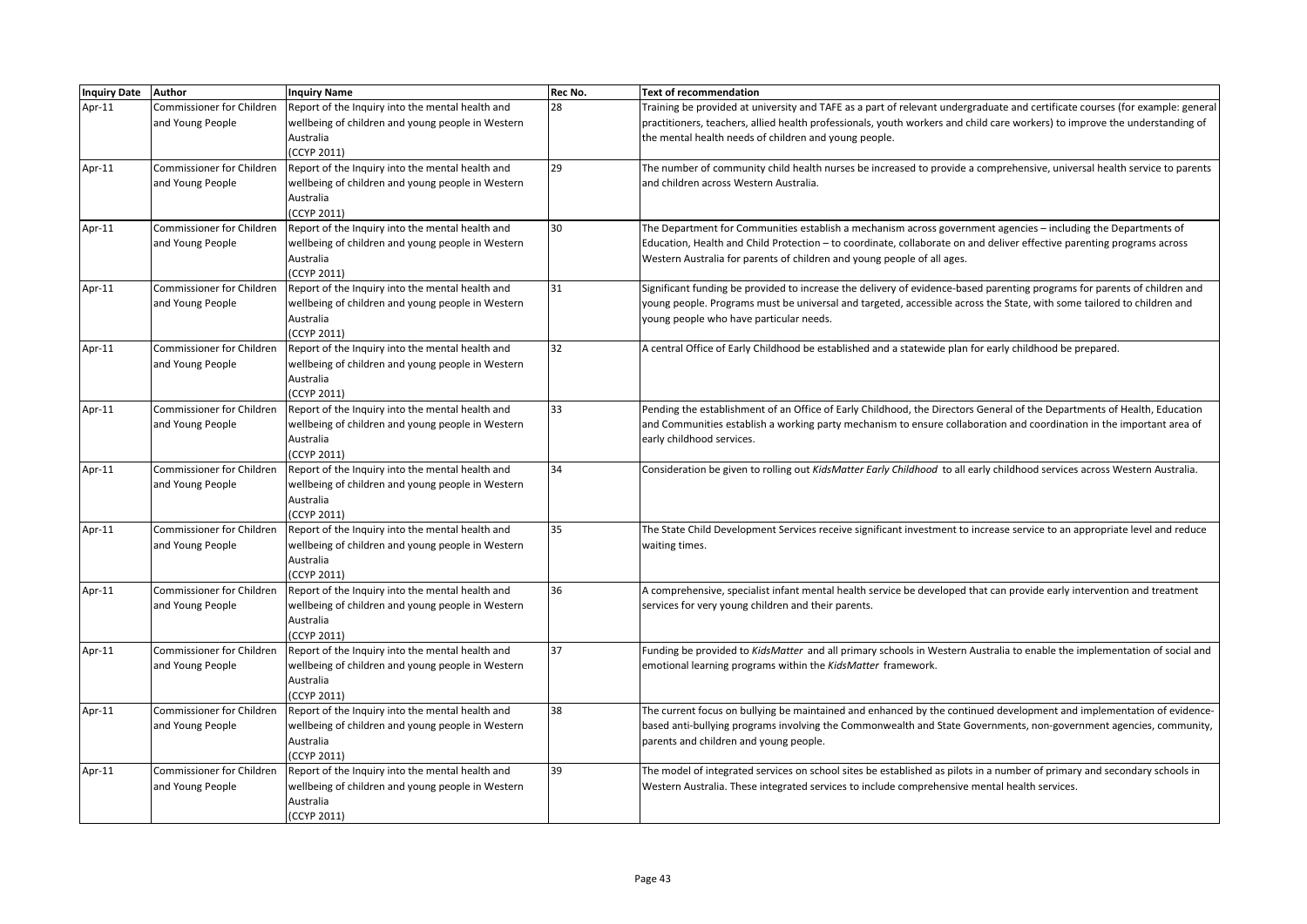| <b>Inquiry Date</b> | <b>Author</b>                    | <b>Inquiry Name</b>                               | Rec No. | Text of recommendation                                                                                                       |
|---------------------|----------------------------------|---------------------------------------------------|---------|------------------------------------------------------------------------------------------------------------------------------|
| Apr-11              | Commissioner for Children        | Report of the Inquiry into the mental health and  | 40      | A specialised, statewide, 24-hour emergency service be developed for children and young people experiencing a mental         |
|                     | and Young People                 | wellbeing of children and young people in Western |         | health crisis.                                                                                                               |
|                     |                                  | Australia                                         |         |                                                                                                                              |
|                     |                                  | (CCYP 2011)                                       |         |                                                                                                                              |
| Apr-11              | Commissioner for Children        | Report of the Inquiry into the mental health and  | 41      | Additional resourcing be provided to schools so appropriate mental health training can be provided to school staff with      |
|                     | and Young People                 | wellbeing of children and young people in Western |         | pastoral care roles.                                                                                                         |
|                     |                                  | Australia                                         |         |                                                                                                                              |
|                     |                                  | (CCYP 2011)                                       |         |                                                                                                                              |
| Apr-11              | <b>Commissioner for Children</b> | Report of the Inquiry into the mental health and  | 42      | The Department of Education increase the numbers of school psychologists to enable the expansion of the services and         |
|                     | and Young People                 | wellbeing of children and young people in Western |         | programs they currently provide for children and young people with mild to moderate mental health problems and to            |
|                     |                                  | Australia                                         |         | promote mental health and wellbeing.                                                                                         |
|                     |                                  | (CCYP 2011)                                       |         |                                                                                                                              |
| Apr-11              | Commissioner for Children        | Report of the Inquiry into the mental health and  | 43      | Funding be provided to MindMatters and all secondary schools in Western Australia to enable the implementation of social     |
|                     | and Young People                 | wellbeing of children and young people in Western |         | and emotional learning programs within the MindMatters framework.                                                            |
|                     |                                  | Australia                                         |         |                                                                                                                              |
|                     |                                  | (CCYP 2011)                                       |         |                                                                                                                              |
| Apr-11              | <b>Commissioner for Children</b> | Report of the Inquiry into the mental health and  | 44      | A community education campaign about the importance of children and young people's mental health be led by the Mental        |
|                     | and Young People                 | wellbeing of children and young people in Western |         | Health Commission.                                                                                                           |
|                     |                                  | Australia                                         |         |                                                                                                                              |
|                     |                                  | (CCYP 2011)                                       |         |                                                                                                                              |
| Apr-11              | <b>Commissioner for Children</b> | Report of the Inquiry into the mental health and  | 45      | Information and communication technology be an integral part of any comprehensive mental health plan for children and        |
|                     | and Young People                 | wellbeing of children and young people in Western |         | young people.                                                                                                                |
|                     |                                  | Australia                                         |         |                                                                                                                              |
|                     |                                  | (CCYP 2011)                                       |         |                                                                                                                              |
| Apr-11              | <b>Commissioner for Children</b> | Report of the Inquiry into the mental health and  | 46      | The Department of Sport and Recreation, the Department of Culture and the Arts and the Mental Health Commission work         |
|                     | and Young People                 | wellbeing of children and young people in Western |         | to increase arts, cultural, sport and recreation opportunities for children and young people – particularly in regional and  |
|                     |                                  | Australia                                         |         | remote areas.                                                                                                                |
|                     |                                  | (CCYP 2011)                                       |         |                                                                                                                              |
| Apr-11              | <b>Commissioner for Children</b> | Report of the Inquiry into the mental health and  | 47      | The Mental Health Commission coordinate the establishment of co-located 'youth service centres' across the State.            |
|                     | and Young People                 | wellbeing of children and young people in Western |         |                                                                                                                              |
|                     |                                  | Australia                                         |         |                                                                                                                              |
|                     |                                  | (CCYP 2011)                                       |         |                                                                                                                              |
| Apr-11              | <b>Commissioner for Children</b> | Report of the Inquiry into the mental health and  | 48      | Confidentiality, wherever possible, should be a critical consideration in the design and operation of services and programs, |
|                     | and Young People                 | wellbeing of children and young people in Western |         | to encourage young people to seek help with issues concerning their mental health and wellbeing.                             |
|                     |                                  | Australia                                         |         |                                                                                                                              |
|                     |                                  | (CCYP 2011)                                       |         |                                                                                                                              |
| Apr-11              | <b>Commissioner for Children</b> | Report of the Inquiry into the mental health and  | 49      | As a matter of urgency, the Bentley Adolescent Unit be upgraded to provide a more therapeutic service for children and       |
|                     | and Young People                 | wellbeing of children and young people in Western |         | young people.                                                                                                                |
|                     |                                  | Australia                                         |         |                                                                                                                              |
|                     |                                  | (CCYP 2011)                                       |         |                                                                                                                              |
| Apr-11              | Commissioner for Children        | Report of the Inquiry into the mental health and  | 50      | Planning for the new Children's Hospital should include comprehensive therapeutic services for children and young people     |
|                     | and Young People                 | wellbeing of children and young people in Western |         | with mental illness, and be able to accommodate and support young people up to 25 years of age where developmentally         |
|                     |                                  | Australia                                         |         | and clinically appropriate.                                                                                                  |
|                     |                                  | (CCYP 2011)                                       |         |                                                                                                                              |
| Apr-11              | Commissioner for Children        | Report of the Inquiry into the mental health and  | 51      | The planning and design of the mental health facilities in the new Children's Hospital occur with the direct involvement of  |
|                     | and Young People                 | wellbeing of children and young people in Western |         | children and young people.                                                                                                   |
|                     |                                  | Australia                                         |         |                                                                                                                              |
|                     |                                  | (CCYP 2011)                                       |         |                                                                                                                              |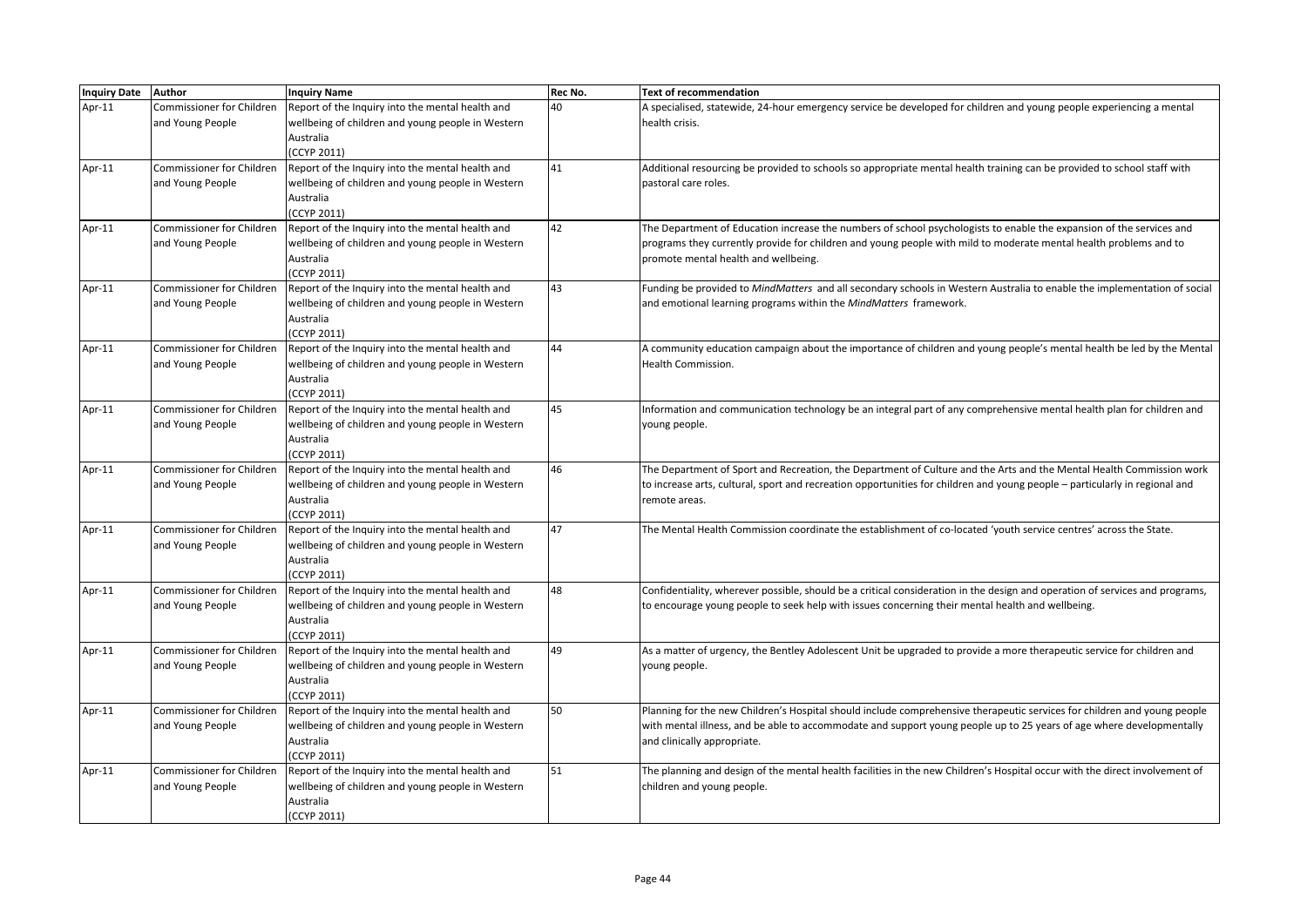| Inquiry Date Author |                                  | <b>Inquiry Name</b>                                            | Rec No. | <b>Text of recommendation</b>                                                                                                 |
|---------------------|----------------------------------|----------------------------------------------------------------|---------|-------------------------------------------------------------------------------------------------------------------------------|
| Apr-11              | Commissioner for Children        | Report of the Inquiry into the mental health and               | 52      | A short-term residential facility for young people being discharged from acute in-patient care be made available, as a 'step- |
|                     | and Young People                 | wellbeing of children and young people in Western              |         | down' from hospital care when appropriate.                                                                                    |
|                     |                                  | Australia                                                      |         |                                                                                                                               |
|                     | <b>Commissioner for Children</b> | (CCYP 2011)                                                    | 53      |                                                                                                                               |
| Apr-11              |                                  | Report of the Inquiry into the mental health and               |         | The previous reports by the Western Australian Coroner, Deputy Coroner, Telethon Institute for Child Health Research and      |
|                     | and Young People                 | wellbeing of children and young people in Western<br>Australia |         | the Senate Community Affairs Reference Committee be taken into account by the Mental Health Commission to inform a            |
|                     |                                  | (CCYP 2011)                                                    |         | comprehensive approach to suicide and suicide prevention in Western Australia.                                                |
| Apr-11              | Commissioner for Children        | Report of the Inquiry into the mental health and               | 54      | Transition strategies for young people moving into adult services be developed and implemented between services to            |
|                     | and Young People                 | wellbeing of children and young people in Western              |         | ensure the individual is supported and continuity of care is maintained.                                                      |
|                     |                                  | Australia                                                      |         |                                                                                                                               |
|                     |                                  | (CCYP 2011)                                                    |         |                                                                                                                               |
| $Jul-11$            | House of Representatives         | Before it's too late: Report on early intervention             |         | The Committee recommends that the National Committee for the Standardised Reporting of Suicide consider options for,          |
|                     | Standing Committee on            | programs aimed at preventing youth suicide                     |         | and the feasibility of, extending the scope of social and demographic suicide data routinely collected and reported on, to    |
|                     | <b>Health and Ageing</b>         |                                                                |         | include information on:                                                                                                       |
|                     |                                  |                                                                |         | · ethnicity;                                                                                                                  |
|                     |                                  |                                                                |         | • culture;                                                                                                                    |
|                     |                                  |                                                                |         | • geography;                                                                                                                  |
|                     |                                  |                                                                |         | · educational attainment;                                                                                                     |
|                     |                                  |                                                                |         | · employment status; and                                                                                                      |
|                     |                                  |                                                                |         | · socio-economic status.                                                                                                      |
| Jul-11              | <b>House of Representatives</b>  | Before it's too late: Report on early intervention             |         | The Committee recommends that the National Committee for the Standardised Reporting of Suicide consider options for           |
|                     | Standing Committee on            | programs aimed at preventing youth suicide                     |         | providing increased access to disaggregated suicide data.                                                                     |
|                     | <b>Health and Ageing</b>         |                                                                |         |                                                                                                                               |
|                     |                                  |                                                                |         |                                                                                                                               |
| $Jul-11$            | <b>House of Representatives</b>  | Before it's too late: Report on early intervention             |         | The Committee recommends that the Australian Suicide Prevention Advisory Council liaise with the National Health and          |
|                     | Standing Committee on            | programs aimed at preventing youth suicide                     |         | Medical Research Council, the Australian Research Council, government departments (including state and territory              |
|                     | <b>Health and Ageing</b>         |                                                                |         | government departments) and other agencies with a role in this domain, to develop a priority research agenda for youth        |
|                     |                                  |                                                                |         | suicide, with a view to jointly supporting a coordinated and targeted program of research.                                    |
|                     |                                  |                                                                |         |                                                                                                                               |
| $Jul-11$            | <b>House of Representatives</b>  | Before it's too late: Report on early intervention             |         | The Committee recommends the Department of Health and Ageing, in conjunction with state and territory governments,            |
|                     | Standing Committee on            | programs aimed at preventing youth suicide                     |         | facilitate the sharing of evaluations of existing programs and youth-suicide research across the entire suicide-prevention    |
|                     | <b>Health and Ageing</b>         |                                                                |         | sector, through the establishment and maintenance of an online program-evaluation clearinghouse.                              |
| $Jul-11$            | <b>House of Representatives</b>  | Before it's too late: Report on early intervention             |         | The Committee recommends that the Australian Government, in consultation with state and territory governments and             |
|                     | Standing Committee on            | programs aimed at preventing youth suicide                     |         | other key stakeholders, undertake appropriate consultation and engagement with young people to:                               |
|                     | Health and Ageing                |                                                                |         | further develop approaches to youth suicide prevention as part of the National Suicide Prevention Strategy;                   |
|                     |                                  |                                                                |         | development new youth suicide prevention initiatives and programs;                                                            |
|                     |                                  |                                                                |         | to evaluate existing youth suicide prevention measures; and                                                                   |
|                     |                                  |                                                                |         | share information.                                                                                                            |
|                     |                                  |                                                                |         |                                                                                                                               |
|                     |                                  |                                                                |         |                                                                                                                               |
| $Jul-11$            | <b>House of Representatives</b>  | Before it's too late: Report on early intervention             |         | The Committee recommends that the Australian Government establish well defined linkages with existing programs                |
|                     | Standing Committee on            | programs aimed at preventing youth suicide                     |         | addressing issues of cultural, educational, employment, social and economic disadvantage, so that initiatives under the       |
|                     | <b>Health and Ageing</b>         |                                                                |         | National Suicide Prevention Strategy are recognised as an integral part of a holistic approach to youth suicide prevention.   |
|                     |                                  |                                                                |         |                                                                                                                               |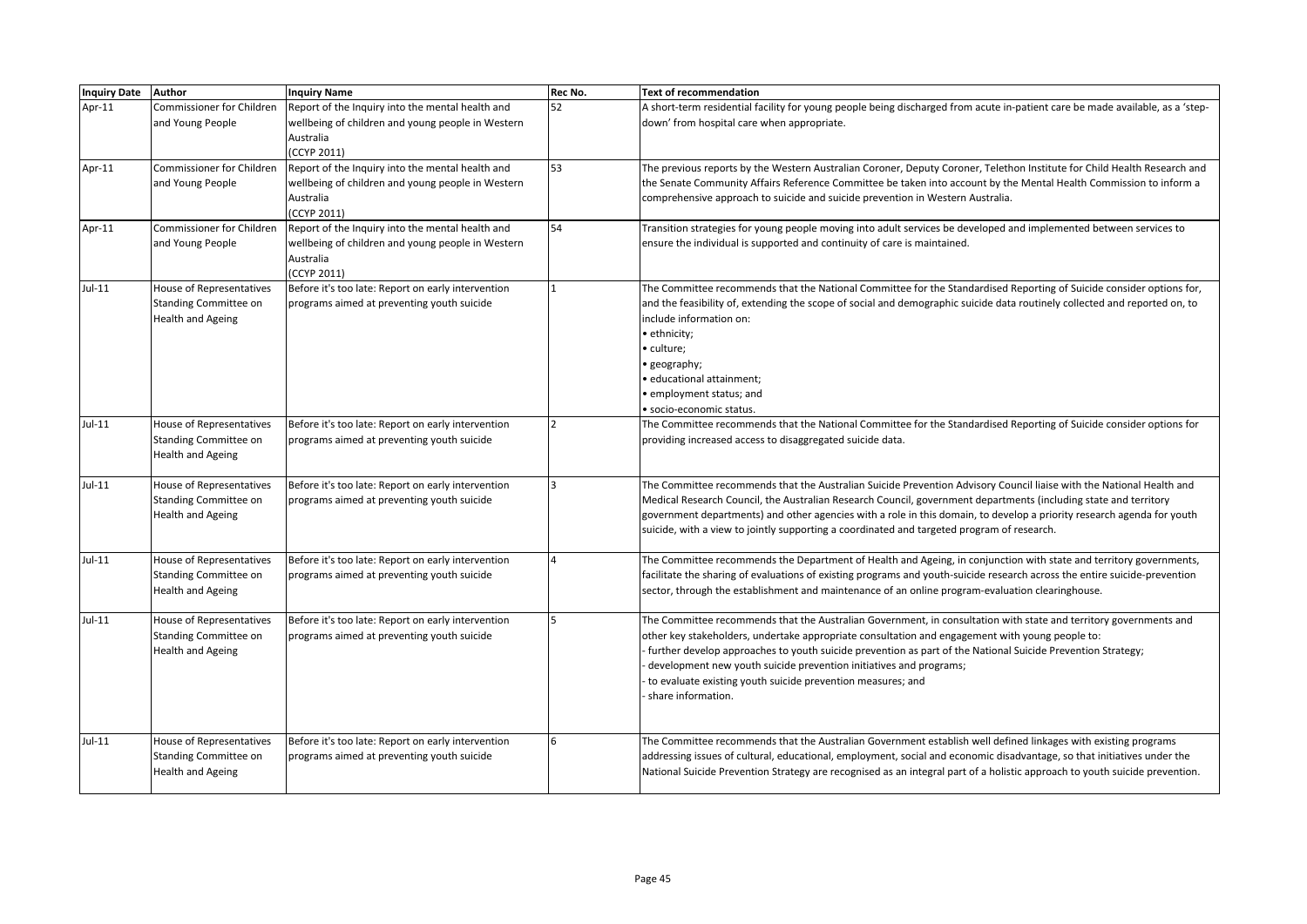| <b>Inquiry Date</b> | <b>Author</b>                   | <b>Inquiry Name</b>                                    | Rec No. | <b>Text of recommendation</b>                                                                                                                                                                                                |
|---------------------|---------------------------------|--------------------------------------------------------|---------|------------------------------------------------------------------------------------------------------------------------------------------------------------------------------------------------------------------------------|
| $Jul-11$            | House of Representatives        | Before it's too late: Report on early intervention     |         | The Committee recommends that the Australian Government, in consultation with state and territory governments and non-                                                                                                       |
|                     | Standing Committee on           | programs aimed at preventing youth suicide             |         | government stakeholders, establish partnerships between departments of education and community-based service                                                                                                                 |
|                     | <b>Health and Ageing</b>        |                                                        |         | providers to ensure continuity of care for school leavers by facilitating referral of students to external counselling services                                                                                              |
|                     |                                 |                                                        |         | where appropriate.                                                                                                                                                                                                           |
| $Jul-11$            | <b>House of Representatives</b> | Before it's too late: Report on early intervention     |         | The Committee recommends that the Australian Curriculum, Assessment and Reporting Authority (ACARA) include social                                                                                                           |
|                     | Standing Committee on           | programs aimed at preventing youth suicide             |         | development education and mental health as a core component of the national curriculum for primary and secondary                                                                                                             |
|                     | <b>Health and Ageing</b>        |                                                        |         | schools.                                                                                                                                                                                                                     |
|                     |                                 |                                                        |         |                                                                                                                                                                                                                              |
| $Jul-11$            | <b>House of Representatives</b> | Before it's too late: Report on early intervention     |         | The Committee recommends that social development and mental health education for older secondary school students                                                                                                             |
|                     | Standing Committee on           | programs aimed at preventing youth suicide             |         | include specific components to assist them to be better prepared for moving from school into the workforce or higher                                                                                                         |
|                     | Health and Ageing               |                                                        |         | education, and aware of the full range of services available to assist them as they transition from child to adult services.                                                                                                 |
|                     |                                 |                                                        |         |                                                                                                                                                                                                                              |
| $Jul-11$            | House of Representatives        | Before it's too late: Report on early intervention     | 10      | The Committee recommends that teachers receive mandatory training on mental health awareness, including specific                                                                                                             |
|                     | Standing Committee on           | programs aimed at preventing youth suicide             |         | training to develop their capacity to recognise and assess suicidal risk.                                                                                                                                                    |
|                     | <b>Health and Ageing</b>        |                                                        |         |                                                                                                                                                                                                                              |
|                     |                                 |                                                        |         |                                                                                                                                                                                                                              |
| $Oct-11$            | <b>WA State Coroner</b>         | Coronial Inquest into 5 suicides - Balgo               |         | That the State Government consider implementing legislation similar to the Volatile Substance Prevention Act 2005 (NT)                                                                                                       |
|                     |                                 |                                                        |         | which would enable the making of treatment orders specifying treatment programs and the facility or place where the                                                                                                          |
|                     |                                 |                                                        |         | treatment programs are to be provided for volatile substance abusers at risk of severe harm.                                                                                                                                 |
|                     |                                 |                                                        |         |                                                                                                                                                                                                                              |
| $Oct-11$            | <b>WA State Coroner</b>         | Coronial Inquest into 5 suicides - Balgo               |         | That the State Government consider funding, or at least working with Aboriginal organisations such as KALACC, to provide                                                                                                     |
|                     |                                 |                                                        |         | culturally based solutions that address the issues of substance abuse and youth justice diversionary schemes.                                                                                                                |
|                     |                                 |                                                        | 2.1     |                                                                                                                                                                                                                              |
| $Oct-11$            | <b>WA State Coroner</b>         | Coronial Inquest into 5 suicides - Balgo               |         | That consideration be given to relaxing the tendering procurement process in appropriate cases in recognition of the fact<br>that the organisations which are capable of providing such services are very limited in number. |
|                     |                                 |                                                        |         |                                                                                                                                                                                                                              |
| $Oct-11$            | <b>WA State Coroner</b>         | Coronial Inquest into 5 suicides - Balgo               |         | That the Department of Child Protection consider including as a factor in determining whether the Child Protection Income                                                                                                    |
|                     |                                 |                                                        |         | Management Program should be implemented for parents or guardians of children of school age the question whether                                                                                                             |
|                     |                                 |                                                        |         | those children are attending school as part of the overall assessment of the child care being provided.                                                                                                                      |
|                     |                                 |                                                        |         |                                                                                                                                                                                                                              |
| $Oct-11$            | <b>WA State Coroner</b>         | Coronial Inquest into 5 suicides - Balgo               |         | That in cases of repeated non-attendance at school by children of compulsory school age resort should be had to the powers                                                                                                   |
|                     |                                 |                                                        |         | contained in the School Education Act 1999 and the Parental Support and Responsibility Act 2008.                                                                                                                             |
|                     |                                 |                                                        |         |                                                                                                                                                                                                                              |
| $Oct-11$            | <b>WA State Coroner</b>         | Coronial Inquest into 5 suicides - Balgo               |         | That the Health Department give consideration to reviewing facilities available for adolescents and children suffering from                                                                                                  |
|                     |                                 |                                                        |         | mental health problems in the Kimberley with a view to provision of facilities for secure admission so that these persons can                                                                                                |
|                     |                                 |                                                        |         | be treated as involuntary patients in the Kimberley.                                                                                                                                                                         |
| $Mar-12$            | Pat Dudgeon et. al              | Hear Our Voices: Community Consultations for the       |         | Funding is provided for the development of (both accredited and non-accredited) programs that are more targeted, locally                                                                                                     |
|                     |                                 | Development of an Empowerment, Healing and             |         | and culturally responsive and suitable for delivery to a range of groups in Beagle Bay, Halls Creek and Broome, and such                                                                                                     |
|                     |                                 | Leadership Program for Aboriginal People living in the |         | programs are extended broadly across the Kimberley over time.                                                                                                                                                                |
|                     |                                 | Kimberley, Western Australia: Final Research Report    |         |                                                                                                                                                                                                                              |
|                     |                                 | (Hear Our Voices)                                      |         |                                                                                                                                                                                                                              |
|                     |                                 |                                                        |         |                                                                                                                                                                                                                              |
| $Mar-12$            | Pat Dudgeon et. al              | Hear Our Voices: Community Consultations for the       |         | Funding is provided for delivery of preparatory workshops to build individual and community readiness for healing and                                                                                                        |
|                     |                                 | Development of an Empowerment, Healing and             |         | leadership.                                                                                                                                                                                                                  |
|                     |                                 | Leadership Program for Aboriginal People living in the |         |                                                                                                                                                                                                                              |
|                     |                                 | Kimberley, Western Australia: Final Research Report    |         |                                                                                                                                                                                                                              |
|                     |                                 | (Hear Our Voices)                                      |         |                                                                                                                                                                                                                              |
|                     |                                 |                                                        |         |                                                                                                                                                                                                                              |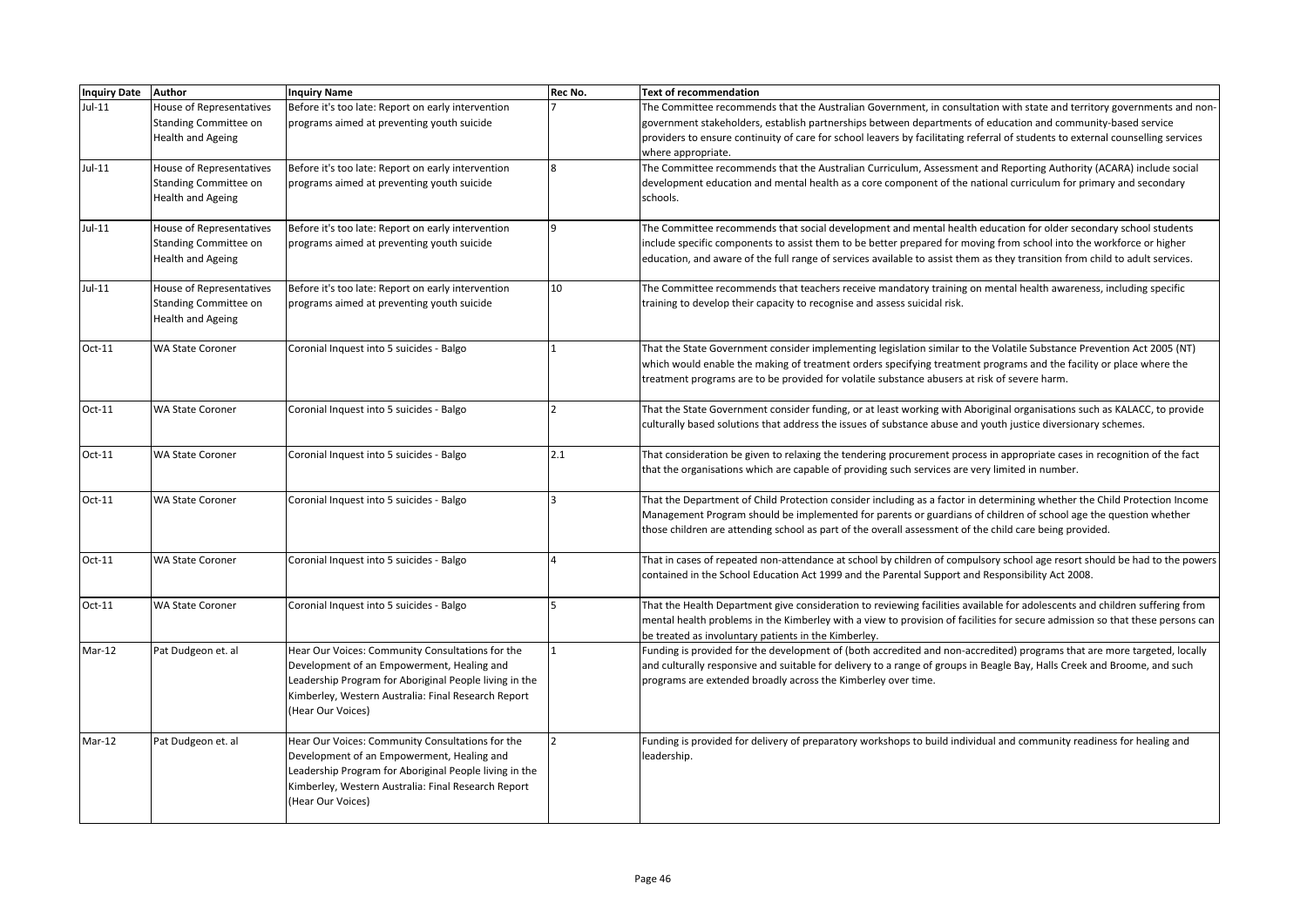| Inquiry Date Author |                    | <b>Inquiry Name</b>                                                                                                                                                                                                                  | Rec No.        | <b>Text of recommendation</b>                                                                                                                                                                                                                                                                                                                                         |
|---------------------|--------------------|--------------------------------------------------------------------------------------------------------------------------------------------------------------------------------------------------------------------------------------|----------------|-----------------------------------------------------------------------------------------------------------------------------------------------------------------------------------------------------------------------------------------------------------------------------------------------------------------------------------------------------------------------|
| $Mar-12$            | Pat Dudgeon et. al | Hear Our Voices: Community Consultations for the<br>Development of an Empowerment, Healing and<br>Leadership Program for Aboriginal People living in the<br>Kimberley, Western Australia: Final Research Report<br>(Hear Our Voices) |                | Programs are developed (and funded) in a way that facilitates a long-term approach, including feedback and evaluation to<br>assess effectiveness and ensure the content and delivery process is responsive to people's needs.                                                                                                                                         |
| $Mar-12$            | Pat Dudgeon et. al | Hear Our Voices: Community Consultations for the<br>Development of an Empowerment, Healing and<br>Leadership Program for Aboriginal People living in the<br>Kimberley, Western Australia: Final Research Report<br>(Hear Our Voices) |                | Non accredited courses are given legitimacy for what they can deliver in their own right to people in terms of learning<br>outcomes and individual/community empowerment and positive transformation.                                                                                                                                                                 |
| $Mar-12$            | Pat Dudgeon et. al | Hear Our Voices: Community Consultations for the<br>Development of an Empowerment, Healing and<br>Leadership Program for Aboriginal People living in the<br>Kimberley, Western Australia: Final Research Report<br>(Hear Our Voices) |                | Development of culturally appropriate 'train the trainer' programs are provided for local people to become empowerment<br>course facilitators and support personnel for the ongoing delivery of workshops and courses.                                                                                                                                                |
| $Mar-12$            | Pat Dudgeon et. al | Hear Our Voices: Community Consultations for the<br>Development of an Empowerment, Healing and<br>Leadership Program for Aboriginal People living in the<br>Kimberley, Western Australia: Final Research Report<br>(Hear Our Voices) |                | Processes are established to identify and provide support to existing mentors within the communities to increase the<br>capacity of those on their healing journey to support others (including use of Elders and those in the communities who have<br>already completed programs i.e. the FaHCSIA Leadership program, Family Wellbeing and other relevant programs). |
| $Mar-12$            | Pat Dudgeon et. al | Hear Our Voices: Community Consultations for the<br>Development of an Empowerment, Healing and<br>Leadership Program for Aboriginal People living in the<br>Kimberley, Western Australia: Final Research Report<br>(Hear Our Voices) |                | Learning pathways are mapped and processes established to identify and support individuals in each of these communities<br>to undertake further training in community development skills and processes (such as those offered through the Centre for<br>Aboriginal Studies at Curtin University, Notre Dame University and TAFE).                                     |
| $Mar-12$            | Pat Dudgeon et. al | Hear Our Voices: Community Consultations for the<br>Development of an Empowerment, Healing and<br>Leadership Program for Aboriginal People living in the<br>Kimberley, Western Australia: Final Research Report<br>(Hear Our Voices) | $\overline{8}$ | Specific programs and activities are developed that work with young people to improve their self-esteem, and/or readiness<br>to take on other empowerment and leadership courses.                                                                                                                                                                                     |
| $Mar-12$            | Pat Dudgeon et. al | Hear Our Voices: Community Consultations for the<br>Development of an Empowerment, Healing and<br>Leadership Program for Aboriginal People living in the<br>Kimberley, Western Australia: Final Research Report<br>(Hear Our Voices) |                | Future programs and stakeholders work in an integrated manner with existing programs and services to avoid duplication<br>and ensure they are adding to current processes.                                                                                                                                                                                            |
| $Mar-12$            | Pat Dudgeon et. al | Hear Our Voices: Community Consultations for the<br>Development of an Empowerment, Healing and<br>Leadership Program for Aboriginal People living in the<br>Kimberley, Western Australia: Final Research Report<br>(Hear Our Voices) | 10             | A local advisory/action group is established to work with the project team to identify where and how existing support<br>services could increase the scope of their work to empowerment and healing initiatives.                                                                                                                                                      |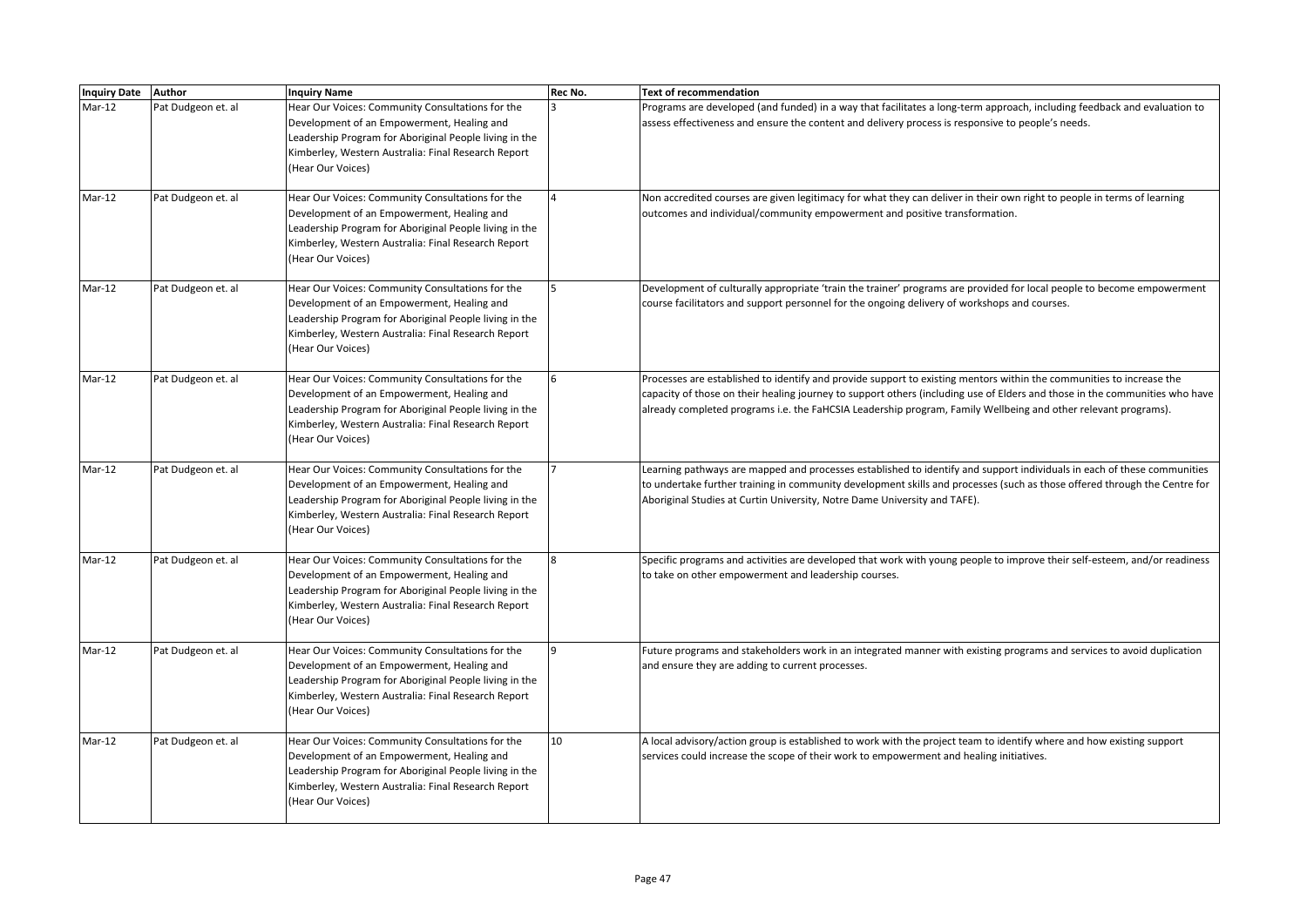| Inquiry Date Author |                      | <b>Inquiry Name</b>                                                                                                                                                                                                                  | Rec No. | <b>Text of recommendation</b>                                                                                                                                                                                                                                                                                                                                                                                                                                                                                                                                                                                                                                                                                                                                                                                                                                                                                                                                                                                                                                                                                                                                                                                                                                                                                                                                                                                                                                                                                                                                                                                                                                                                                |
|---------------------|----------------------|--------------------------------------------------------------------------------------------------------------------------------------------------------------------------------------------------------------------------------------|---------|--------------------------------------------------------------------------------------------------------------------------------------------------------------------------------------------------------------------------------------------------------------------------------------------------------------------------------------------------------------------------------------------------------------------------------------------------------------------------------------------------------------------------------------------------------------------------------------------------------------------------------------------------------------------------------------------------------------------------------------------------------------------------------------------------------------------------------------------------------------------------------------------------------------------------------------------------------------------------------------------------------------------------------------------------------------------------------------------------------------------------------------------------------------------------------------------------------------------------------------------------------------------------------------------------------------------------------------------------------------------------------------------------------------------------------------------------------------------------------------------------------------------------------------------------------------------------------------------------------------------------------------------------------------------------------------------------------------|
| $Mar-12$            | Pat Dudgeon et. al   | Hear Our Voices: Community Consultations for the<br>Development of an Empowerment, Healing and<br>Leadership Program for Aboriginal People living in the<br>Kimberley, Western Australia: Final Research Report<br>(Hear Our Voices) | 11      | Any program ensures the provision of a culturally safe environment for participants including basic health and safety and<br>shared respect, shared meaning, shared knowledge and experience (with access to skilled counsellors if required).                                                                                                                                                                                                                                                                                                                                                                                                                                                                                                                                                                                                                                                                                                                                                                                                                                                                                                                                                                                                                                                                                                                                                                                                                                                                                                                                                                                                                                                               |
| $Mar-12$            | Pat Dudgeon et. al   | Hear Our Voices: Community Consultations for the<br>Development of an Empowerment, Healing and<br>Leadership Program for Aboriginal People living in the<br>Kimberley, Western Australia: Final Research Report<br>(Hear Our Voices) | 12      | Policy makers, service providers and funding groups adopt an enabling role where they support flexibility, creativity, action<br>learning, innovation and diversity.                                                                                                                                                                                                                                                                                                                                                                                                                                                                                                                                                                                                                                                                                                                                                                                                                                                                                                                                                                                                                                                                                                                                                                                                                                                                                                                                                                                                                                                                                                                                         |
| Jul-12              | <b>Bryant Stokes</b> | Review of the admission or referral to and the<br>discharge and transfer practices of public mental health<br>facilities/services in Western Australia<br>(Stokes Review)                                                            | 1.01    | That the Department of Health establish an Executive Director of Mental Health Services reporting to the Director General of<br>Health and that position be responsible for:<br>1.1.1 The development of the mental health Clinical Service Plan in collaboration with the Mental Health Commission.<br>1.1.2 Policy setting, including those of standards and those of best practice.<br>1.1.3 Developing standard documentation for service provision, including model of care, patient risk assessment and risk<br>management.<br>1.1.4 Oversight of the compliance of policies by the various service providers and reporting on those services that do not<br>comply.<br>1.1.5 Working closely with the Office of the Chief Psychiatrist to ensure compliance with regulations from that Office.<br>1.1.6 Actively pursuing workforce development, service growth and service provision.<br>1.1.7 Developing the mental health workforce and mandating systems of supervision, continuing professional development<br>and credentialling of a service, as well as personnel, to provide the required mental health care of that service.<br>1.1.8 Being involved in budget-setting with the Mental Health Commission in conjunction with the Performance Activity and<br>Quality Division of the Department of Health, to ensure that this budget is appropriate to deliver safe and quality mental<br>health care.<br>1.1.9 Ensuring the development of a robust information system (including electronic) with flexibility for ease of use by all<br>mental health practitioners including those who practice in areas of public mental health managed by a private provider (see<br>Section 3.10.6). |
| Jul-12              | <b>Bryant Stokes</b> | Review of the admission or referral to and the<br>discharge and transfer practices of public mental health<br>facilities/services in Western Australia<br>(Stokes Review)                                                            | 1.02    | Works closely with other service providers such as GPs, private hospitals, and NGOs to ensure the system has solid links<br>between inpatient and community mental health clinics (so there is a seamless flow of patients between them) and<br>establishes and monitor those links.                                                                                                                                                                                                                                                                                                                                                                                                                                                                                                                                                                                                                                                                                                                                                                                                                                                                                                                                                                                                                                                                                                                                                                                                                                                                                                                                                                                                                         |
| Jul-12              | <b>Bryant Stokes</b> | Review of the admission or referral to and the<br>discharge and transfer practices of public mental health<br>facilities/services in Western Australia<br>(Stokes Review)                                                            | 1.03    | Develops a safe and quality mental health transport system in the metropolitan area with hospital staff trained in mental<br>health and soft restraint, to transfer patients between hospitals.                                                                                                                                                                                                                                                                                                                                                                                                                                                                                                                                                                                                                                                                                                                                                                                                                                                                                                                                                                                                                                                                                                                                                                                                                                                                                                                                                                                                                                                                                                              |
| Jul-12              | <b>Bryant Stokes</b> | Review of the admission or referral to and the<br>discharge and transfer practices of public mental health<br>facilities/services in Western Australia<br>(Stokes Review)                                                            | 1.04    | Cultivates resources and builds knowledge that improves evidence-based care, strengthening practice and fostering<br>innovations.                                                                                                                                                                                                                                                                                                                                                                                                                                                                                                                                                                                                                                                                                                                                                                                                                                                                                                                                                                                                                                                                                                                                                                                                                                                                                                                                                                                                                                                                                                                                                                            |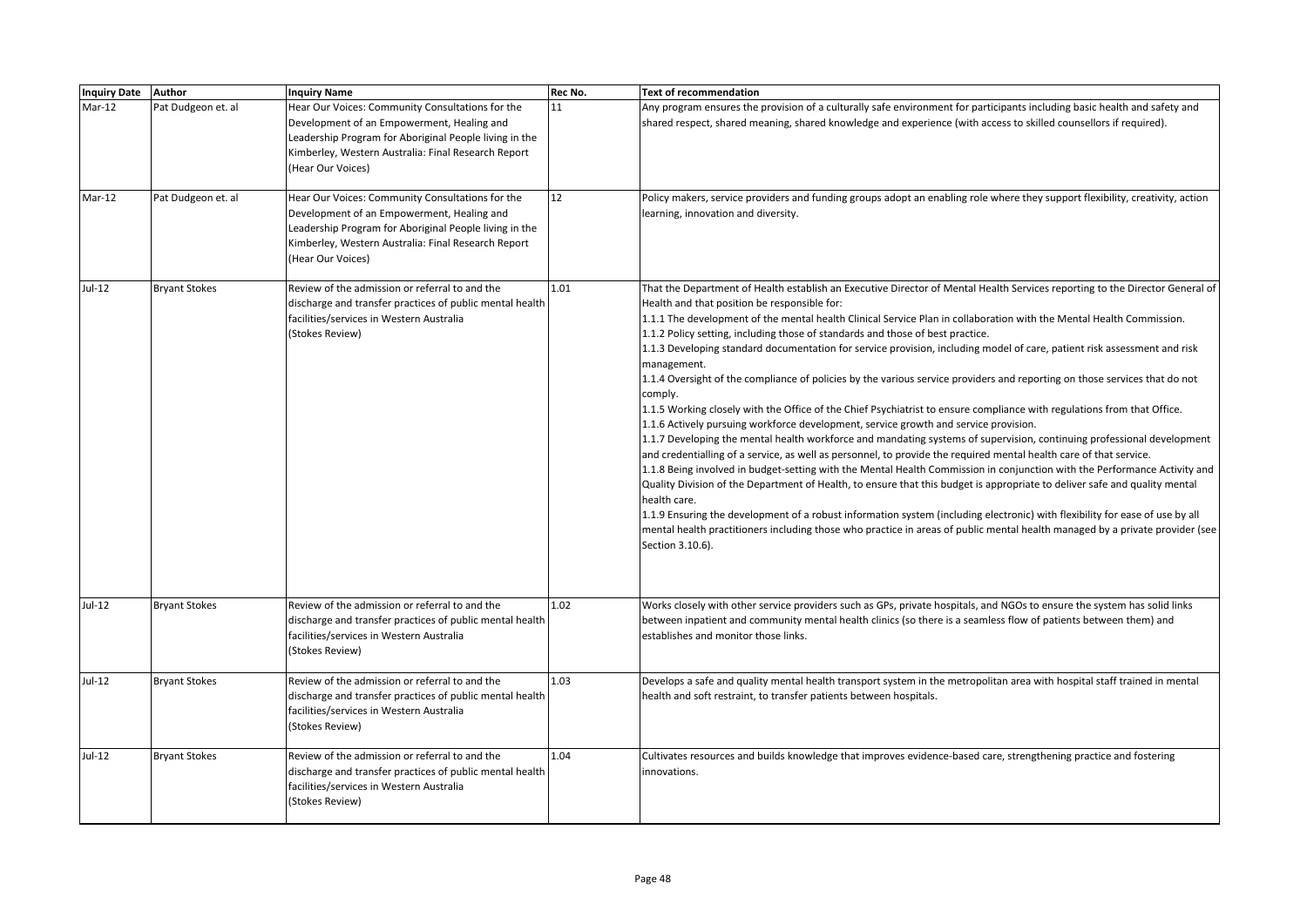| Inquiry Date Author |                      | <b>Inquiry Name</b>                                                                                                                                                       | Rec No. | <b>Text of recommendation</b>                                                                                                                                                                                                                                          |
|---------------------|----------------------|---------------------------------------------------------------------------------------------------------------------------------------------------------------------------|---------|------------------------------------------------------------------------------------------------------------------------------------------------------------------------------------------------------------------------------------------------------------------------|
| Jul-12              | <b>Bryant Stokes</b> | Review of the admission or referral to and the<br>discharge and transfer practices of public mental health<br>facilities/services in Western Australia<br>(Stokes Review) | 1.05    | The new Executive Director of Mental Health Services of the Department of Health needs to ensure there are bridge<br>programs that associate mental health with disability and culturally and linguistically diverse services.                                         |
| Jul-12              | <b>Bryant Stokes</b> | Review of the admission or referral to and the<br>discharge and transfer practices of public mental health<br>facilities/services in Western Australia<br>(Stokes Review) | 1.06    | The new Executive Director of Mental Health Services develops policy with the Drug and Alcohol Office to enable mutual<br>cooperative working with complex cases.                                                                                                      |
| Jul-12              | <b>Bryant Stokes</b> | Review of the admission or referral to and the<br>discharge and transfer practices of public mental health<br>facilities/services in Western Australia<br>(Stokes Review) | 1.07    | The new Executive Director of Mental Health Services needs to urgently implement a review of the management structure<br>of the services in each Area Health Service in conjunction with the area chief executives.                                                    |
| Jul-12              | <b>Bryant Stokes</b> | Review of the admission or referral to and the<br>discharge and transfer practices of public mental health<br>facilities/services in Western Australia<br>(Stokes Review) | 2.01    | That the new Executive Director of Mental Health Services mandates the policy development of a patient-focused service<br>that insists every patient is involved in care planning and discharge planning.                                                              |
| Jul-12              | <b>Bryant Stokes</b> | Review of the admission or referral to and the<br>discharge and transfer practices of public mental health<br>facilities/services in Western Australia<br>(Stokes Review) | 2.02    | Every patient must have a care plan and be given a copy of it. Prior to discharge, the care plan must be discussed in a way<br>that the patient understands and be signed off by the patient. With the discharge plan, the carer is also involved, as<br>appropriate.  |
| Jul-12              | <b>Bryant Stokes</b> | Review of the admission or referral to and the<br>discharge and transfer practices of public mental health<br>facilities/services in Western Australia<br>(Stokes Review) | 2.03    | Every patient has access to individual advocacy services to assist with navigation through the system and development of a<br>care plan.                                                                                                                               |
| $Jul-12$            | <b>Bryant Stokes</b> | Review of the admission or referral to and the<br>discharge and transfer practices of public mental health<br>facilities/services in Western Australia<br>(Stokes Review) | 2.04    | That adolescents and young people are assessed comprehensively, particularly for factors which encroach upon self-image<br>and self-worth and that their concerns are validated and taken seriously.                                                                   |
| Jul-12              | <b>Bryant Stokes</b> | Review of the admission or referral to and the<br>discharge and transfer practices of public mental health<br>facilities/services in Western Australia<br>(Stokes Review) | 2.05    | A detailed explanation of the advantages and side effects of psychiatric drugs is given to patients and the need to maintain<br>medication regimes is comprehensively discussed.                                                                                       |
| Jul-12              | <b>Bryant Stokes</b> | Review of the admission or referral to and the<br>discharge and transfer practices of public mental health<br>facilities/services in Western Australia<br>(Stokes Review) | 2.06    | When patients complain of medication side effects these are to be taken seriously and the issues explained fully.<br>Medications should be reviewed regularly with the aim of identifying side effects and the lowest effective dosage of the<br>drugs should be used. |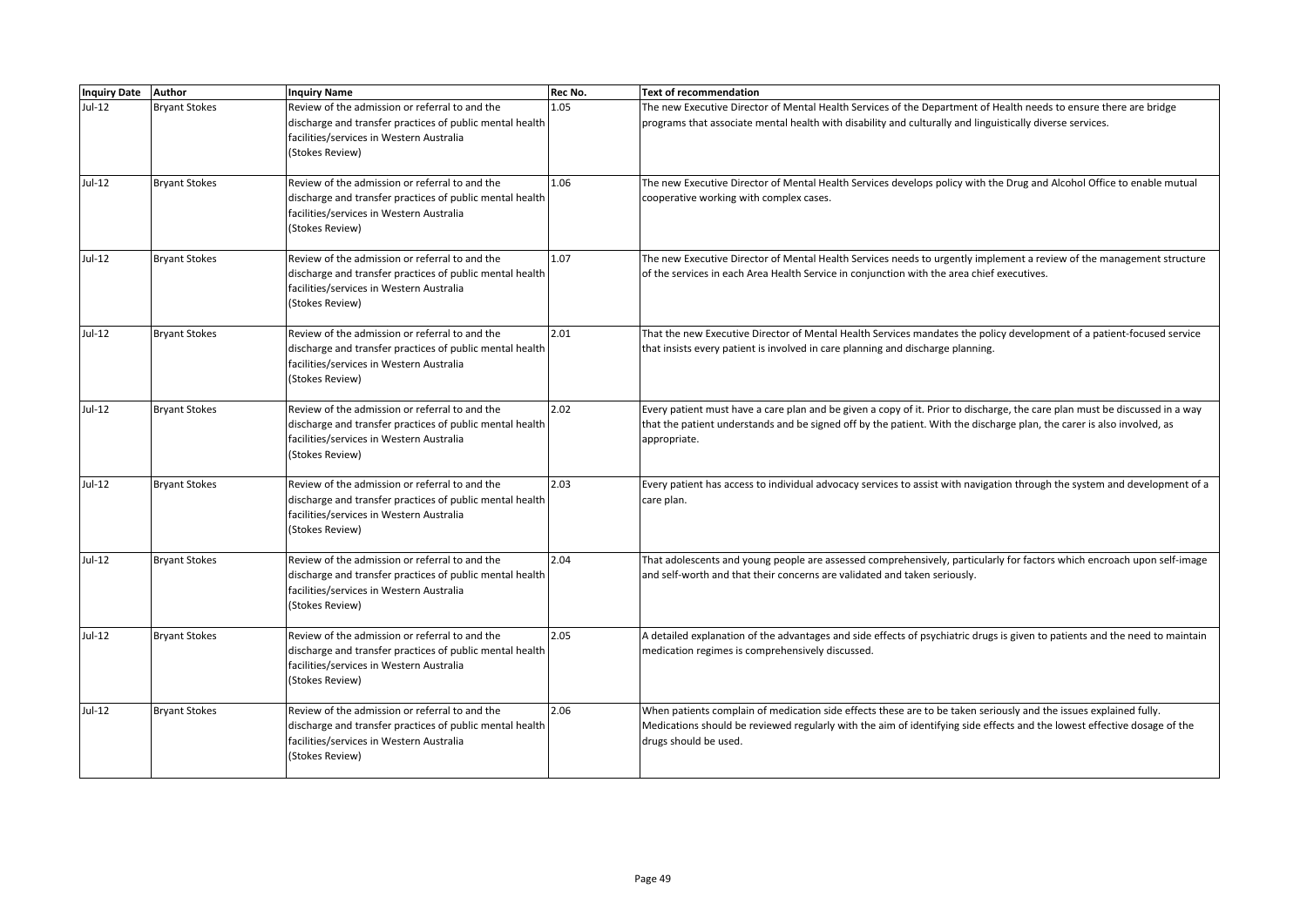| Inquiry Date Author |                      | <b>Inquiry Name</b>                                                                                                                                                       | Rec No. | <b>Text of recommendation</b>                                                                                                                                                                                                                                                                                                                                                                                                                                                               |
|---------------------|----------------------|---------------------------------------------------------------------------------------------------------------------------------------------------------------------------|---------|---------------------------------------------------------------------------------------------------------------------------------------------------------------------------------------------------------------------------------------------------------------------------------------------------------------------------------------------------------------------------------------------------------------------------------------------------------------------------------------------|
| Jul-12              | <b>Bryant Stokes</b> | Review of the admission or referral to and the<br>discharge and transfer practices of public mental health<br>facilities/services in Western Australia<br>(Stokes Review) | 2.07    | All mental health clinicians must ensure that the physical wellbeing (including dental) of all patients under their care are<br>regularly assessed and treated by appropriate specialists clinicians (e.g. podiatrist, diabetes educator). This is a key<br>performance indicator that requires monitoring for compliance.                                                                                                                                                                  |
| Jul-12              | <b>Bryant Stokes</b> | Review of the admission or referral to and the<br>discharge and transfer practices of public mental health<br>facilities/services in Western Australia<br>(Stokes Review) | 2.08    | Patients who have a mental illness and are admitted to general hospital wards for other conditions are assessed and<br>monitored by mental health clinicians during their inpatient stay.                                                                                                                                                                                                                                                                                                   |
| Jul-12              | <b>Bryant Stokes</b> | Review of the admission or referral to and the<br>discharge and transfer practices of public mental health<br>facilities/services in Western Australia<br>(Stokes Review) | 2.09    | Where a patient has indicated the possibility of performing self-harm, that patient must always be comprehensively<br>assessed by a mental health practitioner and their care plan be approved by a psychiatrist or psychiatric registrar and not<br>discharged until that approval occurs.                                                                                                                                                                                                 |
| Jul-12              | <b>Bryant Stokes</b> | Review of the admission or referral to and the<br>discharge and transfer practices of public mental health<br>facilities/services in Western Australia<br>(Stokes Review) | 2.10    | No patient is to be discharged from an ED or another facility without an adequate care plan. Where there is a carer clearly<br>involved, the carer should be included in the discussion of the care plan and the discharge plan. Carer involvement is<br>essential, especially in life-threatening situations, and is to be fostered at every opportunity. The sanctity of patient<br>confidentiality should not be used as a reason for not communicating with carers in these situations. |
| Jul-12              | <b>Bryant Stokes</b> | Review of the admission or referral to and the<br>discharge and transfer practices of public mental health<br>facilities/services in Western Australia<br>(Stokes Review) | 2.11    | Patients must clearly be made aware of their voluntary and involuntary status.                                                                                                                                                                                                                                                                                                                                                                                                              |
| Jul-12              | <b>Bryant Stokes</b> | Review of the admission or referral to and the<br>discharge and transfer practices of public mental health<br>facilities/services in Western Australia<br>(Stokes Review) | 2.12    | The names and contacts of carers should be recorded for each patient where appropriate.                                                                                                                                                                                                                                                                                                                                                                                                     |
| Jul-12              | <b>Bryant Stokes</b> | Review of the admission or referral to and the<br>discharge and transfer practices of public mental health<br>facilities/services in Western Australia<br>(Stokes Review) | 3.01    | While the patient is the primary focus of care, the views of the carer must also be considered.                                                                                                                                                                                                                                                                                                                                                                                             |
| Jul-12              | <b>Bryant Stokes</b> | Review of the admission or referral to and the<br>discharge and transfer practices of public mental health<br>facilities/services in Western Australia<br>(Stokes Review) | 3.02    | Carers must be involved in care planning and most significantly in a patient's discharge plan, including the place, day and<br>time of discharge.                                                                                                                                                                                                                                                                                                                                           |
| Jul-12              | <b>Bryant Stokes</b> | Review of the admission or referral to and the<br>discharge and transfer practices of public mental health<br>facilities/services in Western Australia<br>(Stokes Review) | 3.03    | The carers of patients need education, training and information about the 'patient's condition' as well as what are the signs<br>of relapse and triggers that may cause relapse.                                                                                                                                                                                                                                                                                                            |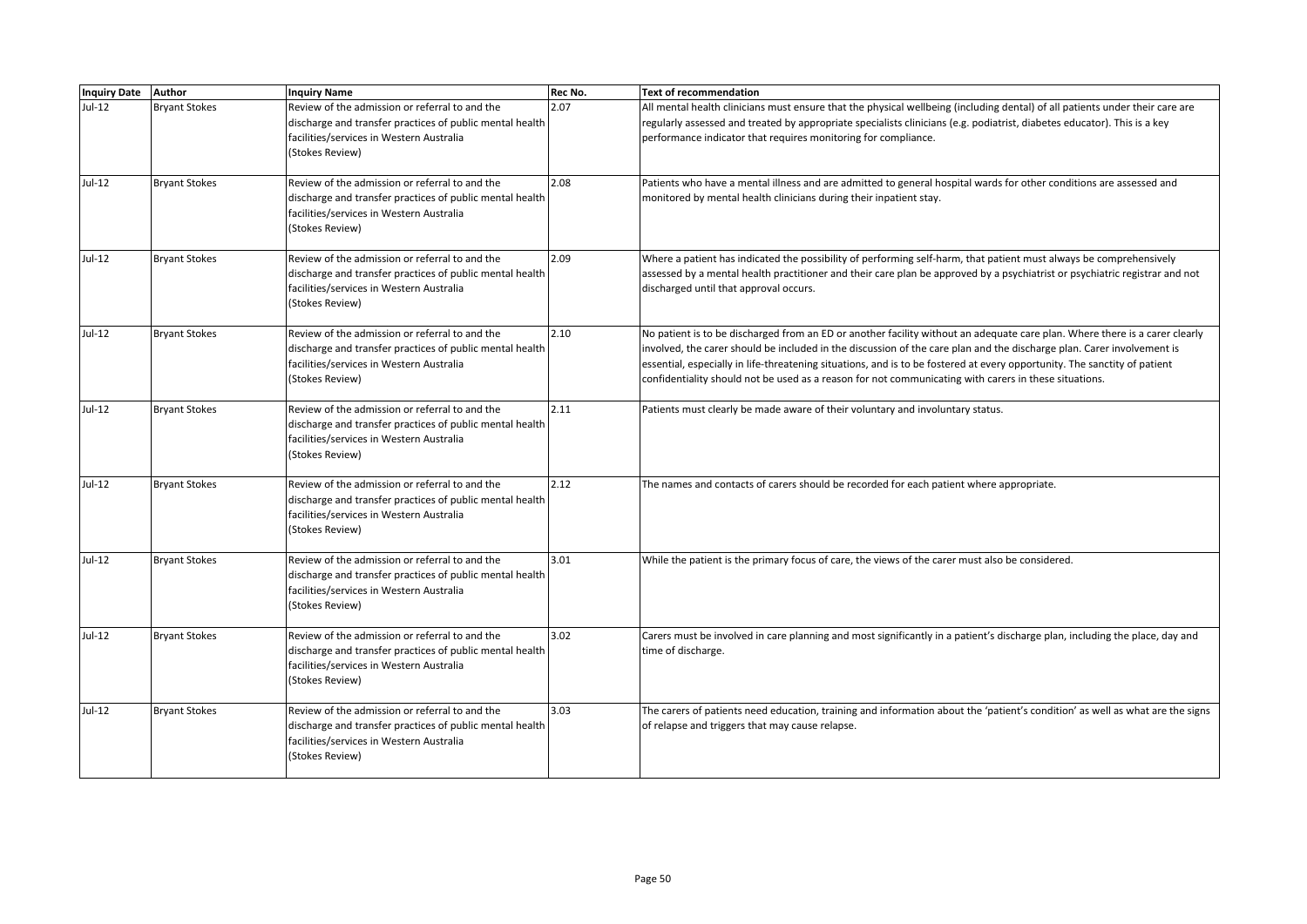| Inquiry Date Author |                      | <b>Inquiry Name</b>                                                                                                                                                       | Rec No. | Text of recommendation                                                                                                                                                                                                                                                                                                                                                                                                                                                                      |
|---------------------|----------------------|---------------------------------------------------------------------------------------------------------------------------------------------------------------------------|---------|---------------------------------------------------------------------------------------------------------------------------------------------------------------------------------------------------------------------------------------------------------------------------------------------------------------------------------------------------------------------------------------------------------------------------------------------------------------------------------------------|
| Jul-12              | <b>Bryant Stokes</b> | Review of the admission or referral to and the<br>discharge and transfer practices of public mental health<br>facilities/services in Western Australia<br>(Stokes Review) | 3.04    | The carer of a patient needs to be informed in a timely fashion when the patient is to be reviewed by the Mental Health<br>Review Board and supported to attend.                                                                                                                                                                                                                                                                                                                            |
| Jul-12              | <b>Bryant Stokes</b> | Review of the admission or referral to and the<br>discharge and transfer practices of public mental health<br>facilities/services in Western Australia<br>(Stokes Review) | 3.05    | The governance of the system should provide to carers, patients and GPs an appropriate way to navigate the mental health<br>system in seeking advice and support, particularly in crises.                                                                                                                                                                                                                                                                                                   |
| Jul-12              | <b>Bryant Stokes</b> | Review of the admission or referral to and the<br>discharge and transfer practices of public mental health<br>facilities/services in Western Australia<br>(Stokes Review) | 3.06    | A carer should have equal status with the patient in reporting triggers that might indicate a deterioration in the patient's<br>condition.                                                                                                                                                                                                                                                                                                                                                  |
| Jul-12              | <b>Bryant Stokes</b> | Review of the admission or referral to and the<br>discharge and transfer practices of public mental health<br>facilities/services in Western Australia<br>(Stokes Review) | 3.07    | Carer communication by mental health clinicians is mandatory for the system to be robust and provide patient best practice.                                                                                                                                                                                                                                                                                                                                                                 |
| Jul-12              | <b>Bryant Stokes</b> | Review of the admission or referral to and the<br>discharge and transfer practices of public mental health<br>facilities/services in Western Australia<br>(Stokes Review) | 3.08    | Patients may demand confidentiality of care and treatment but mental health clinicians in this situation need to understand<br>and take into account the requirements and vulnerability of carers. Mental health practitioners must be aware of the rights<br>and safety of carers.                                                                                                                                                                                                         |
| Jul-12              | <b>Bryant Stokes</b> | Review of the admission or referral to and the<br>discharge and transfer practices of public mental health<br>facilities/services in Western Australia<br>(Stokes Review) | 4.01    | Clinicians need to work actively with the Executive Director of Mental Health Services of the Department of Health to assist<br>in workforce planning and service development.                                                                                                                                                                                                                                                                                                              |
| $Jul-12$            | <b>Bryant Stokes</b> | Review of the admission or referral to and the<br>discharge and transfer practices of public mental health<br>facilities/services in Western Australia<br>(Stokes Review) | 4.02    | Clinicians must ensure the service in which they are working does not deviate from the standards and protocols set.                                                                                                                                                                                                                                                                                                                                                                         |
| Jul-12              | <b>Bryant Stokes</b> | Review of the admission or referral to and the<br>discharge and transfer practices of public mental health<br>facilities/services in Western Australia<br>(Stokes Review) | 4.03    | Clinicians must ensure within their area of work that the service is totally patient-centred and that patients and carer's rights<br>and responsibilities are understood and respected.                                                                                                                                                                                                                                                                                                     |
| Jul-12              | <b>Bryant Stokes</b> | Review of the admission or referral to and the<br>discharge and transfer practices of public mental health<br>facilities/services in Western Australia<br>(Stokes Review) | 4.04    | Mental health clinicians must comply with reporting requirements for National Outcome and Casemix Collection (NOCC) and<br>Health of the Nation Outcome Scales (HoNOS) data collection. (Notes that NOCC are agreed data items for the National<br>Minimum Data Set for Mental Health for mandatory collection and reporting by the service providers and HoNOS is a<br>mandatory rating system that measures the severity mental illness symptoms (operational directive OD0206/09, DoH)). |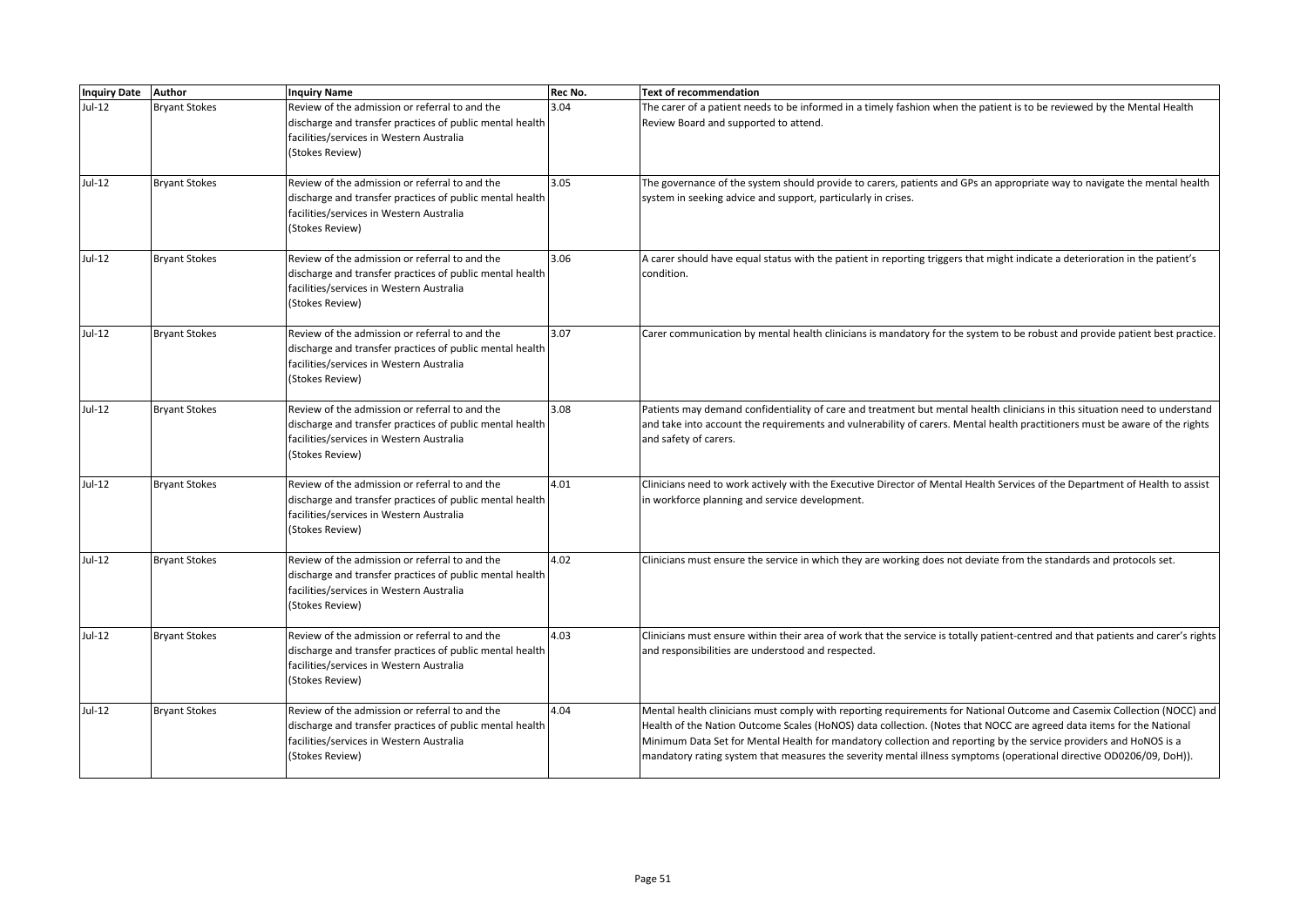| <b>Inquiry Date</b> | Author               | <b>Inquiry Name</b>                                                                                                                                                       | Rec No. | <b>Text of recommendation</b>                                                                                                                                                                                                                                                 |
|---------------------|----------------------|---------------------------------------------------------------------------------------------------------------------------------------------------------------------------|---------|-------------------------------------------------------------------------------------------------------------------------------------------------------------------------------------------------------------------------------------------------------------------------------|
| Jul-12              | <b>Bryant Stokes</b> | Review of the admission or referral to and the<br>discharge and transfer practices of public mental health<br>facilities/services in Western Australia<br>(Stokes Review) | 4.05    | Compliance with the electronic information system is mandatory.                                                                                                                                                                                                               |
| Jul-12              | <b>Bryant Stokes</b> | Review of the admission or referral to and the<br>discharge and transfer practices of public mental health<br>facilities/services in Western Australia<br>(Stokes Review) | 4.06    | Clinicians need to ensure that continued professional development occurs and is recorded yearly as required by the<br>clinicians' respective colleges and professional organisations. This compliance must be audited.                                                        |
| Jul-12              | <b>Bryant Stokes</b> | Review of the admission or referral to and the<br>discharge and transfer practices of public mental health<br>facilities/services in Western Australia<br>(Stokes Review) | 4.07    | Links between community mental health services and inpatient facilities must be maintained and maximised to ensure<br>continuity of care and continuation of treatment plans.                                                                                                 |
| Jul-12              | <b>Bryant Stokes</b> | Review of the admission or referral to and the<br>discharge and transfer practices of public mental health<br>facilities/services in Western Australia<br>(Stokes Review) | 4.08    | Residents of psychiatric hostels and other mental health facilities should have equal access to mental health services as<br>other members of the community.                                                                                                                  |
| Jul-12              | <b>Bryant Stokes</b> | Review of the admission or referral to and the<br>discharge and transfer practices of public mental health<br>facilities/services in Western Australia<br>(Stokes Review) | 4.09    | Ensure adequate support is given to residents in psychiatric hostels and supported accommodation when advice is<br>requested within the areas in which community mental health clinicians work.                                                                               |
| $Jul-12$            | <b>Bryant Stokes</b> | Review of the admission or referral to and the<br>discharge and transfer practices of public mental health<br>facilities/services in Western Australia<br>(Stokes Review) | 4.10    | Psychiatric hostels and supported accommodation should have appropriate levels of access to patients' care plans and<br>receive clear communication of discharge plans.                                                                                                       |
| Jul-12              | <b>Bryant Stokes</b> | Review of the admission or referral to and the<br>discharge and transfer practices of public mental health<br>facilities/services in Western Australia<br>(Stokes Review) | 4.11    | Since mental health and substance-use disorders, including drug and alcohol issues, co-occur with high frequency in mental<br>illness, it is imperative that clinicians are trained in the recognition and treatment of comorbid disorders of this type.                      |
| $Jul-12$            | <b>Bryant Stokes</b> | Review of the admission or referral to and the<br>discharge and transfer practices of public mental health<br>facilities/services in Western Australia<br>(Stokes Review) | 4.12    | Education and training should be provided to all staff to ensure ongoing quality of patient care and management. This<br>should also be specifically available to workers of NGOs to ensure a high quality of care.                                                           |
| Jul-12              | <b>Bryant Stokes</b> | Review of the admission or referral to and the<br>discharge and transfer practices of public mental health<br>facilities/services in Western Australia<br>(Stokes Review) | 5.01    | The current acute bed configuration can only be adjusted when there are appropriate step-down rehabilitation and<br>supported accommodation beds established. Any attempt to close acute beds before these systems are in place will be<br>further detrimental to the system. |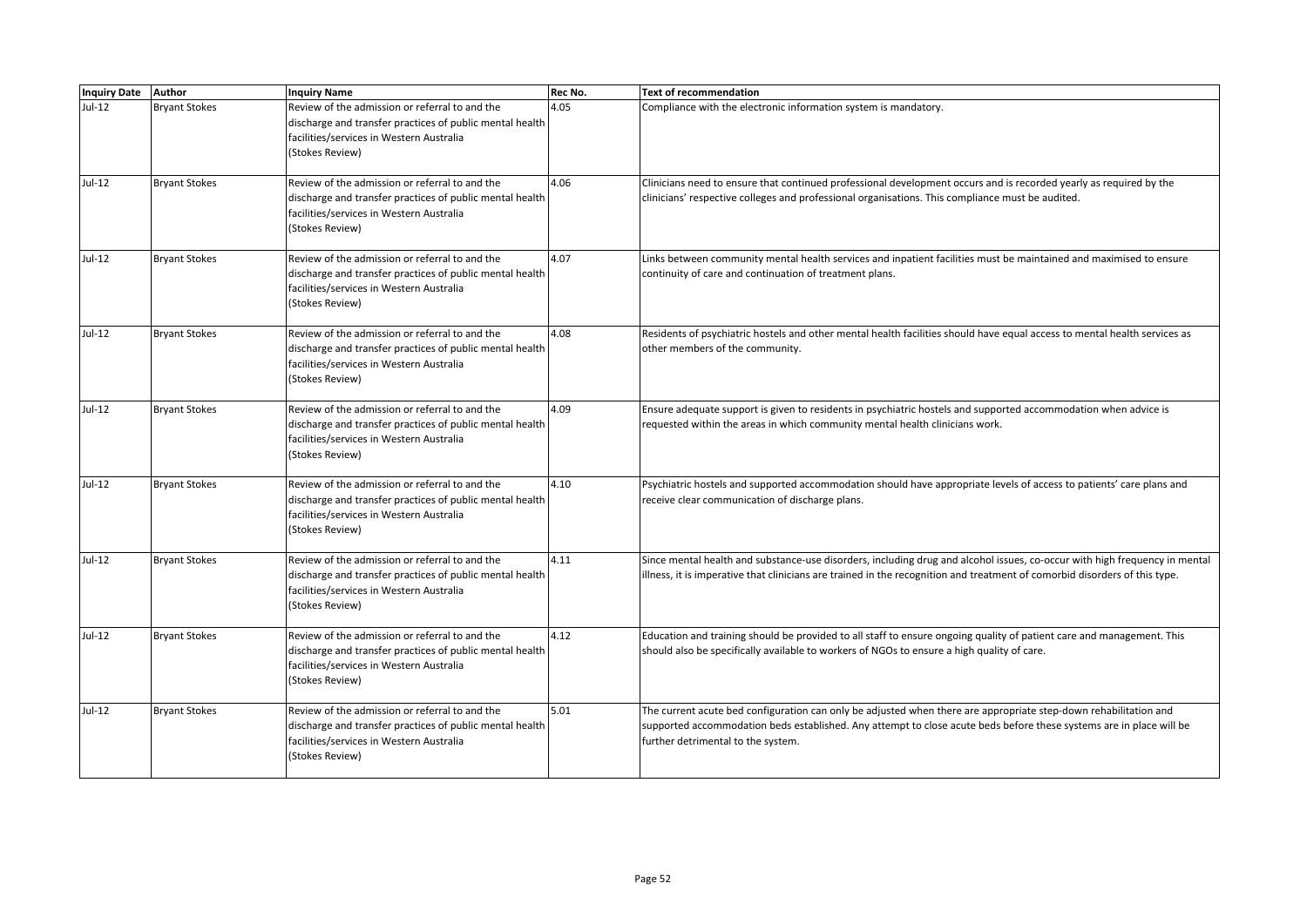| <b>Inquiry Date Author</b> |                      | <b>Inquiry Name</b>                                                                                                                                                       | Rec No. | <b>Text of recommendation</b>                                                                                                                                                                                                                                                                                                                                                                                                                                                                                                                                                                                                                                                                                                                                                                                                            |
|----------------------------|----------------------|---------------------------------------------------------------------------------------------------------------------------------------------------------------------------|---------|------------------------------------------------------------------------------------------------------------------------------------------------------------------------------------------------------------------------------------------------------------------------------------------------------------------------------------------------------------------------------------------------------------------------------------------------------------------------------------------------------------------------------------------------------------------------------------------------------------------------------------------------------------------------------------------------------------------------------------------------------------------------------------------------------------------------------------------|
| $Jul-12$                   | <b>Bryant Stokes</b> | Review of the admission or referral to and the<br>discharge and transfer practices of public mental health<br>facilities/services in Western Australia<br>(Stokes Review) | 5.02    | Adolescent beds need to be increased to take into account the increasing population of youths. Beds must also be provided<br>for child forensic and eating disorder patients. These are urgent requirements.                                                                                                                                                                                                                                                                                                                                                                                                                                                                                                                                                                                                                             |
| $Jul-12$                   | <b>Bryant Stokes</b> | Review of the admission or referral to and the<br>discharge and transfer practices of public mental health<br>facilities/services in Western Australia<br>(Stokes Review) | 5.03    | Rural child, adolescent and youth beds should be considered a priority in forward planning and attended to immediately.                                                                                                                                                                                                                                                                                                                                                                                                                                                                                                                                                                                                                                                                                                                  |
| Jul-12                     | <b>Bryant Stokes</b> | Review of the admission or referral to and the<br>discharge and transfer practices of public mental health<br>facilities/services in Western Australia<br>(Stokes Review) | 5.04    | Close working between the Department of Health as the provider and the Mental Health Commission as the funder, needs<br>to occur so that a robust Clinical Services Plan is developed that provides step-down facilities as an early and pressing need.                                                                                                                                                                                                                                                                                                                                                                                                                                                                                                                                                                                  |
| $Jul-12$                   | <b>Bryant Stokes</b> | Review of the admission or referral to and the<br>discharge and transfer practices of public mental health<br>facilities/services in Western Australia<br>(Stokes Review) | 5.05    | The full range of beds needs to be provided in each geographical area. This is crucial to ensure continuity of care across the<br>spectrum of accommodation.                                                                                                                                                                                                                                                                                                                                                                                                                                                                                                                                                                                                                                                                             |
| Jul-12                     | <b>Bryant Stokes</b> | Review of the admission or referral to and the<br>discharge and transfer practices of public mental health<br>facilities/services in Western Australia<br>(Stokes Review) | 6       | The functions of the Office of the Chief Psychiatrist align most closely with service provision. Therefore, in the opinion of the<br>Reviewer, the Office is appropriately placed operationally in conjunction with the Department of Health so that ready<br>communication to clinicians and the proposed Executive Director of Mental Health Services can occur.<br>The Office should be entirely independent and report to both the Minister of Health and the Minister of Mental Health with<br>access to the Office by both the Director General of Health and the Commissioner of Mental Health.<br>The Reviewer is firmly of the view that the Office should not be placed in either the Mental Health Commission or the<br>Department of Health where it can be seen that conflicts of interest would arise in either situation. |
| $Jul-12$                   | <b>Bryant Stokes</b> | Review of the admission or referral to and the<br>discharge and transfer practices of public mental health<br>facilities/services in Western Australia<br>(Stokes Review) | 7.01    | Patients presenting anywhere in the public health system with suicidal intent must undergo a best practice risk-screening<br>process and, where required, a comprehensive assessment by a mental health professional. A care plan must be formulated<br>and all decisions to discharge require medical oversight and approval.<br>7.1.1 It is important that no decisions are made in isolation or by isolated practitioners.<br>7.1.2 Any emergency response team will also require medical oversight for decisions made when attending urgent referrals.                                                                                                                                                                                                                                                                               |
| Jul-12                     | <b>Bryant Stokes</b> | Review of the admission or referral to and the<br>discharge and transfer practices of public mental health<br>facilities/services in Western Australia<br>(Stokes Review) | 7.02    | If a patient is discharged they must receive an agreed and signed comprehensive discharge plan that includes a carer, if<br>involved, stating:<br>• appointment time and date with the community mental health service<br>• contact details of emergency services<br>• medication and consumer medicine information<br>• an undertaking to return to the current service if needed<br>• name of mental health clinician or caseworker.                                                                                                                                                                                                                                                                                                                                                                                                   |
| Jul-12                     | <b>Bryant Stokes</b> | Review of the admission or referral to and the<br>discharge and transfer practices of public mental health<br>facilities/services in Western Australia<br>(Stokes Review) | 7.03    | The care plan must accompany the patient between community and other treatment settings; and be communicated to new<br>clinicians at the time of transition. This ensures the care passport maintains treatment continuity.                                                                                                                                                                                                                                                                                                                                                                                                                                                                                                                                                                                                              |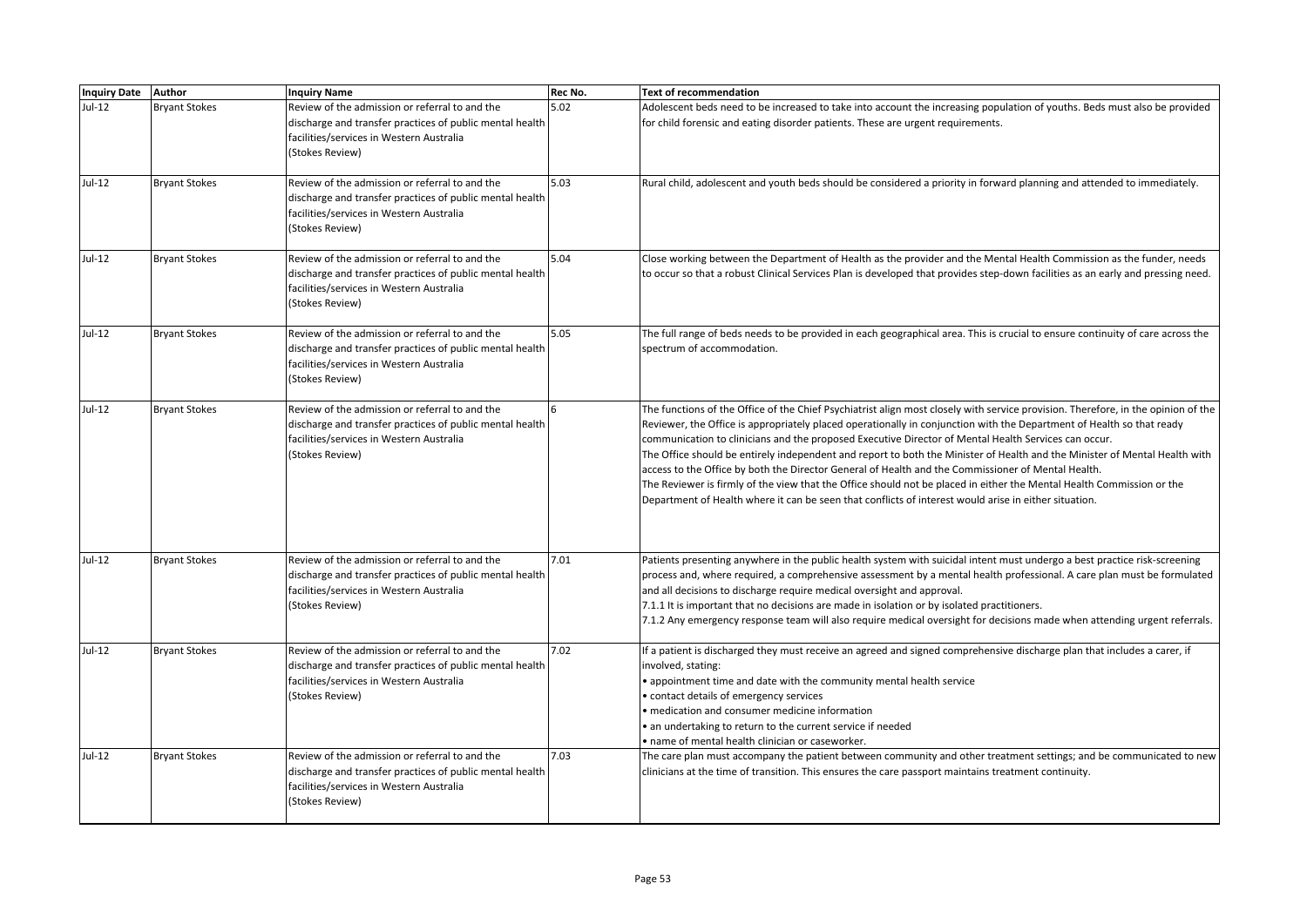| <b>Inquiry Date</b> | <b>Author</b>        | <b>Inquiry Name</b>                                                                                                                                                       | Rec No. | <b>Text of recommendation</b>                                                                                                                                                                                                                                                                                                 |
|---------------------|----------------------|---------------------------------------------------------------------------------------------------------------------------------------------------------------------------|---------|-------------------------------------------------------------------------------------------------------------------------------------------------------------------------------------------------------------------------------------------------------------------------------------------------------------------------------|
| Jul-12              | <b>Bryant Stokes</b> | Review of the admission or referral to and the<br>discharge and transfer practices of public mental health<br>facilities/services in Western Australia<br>(Stokes Review) | 7.04    | Every patient should have an identified case manager.                                                                                                                                                                                                                                                                         |
| $Jul-12$            | <b>Bryant Stokes</b> | Review of the admission or referral to and the<br>discharge and transfer practices of public mental health<br>facilities/services in Western Australia<br>(Stokes Review) | 7.05    | The assessment, care plan and decision to refer a patient from one public mental health service to another should be<br>seamless. The patient should not experience further assessments as barriers to entry. There should be no requirement to<br>repeat triage.                                                             |
| Jul-12              | <b>Bryant Stokes</b> | Review of the admission or referral to and the<br>discharge and transfer practices of public mental health<br>facilities/services in Western Australia<br>(Stokes Review) | 7.06    | Continue to resource the currently COAG Closing the Gap funded Specialist Aboriginal Mental Health Service (SAMHS) to<br>assist Aboriginal people to access culturally secure mental health services, particularly those in custody or on parole and<br>those with comorbid conditions such as substance abuse disorders.     |
| Jul-12              | <b>Bryant Stokes</b> | Review of the admission or referral to and the<br>discharge and transfer practices of public mental health<br>facilities/services in Western Australia<br>(Stokes Review) | 7.07    | Encourage training and education of mental health workers in the management of comorbid conditions of drug and alcohol<br>misuse.                                                                                                                                                                                             |
| Jul-12              | <b>Bryant Stokes</b> | Review of the admission or referral to and the<br>discharge and transfer practices of public mental health<br>facilities/services in Western Australia<br>(Stokes Review) | 7.08    | Continue to resource the current COAG Closing the Gap funded SAMHS suicide intervention teams, including the support of<br>Aboriginal Elders Specialist Mental Health Services and government and non-government agencies.                                                                                                    |
| $Jul-12$            | <b>Bryant Stokes</b> | Review of the admission or referral to and the<br>discharge and transfer practices of public mental health<br>facilities/services in Western Australia<br>(Stokes Review) | 7.09    | Develop respite services and increase rehabilitation services.                                                                                                                                                                                                                                                                |
| Jul-12              | <b>Bryant Stokes</b> | Review of the admission or referral to and the<br>discharge and transfer practices of public mental health<br>facilities/services in Western Australia<br>(Stokes Review) | 7.10    | The Deputy State Coroner's recommendations (2008) are fully supported by this Review and should be implemented with<br>expediency.                                                                                                                                                                                            |
| Jul-12              | <b>Bryant Stokes</b> | Review of the admission or referral to and the<br>discharge and transfer practices of public mental health<br>facilities/services in Western Australia<br>(Stokes Review) | 7.11    | The four recommendations of the Chief Psychiatrist's review of clinical practice:<br>Admission and Discharges of Mental Health Presentations at Fremantle Hospital (June 2012) and the Chief Psychiatrist's<br>examination of the Clinical Care of Four Cases at Fremantle Hospital (June 2012) are supported by this Review. |
| Jul-12              | <b>Bryant Stokes</b> | Review of the admission or referral to and the<br>discharge and transfer practices of public mental health<br>facilities/services in Western Australia<br>(Stokes Review) | 8.01    | A central referring position is established to receive referrals for children and youth services, which will then direct the<br>referral to the correct services in the patient's locality.                                                                                                                                   |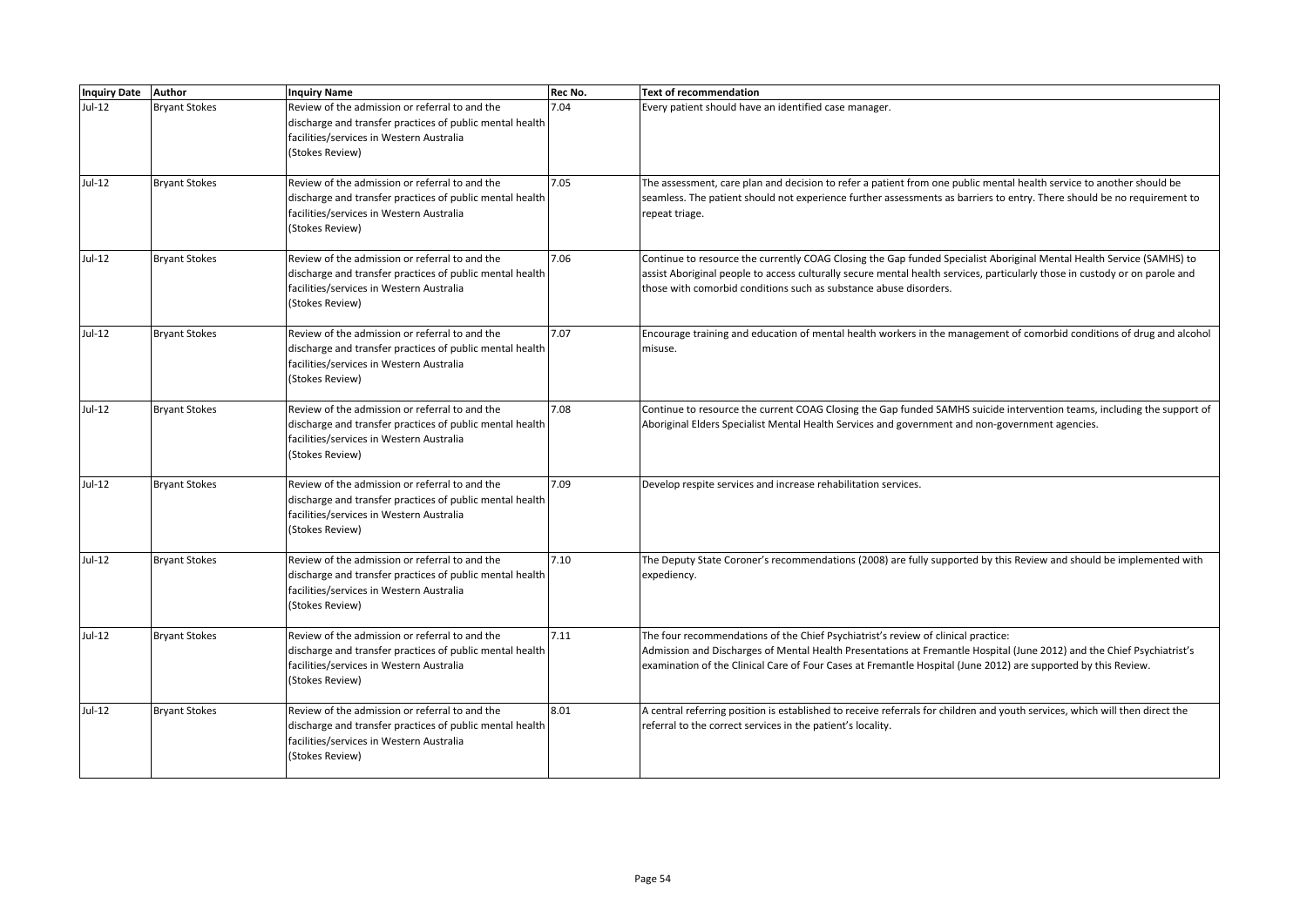| Inquiry Date Author |                      | <b>Inquiry Name</b>                                                                                                                                                       | Rec No. | <b>Text of recommendation</b>                                                                                                                                                                                                                                                                                                                                                                                                                                                                                                                                                                                                                                                                                                                                                                                                                                                                                                                                                                                                                            |
|---------------------|----------------------|---------------------------------------------------------------------------------------------------------------------------------------------------------------------------|---------|----------------------------------------------------------------------------------------------------------------------------------------------------------------------------------------------------------------------------------------------------------------------------------------------------------------------------------------------------------------------------------------------------------------------------------------------------------------------------------------------------------------------------------------------------------------------------------------------------------------------------------------------------------------------------------------------------------------------------------------------------------------------------------------------------------------------------------------------------------------------------------------------------------------------------------------------------------------------------------------------------------------------------------------------------------|
| $Jul-12$            | <b>Bryant Stokes</b> | Review of the admission or referral to and the<br>discharge and transfer practices of public mental health<br>facilities/services in Western Australia<br>(Stokes Review) | 8.02    | After-hours services are established for children and adolescent and youth services in rural and remote communities, where<br>possible.                                                                                                                                                                                                                                                                                                                                                                                                                                                                                                                                                                                                                                                                                                                                                                                                                                                                                                                  |
| $Jul-12$            | <b>Bryant Stokes</b> | Review of the admission or referral to and the<br>discharge and transfer practices of public mental health<br>facilities/services in Western Australia<br>(Stokes Review) | 8.03    | Emergency response services, including the Acute Community Intervention Team and the King Edward Hospital Unit for<br>Mother and Baby, are supported.                                                                                                                                                                                                                                                                                                                                                                                                                                                                                                                                                                                                                                                                                                                                                                                                                                                                                                    |
| Jul-12              | <b>Bryant Stokes</b> | Review of the admission or referral to and the<br>discharge and transfer practices of public mental health<br>facilities/services in Western Australia<br>(Stokes Review) | 8.04    | Clear entry processes are developed for the Bentley Adolescent Unit.                                                                                                                                                                                                                                                                                                                                                                                                                                                                                                                                                                                                                                                                                                                                                                                                                                                                                                                                                                                     |
| $Jul-12$            | <b>Bryant Stokes</b> | Review of the admission or referral to and the<br>discharge and transfer practices of public mental health<br>facilities/services in Western Australia<br>(Stokes Review) | 8.05    | Recovery programs for children are established.                                                                                                                                                                                                                                                                                                                                                                                                                                                                                                                                                                                                                                                                                                                                                                                                                                                                                                                                                                                                          |
| Jul-12              | <b>Bryant Stokes</b> | Review of the admission or referral to and the<br>discharge and transfer practices of public mental health<br>facilities/services in Western Australia<br>(Stokes Review) | 8.06    | Special provisions are made for the clinical governance of the mental health needs of youth (16-25 years of age). The State<br>would benefit from the advent of a comprehensive youth stream with a range of services that do not have barriers to<br>access.<br>8.6.1 Children should be treated in separate areas from adults, and young children should be separated from youth.<br>Establish a youth inpatient unit with the capacity to manage comorbidities and alcohol and drug withdrawal.<br>8.6.2 Respite and rehabilitation services are developed for youth.<br>8.6.3 A service is established for youths with gender and sexual identity problems. Such a service requires expertise in<br>psychiatric morbidity, suicidal behaviour, endocrinology and hormone treatments and close links with surgical and legal<br>services.<br>8.6.4 Appropriate credentialing for children and youth health workers must be assured (refer recommendation 1).<br>8.6.5 Workforce planning must be made to address the shortage of Child Psychiatrists. |
| $Jul-12$            | <b>Bryant Stokes</b> | Review of the admission or referral to and the<br>discharge and transfer practices of public mental health<br>facilities/services in Western Australia<br>(Stokes Review) | 8.07    | To reduce disconnection between inpatient and community, treatment teams involve all the child's services and<br>communicate with one another in a timely and respectful manner.                                                                                                                                                                                                                                                                                                                                                                                                                                                                                                                                                                                                                                                                                                                                                                                                                                                                         |
| $Jul-12$            | <b>Bryant Stokes</b> | Review of the admission or referral to and the<br>discharge and transfer practices of public mental health<br>facilities/services in Western Australia<br>(Stokes Review) | 8.08    | A more equitable distribution of community resources is provided.                                                                                                                                                                                                                                                                                                                                                                                                                                                                                                                                                                                                                                                                                                                                                                                                                                                                                                                                                                                        |
| $Jul-12$            | <b>Bryant Stokes</b> | Review of the admission or referral to and the<br>discharge and transfer practices of public mental health<br>facilities/services in Western Australia<br>(Stokes Review) | 8.09    | Early childhood assessment and intervention programs are established for those children who show signs of the<br>development of possible mental illness.                                                                                                                                                                                                                                                                                                                                                                                                                                                                                                                                                                                                                                                                                                                                                                                                                                                                                                 |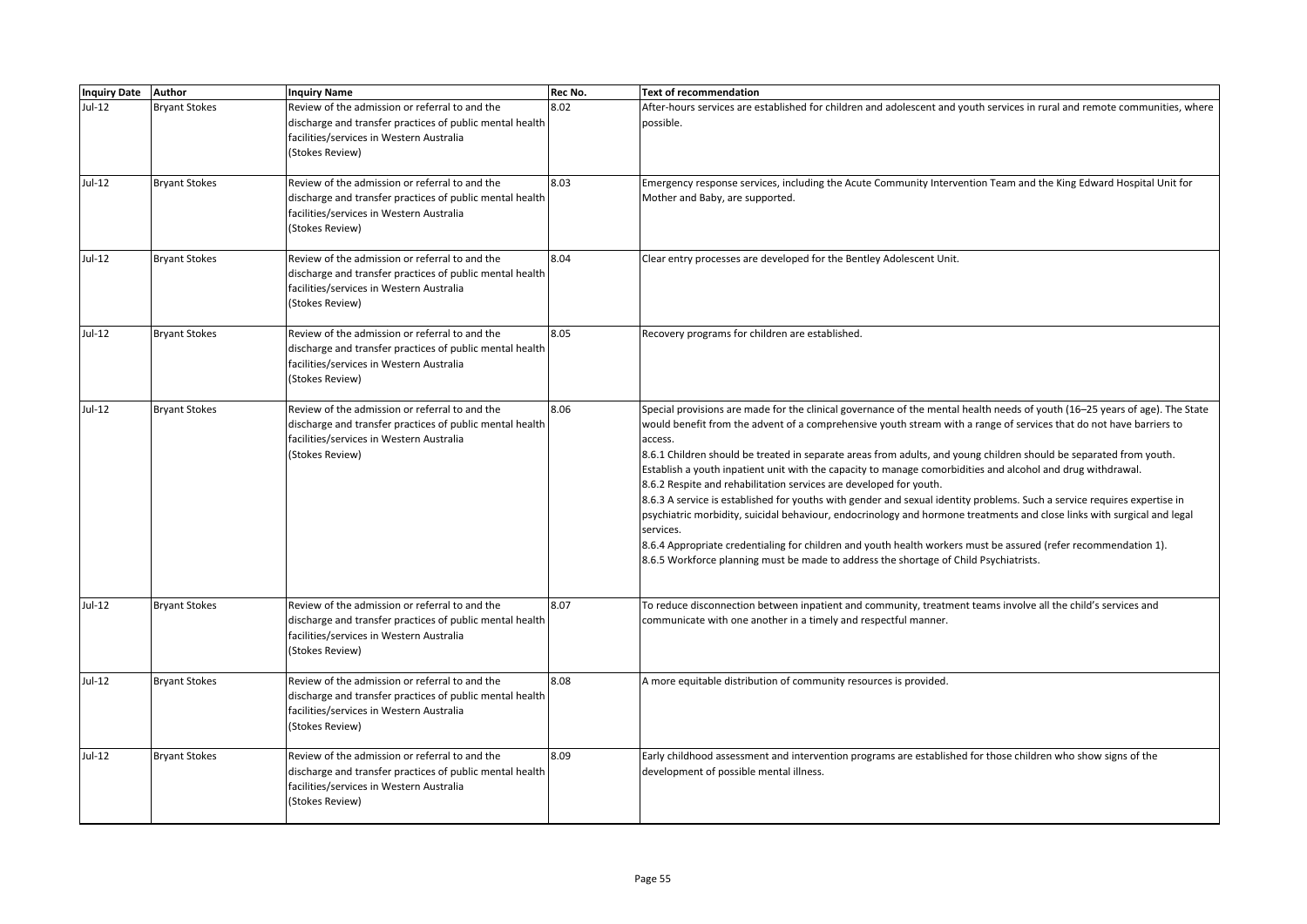| <b>Inquiry Date</b> | <b>Author</b>                 | <b>Inquiry Name</b>                                                                                                                                                       | Rec No. | <b>Text of recommendation</b>                                                                                                                                                                                                                                                                                                                                                                                                                                                                                                                                                                                                                                                                                                                                                                                                                                                                                                                                                                                                                                                                                                                                                                                                                                                                                                                                                                                                                                                                                                                                                                                                                                                                                                                                                                                                                                                                                                                                                                                                  |
|---------------------|-------------------------------|---------------------------------------------------------------------------------------------------------------------------------------------------------------------------|---------|--------------------------------------------------------------------------------------------------------------------------------------------------------------------------------------------------------------------------------------------------------------------------------------------------------------------------------------------------------------------------------------------------------------------------------------------------------------------------------------------------------------------------------------------------------------------------------------------------------------------------------------------------------------------------------------------------------------------------------------------------------------------------------------------------------------------------------------------------------------------------------------------------------------------------------------------------------------------------------------------------------------------------------------------------------------------------------------------------------------------------------------------------------------------------------------------------------------------------------------------------------------------------------------------------------------------------------------------------------------------------------------------------------------------------------------------------------------------------------------------------------------------------------------------------------------------------------------------------------------------------------------------------------------------------------------------------------------------------------------------------------------------------------------------------------------------------------------------------------------------------------------------------------------------------------------------------------------------------------------------------------------------------------|
| $Jul-12$            | <b>Bryant Stokes</b>          | Review of the admission or referral to and the<br>discharge and transfer practices of public mental health<br>facilities/services in Western Australia<br>(Stokes Review) | 8.10    | This Review supports the recommendations submitted by the Commissioner for Children and Young People.                                                                                                                                                                                                                                                                                                                                                                                                                                                                                                                                                                                                                                                                                                                                                                                                                                                                                                                                                                                                                                                                                                                                                                                                                                                                                                                                                                                                                                                                                                                                                                                                                                                                                                                                                                                                                                                                                                                          |
| Jul-12              | <b>Bryant Stokes</b>          | Review of the admission or referral to and the<br>discharge and transfer practices of public mental health<br>facilities/services in Western Australia<br>(Stokes Review) | 9.01    | As a matter of urgency, the Department of Health, the Mental Health Commission and the Department of Corrective<br>Services (and other relevant stakeholders) undertake a collaborative planning process to develop a 10-year plan for forensic<br>mental health in WA. (This plan will form the forensic mental health component of the State Mental Health Clinical Services<br>Plan). Important elements to that plan include:<br>As early as possible in the planning process, a business case for expansion of the currently inadequate number and location<br>of secure forensic mental health inpatient beds needs to be developed for urgent government consideration.<br>9.1.1 To divert early and minor offenders from the formal justice system and further offending behaviour in appropriate<br>model, business case and funding for a police diversion service in WA are established.<br>9.1.2 The rapid and timely establishment of the recently funded Court Diversion and Support Program for adult courts is<br>supported. The approved program for the Children's Court is also supported and it is recognised it will need early expansion<br>to a complete service as in the adult courts.<br>9.1.3 The planning, business cases and funding for provision of a full range of mental health services in WA prisons and<br>detention centres. This will involve dedicated units and services in prison for mentally ill women, youth, Aboriginal and<br>people with acquired brain injury/intellectual disability.<br>9.1.4 Community services are expanded to facilitate transition from prison, to assertively follow up people who are seriously<br>mentally ill and present a serious risk of harm to themselves and others, and to closely follow up and monitor mentally<br>impaired accused patients on custody orders in the community. Also, there is a need to assess and care for particular groups<br>of individuals with particular care needs such as sex offenders, stalkers and arsonists. |
| 2014                | <b>Edith Cowan University</b> | WA Suicide Prevention Strategy Research, Development 1<br>and Evaluation Activities Report<br>(ECU Review)                                                                |         | The appointed NGO responsible for implementation should be afforded a planning and development phase prior to<br>implementation at the community level.                                                                                                                                                                                                                                                                                                                                                                                                                                                                                                                                                                                                                                                                                                                                                                                                                                                                                                                                                                                                                                                                                                                                                                                                                                                                                                                                                                                                                                                                                                                                                                                                                                                                                                                                                                                                                                                                        |
| 2014                | <b>Edith Cowan University</b> | WA Suicide Prevention Strategy Research, Development 2<br>and Evaluation Activities Report<br>(ECU Review)                                                                |         | During planning meetings, the role of co-production and community development (CD) and how they might be integrated to<br>work together for the benefit of the Strategy should be considered.                                                                                                                                                                                                                                                                                                                                                                                                                                                                                                                                                                                                                                                                                                                                                                                                                                                                                                                                                                                                                                                                                                                                                                                                                                                                                                                                                                                                                                                                                                                                                                                                                                                                                                                                                                                                                                  |
| 2014                | <b>Edith Cowan University</b> | WA Suicide Prevention Strategy Research, Development 3<br>and Evaluation Activities Report<br>(ECU Review)                                                                |         | The Strategy framework and theoretical underpinnings should be documented and form a component within Community<br>Coordinator (CC) training regimes and Centrecare and Ministerial Council for Suicide Prevention (MCSP) staff induction<br>programs                                                                                                                                                                                                                                                                                                                                                                                                                                                                                                                                                                                                                                                                                                                                                                                                                                                                                                                                                                                                                                                                                                                                                                                                                                                                                                                                                                                                                                                                                                                                                                                                                                                                                                                                                                          |
| 2014                | <b>Edith Cowan University</b> | WA Suicide Prevention Strategy Research, Development 4<br>and Evaluation Activities Report<br>(ECU Review)                                                                |         | A developmental evaluation should be engaged in for the duration of the Strategy to inform continuous improvement. If the<br>Strategy framework remains in its current form with three tiers (community and/or agencies, NGO and MCSP), attention<br>should be afforded to where the evaluators contract lies. As final decision-making lies with the MCSP and the Mental Health<br>Commissioner has a position on the MCSP, it is recommended the contract lie with the MHC. It is also recommended that an<br>evaluation group be established consisting of Council members, NGO representatives, CC/agency and host agency<br>representatives who collaborate to conceptualise, design and test strategies applied. This group would feed back to the<br>MCSP for endorsement of recommendations and facilitate understanding across strategy players of the nature and purpose<br>of evaluative activities. This would also foster greater support of evaluative initiatives amongst CCs responsible for data<br>collection.                                                                                                                                                                                                                                                                                                                                                                                                                                                                                                                                                                                                                                                                                                                                                                                                                                                                                                                                                                                               |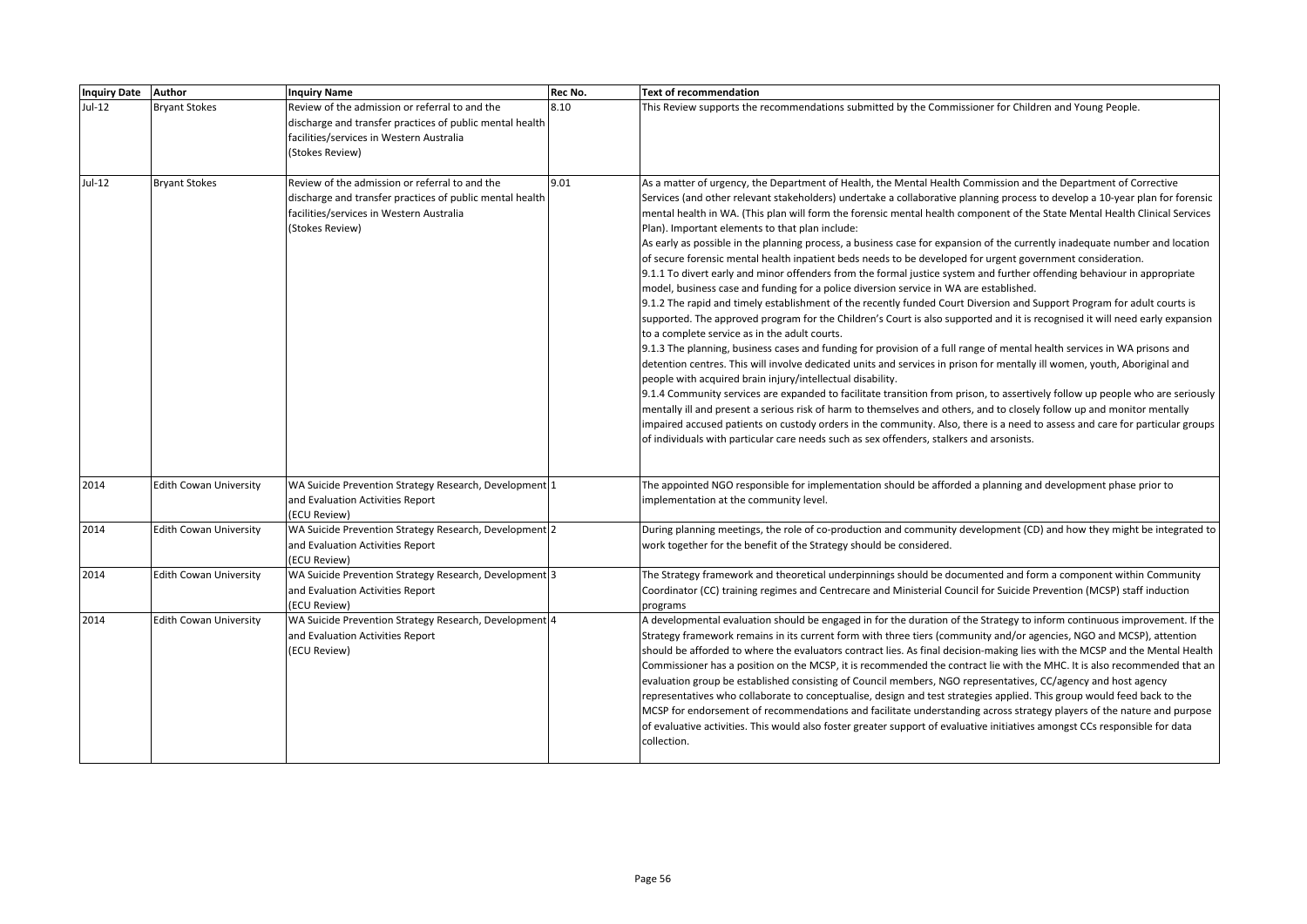| Inquiry Date Author |                               | <b>Inquiry Name</b>                                     | Rec No. | <b>Text of recommendation</b>                                                                                                    |
|---------------------|-------------------------------|---------------------------------------------------------|---------|----------------------------------------------------------------------------------------------------------------------------------|
| 2014                | <b>Edith Cowan University</b> | WA Suicide Prevention Strategy Research, Development 5  |         | At the outset of Strategy implementation, there is a need to develop a management system inclusive of documented                 |
|                     |                               | and Evaluation Activities Report                        |         | policies, processes and procedures that facilitate the implementation of policies. Policies should address all core activities   |
|                     |                               | (ECU Review)                                            |         | and clearly delineate the following:                                                                                             |
|                     |                               |                                                         |         | a. The role and requirements of the MCSP.                                                                                        |
|                     |                               |                                                         |         | b. The role and requirements of Centrecare.                                                                                      |
|                     |                               |                                                         |         | c. The role and requirements of Host Agencies.                                                                                   |
|                     |                               |                                                         |         | d. How community is defined and how communities are targeted.                                                                    |
|                     |                               |                                                         |         | e. The process of applying for Stage 1 and Stage 2 CAPs.                                                                         |
|                     |                               |                                                         |         | f. Role descriptions for CCs and all One Life Staff.                                                                             |
|                     |                               |                                                         |         | g. CC capability framework to ensure the recruitment of suitably qualified CCs.                                                  |
|                     |                               |                                                         |         | h. The model of community consultation applied (e.g., How to conduct a safe community consultation).                             |
|                     |                               |                                                         |         | . Guidelines for Stage 1 and Stage 2 suicide prevention activities.                                                              |
|                     |                               |                                                         |         | . Risk management guidelines.                                                                                                    |
|                     |                               |                                                         |         | k. Definition of sustainability.                                                                                                 |
|                     |                               |                                                         |         | . Criteria guiding CAP approval and means by which outcomes are communicated to CCs and Host Agencies.                           |
| 2014                | <b>Edith Cowan University</b> | WA Suicide Prevention Strategy Research, Development 6  |         | Form a MCSP reference group to facilitate the development and oversight of the management system.                                |
|                     |                               | and Evaluation Activities Report                        |         |                                                                                                                                  |
|                     |                               | (ECU Review)                                            |         |                                                                                                                                  |
| 2014                | <b>Edith Cowan University</b> | WA Suicide Prevention Strategy Research, Development 7  |         | Make components of the management system available to the public. For example, decision-making processes should be               |
|                     |                               | and Evaluation Activities Report                        |         | transparent and therefore available and open to public scrutiny. These should form part of a package that is provided to CCs     |
|                     |                               | (ECU Review)                                            |         | prior to developing their submission to aid the development of quality submissions that address core areas.                      |
|                     |                               |                                                         |         |                                                                                                                                  |
| 2014                | <b>Edith Cowan University</b> | WA Suicide Prevention Strategy Research, Development 8  |         | Reconsider the number of layers within the strategy. The rationale behind appointing an NGO to implement the Strategy is         |
|                     |                               | and Evaluation Activities Report                        |         | sound and is understood. However, this structure complicates communications and approval processes and is a significant          |
|                     |                               | (ECU Review)                                            |         | source of frustration to all parties. As final decision-making lies with the MCSP and the Mental Health Commissioner has a       |
|                     |                               |                                                         |         | position on the MCSP, the Strategy is best facilitated by the Mental Health Commission.                                          |
| 2014                | <b>Edith Cowan University</b> | WA Suicide Prevention Strategy Research, Development 9  |         | If the Strategy remains in its current form, reformulate the role of the appointed NGO to ensure decision-making is              |
|                     |                               | and Evaluation Activities Report                        |         | collaborative. Therefore, MCSP decision-making needs to accommodate the knowledge and experience the NGO brings to               |
|                     |                               | (ECU Review)                                            |         | the table by affording an opportunity to vote.                                                                                   |
| 2014                | <b>Edith Cowan University</b> | WA Suicide Prevention Strategy Research, Development 10 |         | Have CCs host monthly MCSP meetings on a rotational basis to build a bridge between communities, CCs, the NGO and the            |
|                     |                               | and Evaluation Activities Report                        |         | MCSP. Meeting procedures can still provide an opportunity for closed discussion within this format.                              |
|                     |                               | (ECU Review)                                            |         |                                                                                                                                  |
| 2014                | <b>Edith Cowan University</b> | WA Suicide Prevention Strategy Research, Development 11 |         | Develop ongoing training for CCs that carefully scaffolds the skills required to perform the role effectively and safely and     |
|                     |                               | and Evaluation Activities Report                        |         | build their knowledge of suicide and suicide prevention. This training should be linked directly to the capability framework. It |
|                     |                               | (ECU Review)                                            |         | should also focus on varied aspects of safety (practical and legal) relevant to the selection and implementation of suicide      |
|                     |                               |                                                         |         | prevention activities. Training should also canvass self-protective behaviours and techniques in the event that community        |
|                     |                               |                                                         |         | members turn against CCs should a suicide occur.                                                                                 |
|                     |                               |                                                         |         |                                                                                                                                  |
| 2014                | <b>Edith Cowan University</b> | WA Suicide Prevention Strategy Research, Development 12 |         | Review the number of towns CCs are managing to maximise community engagement and minimise the requirement for                    |
|                     |                               | and Evaluation Activities Report                        |         | extensive travel. Alternatively, consider increasing the capacity of CCs by reviewing current FTEs.                              |
|                     |                               | (ECU Review)                                            |         |                                                                                                                                  |
| 2014                | <b>Edith Cowan University</b> | WA Suicide Prevention Strategy Research, Development 13 |         | Ensure community consultations during Stage One (and therefore Stage Two submissions) include an analysis of support             |
|                     |                               | and Evaluation Activities Report                        |         | services currently available to the community. Raising public discussion about suicide in areas that lack services represents a  |
|                     |                               | (ECU Review)                                            |         | risk. Although this is a documented requirement in the Stage One process, it is not currently mandated.                          |
|                     |                               |                                                         |         |                                                                                                                                  |
| 2014                | <b>Edith Cowan University</b> | WA Suicide Prevention Strategy Research, Development 14 |         | Develop and review on a quarterly basis, risk management guidelines.                                                             |
|                     |                               | and Evaluation Activities Report                        |         |                                                                                                                                  |
|                     |                               | (ECU Review)                                            |         |                                                                                                                                  |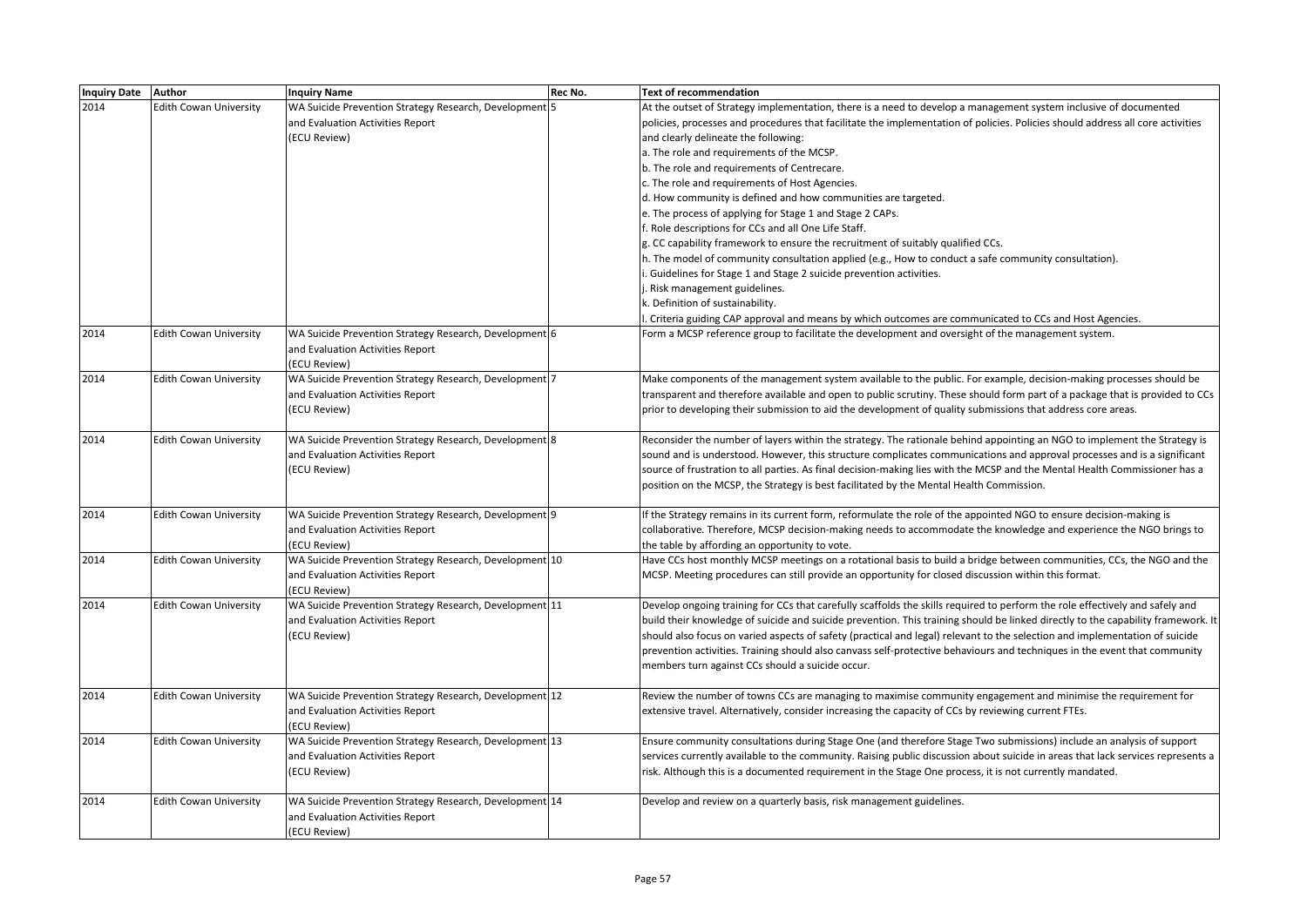| <b>Inquiry Date</b> | <b>Author</b>                 | <b>Inquiry Name</b>                                     | Rec No. | <b>Text of recommendation</b>                                                                                               |
|---------------------|-------------------------------|---------------------------------------------------------|---------|-----------------------------------------------------------------------------------------------------------------------------|
| 2014                | <b>Edith Cowan University</b> | WA Suicide Prevention Strategy Research, Development 15 |         | Ensure risk management guidelines incorporate a documented strategy for the management of vulnerable community              |
|                     |                               | and Evaluation Activities Report                        |         | members who approach CCs during consultations. Ensure guidelines include a clear process for managing, reporting and        |
|                     |                               | (ECU Review)                                            |         | documenting instances, actions and outcomes.                                                                                |
| 2014                | <b>Edith Cowan University</b> | WA Suicide Prevention Strategy Research, Development 16 |         | Ensure there is a requirement for CCs to submit a variation relating to any change in the nature of the activities          |
|                     |                               | and Evaluation Activities Report                        |         | implemented within Stage Two CAPs for endorsement by Council. This should be managed by a reference groups to ensure        |
|                     |                               | (ECU Review)                                            |         | the timely approval of variations.                                                                                          |
| 2014                | <b>Edith Cowan University</b> | WA Suicide Prevention Strategy Research, Development 17 |         | Ensure CCs have the appropriate skills to manage situations where community members may be left vulnerable in the wake      |
|                     |                               | and Evaluation Activities Report                        |         | of increased awareness and discussion. This should form part of the capability framework. Although CCs were required to     |
|                     |                               | (ECU Review)                                            |         | undertake Gatekeeper training, a significant number of CCs (without prior working experience in mental health or health)    |
|                     |                               |                                                         |         | felt ill equipped to manage these situations despite being trained.                                                         |
| 2014                | <b>Edith Cowan University</b> | WA Suicide Prevention Strategy Research, Development 18 |         | Develop support mechanisms for those working on the ground to enable/require adequate and regular opportunities to          |
|                     |                               | and Evaluation Activities Report                        |         | debrief. Those operating on the ground are:                                                                                 |
|                     |                               | (ECU Review)                                            |         | $\bullet$ CCs.                                                                                                              |
|                     |                               |                                                         |         | • Centrecare staff.                                                                                                         |
|                     |                               |                                                         |         | · MCSP members.                                                                                                             |
| 2014                | <b>Edith Cowan University</b> | WA Suicide Prevention Strategy Research, Development 19 |         | Develop an intranet site so CCs can communicate regularly and share ideas, experiences, information, knowledge and          |
|                     |                               | and Evaluation Activities Report                        |         | resources. This site should be monitored by the appointed NGO (or any other entity managing the Strategy) to ensure         |
|                     |                               | (ECU Review)                                            |         | adequate oversight of activity.                                                                                             |
| 2014                | <b>Edith Cowan University</b> | WA Suicide Prevention Strategy Research, Development 20 |         | Reviewing the feasibility of appointed NGO resourcing.                                                                      |
|                     |                               | and Evaluation Activities Report                        |         |                                                                                                                             |
|                     |                               | (ECU Review)                                            |         |                                                                                                                             |
| 2014                | <b>Edith Cowan University</b> | WA Suicide Prevention Strategy Research, Development 21 |         | Conceptualise the meaning of the term 'sustainability' for Host Agencies and CCs and how to facilitate sustainability. Does |
|                     |                               | and Evaluation Activities Report<br>(ECU Review)        |         | the term denote: sustainable behaviour change within communities or sustainable community engagement and/or active          |
|                     |                               |                                                         |         | involvement. Both are dependent on ongoing funding and/or commitment to the strategy.                                       |
| 2014                | <b>Edith Cowan University</b> | WA Suicide Prevention Strategy Research, Development 22 |         | Ensure expected outcomes are documented and realistic to ensure the safe implementation of the strategy.                    |
|                     |                               | and Evaluation Activities Report                        |         |                                                                                                                             |
|                     |                               | (ECU Review)                                            |         |                                                                                                                             |
| 2014                | <b>Edith Cowan University</b> | WA Suicide Prevention Strategy Research, Development 23 |         | Review the flow of funding to ensure operational imperatives are met in a timely manner.                                    |
|                     |                               | and Evaluation Activities Report<br>(ECU Review)        |         |                                                                                                                             |
| 2014                | <b>Edith Cowan University</b> | WA Suicide Prevention Strategy Research, Development 24 |         | Add experience in suicide prevention, working within a community development framework, experience working in               |
|                     |                               | and Evaluation Activities Report                        |         | health/mental health to the CC capability framework.                                                                        |
|                     |                               | (ECU Review)                                            |         |                                                                                                                             |
| 2014                | <b>Edith Cowan University</b> | WA Suicide Prevention Strategy Research, Development 25 |         | Host Agencies should be Local Government Authorities. This will ensure that suicide prevention initiatives become           |
|                     |                               | and Evaluation Activities Report                        |         | embedded within existing community wellness programs and that CCs have access to the resources, experience and              |
|                     |                               | (ECU Review)                                            |         | knowledge required to perform their duties appropriately.                                                                   |
| 2014                | <b>Edith Cowan University</b> | WA Suicide Prevention Strategy Research, Development 26 |         | During Stage One Community Action Plans (CAPs) embed a community readiness assessment to eliminate the possibility of       |
|                     |                               | and Evaluation Activities Report                        |         | CCs questioning community readiness to address the issue of suicide. This will also serve to mitigate potential risk by     |
|                     |                               | (ECU Review)                                            |         | ensuring that events delivered during Stage Two are aligned with levels of community readiness.                             |
| 2014                | <b>Edith Cowan University</b> | WA Suicide Prevention Strategy Research, Development 26 |         | Consider the possibility of CC stigma and address this issue in CC training programs.                                       |
|                     |                               | and Evaluation Activities Report                        |         |                                                                                                                             |
|                     |                               | (ECU Review)                                            |         |                                                                                                                             |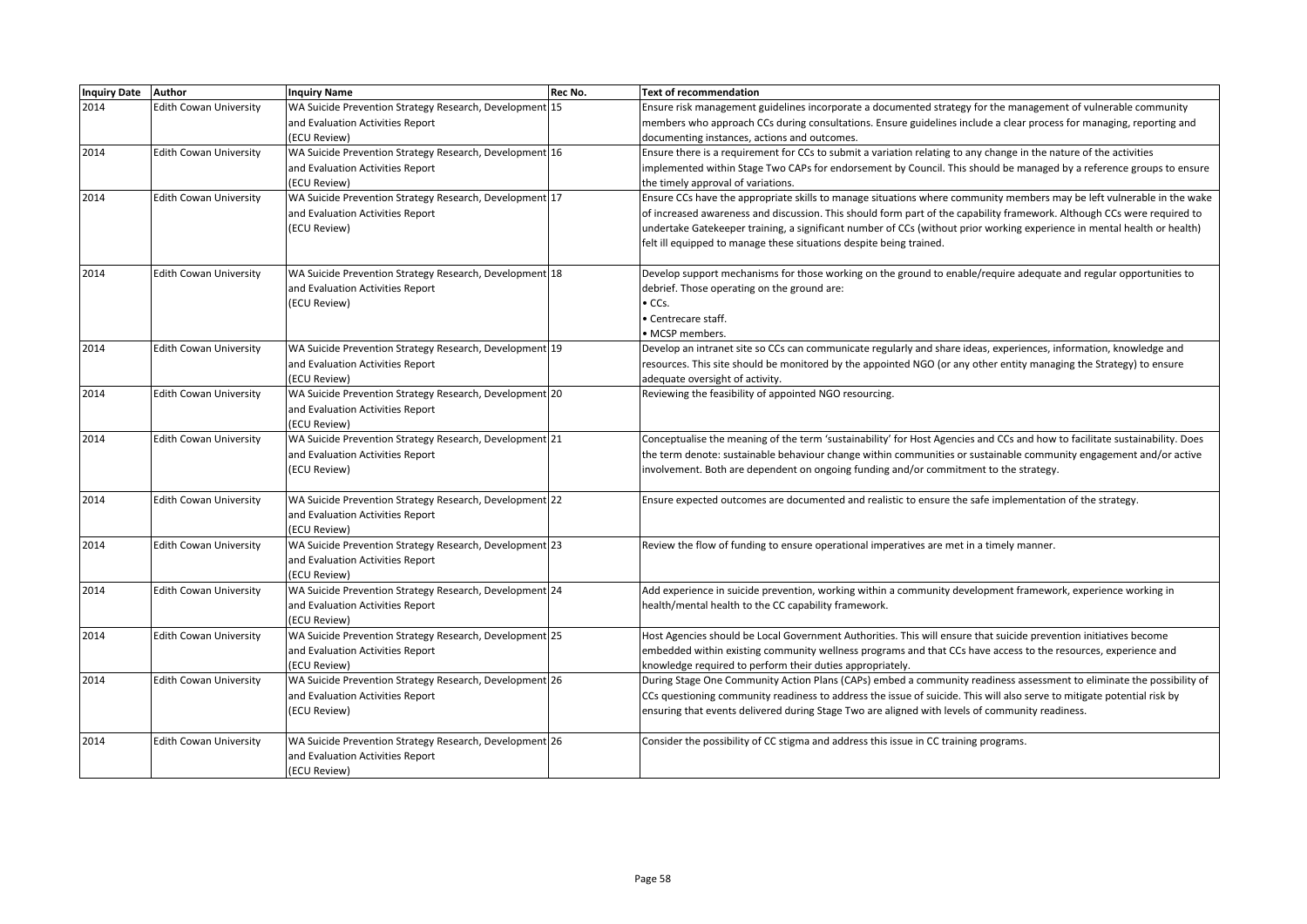| Inquiry Date Author |                               | <b>Inquiry Name</b>                                                                                         | Rec No. | <b>Text of recommendation</b>                                                                                                                                                                                                                                                                                                                                                                                                                                                                                                                                                                                                                                                                                                               |
|---------------------|-------------------------------|-------------------------------------------------------------------------------------------------------------|---------|---------------------------------------------------------------------------------------------------------------------------------------------------------------------------------------------------------------------------------------------------------------------------------------------------------------------------------------------------------------------------------------------------------------------------------------------------------------------------------------------------------------------------------------------------------------------------------------------------------------------------------------------------------------------------------------------------------------------------------------------|
| 2014                | <b>Edith Cowan University</b> | WA Suicide Prevention Strategy Research, Development 27<br>and Evaluation Activities Report<br>(ECU Review) |         | Consider reformulating the distinction between Stage One and Stage Two CAPs and develop a process that is aligned with<br>stages outlined by a model of community readiness. For example, the Community Readiness Model (CRM) Model of<br>Community Readiness provides clear recommendations relating to the type of activities that should be engaged in during<br>each stage of readiness. This will ensure that events and activities take into consideration where the community is currently<br>positioned on the issues of suicide.                                                                                                                                                                                                   |
| 2014                | <b>Edith Cowan University</b> | WA Suicide Prevention Strategy Research, Development 28<br>and Evaluation Activities Report<br>(ECU Review) |         | During Stage One CAPs, require CCs to demonstrate how they consulted with the 'whole' of community to ensure that all at<br>risk groups have been targeted. Also require CCs to document the outcome of consultations with all at risk groups. CCs<br>should be provided with a framework agreed upon by Council to facilitate this process.                                                                                                                                                                                                                                                                                                                                                                                                |
| 2014                | <b>Edith Cowan University</b> | WA Suicide Prevention Strategy Research, Development 29<br>and Evaluation Activities Report<br>(ECU Review) |         | During Stage One CAPs, require CCs to form a Consulting Committee that consists of representatives from all at risk groups<br>(e.g., young people and men). Although service providers should hold positions on the Consulting Committee, they should<br>not be the only community representatives. It is acknowledged that this may not be possible in some remote areas where a<br>select few community members are stretched across all community committees. Under these circumstances, the CC should<br>seek to join a related committee and ensure the issue of suicide prevention is built into terms of reference.                                                                                                                  |
| 2014                | <b>Edith Cowan University</b> | WA Suicide Prevention Strategy Research, Development 30<br>and Evaluation Activities Report<br>(ECU Review) |         | When preparing for Stage Two CAP submissions, ensure CCs are required to submit a plan in terms of how they intend to<br>promote activities and thereby generate attendance rates. This plan should also target those who are less active in<br>community initiatives, thereby minimising reliance on CCs existing social and professional networks.                                                                                                                                                                                                                                                                                                                                                                                        |
| 2014                | <b>Edith Cowan University</b> | WA Suicide Prevention Strategy Research, Development 31<br>and Evaluation Activities Report<br>(ECU Review) |         | Draw on existing literature and suicide prevention training program materials to determine how the topic of suicide should<br>be broached by CCs within communities. This will ensure that a candid, yet safe approach is adopted and will alleviate CC<br>reticence to raise the issue of suicide and/or label events as suicide prevention events. This reticence may well reinforce<br>stigma within the community. Ensure that this aspect is embedded within CC induction training and reinforced within<br>refresher training.                                                                                                                                                                                                        |
| 2014                | <b>Edith Cowan University</b> | WA Suicide Prevention Strategy Research, Development 32<br>and Evaluation Activities Report<br>(ECU Review) |         | Given the different focus of events within each event category, identify outcomes that are expected for all categories of<br>events.                                                                                                                                                                                                                                                                                                                                                                                                                                                                                                                                                                                                        |
| 2014                | <b>Edith Cowan University</b> | WA Suicide Prevention Strategy Research, Development 33<br>and Evaluation Activities Report<br>(ECU Review) |         | Consider the depth of information to be delivered during each category of event, the type of information to be delivered<br>(e.g., risk factors and how to help someone in crisis), the source of the information (e.g., peer reviewed material, expertise<br>of the person delivering the message) and how it is delivered (e.g., candidly according to accepted conventions). Draw on<br>existing literature and suicide prevention training program materials to develop a set of resources to be provided to CCs to<br>facilitate the delivery of this information in the most appropriate manner. If it is determined that the CC does not have the<br>expertise to deliver this information safely, the event should not be approved. |
| 2014                | <b>Edith Cowan University</b> | WA Suicide Prevention Strategy Research, Development 34<br>and Evaluation Activities Report<br>(ECU Review) |         | Ensure that Stage Two CAP submissions apply a more targeted approach to ensure that the unique needs of all at risk groups<br>are addressed (e.g., men and young people).                                                                                                                                                                                                                                                                                                                                                                                                                                                                                                                                                                   |
| 2014                | <b>Edith Cowan University</b> | WA Suicide Prevention Strategy Research, Development 35<br>and Evaluation Activities Report<br>(ECU Review) |         | Ensure that suicide prevention training continues to form a component of all Stage Two CAP submissions.                                                                                                                                                                                                                                                                                                                                                                                                                                                                                                                                                                                                                                     |
| 2014                | <b>Edith Cowan University</b> | WA Suicide Prevention Strategy Research, Development 36<br>and Evaluation Activities Report<br>(ECU Review) |         | Ensure that those selected for training within Stage Two CAP submissions hold positions within the community (e.g., work,<br>roles) where the likelihood of applying the skills derived from training is high.                                                                                                                                                                                                                                                                                                                                                                                                                                                                                                                              |
| 2014                | <b>Edith Cowan University</b> | WA Suicide Prevention Strategy Research, Development 37<br>and Evaluation Activities Report<br>(ECU Review) |         | Consider allocating a proportion of funding to refresher training for those who have attended suicide prevention training<br>within communities.                                                                                                                                                                                                                                                                                                                                                                                                                                                                                                                                                                                            |
| 2014                | <b>Edith Cowan University</b> | WA Suicide Prevention Strategy Research, Development 38<br>and Evaluation Activities Report<br>(ECU Review) |         | Ensure that support services are in place, or that a mechanism is established to provide those who have been trained with<br>an immediate opportunity to debrief and to facilitate self-care.                                                                                                                                                                                                                                                                                                                                                                                                                                                                                                                                               |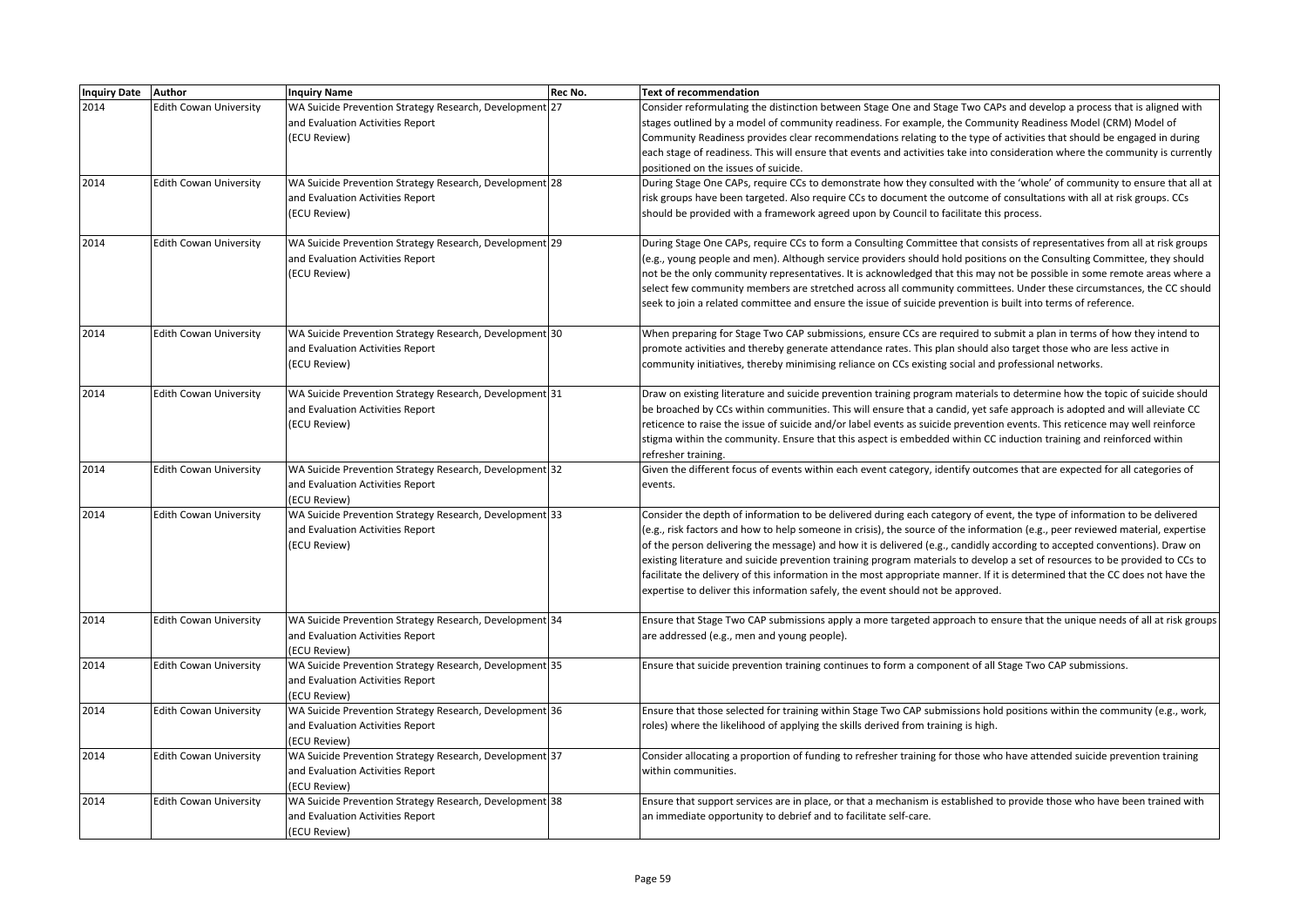| Inquiry Date Author |                               | <b>Inquiry Name</b>                                     | Rec No. | <b>Text of recommendation</b>                                                                                                                                                                                                                            |
|---------------------|-------------------------------|---------------------------------------------------------|---------|----------------------------------------------------------------------------------------------------------------------------------------------------------------------------------------------------------------------------------------------------------|
| 2014                | <b>Edith Cowan University</b> | WA Suicide Prevention Strategy Research, Development 39 |         | Facilitate ongoing engagement with Pledge Partner organisations to maintain focus and commitment to the aims of the One                                                                                                                                  |
|                     |                               | and Evaluation Activities Report                        |         | Life pledge partnership.                                                                                                                                                                                                                                 |
|                     |                               | (ECU Review)                                            |         |                                                                                                                                                                                                                                                          |
| 2014                | <b>Edith Cowan University</b> | WA Suicide Prevention Strategy Research, Development 40 |         | Ensure ongoing engagement with Pledge Partner organisations focuses on:                                                                                                                                                                                  |
|                     |                               | and Evaluation Activities Report                        |         | o Engagement with workers across all levels within the organisation to determine the mental health and wellbeing needs of                                                                                                                                |
|                     |                               | (ECU Review)                                            |         | workers and what approach workers believe will best address those needs.                                                                                                                                                                                 |
|                     |                               |                                                         |         | o Facilitating the development of policy that is focused on employee mental health and wellbeing to ensure that wellness                                                                                                                                 |
|                     |                               |                                                         |         | programs become a normal aspect of working life and are therefore a component of organisational culture.                                                                                                                                                 |
|                     |                               |                                                         |         | o Facilitating the development of an organisational wellness program that is prepared annually to ensure activities occur at                                                                                                                             |
|                     |                               |                                                         |         | regular intervals during the year. Although the theme should be consistent across activities, the nature of the activity should<br>be varied and targeted in some instances (e.g., unskilled employees). Training should always form a component of this |
|                     |                               |                                                         |         | program and activities should reinforce messages delivered by training. A range of training options should also be provided.                                                                                                                             |
|                     |                               |                                                         |         | o Facilitating the development of a culture within organisations that directly indicates mental health issues and suicide                                                                                                                                |
|                     |                               |                                                         |         | prevention are important and that stigmatising attitudes and behaviours within the workplace will not be tolerated.                                                                                                                                      |
|                     |                               |                                                         |         | Facilitate the dissemination of this message to staff at all levels within the organisation.                                                                                                                                                             |
|                     |                               |                                                         |         | This approach would require reviewing the current FTE allocation to Pledge Partner work.                                                                                                                                                                 |
|                     |                               |                                                         |         |                                                                                                                                                                                                                                                          |
|                     |                               |                                                         |         |                                                                                                                                                                                                                                                          |
|                     |                               |                                                         |         |                                                                                                                                                                                                                                                          |
| 2014                | <b>Edith Cowan University</b> | WA Suicide Prevention Strategy Research, Development 41 |         | Directly align Pledge Partner work with geographic CAPs to ensure workplaces combine workplace initiatives (e.g., training)                                                                                                                              |
|                     |                               | and Evaluation Activities Report                        |         | with community based initiatives. Assigning CCs to organisations within particular geographic locations might facilitate this.                                                                                                                           |
|                     |                               | (ECU Review)                                            |         |                                                                                                                                                                                                                                                          |
| 2014                | <b>Edith Cowan University</b> | WA Suicide Prevention Strategy Research, Development 42 |         | To maximise the probability of community engagement with One Life activities, commit to a 5-year minimum                                                                                                                                                 |
|                     |                               | and Evaluation Activities Report<br>(ECU Review)        |         | implementation model - preferably longer.                                                                                                                                                                                                                |
| 2014                | <b>Edith Cowan University</b> | WA Suicide Prevention Strategy Research, Development 43 |         | Consider allocating funding to existing programs and services that are already demonstrating impact, rather than develop                                                                                                                                 |
|                     |                               | and Evaluation Activities Report                        |         | and implement new short-term programs.                                                                                                                                                                                                                   |
|                     |                               | (ECU Review)                                            |         |                                                                                                                                                                                                                                                          |
| 2014                | <b>Edith Cowan University</b> | WA Suicide Prevention Strategy Research, Development 44 |         | Consider embedding activities in established services and forums (e.g., Aboriginal art and language programs) and as part of                                                                                                                             |
|                     |                               | and Evaluation Activities Report                        |         | school curriculum.                                                                                                                                                                                                                                       |
|                     |                               | (ECU Review)                                            |         |                                                                                                                                                                                                                                                          |
| 2014                | <b>Edith Cowan University</b> | WA Suicide Prevention Strategy Research, Development 45 |         | Any activity implemented in an Aboriginal community, for Aboriginal people that includes a training/education component                                                                                                                                  |
|                     |                               | and Evaluation Activities Report                        |         | should:                                                                                                                                                                                                                                                  |
|                     |                               | (ECU Review)                                            |         | · Contain Aboriginal-relevant course materials.                                                                                                                                                                                                          |
|                     |                               |                                                         |         | . Ensure that the approach to training/education is consistent with the specific learning styles of Aboriginal people.                                                                                                                                   |
|                     |                               |                                                         |         | . Ensure that the delivery of training/education accommodates literacy levels.<br>. Ensure (where possible) that an Aboriginal facilitator delivers training/education programs.                                                                         |
|                     |                               |                                                         |         | . Ensure the cultural appropriateness of course content and delivery.                                                                                                                                                                                    |
|                     |                               |                                                         |         |                                                                                                                                                                                                                                                          |
| 2014                | <b>Edith Cowan University</b> | WA Suicide Prevention Strategy Research, Development 46 |         | Where a non-Aboriginal delivers an activity with a training/education component, that individual must demonstrate cultural                                                                                                                               |
|                     |                               | and Evaluation Activities Report                        |         | competence. Cultural competence should not be assumed because an individual has knowledge of, or has lived in a                                                                                                                                          |
|                     |                               | (ECU Review)                                            |         | particular region for a period of time.                                                                                                                                                                                                                  |
| 2014                | <b>Edith Cowan University</b> | WA Suicide Prevention Strategy Research, Development 47 |         | Future Aboriginal suicide prevention activities should consider having public speaking exercises embedded, in recognition of                                                                                                                             |
|                     |                               | and Evaluation Activities Report                        |         | the widespread desire for such skills and their potential to overcome shame and promote help seeking.                                                                                                                                                    |
|                     |                               | (ECU Review)                                            |         |                                                                                                                                                                                                                                                          |
| 2014                | <b>Edith Cowan University</b> | WA Suicide Prevention Strategy Research, Development 48 |         | Ensure that facilitation and active engagement in evaluation activities is a contractual requirement of CCs.                                                                                                                                             |
|                     |                               | and Evaluation Activities Report                        |         |                                                                                                                                                                                                                                                          |
|                     |                               | (ECU Review)                                            |         |                                                                                                                                                                                                                                                          |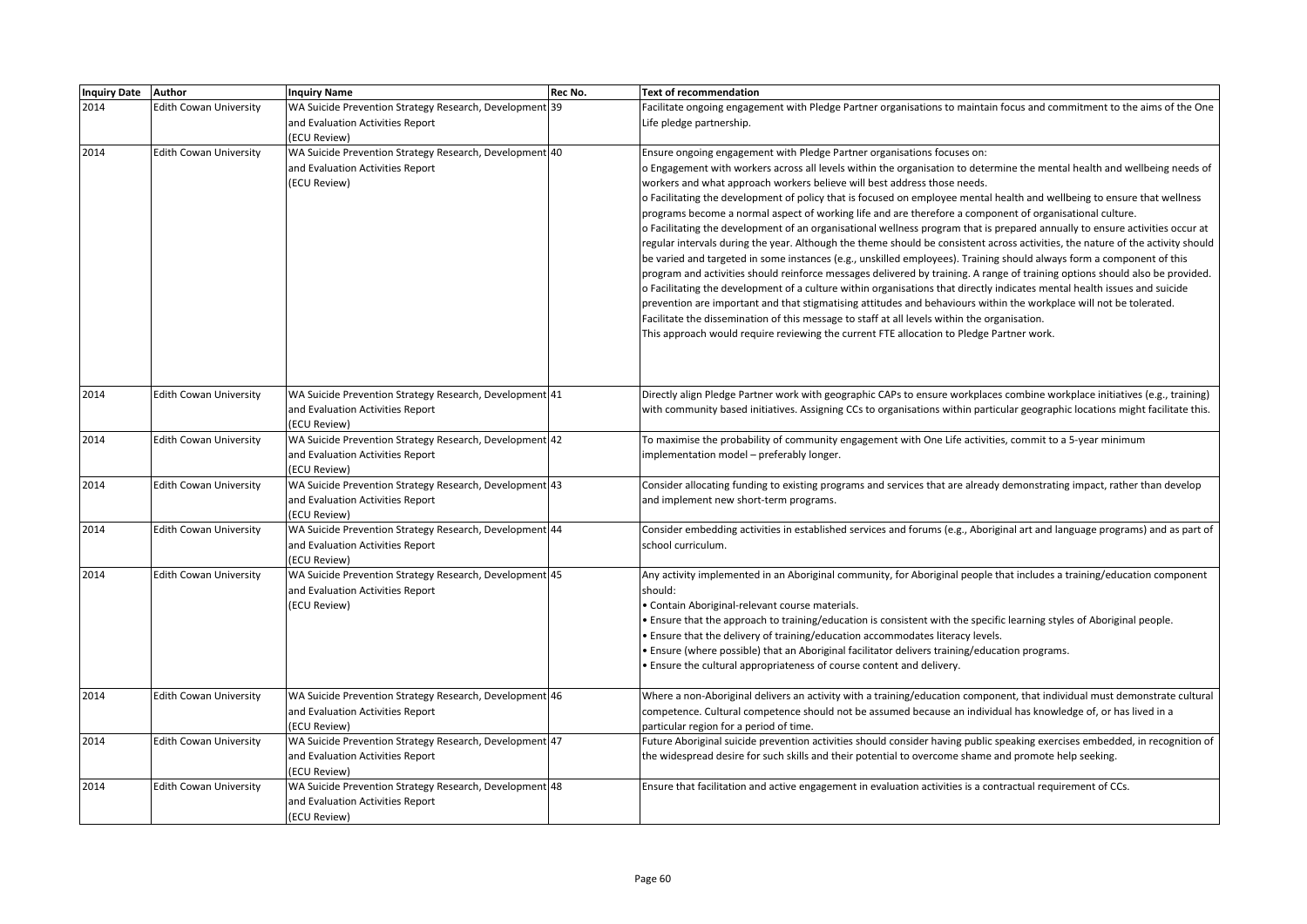| Inquiry Date Author |                               | <b>Inquiry Name</b>                                     | Rec No. | <b>Text of recommendation</b>                                                                                                |
|---------------------|-------------------------------|---------------------------------------------------------|---------|------------------------------------------------------------------------------------------------------------------------------|
| 2014                | <b>Edith Cowan University</b> | WA Suicide Prevention Strategy Research, Development 49 |         | Ensure local Aboriginal individuals and/or organisations partner with evaluators from the outset and coordinate evaluation   |
|                     |                               | and Evaluation Activities Report                        |         | activities in Aboriginal communities (possibly establish regional evaluation coordinators much like some CCs maintained      |
|                     |                               | (ECU Review)                                            |         | overarching geographical coordinators).                                                                                      |
| 2014                | <b>Edith Cowan University</b> | WA Suicide Prevention Strategy Research, Development 50 |         | Ensure all project documents (e.g., monthly/quarterly reports/Stage One reports) are automatically sent to the evaluation    |
|                     |                               | and Evaluation Activities Report                        |         | team.                                                                                                                        |
|                     |                               | (ECU Review)                                            |         |                                                                                                                              |
| 2014                | <b>Edith Cowan University</b> | WA Suicide Prevention Strategy Research, Development 51 |         | Establish an Aboriginal evaluation group consisting of Council members, NGO representatives, CC/agency and host agency       |
|                     |                               | and Evaluation Activities Report                        |         | representatives who collaborate to conceptualise, design and test strategies applied. This group would feed back to the      |
|                     |                               | (ECU Review)                                            |         | MCSP for endorsement of recommendations and facilitate understanding across strategy players of the nature and purpose       |
|                     |                               |                                                         |         | of evaluative activities. This would also foster greater support of evaluative initiatives amongst CCs responsible for data  |
|                     |                               |                                                         |         | collection.                                                                                                                  |
| 2014                | <b>Edith Cowan University</b> | WA Suicide Prevention Strategy Research, Development 52 |         | The MCSP should carefully consider the feasibility of reframing the current Suicide Prevention Strategy to accommodate a     |
|                     |                               | and Evaluation Activities Report                        |         | separate approach for Aboriginal people. Alternatively, and to align with national developments, a separate Aboriginal       |
|                     |                               | (ECU Review)                                            |         | Suicide Prevention Strategy should be considered.                                                                            |
| 2014                | <b>Edith Cowan University</b> | WA Suicide Prevention Strategy Research, Development 53 |         | A process whereby a suitably qualified person is appointed within communities to manage and organise suicide prevention      |
|                     |                               | and Evaluation Activities Report                        |         | activities (including potential fund raising events) should be considered. This may become part of an existing role possibly |
|                     |                               | (ECU Review)                                            |         | within the provision of health or mental health.                                                                             |
| 2014                | <b>Edith Cowan University</b> | WA Suicide Prevention Strategy Research, Development 54 |         | On the basis of the co-production approach to the Strategy, businesses should be encouraged to support suicide prevention    |
|                     |                               | and Evaluation Activities Report                        |         | in their community through sponsorship arrangements.                                                                         |
|                     |                               | (ECU Review)                                            |         |                                                                                                                              |
| 2014                | <b>Edith Cowan University</b> | WA Suicide Prevention Strategy Research, Development 55 |         | Branded resources should be available to facilitate recognition of the One Life message and to support local suicide         |
|                     |                               | and Evaluation Activities Report                        |         | prevention activities.                                                                                                       |
|                     |                               | (ECU Review)                                            |         |                                                                                                                              |
| Apr-14              | Ombudsman WA                  | Investigation into ways that State government           |         | As part of the development of the State Strategy past 2013, the Mental Health Commission considers developing                |
|                     |                               | departments and authorities can prevent or reduce       |         | differentiated strategies relevant to each of the four groups of young people, taking into account the findings of the       |
|                     |                               | suicide by young people                                 |         | investigation regarding the demographic characteristics of the 36 young people who died by suicide, the factors associated   |
|                     |                               | (Ombudsman 2014)                                        |         | with suicide they experienced, and their contact with State government departments and authorities.                          |
| Apr-14              | Ombudsman WA                  | Investigation into ways that State government           |         | The Mental Health Commission, in collaboration with relevant stakeholders, considers whether it may be appropriate to        |
|                     |                               | departments and authorities can prevent or reduce       |         | undertake, or facilitate the undertaking of, mental health literacy and suicide prevention activities for those young people |
|                     |                               | suicide by young people                                 |         | who demonstrate few factors associated with suicide, as identified by the investigation.                                     |
|                     |                               | (Ombudsman 2014)                                        |         |                                                                                                                              |
| Apr-14              | Ombudsman WA                  | Investigation into ways that State government           |         | As part of the development of the State Strategy past 2013, the Mental Health Commission gives consideration to whether      |
|                     |                               | departments and authorities can prevent or reduce       |         | the scope of the State Strategy should be expanded to encompass the Treatment and Continuing Care categories of suicide      |
|                     |                               | suicide by young people                                 |         | prevention, by incorporating the investigation's recommendations about ways that State government departments can            |
|                     |                               | (Ombudsman 2014)                                        |         | prevent or reduce suicide by young people.                                                                                   |
|                     |                               |                                                         |         |                                                                                                                              |
| Apr-14              | Ombudsman WA                  | Investigation into ways that State government           |         | The Department of Health considers the findings of this investigation in determining their state-wide provision of mental    |
|                     |                               | departments and authorities can prevent or reduce       |         | health services for young people.                                                                                            |
|                     |                               | suicide by young people                                 |         |                                                                                                                              |
|                     |                               | (Ombudsman 2014)                                        |         |                                                                                                                              |
| Apr-14              | Ombudsman WA                  | Investigation into ways that State government           |         | The Department of Health ensures that the Child and Adolescent Mental Health Service applies the priorities for acceptance   |
|                     |                               | departments and authorities can prevent or reduce       |         | of referrals set out in its policies.                                                                                        |
|                     |                               | suicide by young people                                 |         |                                                                                                                              |
|                     |                               | (Ombudsman 2014)                                        |         |                                                                                                                              |
| Apr-14              | Ombudsman WA                  | Investigation into ways that State government           |         | The Department of Health, where services are available, assists with the coordination of services from other government      |
|                     |                               | departments and authorities can prevent or reduce       |         | and non-government mental health services for young people who have been placed on a waitlist for services from the Child    |
|                     |                               | suicide by young people                                 |         | and Adolescent Mental Health Service.                                                                                        |
|                     |                               | (Ombudsman 2014)                                        |         |                                                                                                                              |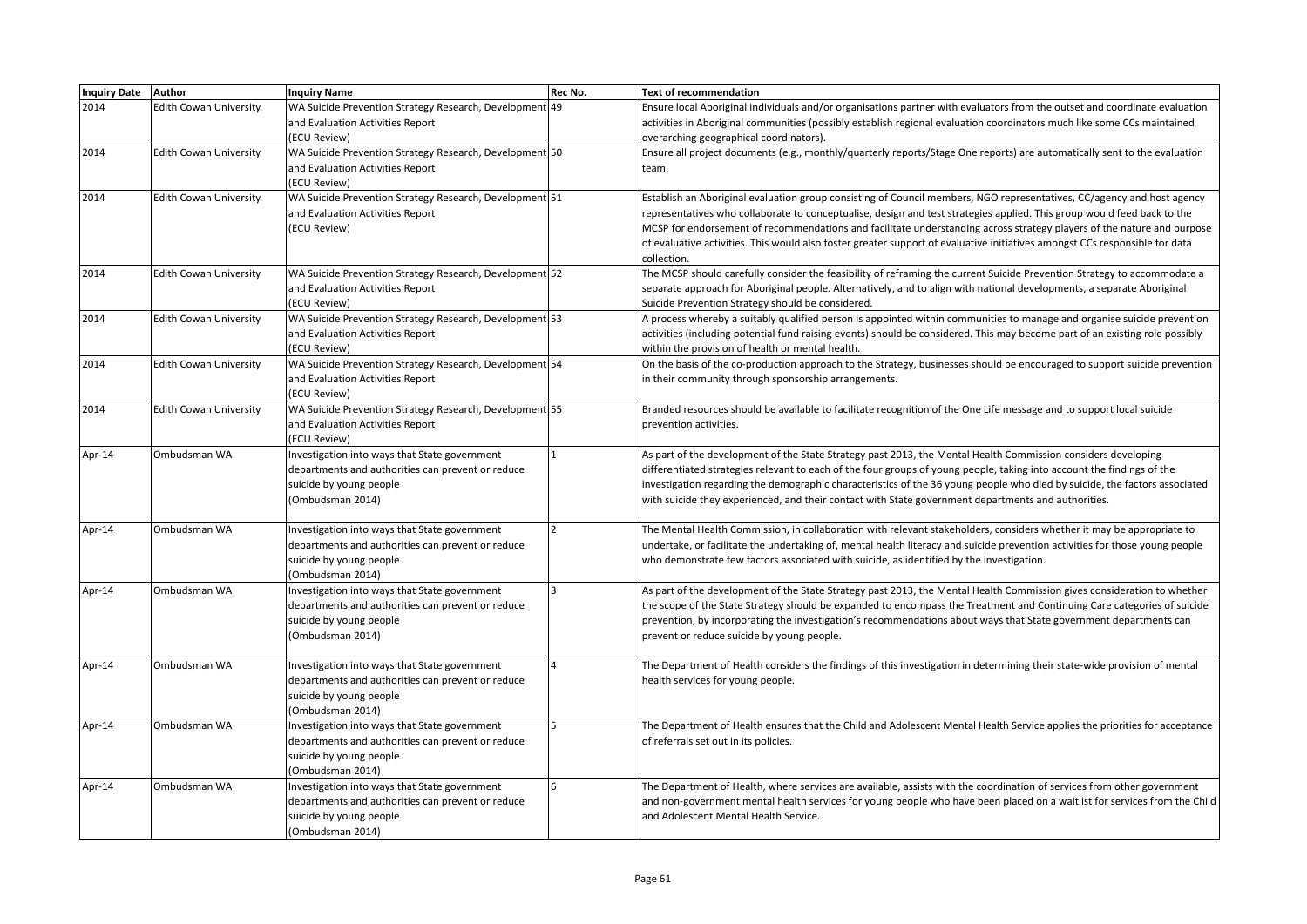| <b>Inquiry Date</b> | <b>Author</b> | <b>Inquiry Name</b>                               | Rec No. | <b>Text of recommendation</b>                                                                                               |
|---------------------|---------------|---------------------------------------------------|---------|-----------------------------------------------------------------------------------------------------------------------------|
| Apr-14              | Ombudsman WA  | Investigation into ways that State government     |         | Where a young person is referred to the Child and Adolescent Mental Health Service but not accepted by the Child and        |
|                     |               | departments and authorities can prevent or reduce |         | Adolescent Mental Health Service, the Department of Health notifies the referrer that the young person has not been         |
|                     |               | suicide by young people                           |         | accepted.                                                                                                                   |
|                     |               | (Ombudsman 2014)                                  |         |                                                                                                                             |
| Apr-14              | Ombudsman WA  | Investigation into ways that State government     |         | The Department of Health ensures that risk assessments undertaken by the Child and Adolescent Mental Health Service are     |
|                     |               | departments and authorities can prevent or reduce |         | conducted in accordance with the Clinical Risk Assessment and Management policy and the findings of the Chief               |
|                     |               | suicide by young people                           |         | Psychiatrist, including for young people who present with a history of child maltreatment.                                  |
|                     |               | (Ombudsman 2014)                                  |         |                                                                                                                             |
| Apr-14              | Ombudsman WA  | Investigation into ways that State government     | q       | The Department for Child Protection and Family Support considers whether an amendment to the Children and Community         |
|                     |               | departments and authorities can prevent or reduce |         | Services Act 2004 should be made to explicitly identify the importance of considering the effects of cumulative patterns of |
|                     |               | suicide by young people                           |         | harm on a child's safety and development                                                                                    |
|                     |               | (Ombudsman 2014)                                  |         |                                                                                                                             |
| Apr-14              | Ombudsman WA  | Investigation into ways that State government     | 10      | The Department for Child Protection and Family Support considers the revision of its relevant policies and procedures to    |
|                     |               | departments and authorities can prevent or reduce |         | recognise, consider and appropriately respond to cumulative harm that is caused by child maltreatment.                      |
|                     |               | suicide by young people                           |         |                                                                                                                             |
|                     |               | (Ombudsman 2014)                                  |         |                                                                                                                             |
| Apr-14              | Ombudsman WA  | Investigation into ways that State government     | 11      | The Department for Child Protection and Family Support enables and strengthens staff compliance with the policies and       |
|                     |               | departments and authorities can prevent or reduce |         | procedures that are applicable to the duty interaction process.                                                             |
|                     |               | suicide by young people                           |         |                                                                                                                             |
|                     |               | (Ombudsman 2014)                                  |         |                                                                                                                             |
| Apr-14              | Ombudsman WA  | Investigation into ways that State government     | 12      | The Department for Child Protection and Family Support enables and strengthens staff compliance with any revised policies   |
|                     |               | departments and authorities can prevent or reduce |         | and procedures which require them to assess the potential for cumulative harm to have occurred as a result of child         |
|                     |               | suicide by young people                           |         | maltreatment.                                                                                                               |
|                     |               | (Ombudsman 2014)                                  |         |                                                                                                                             |
| Apr-14              | Ombudsman WA  | Investigation into ways that State government     | 13      | In considering revisions to its policies and procedures to recognise cumulative harm, the Department for Child Protection   |
|                     |               | departments and authorities can prevent or reduce |         | and Family Support considers incorporating requirements to consult with Aboriginal Practice Leaders when the potential for  |
|                     |               | suicide by young people                           |         | cumulative harm is being assessed for Aboriginal young people.                                                              |
|                     |               | (Ombudsman 2014)                                  |         |                                                                                                                             |
| Apr-14              | Ombudsman WA  | Investigation into ways that State government     | 14      | The Department for Child Protection and Family Support uses information developed about young people who are likely to      |
|                     |               | departments and authorities can prevent or reduce |         | have experienced cumulative harm as a result of child maltreatment to identify young people whose risk of suicide will be   |
|                     |               | suicide by young people                           |         | further examined and addressed through the collaborative inter-agency approach discussed in Recommendation 22.              |
|                     |               | (Ombudsman 2014)                                  |         |                                                                                                                             |
| Apr-14              | Ombudsman WA  | Investigation into ways that State government     | 15      | The Department of Education ensures that schools comply with the requirements for addressing student non-attendance, as     |
|                     |               | departments and authorities can prevent or reduce |         | set out in the School Education Act 1999 and the Student Attendance policy.                                                 |
|                     |               | suicide by young people                           |         |                                                                                                                             |
|                     |               | (Ombudsman 2014)                                  |         |                                                                                                                             |
| Apr-14              | Ombudsman WA  | Investigation into ways that State government     | 16      | The Department of Education considers expanding its Student Attendance policy to:                                           |
|                     |               | departments and authorities can prevent or reduce |         | recognise that persistent non-attendance by a student may be due to cumulative harm resulting from child maltreatment;      |
|                     |               | suicide by young people                           |         | recognise that these students may be at heightened risk of suicide;                                                         |
|                     |               | (Ombudsman 2014)                                  |         | set out what additional steps will be taken in response to this risk, including working in coordination with other State    |
|                     |               |                                                   |         | government departments and authorities; and                                                                                 |
|                     |               |                                                   |         | provide that, where this association is identified, it will be appropriately taken into account.                            |
|                     |               |                                                   |         |                                                                                                                             |
| Apr-14              | Ombudsman WA  | Investigation into ways that State government     | 17      | The Department of Education ensures that schools comply with the requirements for managing student behaviour, as set        |
|                     |               | departments and authorities can prevent or reduce |         | out in its Behaviour Management in Schools policy.                                                                          |
|                     |               | suicide by young people                           |         |                                                                                                                             |
|                     |               | (Ombudsman 2014)                                  |         |                                                                                                                             |
|                     |               |                                                   |         |                                                                                                                             |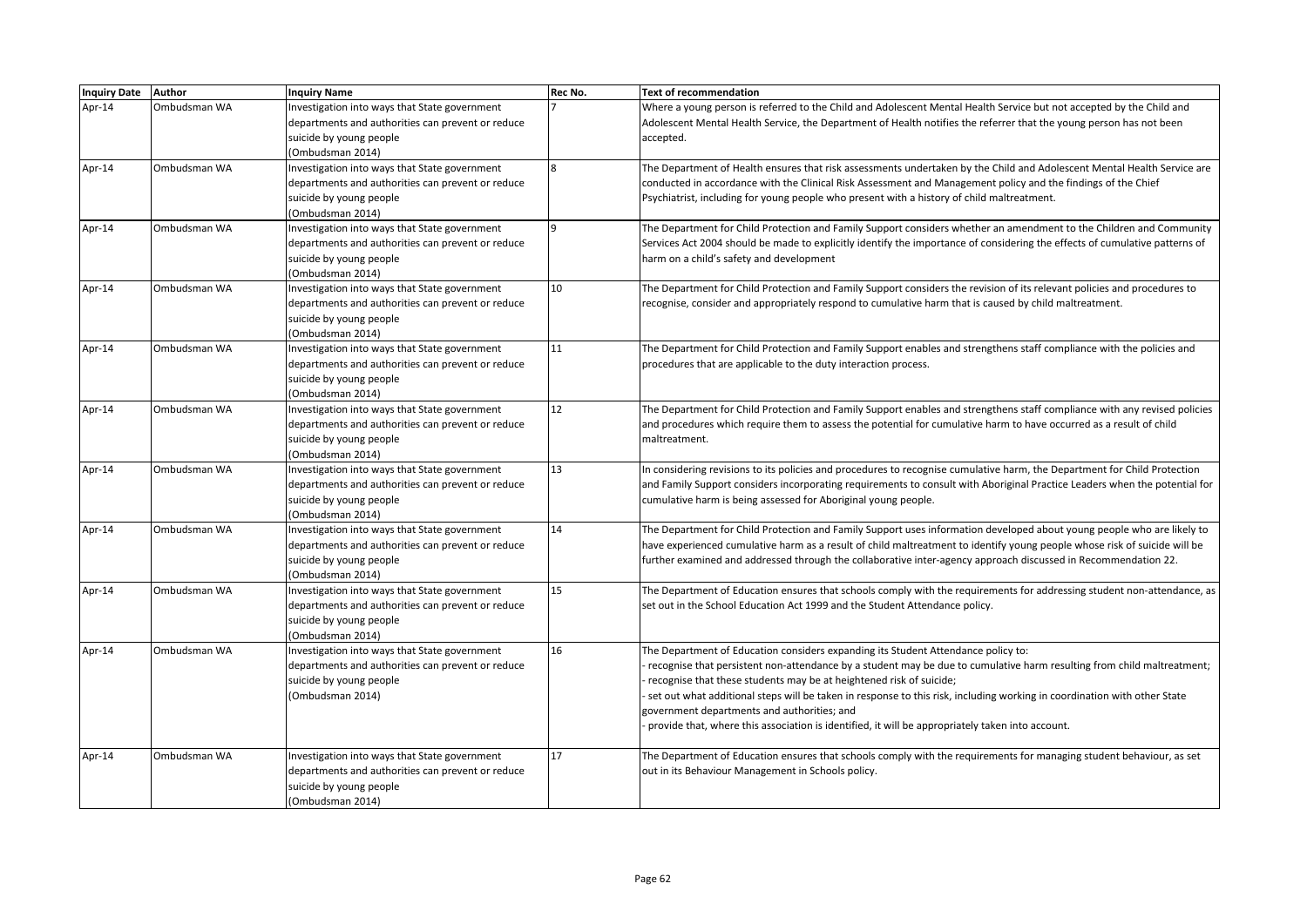| Inquiry Date Author |                        | <b>Inquiry Name</b>                                        | Rec No. | <b>Text of recommendation</b>                                                                                                    |
|---------------------|------------------------|------------------------------------------------------------|---------|----------------------------------------------------------------------------------------------------------------------------------|
| Apr-14              | Ombudsman WA           | Investigation into ways that State government              | 18      | The Department of Education considers the expansion of its Behaviour Management in Schools policy to:                            |
|                     |                        | departments and authorities can prevent or reduce          |         | recognise that ongoing behavioural difficulties by a student resulting in multiple suspensions and exclusions may be due to      |
|                     |                        | suicide by young people                                    |         | cumulative harm resulting from child maltreatment;                                                                               |
|                     |                        | (Ombudsman 2014)                                           |         | recognise that these students may be at heightened risk of suicide;                                                              |
|                     |                        |                                                            |         | set out what additional steps will be taken in response to this risk, including working in coordination with other State         |
|                     |                        |                                                            |         | government departments and authorities; and                                                                                      |
|                     |                        |                                                            |         | provide that, where this association is identified, it will be appropriately taken into account.                                 |
| Apr-14              | Ombudsman WA           | nvestigation into ways that State government               | 19      | The Department of Education ensures that schools comply with the additional requirements for addressing non-attendance           |
|                     |                        | departments and authorities can prevent or reduce          |         | by Aboriginal students, as set out in the Student Attendance policy.                                                             |
|                     |                        | suicide by young people                                    |         |                                                                                                                                  |
|                     |                        | (Ombudsman 2014)                                           |         |                                                                                                                                  |
| Apr-14              | Ombudsman WA           | Investigation into ways that State government              | 20      | The Department of Education identifies young people who are exhibiting difficulties by establishing internal procedures to       |
|                     |                        | departments and authorities can prevent or reduce          |         | track when:                                                                                                                      |
|                     |                        | suicide by young people                                    |         | a young person's attendance has fallen below 60 per cent;                                                                        |
|                     |                        | (Ombudsman 2014)                                           |         | a young person's name has been placed on the Students whose Whereabouts are Unknown list;                                        |
|                     |                        |                                                            |         | a young person has been suspended from attendance at school on two or more occasions; and                                        |
|                     |                        |                                                            |         | a young person has been excluded from school.                                                                                    |
| Apr-14              | Ombudsman WA           | Investigation into ways that State government              | 21      | The Department of Education uses the information obtained through tracking attendance, suspensions and exclusions to             |
|                     |                        | departments and authorities can prevent or reduce          |         | identify young people whose risk of suicide will be further examined and addressed through the collaborative inter-agency        |
|                     |                        | suicide by young people                                    |         | approach discussed in Recommendation 22.                                                                                         |
|                     |                        | (Ombudsman 2014)                                           |         |                                                                                                                                  |
| Apr-14              | Ombudsman WA           | Investigation into ways that State government              | 22      | The Mental Health Commission, working together with the Department of Health, the Department for Child Protection and            |
|                     |                        | departments and authorities can prevent or reduce          |         | Family Support and the Department of Education, considers the development of a collaborative inter-agency approach,              |
|                     |                        | suicide by young people                                    |         | including consideration of a shared screening tool and a joint case management approach for young people with multiple           |
|                     |                        | (Ombudsman 2014)                                           |         | risk factors for suicide.                                                                                                        |
| $May-14$            | <b>Auditor General</b> | The Implementation and Initial Outcomes of the Suicide 1   |         | For any future suicide prevention strategy or activities the Commission and the Council should:                                  |
|                     |                        | <b>Prevention Strategy</b>                                 |         |                                                                                                                                  |
|                     |                        | (OAG 2014)                                                 |         |                                                                                                                                  |
|                     |                        |                                                            |         |                                                                                                                                  |
| May-14              | <b>Auditor General</b> | The Implementation and Initial Outcomes of the Suicide 1.1 |         | · develop quantifiable and objective measures to complement qualitative reporting and allow more consistent assessment           |
|                     |                        | <b>Prevention Strategy</b>                                 |         | of suicide prevention activities to inform strategy development                                                                  |
|                     |                        | (OAG 2014)                                                 |         |                                                                                                                                  |
| $May-14$            | <b>Auditor General</b> | The Implementation and Initial Outcomes of the Suicide 1.2 |         | · develop an over-arching implementation plan                                                                                    |
|                     |                        | <b>Prevention Strategy</b>                                 |         |                                                                                                                                  |
|                     |                        | (OAG 2014)                                                 |         |                                                                                                                                  |
| $May-14$            | <b>Auditor General</b> | The Implementation and Initial Outcomes of the Suicide 1.3 |         | • review the governance structure and clearly define the roles and responsibilities of all parties                               |
|                     |                        | <b>Prevention Strategy</b>                                 |         |                                                                                                                                  |
|                     |                        | (OAG 2014)                                                 |         |                                                                                                                                  |
| $May-14$            | <b>Auditor General</b> | The Implementation and Initial Outcomes of the Suicide 1.4 |         | · identify, collaborate and coordinate with existing suicide prevention efforts to increase efficiencies and the likelihood that |
|                     |                        | <b>Prevention Strategy</b>                                 |         | benefits will be sustained.                                                                                                      |
|                     |                        | (OAG 2014)                                                 |         |                                                                                                                                  |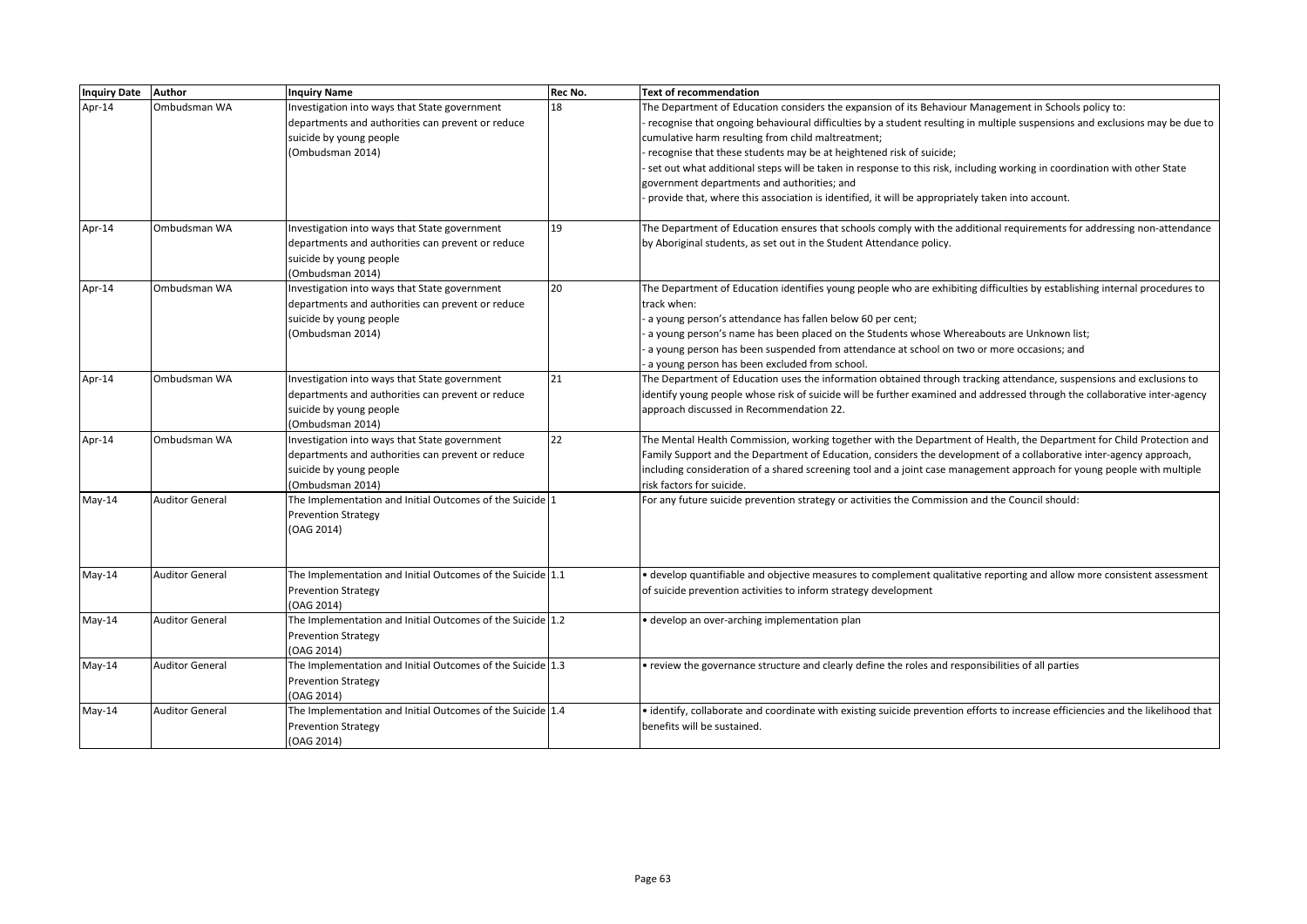| <b>Inquiry Date</b> | Author                                      | <b>Inquiry Name</b>                                                                                                                         | Rec No. | <b>Text of recommendation</b>                                                                                                                                                                                                                                                                                                                                                                                                                                                                                                                                                                                                                                                                                                                                                                                                                                                                                                         |
|---------------------|---------------------------------------------|---------------------------------------------------------------------------------------------------------------------------------------------|---------|---------------------------------------------------------------------------------------------------------------------------------------------------------------------------------------------------------------------------------------------------------------------------------------------------------------------------------------------------------------------------------------------------------------------------------------------------------------------------------------------------------------------------------------------------------------------------------------------------------------------------------------------------------------------------------------------------------------------------------------------------------------------------------------------------------------------------------------------------------------------------------------------------------------------------------------|
| Nov-14              | National Mental Health<br>Commission        | A Contributing Life: The 2014 Report Back on the 2012<br>and 2013 National Report Cards on Mental Health and<br>Suicide Prevention          |         | Nothing about us, without us - there must be a regular independent survey of people's experiences of and access to all<br>mental health services to drive real improvement.<br>Action called for: The National Mental Health Commission will undertake a regular national survey of people with mental<br>health difficulties and their families and support people. This survey will consider access to services, as well as perceptions<br>and experiences. This will build on and complement existing efforts and ensure that people always have a voice and remain<br>at the centre of decision-making about all the services that impact on them.                                                                                                                                                                                                                                                                                |
| Nov-14              | <b>National Mental Health</b><br>Commission | A Contributing Life: The 2014 Report Back on the 2012 2<br>and 2013 National Report Cards on Mental Health and<br><b>Suicide Prevention</b> |         | Increase access to timely and appropriate mental health services and support from 6-8 per cent to 12 per cent of the<br>Australian population.<br>Action called for: All governments must agree and meet the target in the Fourth National Mental Health Plan Measurement<br>Strategy that 12 per cent of the population should be able to access mental health services in a year. There must be an<br>agreement to this indicator with an implementation plan and investment strategy to achieve this.                                                                                                                                                                                                                                                                                                                                                                                                                              |
| <b>Nov-14</b>       | National Mental Health<br>Commission        | A Contributing Life: The 2014 Report Back on the 2012<br>and 2013 National Report Cards on Mental Health and<br>Suicide Prevention          |         | Reduce the use of involuntary practices and work to eliminate seclusion and restraint.<br>Action called for: All jurisdictions must contribute to a national data collection to provide comparison across states and<br>territories, with public reporting on all involuntary treatments, seclusions and restraints each year from 2013. This<br>information should be reported at the service unit level.<br>Action called for: The National Mental Health Commission will call for evidence of best practice in reducing and eliminating<br>seclusion and restraint and help identify good practice treatment approaches. We will do this in partnership with the Mental<br>Health Commission of Canada and Australian partners, including the Safety and Quality Partnerships Standing Committee,<br>Disability Discrimination Commissioner, Australian Human Rights Commission and interested state mental health<br>commissions. |
| <b>Nov-14</b>       | National Mental Health<br>Commission        | A Contributing Life: The 2014 Report Back on the 2012<br>and 2013 National Report Cards on Mental Health and<br>Suicide Prevention          |         | All governments must set targets and work together to reduce early death and improve the physical health of people with<br>mental illness.<br>Action called for: Enduring mental illness must be given the status of a chronic disease to give it higher national focus and<br>support.<br>Action called for: The physical health needs of people with mental health problems need to be given a higher priority in all<br>areas of health. The initial focus must be on rapidly reducing cardiovascular disease by reducing risk factors such as smoking,<br>poor diet and by increasing physical activity for people living with mental health problems.                                                                                                                                                                                                                                                                            |
| <b>Nov-14</b>       | National Mental Health<br>Commission        | A Contributing Life: The 2014 Report Back on the 2012<br>and 2013 National Report Cards on Mental Health and<br><b>Suicide Prevention</b>   |         | Include the mental health of Aboriginal and Torres Strait Islander peoples in 'Closing the Gap' targets to reduce early deaths<br>and improve wellbeing.<br>Action called for: Mental health must be included as an additional target in the COAG 'Closing the Gap' programme. This<br>must be done through the development and implementation of an Aboriginal and Torres Strait Islander Mental and Social<br>and Emotional Wellbeing Plan to commence in 2013. This must also address the future findings of the Aboriginal and Torres<br>Strait Islander Suicide Prevention Advisory Group.<br>Action called for: Training and employment of Aboriginal and Torres Strait Islander peoples in mental health services must<br>increase. There must also be better support for Aboriginal and Torres Strait Islander families. There must be regular<br>reporting on progress.                                                      |
| Nov-14              | <b>National Mental Health</b><br>Commission | A Contributing Life: The 2014 Report Back on the 2012 6<br>and 2013 National Report Cards on Mental Health and<br><b>Suicide Prevention</b> |         | There must be the same national commitment to safety and quality of care for mental health services as there is for general<br>health services.<br>Action called for: All governments must agree that there is the same emphasis on improving the quality of care and<br>reducing adverse events in mental health services as applies to other physical health services. Governments must commit to<br>implement nationally agreed and mandatory service standards in mental health services as they have for other health<br>services. The National Mental Health Commission will work with the Australian Commission on Quality and Safety in Health<br>Care to identify what it takes to get proper uptake of national mental health service standards and make them mandatory.                                                                                                                                                    |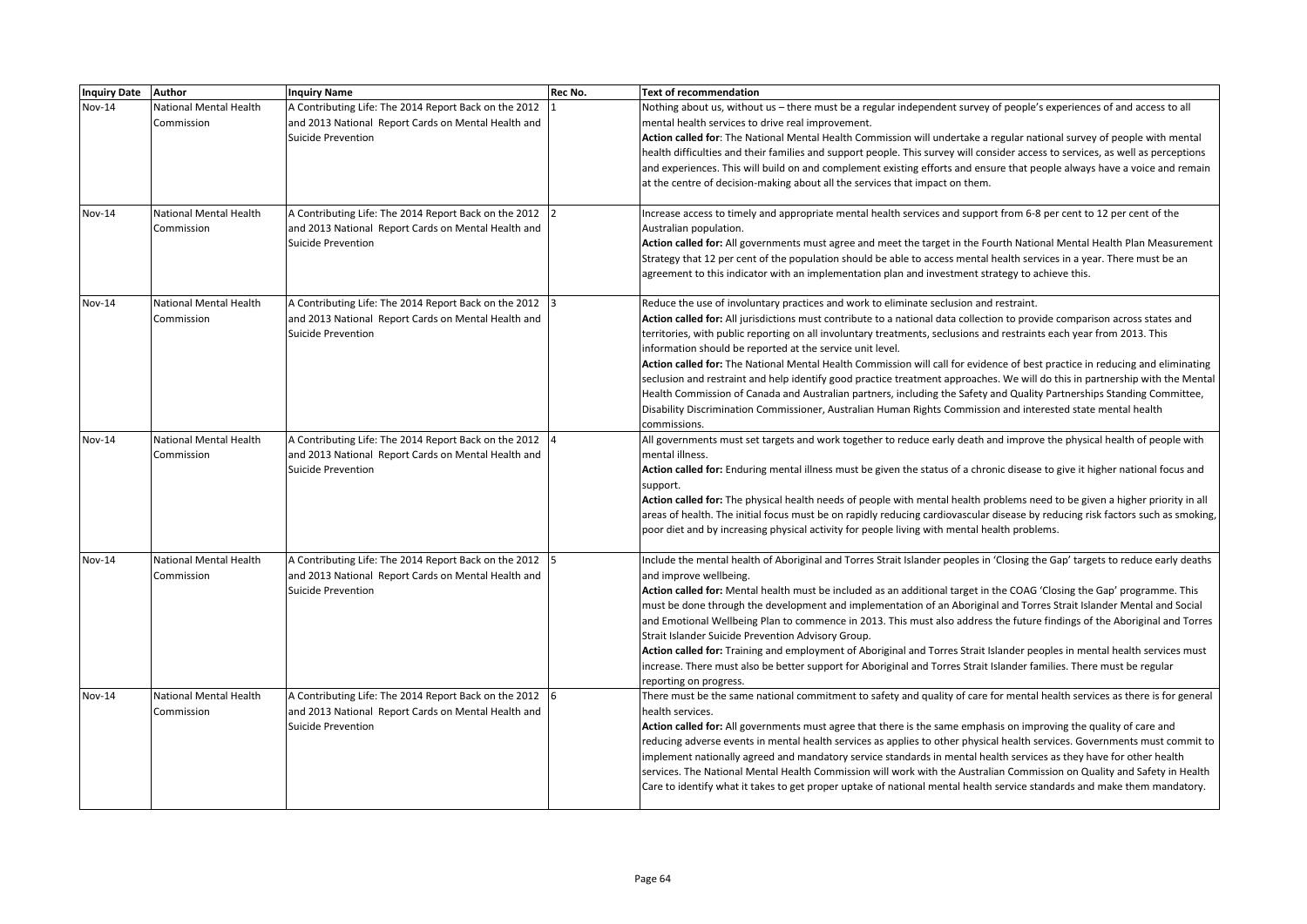| <b>Inquiry Date</b> | <b>Author</b>                               | <b>Inquiry Name</b>                                                                                                                       | Rec No. | Text of recommendation                                                                                                                                                                                                                                                                                                                                                                                                                                                                                                                                                                                                                                                                                                                                                                                                                                                                                                                                                                                           |
|---------------------|---------------------------------------------|-------------------------------------------------------------------------------------------------------------------------------------------|---------|------------------------------------------------------------------------------------------------------------------------------------------------------------------------------------------------------------------------------------------------------------------------------------------------------------------------------------------------------------------------------------------------------------------------------------------------------------------------------------------------------------------------------------------------------------------------------------------------------------------------------------------------------------------------------------------------------------------------------------------------------------------------------------------------------------------------------------------------------------------------------------------------------------------------------------------------------------------------------------------------------------------|
| Nov-14              | National Mental Health<br>Commission        | A Contributing Life: The 2014 Report Back on the 2012<br>and 2013 National Report Cards on Mental Health and<br><b>Suicide Prevention</b> |         | Invest in healthy families and communities to increase resilience and reduce the longer-term need for crisis services.<br>Action called for: Increase enhanced and personalised support for parenting through culturally relevant forms of home<br>based visiting (ante-natal and in the first few years of life). These must be provided at a local or regional level. There must<br>also be active follow up where a family is under stress or experiencing tough financial or social difficulties.                                                                                                                                                                                                                                                                                                                                                                                                                                                                                                            |
| <b>Nov-14</b>       | <b>National Mental Health</b><br>Commission | A Contributing Life: The 2014 Report Back on the 2012 8<br>and 2013 National Report Cards on Mental Health and<br>Suicide Prevention      |         | Increase the levels of participation of people with mental health difficulties in employment in Australia to match best<br>international levels.<br>Action called for: The National Mental Health Commission will pull together a Taskforce including industry, government and<br>community leaders to actively promote effective government and workplace programmes that increase the participation of<br>people with mental health difficulties in employment. The Commission will partner with key industry and community groups<br>to Call for Evidence and work together to advance the adoption of good practice in Australia.<br>Action called for: Employment support programmes, initiatives and benefits must be more flexible. They must recognise<br>that mental illness comes and goes and what that means for people and their families. Programmes must provide long term<br>support for the employee, families and support people and the employer, with appropriate incentives and milestones. |
| Nov-14              | <b>National Mental Health</b><br>Commission | A Contributing Life: The 2014 Report Back on the 2012 9<br>and 2013 National Report Cards on Mental Health and<br>Suicide Prevention      |         | No-one should be discharged from hospitals, custodial care, mental health or drug and alcohol related treatment services<br>into homelessness. Access to stable and safe places to live must increase.<br>Action called for: All governments implement and report regularly on the existing COAG commitment of 'no exits into<br>homelessness' from statutory, custodial care and hospital, mental health and drug and alcohol services for those at risk of<br>homelessness.<br>Action called for: Discharge planning must consider whether someone has a safe and stable place to live. Data must also be<br>collected on housing status at point of discharge and reported on three months later, linked to the discharge plan.<br>Action called for: Governments must commit to removing any structural discrimination barriers to accessing housing. Just as<br>important is providing support to help vulnerable residents to settle in, adjust and remain in their homes.                                 |
| Nov-14              | National Mental Health<br>Commission        | A Contributing Life: The 2014 Report Back on the 2012 10<br>and 2013 National Report Cards on Mental Health and<br>Suicide Prevention     |         | Prevent and reduce suicides, and support those who attempt suicide through timely local responses and reporting.<br>Action called for: Develop local, integrated and more timely suicide and at-risk reporting and responses. Developing and<br>rolling out well coordinated community based, culturally appropriate, early response systems and suicide prevention<br>programmes which promote community safety, reach the most vulnerable, and using up to date information from the 'first<br>responders' such police officers, occupational health workers, ambulance officers and mental health workers.<br>Action called for: Programmes with a proven track record (which are evidence based) must be supported and implemented<br>as a priority in regions and communities with the highest suicide or attempted suicide rates - action needs commitment and<br>a humane approach.                                                                                                                       |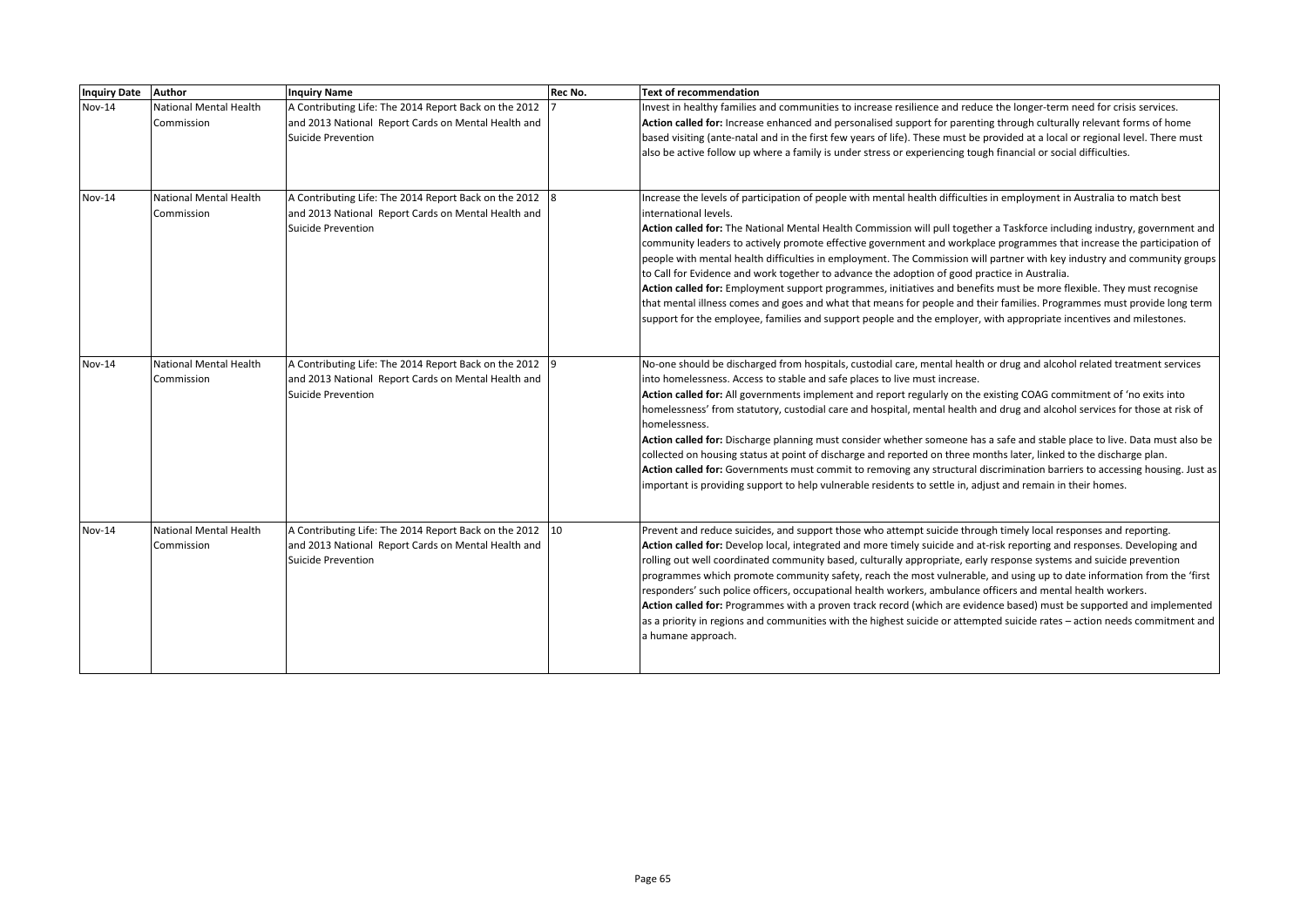| Inquiry Date Author |                               | <b>Inquiry Name</b>                                      | Rec No. | <b>Text of recommendation</b>                                                                                                                         |
|---------------------|-------------------------------|----------------------------------------------------------|---------|-------------------------------------------------------------------------------------------------------------------------------------------------------|
| Nov-14              | National Mental Health        | A Contributing Life: The 2014 Report Back on the 2012    | 11      | People with co-existing mental health difficulties and substance use problems must be offered appropriate and closely                                 |
|                     | Commission                    | and 2013 National Report Cards on Mental Health and      |         | coordinated assessment, response and follow-up for their problems.                                                                                    |
|                     |                               | <b>Suicide Prevention</b>                                |         | Action called for: We must have a mechanism to test compliance with "No Wrong Door" practices and ensure they do not                                  |
|                     |                               |                                                          |         | exclude or discriminate against people with co-existing mental health and substance misuse problems. The benchmark for                                |
|                     |                               |                                                          |         | this must come from the experience of people affected by these difficulties, their families and supporters, then we can start                         |
|                     |                               |                                                          |         | to measure uptake of policies and impacts on peoples' experiences.                                                                                    |
|                     |                               |                                                          |         | Action called for: the Commission calls for innovative responses in this area that do not discriminate against people with co-                        |
|                     |                               |                                                          |         | existing difficulties - particularly around integrated services, funding and policy. These must embed appropriate assessment,                         |
|                     |                               |                                                          |         | treatment and professional supervision and be systematically evaluated. This will expand our understanding about what                                 |
|                     |                               |                                                          |         | works, and help develop more effective models of practice appropriate to different groups.                                                            |
|                     |                               |                                                          |         | Action called for: Funding must facilitate these actions, not create barriers to them.                                                                |
|                     |                               |                                                          |         |                                                                                                                                                       |
| <b>Nov-14</b>       | <b>National Mental Health</b> | A Contributing Life: The 2014 Report Back on the 2012 12 |         | National, systematic and adequately funded early intervention approaches must remain. This must be accompanied by                                     |
|                     | Commission                    | and 2013 National Report Cards on Mental Health and      |         | robust evaluation to support investment decisions, with a focus on implementation, outcomes and accountability.                                       |
|                     |                               | <b>Suicide Prevention</b>                                |         | Action called for: People using services, their families and supporters must be engaged with co-design, evaluation and                                |
|                     |                               |                                                          |         | monitoring of early intervention initiatives.                                                                                                         |
|                     |                               |                                                          |         | Action called for: Continuous practice improvement must be driven by the findings of ongoing independent rigorous                                     |
|                     |                               |                                                          |         | evaluation and appropriate accountability.                                                                                                            |
| <b>Nov-14</b>       | <b>National Mental Health</b> | A Contributing Life: The 2014 Report Back on the 2012 13 |         | A National Mental Health Peer Workforce Development Framework must be created and implemented in all treatment and                                    |
|                     | Commission                    | and 2013 National Report Cards on Mental Health and      |         | support settings. Progress must be measured against a national target for the employment and development of the peer                                  |
|                     |                               | Suicide Prevention                                       |         | workforce.                                                                                                                                            |
|                     |                               |                                                          |         | Action called for: All governments and agencies must work together and with suitably experienced people with lived                                    |
|                     |                               |                                                          |         | experience and their families to agree and implement a National Mental Health Peer Workforce Development Framework.                                   |
|                     |                               |                                                          |         | Action called for: This framework must identify a target and implementation strategy for the employment of peer workers                               |
|                     |                               |                                                          |         | in all support and treatment settings.                                                                                                                |
|                     |                               |                                                          |         | Action called for: The Certificate IV Peer Work training materials developed by Community Mental Health Australia must be                             |
|                     |                               |                                                          |         | rolled out nationally when available.                                                                                                                 |
| Nov-14              | National Mental Health        | A Contributing Life: The 2014 Report Back on the 2012 14 |         | A practical guide for the inclusion of families and support people in services must be developed and implemented, and this                            |
|                     | Commission                    | and 2013 National Report Cards on Mental Health and      |         | must include consideration of the services and supports that they need to be sustained in their role.                                                 |
|                     |                               | <b>Suicide Prevention</b>                                |         | Action called for: Effective approaches to the meaningful inclusion of families and informal support people exist, and these                          |
|                     |                               |                                                          |         | must be harnessed and incorporated into a national practical guide.                                                                                   |
|                     |                               |                                                          |         | Action called for: The Commission will use the Contributing Life survey to assess compliance with these principles. This will                         |
|                     |                               |                                                          |         | complement the work being developed on the Consumer and Carer Experience of Care tool.                                                                |
|                     |                               |                                                          |         |                                                                                                                                                       |
| <b>Nov-14</b>       | National Mental Health        | A Contributing Life: The 2014 Report Back on the 2012 15 |         | The Commission calls for the implementation and ongoing evaluation of a sustained, multi-faceted national strategy for                                |
|                     | Commission                    | and 2013 National Report Cards on Mental Health and      |         | reducing discrimination.                                                                                                                              |
|                     |                               | <b>Suicide Prevention</b>                                |         | Action called for: We will continue to work with others to consider ways to end the vilification of people with mental illness.                       |
|                     |                               |                                                          |         | Action called for: We need more targeted anti-discrimination initiatives, beginning with those who come into frequent                                 |
|                     |                               |                                                          |         | contact with people with mental health problems and their families and support people, as well as those among whom<br>discrimination is the greatest. |
|                     |                               |                                                          |         |                                                                                                                                                       |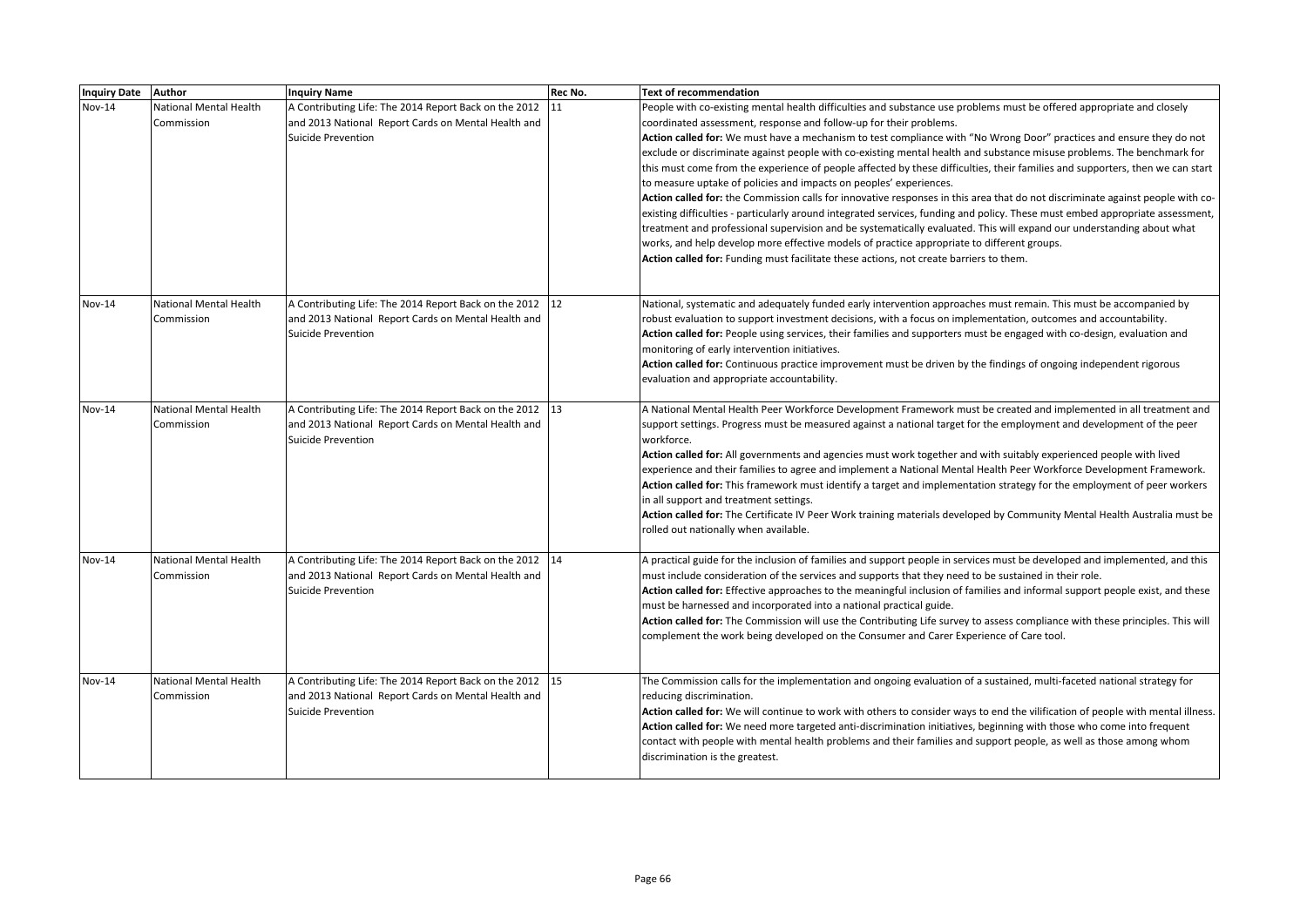| <b>Inquiry Date</b>     | Author                                                         | <b>Inquiry Name</b>                                                                                                                                                                            | Rec No. | Text of recommendation                                                                                                                                                                                                                                                                                                                                                                                                                                                                                                                                                                                                                                                                                                                                                                                                                                                                                                                                                                                                                                                                                                                                                                                                                                                                                                                                                                                                                                                                                                                                                                                                                                                                                                                                                                                                                                                                                                                                                                                                                                                                                                                                                                                                                                                                              |
|-------------------------|----------------------------------------------------------------|------------------------------------------------------------------------------------------------------------------------------------------------------------------------------------------------|---------|-----------------------------------------------------------------------------------------------------------------------------------------------------------------------------------------------------------------------------------------------------------------------------------------------------------------------------------------------------------------------------------------------------------------------------------------------------------------------------------------------------------------------------------------------------------------------------------------------------------------------------------------------------------------------------------------------------------------------------------------------------------------------------------------------------------------------------------------------------------------------------------------------------------------------------------------------------------------------------------------------------------------------------------------------------------------------------------------------------------------------------------------------------------------------------------------------------------------------------------------------------------------------------------------------------------------------------------------------------------------------------------------------------------------------------------------------------------------------------------------------------------------------------------------------------------------------------------------------------------------------------------------------------------------------------------------------------------------------------------------------------------------------------------------------------------------------------------------------------------------------------------------------------------------------------------------------------------------------------------------------------------------------------------------------------------------------------------------------------------------------------------------------------------------------------------------------------------------------------------------------------------------------------------------------------|
| Nov-14<br><b>Nov-14</b> | National Mental Health<br>Commission<br>National Mental Health | A Contributing Life: The 2014 Report Back on the 2012<br>and 2013 National Report Cards on Mental Health and<br>Suicide Prevention<br>A Contributing Life: The 2014 Report Back on the 2012 17 | 16      | All Australians need access to alternative (and innovative) pathways through school, tertiary and vocational education and<br>training.<br>Action called for: Australian governments must collect data, and report nationally on the educational participation of people<br>experiencing mental health difficulties. A target must be set to reduce the numbers of those with mental health problems<br>falling into the "not in education, employment or training" (NEET) group, thus tracking our progress against that of other<br>countries.<br>Where people with mental health difficulties, their families and supporters come into contact with the criminal justice                                                                                                                                                                                                                                                                                                                                                                                                                                                                                                                                                                                                                                                                                                                                                                                                                                                                                                                                                                                                                                                                                                                                                                                                                                                                                                                                                                                                                                                                                                                                                                                                                         |
|                         | Commission                                                     | and 2013 National Report Cards on Mental Health and<br>Suicide Prevention                                                                                                                      |         | system and forensic services, practices which promote a rights and recovery focus and which will reduce recidivism must be<br>supported and expanded.<br>Action called for: State and territory governments must scale up diversion schemes, justice re-investment, and transition<br>support.<br>Action called for: State and territory governments must provide better mental health programmes to those who come into<br>contact with the justice system, so that people have their mental health improved rather than diminished.                                                                                                                                                                                                                                                                                                                                                                                                                                                                                                                                                                                                                                                                                                                                                                                                                                                                                                                                                                                                                                                                                                                                                                                                                                                                                                                                                                                                                                                                                                                                                                                                                                                                                                                                                               |
| <b>Nov-14</b>           | National Mental Health<br>Commission                           | A Contributing Life: The 2014 Report Back on the 2012 18<br>and 2013 National Report Cards on Mental Health and<br>Suicide Prevention                                                          |         | Governments must sign up to national targets to reduce suicide and suicide attempts and make a plan to reach them. These<br>targets must be based on detailed modelling.<br>Action called for: Suicide prevention programmes with a proven track record (which are evidence-based) must be<br>supported and implemented as a priority in regions and communities with the highest suicide or attempted suicide rates -<br>action needs commitment and a humane approach.<br>Action called for: This modelling must:<br>• incorporate the best current evidence from Australia and proposals for small-scale piloting of approaches with promising<br>evidence. It should identify where targeted research is most needed;<br>• identify proposals for how practical collaboration can be fostered – as the basis for a systemic approach to suicide<br>prevention. This applies not just across government departments and between federal and state governments. It also means<br>collaboration at a local level between providers of health, welfare, employment, education, housing, legal and justice<br>sectors, and also between providers and users of services and supports; and<br>• determine priorities for investment. We know little about the cost-effectiveness of suicide prevention approaches, and we<br>need to start by undertaking robust evaluation of existing initiatives.<br>Action called for: Existing community-based suicide bereavement support activities for families and support people must be<br>scaled up and new ones encouraged - particularly in Aboriginal and Torres Strait Islander communities.<br>Action called for: Australia needs a national picture of the contributing factors to suicide attempts, starting with those most<br>at risk, so we can work out sensitive responses to those groups, marshal resources and, over time, measure our success. It is<br>vital to hear from those who have survived a suicide attempt and from their families and supporters about what helped and<br>what made things worse at the time. To contribute to this effort, the Commission has initiated a small study by the Centre<br>for Research Excellence in Suicide Prevention into peoples' experiences leading up to and following a suicide attempt. |
| Nov-14                  | National Mental Health<br>Commission                           | Contributing Lives, Thriving Communities - Report of<br>the National Review of Mental Health Programmes and<br>Services<br>(NMHC Program Review)                                               |         | Agree the Commonwealth's role in mental health is through national leadership and regional integration, including<br>integrated primary and mental health care.                                                                                                                                                                                                                                                                                                                                                                                                                                                                                                                                                                                                                                                                                                                                                                                                                                                                                                                                                                                                                                                                                                                                                                                                                                                                                                                                                                                                                                                                                                                                                                                                                                                                                                                                                                                                                                                                                                                                                                                                                                                                                                                                     |
| <b>Nov-14</b>           | National Mental Health<br>Commission                           | Contributing Lives, Thriving Communities - Report of<br>the National Review of Mental Health Programmes and<br><b>Services</b><br>(NMHC Program Review)                                        |         | Develop, agree and implement a National Mental Health and Suicide Prevention Plan with states and territories, in<br>collaboration with people with lived experience, their families and support people.                                                                                                                                                                                                                                                                                                                                                                                                                                                                                                                                                                                                                                                                                                                                                                                                                                                                                                                                                                                                                                                                                                                                                                                                                                                                                                                                                                                                                                                                                                                                                                                                                                                                                                                                                                                                                                                                                                                                                                                                                                                                                            |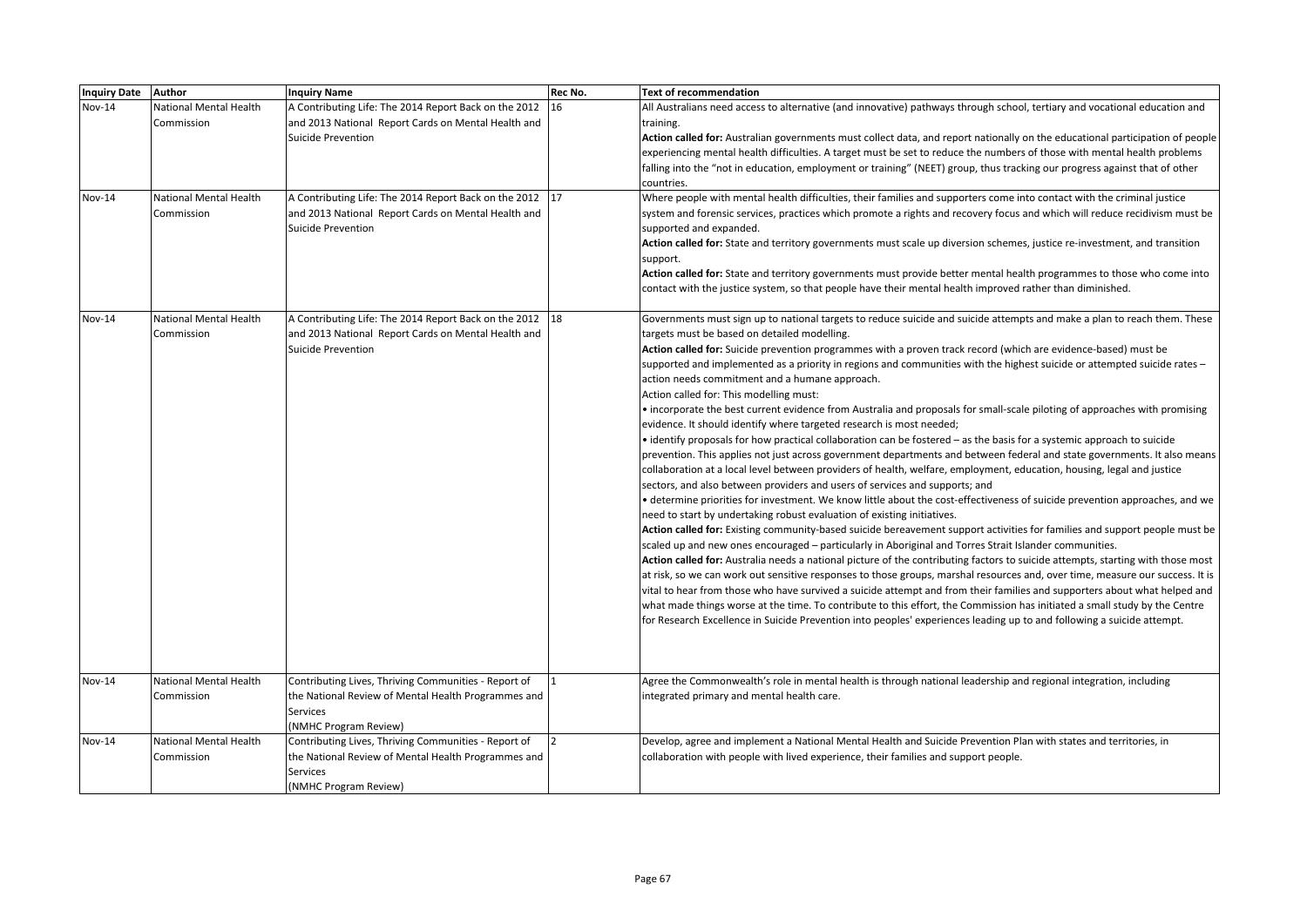| Inquiry Date Author |                               | <b>Inquiry Name</b>                                  | Rec No. | <b>Text of recommendation</b>                                                                                                      |
|---------------------|-------------------------------|------------------------------------------------------|---------|------------------------------------------------------------------------------------------------------------------------------------|
| <b>Nov-14</b>       | National Mental Health        | Contributing Lives, Thriving Communities - Report of |         | Urgently clarify the eligibility criteria for access to the National Disability Insurance Scheme (NDIS) for people with disability |
|                     | Commission                    | the National Review of Mental Health Programmes and  |         | arising from mental illness and ensure the provision of current funding into the NDIS allows for a significant Tier 2 system of    |
|                     |                               | Services                                             |         | community supports.                                                                                                                |
|                     |                               | (NMHC Program Review)                                |         |                                                                                                                                    |
| Nov-14              | <b>National Mental Health</b> | Contributing Lives, Thriving Communities - Report of |         | Adopt a small number of important, ambitious and achievable national targets to guide policy decisions and directions in           |
|                     | Commission                    | the National Review of Mental Health Programmes and  |         | mental health and suicide prevention.                                                                                              |
|                     |                               | Services                                             |         |                                                                                                                                    |
|                     |                               | (NMHC Program Review)                                |         |                                                                                                                                    |
| Nov-14              | <b>National Mental Health</b> | Contributing Lives, Thriving Communities - Report of |         | Make Aboriginal and Torres Strait Islander mental health a national priority and agree an additional COAG Closing the Gap          |
|                     | Commission                    | the National Review of Mental Health Programmes and  |         | target specifically for mental health.                                                                                             |
|                     |                               | <b>Services</b>                                      |         |                                                                                                                                    |
|                     |                               | (NMHC Program Review)                                |         |                                                                                                                                    |
| <b>Nov-14</b>       | <b>National Mental Health</b> | Contributing Lives, Thriving Communities - Report of |         | Tie receipt of ongoing Commonwealth funding for government, NGO and privately provided services to demonstrated                    |
|                     | Commission                    | the National Review of Mental Health Programmes and  |         | performance, and use of a single care plan and eHealth record for those with complex needs.                                        |
|                     |                               | Services                                             |         |                                                                                                                                    |
|                     |                               | (NMHC Program Review)                                |         |                                                                                                                                    |
| Nov-14              | National Mental Health        | Contributing Lives, Thriving Communities - Report of |         | Reallocate a minimum of \$1 billion in Commonwealth acute hospital funding in the forward estimates over the five years            |
|                     | Commission                    | the National Review of Mental Health Programmes and  |         | from 2017-18 into more community-based psychosocial, primary and community mental health services.                                 |
|                     |                               | <b>Services</b>                                      |         |                                                                                                                                    |
|                     |                               | (NMHC Program Review)                                |         |                                                                                                                                    |
| <b>Nov-14</b>       | <b>National Mental Health</b> | Contributing Lives, Thriving Communities - Report of |         | Extend the scope of Primary Health Networks (renamed Primary and Mental Health Networks) as the key regional                       |
|                     | Commission                    | the National Review of Mental Health Programmes and  |         | architecture for equitable planning and purchasing of mental health programmes, services and integrated care pathways.             |
|                     |                               | <b>Services</b>                                      |         |                                                                                                                                    |
|                     |                               | (NMHC Program Review)                                |         |                                                                                                                                    |
| <b>Nov-14</b>       | <b>National Mental Health</b> | Contributing Lives, Thriving Communities - Report of |         | Bundle-up programmes and boost the role and capacity of NGOs and other service providers to provide more                           |
|                     | Commission                    | the National Review of Mental Health Programmes and  |         | comprehensive, integrated and higher-level mental health services and support for people, their families and supporters.           |
|                     |                               | <b>Services</b>                                      |         |                                                                                                                                    |
|                     |                               | (NMHC Program Review)                                |         |                                                                                                                                    |
| <b>Nov-14</b>       | <b>National Mental Health</b> | Contributing Lives, Thriving Communities - Report of | 10      | Improve service equity for rural and remote communities through place-based models of care.                                        |
|                     | Commission                    | the National Review of Mental Health Programmes and  |         |                                                                                                                                    |
|                     |                               | Services                                             |         |                                                                                                                                    |
|                     |                               | (NMHC Program Review)                                |         |                                                                                                                                    |
| Nov-14              | <b>National Mental Health</b> | Contributing Lives, Thriving Communities - Report of | 11      | Promote easy access to self-help options to help people, their families and communities to support                                 |
|                     | Commission                    | the National Review of Mental Health Programmes and  |         | themselves and each other, and improve ease of navigation for stepping through the mental health system.                           |
|                     |                               | <b>Services</b>                                      |         |                                                                                                                                    |
|                     |                               | (NMHC Program Review)                                |         |                                                                                                                                    |
| <b>Nov-14</b>       | <b>National Mental Health</b> | Contributing Lives, Thriving Communities - Report of | 12      | Strengthen the central role of GPs in mental health care through incentives for use of evidence-based practice guidelines,         |
|                     | Commission                    | the National Review of Mental Health Programmes and  |         | changes to the Medicare Benefits Schedule and staged implementation of Medical Homes for Mental Health.                            |
|                     |                               | <b>Services</b>                                      |         |                                                                                                                                    |
|                     |                               | (NMHC Program Review)                                |         |                                                                                                                                    |
| <b>Nov-14</b>       | <b>National Mental Health</b> | Contributing Lives, Thriving Communities - Report of | 13      | Enhance access to the Better Access programme for those who need it most through changed eligibility and payment                   |
|                     | Commission                    | the National Review of Mental Health Programmes and  |         | arrangements and a more equitable geographical distribution of psychological services.                                             |
|                     |                               | <b>Services</b>                                      |         |                                                                                                                                    |
|                     |                               | (NMHC Program Review)                                |         |                                                                                                                                    |
| $Nov-14$            | <b>National Mental Health</b> | Contributing Lives, Thriving Communities - Report of | 14      | Introduce incentives to include pharmacists as key members of the mental health care team.                                         |
|                     | Commission                    | the National Review of Mental Health Programmes and  |         |                                                                                                                                    |
|                     |                               | Services                                             |         |                                                                                                                                    |
|                     |                               | (NMHC Program Review)                                |         |                                                                                                                                    |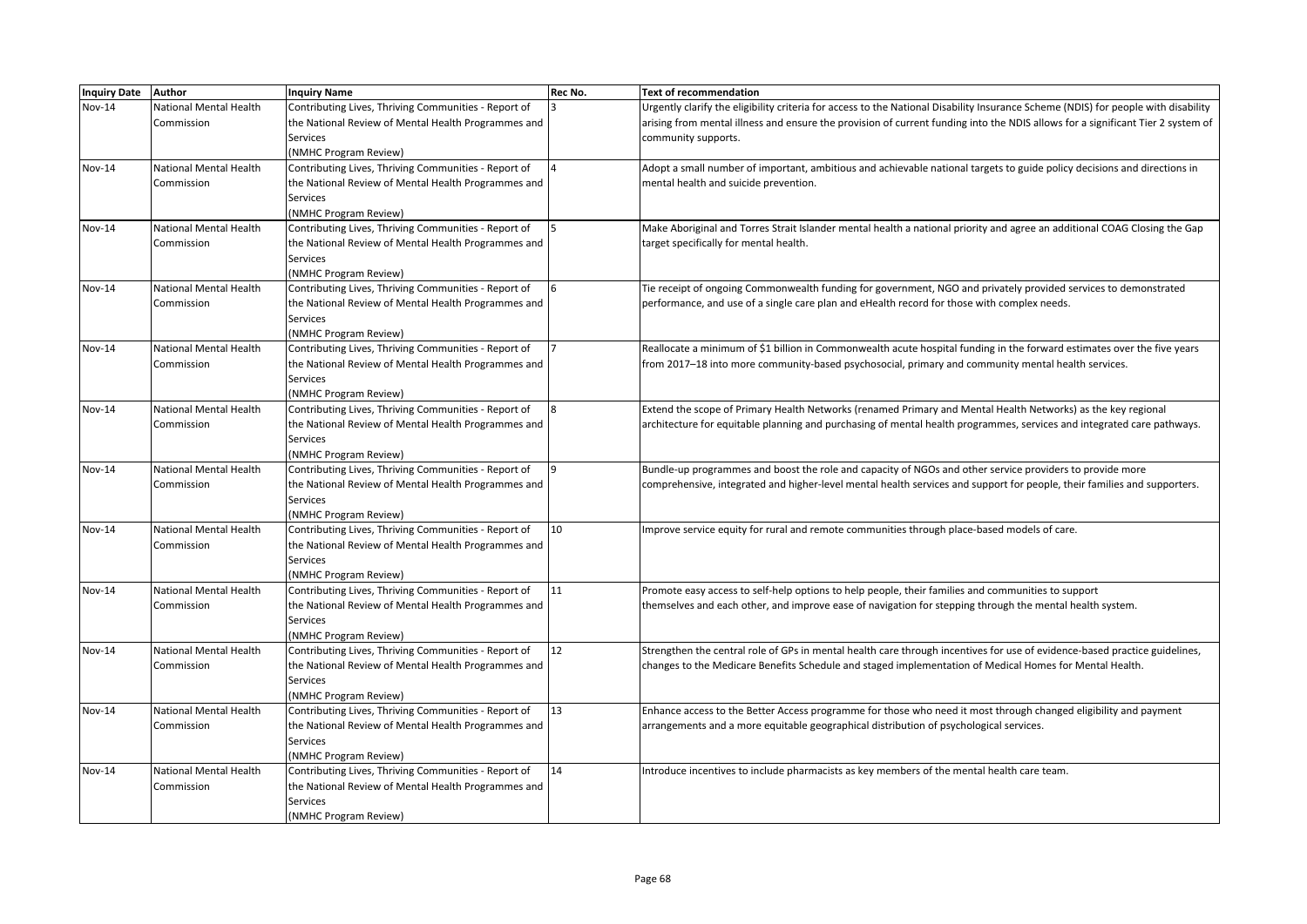| <b>Inquiry Date</b> | Author                 | <b>Inquiry Name</b>                                                           | Rec No. | <b>Text of recommendation</b>                                                                                                |
|---------------------|------------------------|-------------------------------------------------------------------------------|---------|------------------------------------------------------------------------------------------------------------------------------|
| Nov-14              | National Mental Health | Contributing Lives, Thriving Communities - Report of                          | 15      | Build resilience and targeted interventions for families with children, both collectively and with those with emerging       |
|                     | Commission             | the National Review of Mental Health Programmes and                           |         | behavioural issues, distress and mental health difficulties.                                                                 |
|                     |                        | Services                                                                      |         |                                                                                                                              |
|                     |                        | (NMHC Program Review)                                                         |         |                                                                                                                              |
| Nov-14              | National Mental Health | Contributing Lives, Thriving Communities - Report of                          | 16      | Identify, develop and implement a national framework to support families and communities in                                  |
|                     | Commission             | the National Review of Mental Health Programmes and                           |         | the prevention of trauma from maltreatment during infancy and early childhood, and to support those impacted by              |
|                     |                        | Services                                                                      |         | childhood trauma.                                                                                                            |
|                     |                        | (NMHC Program Review)                                                         |         |                                                                                                                              |
| Nov-14              | National Mental Health | Contributing Lives, Thriving Communities - Report of                          | 17      | Use evidence, evaluation and incentives to reduce stigma, build capacity and respond to the diversity of needs of different  |
|                     | Commission             | the National Review of Mental Health Programmes and                           |         | population groups.                                                                                                           |
|                     |                        | Services                                                                      |         |                                                                                                                              |
|                     |                        | (NMHC Program Review)                                                         |         |                                                                                                                              |
| <b>Nov-14</b>       | National Mental Health | Contributing Lives, Thriving Communities - Report of                          | 18      | Establish mental health and social and emotional                                                                             |
|                     | Commission             | the National Review of Mental Health Programmes and                           |         | wellbeing teams in Indigenous Primary Health Care                                                                            |
|                     |                        | Services                                                                      |         | Organisations (including Aboriginal Community                                                                                |
|                     |                        | (NMHC Program Review)                                                         |         | Controlled Health Services), linked to Aboriginal                                                                            |
|                     |                        |                                                                               |         | and Torres Strait Islander specialist mental health                                                                          |
|                     |                        |                                                                               |         | services.                                                                                                                    |
| Nov-14              | National Mental Health | Contributing Lives, Thriving Communities - Report of                          | 19      | Establish 12 regions across Australia as the first wave for nationwide introduction of sustainable, comprehensive, whole-of- |
|                     | Commission             | the National Review of Mental Health Programmes and                           |         | community approaches to suicide prevention.                                                                                  |
|                     |                        | <b>Services</b>                                                               |         |                                                                                                                              |
|                     |                        | (NMHC Program Review)                                                         |         |                                                                                                                              |
| Nov-14              | National Mental Health | Contributing Lives, Thriving Communities - Report of                          | 20      | Improve research capacity and impact by doubling the share of existing and future allocations of research funding for mental |
|                     | Commission             | the National Review of Mental Health Programmes and                           |         | health over the next five years, with a priority on supporting strategic research that responds to policy directions and     |
|                     |                        | Services                                                                      |         | community needs.                                                                                                             |
| Nov-14              | National Mental Health | (NMHC Program Review)<br>Contributing Lives, Thriving Communities - Report of | 21      | Improve supply, productivity and access for mental health nurses and the mental health peer workforce.                       |
|                     | Commission             | the National Review of Mental Health Programmes and                           |         |                                                                                                                              |
|                     |                        | Services                                                                      |         |                                                                                                                              |
|                     |                        | (NMHC Program Review)                                                         |         |                                                                                                                              |
| <b>Nov-14</b>       | National Mental Health | Contributing Lives, Thriving Communities - Report of                          | 22      | Improve education and training of the mental health and associated workforce to deploy evidence-based treatment.             |
|                     | Commission             | the National Review of Mental Health Programmes and                           |         |                                                                                                                              |
|                     |                        | Services                                                                      |         |                                                                                                                              |
|                     |                        | (NMHC Program Review)                                                         |         |                                                                                                                              |
| Nov-14              | National Mental Health | Contributing Lives, Thriving Communities - Report of                          | 23      | Require evidence-based approaches on mental health and wellbeing to be adopted in early childhood worker and teacher         |
|                     | Commission             | the National Review of Mental Health Programmes and                           |         | training and continuing professional development.                                                                            |
|                     |                        | Services                                                                      |         |                                                                                                                              |
|                     |                        | (NMHC Program Review)                                                         |         |                                                                                                                              |
| Nov-14              | National Mental Health | Contributing Lives, Thriving Communities - Report of                          | 24      | Improve emergency access to the right telephone and internet-based forms of crisis support, and link crisis support services |
|                     | Commission             | the National Review of Mental Health Programmes and                           |         | to ongoing online and offline forms of information/education, monitoring and clinical intervention.                          |
|                     |                        | Services                                                                      |         |                                                                                                                              |
|                     |                        | (NMHC Program Review)                                                         |         |                                                                                                                              |
| <b>Nov-14</b>       | National Mental Health | Contributing Lives, Thriving Communities - Report of                          | 25      | Implement cost-effective second and third generation e-mental health solutions that build sustained self-help, link to       |
|                     | Commission             | the National Review of Mental Health Programmes and                           |         | biometric monitoring and provide direct clinical support strategies or enhance the effectiveness of local services.          |
|                     |                        | Services                                                                      |         |                                                                                                                              |
|                     |                        | (NMHC Program Review)                                                         |         |                                                                                                                              |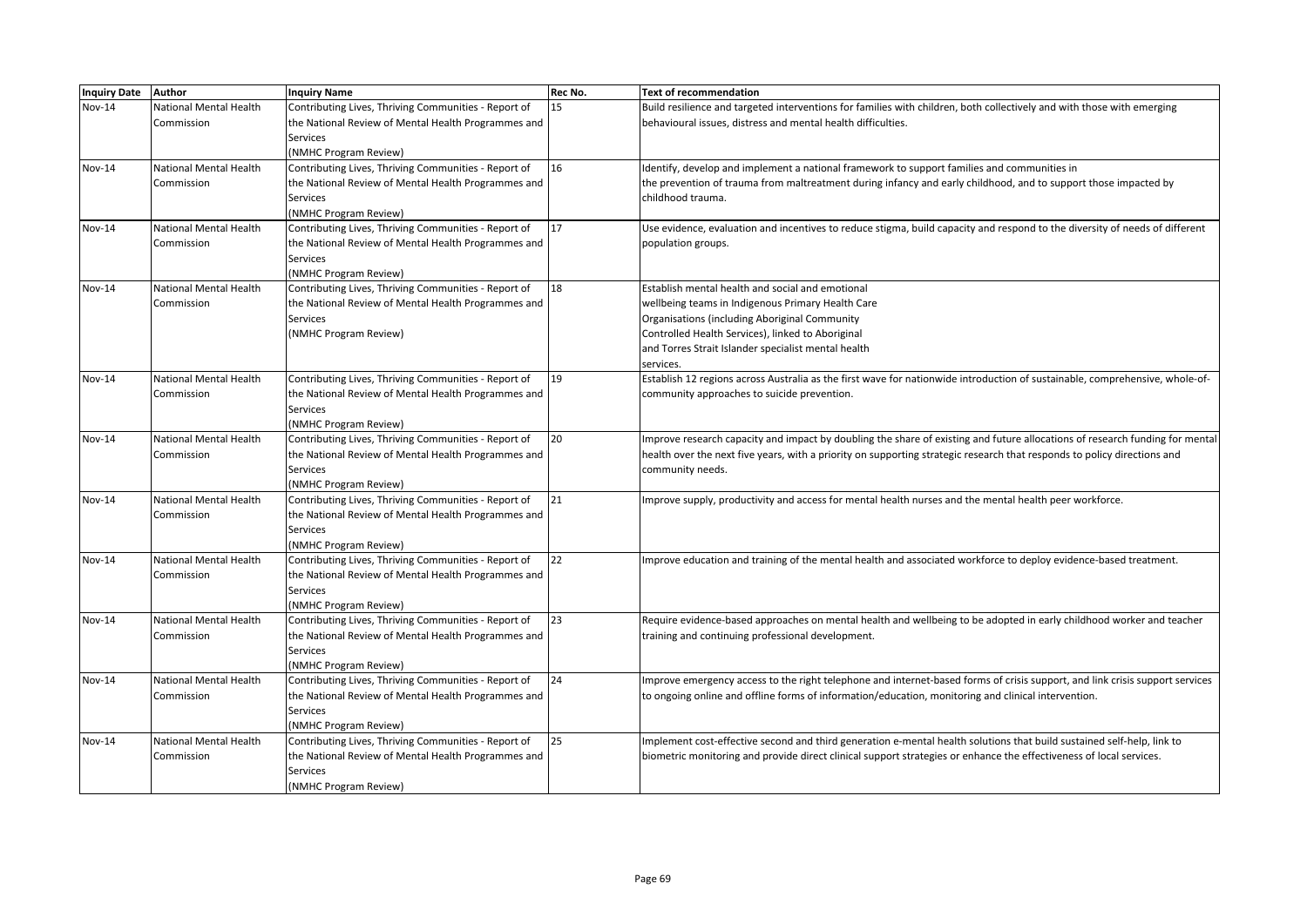| Inquiry Date Author |                                  | <b>Inquiry Name</b>                                   | Rec No.           | <b>Text of recommendation</b>                                                                                                |
|---------------------|----------------------------------|-------------------------------------------------------|-------------------|------------------------------------------------------------------------------------------------------------------------------|
| Aug-15              | Commissioner for Children        | "Listen to Us": Using the voices of WA Aboriginal and | Approach 1        | Improving outcomes for Aboriginal children and young people, and their families, must be seen as core business for all       |
|                     | and Young People                 | Torres Strait Islander children and young people to   |                   | agencies as there is an imperative to achieve truly integrated planning, funding and delivery of programs and services. This |
|                     |                                  | improve policy and service delivery                   |                   | requires genuine partnerships between all levels of government, the community and private sectors.                           |
|                     |                                  | (Listen to Us)                                        |                   |                                                                                                                              |
| Aug-15              | Commissioner for Children        | "Listen to Us": Using the voices of WA Aboriginal and | Strategy 1        | Supporting the role and capacity of parents by investing in culturally appropriate early childhood services – including pre- |
|                     | and Young People                 | Torres Strait Islander children and young people to   |                   | natal support, universal and targeted parenting programs, child health and allied health services jointly delivered and co-  |
|                     |                                  | improve policy and service delivery                   |                   | located on or near school sites - must be a priority.                                                                        |
|                     |                                  | (Listen to Us)                                        |                   |                                                                                                                              |
| Aug-15              | Commissioner for Children        | "Listen to Us": Using the voices of WA Aboriginal and | Approach 2        | Programs and services need to be flexible, understand and respect the diversity of Aboriginal children and young people and  |
|                     | and Young People                 | Torres Strait Islander children and young people to   |                   | their communities, their language, their culture and their histories, and be able to respond to their unique circumstances,  |
|                     |                                  | improve policy and service delivery                   |                   | needs, strengths and capacities. This requires approaches that are local, cooperative and, ultimately, community-led and     |
|                     |                                  | (Listen to Us)                                        |                   | controlled.                                                                                                                  |
| Aug-15              | <b>Commissioner for Children</b> | "Listen to Us": Using the voices of WA Aboriginal and | <b>Strategy 2</b> | Recognising that culture is important to individual and community resilience, Aboriginal children and young people must be   |
|                     | and Young People                 | Torres Strait Islander children and young people to   |                   | supported to learn and practice their culture, and communities supported to restore, strengthen and celebrate their culture. |
|                     |                                  | improve policy and service delivery                   |                   |                                                                                                                              |
|                     |                                  | (Listen to Us)                                        |                   |                                                                                                                              |
| Aug-15              | Commissioner for Children        | "Listen to Us": Using the voices of WA Aboriginal and | Approach 3        | Programs and services must recognise the importance of, and build on the strengths of, Aboriginal family and kinship.        |
|                     | and Young People                 | Torres Strait Islander children and young people to   |                   |                                                                                                                              |
|                     |                                  | improve policy and service delivery                   |                   |                                                                                                                              |
|                     |                                  | (Listen to Us)                                        |                   |                                                                                                                              |
| Aug-15              | <b>Commissioner for Children</b> | "Listen to Us": Using the voices of WA Aboriginal and | Strategy 3        | There needs to be greater efforts to address racism and support reconciliation with a focus on building cross-cultural       |
|                     | and Young People                 | Torres Strait Islander children and young people to   |                   | understanding and connection with all Western Australians, with schools being an important setting for this work.            |
|                     |                                  | improve policy and service delivery                   |                   |                                                                                                                              |
|                     |                                  | (Listen to Us)                                        |                   |                                                                                                                              |
| Aug-15              | Commissioner for Children        | "Listen to Us": Using the voices of WA Aboriginal and | Approach 4        | Services and programs to support the safety and wellbeing of children and young people must be evidence-based and            |
|                     | and Young People                 | Torres Strait Islander children and young people to   |                   | outcomes focused. This does not mean compromising the capacity to be innovative and try new approaches, but rather a         |
|                     |                                  | improve policy and service delivery                   |                   | commitment from service funders and providers to measure, evaluate and define meaningful and sustainable outcomes, to        |
|                     |                                  | (Listen to Us)                                        |                   | relinquish what does not work, and focus on what does.                                                                       |
| Aug-15              | Commissioner for Children        | "Listen to Us": Using the voices of WA Aboriginal and | Strategy 4        | Multiple strategies are needed across agencies to support engagement and participation in education, which include strong    |
|                     | and Young People                 | Torres Strait Islander children and young people to   |                   | partnerships between schools, families and communities, and work to better identify and remove the barriers to school        |
|                     |                                  | improve policy and service delivery                   |                   | engagement.                                                                                                                  |
|                     |                                  | (Listen to Us)                                        |                   |                                                                                                                              |
| Aug-15              | Commissioner for Children        | "Listen to Us": Using the voices of WA Aboriginal and | Strategy 5        | Better access to mentoring, role modelling and support programs is required to provide long-term support and advice          |
|                     | and Young People                 | Torres Strait Islander children and young people to   |                   | regarding education and pathways to post-school education, training and employment options.                                  |
|                     |                                  | improve policy and service delivery                   |                   |                                                                                                                              |
|                     |                                  | (Listen to Us)                                        |                   |                                                                                                                              |
| Aug-15              | <b>Commissioner for Children</b> | "Listen to Us": Using the voices of WA Aboriginal and | Strategy 6        | Aboriginal culture, knowledge and identity need to be integrated more widely into educational programs and philosophies.     |
|                     | and Young People                 | Torres Strait Islander children and young people to   |                   |                                                                                                                              |
|                     |                                  | improve policy and service delivery                   |                   |                                                                                                                              |
|                     |                                  | (Listen to Us)                                        |                   |                                                                                                                              |
| Aug-15              | Commissioner for Children        | "Listen to Us": Using the voices of WA Aboriginal and | Strategy 7        | Neighbourhoods and physical spaces need to be designed with and for children and young people to support their               |
|                     | and Young People                 | Torres Strait Islander children and young people to   |                   | development, encourage community cohesion and positive interaction.                                                          |
|                     |                                  | improve policy and service delivery                   |                   |                                                                                                                              |
|                     |                                  | (Listen to Us)                                        |                   |                                                                                                                              |
| Aug-15              | Commissioner for Children        | "Listen to Us": Using the voices of WA Aboriginal and | <b>Strategy 8</b> | All children and young people need to have access to a diverse range of age-appropriate, low-cost recreation, sport and      |
|                     | and Young People                 | Torres Strait Islander children and young people to   |                   | cultural activities to support their active engagement and social participation. It is important to recognise these programs |
|                     |                                  | improve policy and service delivery                   |                   | can and do provide an effective vehicle to access other supports that impact positively on the wellbeing of children and     |
|                     |                                  | (Listen to Us)                                        |                   | young people.                                                                                                                |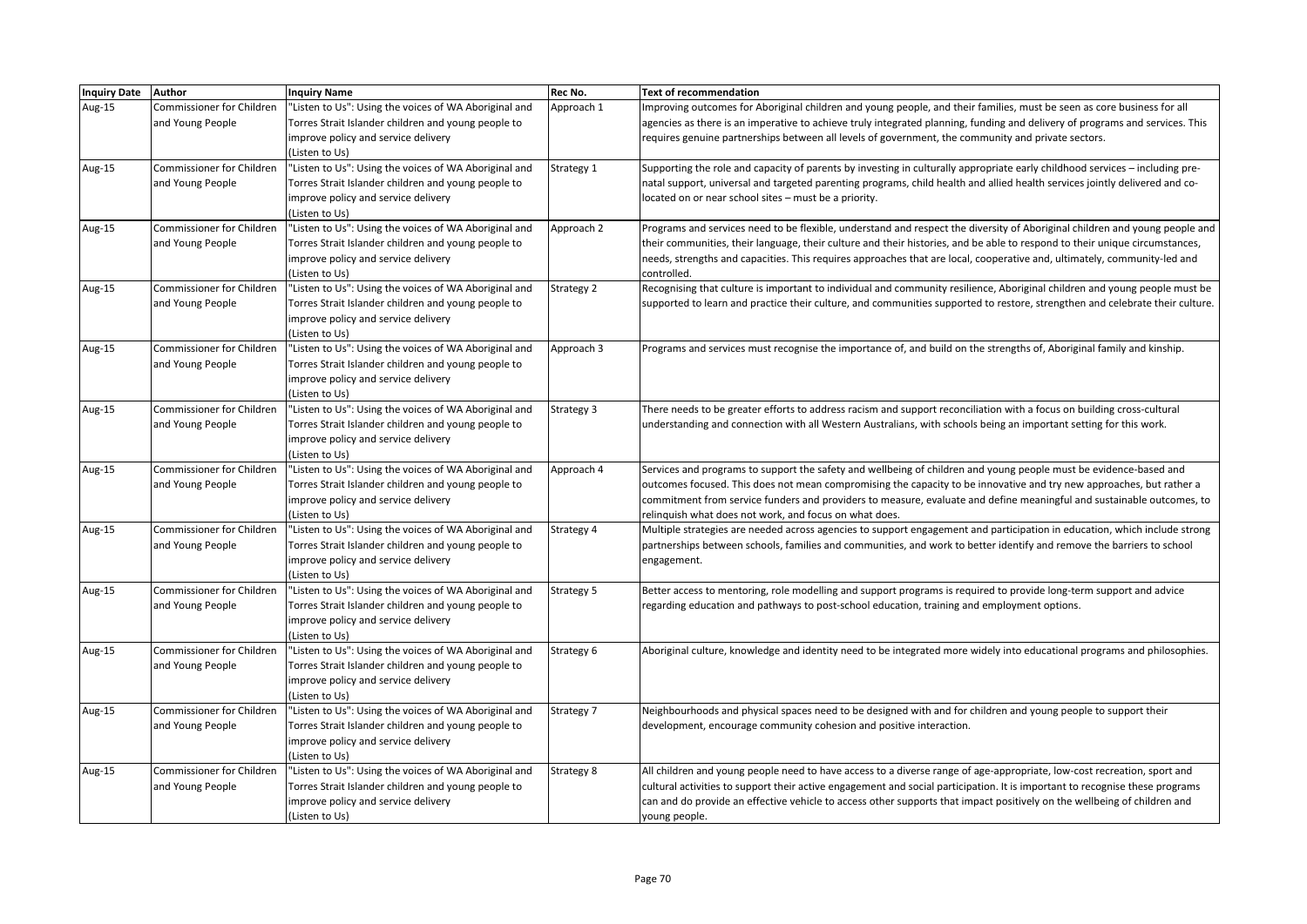| <b>Inquiry Date</b> | Author                                                                              | <b>Inquiry Name</b>                                                                                                                                                                                                         | <b>Rec No.</b> | Text of recommendation                                                                                                                                                                                                                                                                                                                                                                                                                                                          |
|---------------------|-------------------------------------------------------------------------------------|-----------------------------------------------------------------------------------------------------------------------------------------------------------------------------------------------------------------------------|----------------|---------------------------------------------------------------------------------------------------------------------------------------------------------------------------------------------------------------------------------------------------------------------------------------------------------------------------------------------------------------------------------------------------------------------------------------------------------------------------------|
| <b>Nov-15</b>       | Joint Standing Committee<br>on the<br>Commissioner for Children<br>and Young People | Listen to This: A review of Listen to Us: a report by the<br>Commissioner for Children and Young People                                                                                                                     |                | That improving the [outcomes for] Aboriginal children and young people, and their families, must be seen as core business<br>for all agencies.                                                                                                                                                                                                                                                                                                                                  |
| <b>Nov-15</b>       | Joint Standing Committee<br>on the<br>Commissioner for Children<br>and Young People | Listen to This: A review of Listen to Us: a report by the<br>Commissioner for Children and Young People                                                                                                                     |                | In accordance with Recommendation 1, that the Government of Western Australia, through the Premier, commits to a<br>whole-of-government priority for agencies to develop guidelines specifically tailored for direct consultation with Aboriginal<br>children and young people. These should be informed by an understanding and respect for the diversity of Aboriginal<br>children and young people and their communities, their language, their culture and their histories. |
| <b>Nov-15</b>       | Joint Standing Committee<br>on the<br>Commissioner for Children<br>and Young People | Listen to This: A review of Listen to Us: a report by the<br>Commissioner for Children and Young People                                                                                                                     |                | In accordance with Recommendation 1, that the Government of Western Australia, through the Premier, commits to a<br>whole-of-government priority for agencies to develop consultation mechanisms so that views of Aboriginal children and<br>young people can always be taken into account in policy development and service delivery.                                                                                                                                          |
| <b>Dec-15</b>       | Commissioner for Children<br>and Young People                                       | Our Children Can't Wait: Review of the implementation  1<br>of recommendations of the 2011 Report of the Inquiry<br>into the mental health and wellbeing of children and<br>young people in WA<br>(Our Children Can't Wait) |                | Initiatives in The Western Australian Mental Health, Alcohol and Other Drug Services Plan 2015-2025<br>aimed at improving services and supports for children and young people with severe mental illness<br>and meeting the needs of vulnerable groups of children and young people be fully resourced and<br>implemented.                                                                                                                                                      |
| Dec-15              | Commissioner for Children<br>and Young People                                       | Our Children Can't Wait: Review of the implementation 2<br>of recommendations of the 2011 Report of the Inquiry<br>into the mental health and wellbeing of children and<br>young people in WA<br>(Our Children Can't Wait)  |                | The Mental Health Commission report annually on the progress on implementation of The Western<br>Australian Mental Health, Alcohol and Other Drug Services Plan 2015-2025 and key outcomes for<br>children and young people aged 0 to 18 years in regional and metropolitan areas.                                                                                                                                                                                              |
| Dec-15              | Commissioner for Children<br>and Young People                                       | Our Children Can't Wait: Review of the implementation 3<br>of recommendations of the 2011 Report of the Inquiry<br>into the mental health and wellbeing of children and<br>young people in WA<br>(Our Children Can't Wait)  |                | The Commonwealth Government implement the findings and recommendations from the Report of the<br>National Review of Mental Health Programmes and Services in relation to children and young people<br>and their families, including Aboriginal children and young people and those living in regional areas.                                                                                                                                                                    |
| Dec-15              | Commissioner for Children<br>and Young People                                       | Our Children Can't Wait: Review of the implementation 4<br>of recommendations of the 2011 Report of the Inquiry<br>into the mental health and wellbeing of children and<br>young people in WA<br>(Our Children Can't Wait)  |                | The number of Child and Parent Centres be increased to support more children aged 0 to eight years<br>and their families state-wide, and services be expanded to include mental health early intervention<br>and treatment programs.                                                                                                                                                                                                                                            |
| <b>Dec-15</b>       | Commissioner for Children<br>and Young People                                       | Our Children Can't Wait: Review of the implementation 5<br>of recommendations of the 2011 Report of the Inquiry<br>into the mental health and wellbeing of children and<br>young people in WA<br>(Our Children Can't Wait)  |                | The State and Commonwealth Governments work collaboratively to improve planning and increase<br>resources for mental health promotion, prevention and early intervention services for children and<br>young people, to ensure children and young people across the State have access to the full continuum<br>of services and programs they require.                                                                                                                            |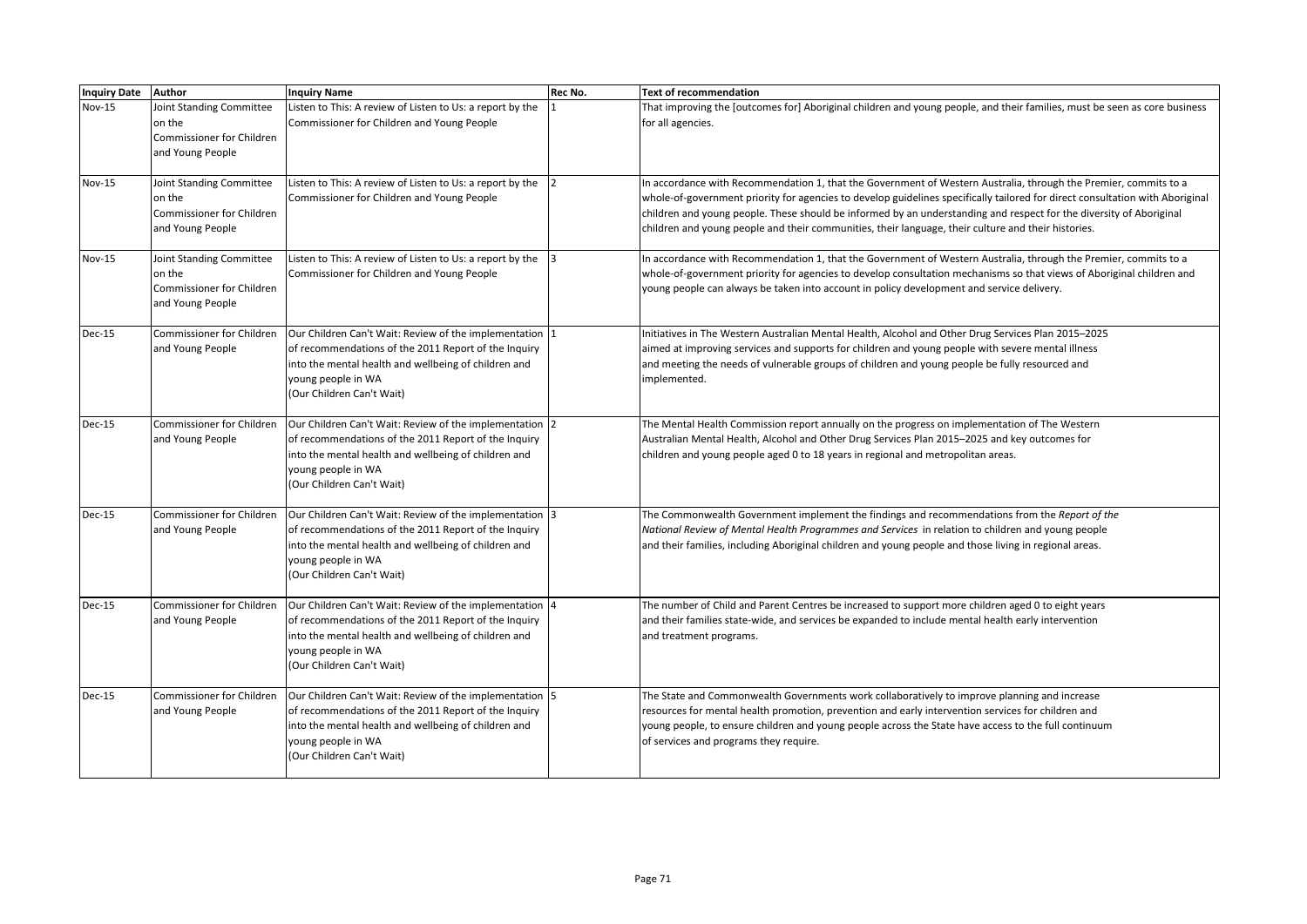| Inquiry Date Author |                                               | <b>Inquiry Name</b>                                                                                           | Rec No. | <b>Text of recommendation</b>                                                                                                                                                                             |
|---------------------|-----------------------------------------------|---------------------------------------------------------------------------------------------------------------|---------|-----------------------------------------------------------------------------------------------------------------------------------------------------------------------------------------------------------|
| <b>Dec-15</b>       | Commissioner for Children<br>and Young People | Our Children Can't Wait: Review of the implementation<br>of recommendations of the 2011 Report of the Inquiry |         | A detailed assessment be undertaken by government of the availability and effectiveness of existing<br>parenting programs and services in WA and a model of service delivery be developed to support more |
|                     |                                               | into the mental health and wellbeing of children and                                                          |         | equitable access to quality parenting advice and support, especially for parents at risk, tailored to                                                                                                     |
|                     |                                               | young people in WA                                                                                            |         | children and young people's key life stages and transition points. This needs to include both universal                                                                                                   |
|                     |                                               | (Our Children Can't Wait)                                                                                     |         | and targeted support, be culturally appropriate, and across all ages.                                                                                                                                     |
|                     |                                               |                                                                                                               |         |                                                                                                                                                                                                           |
| <b>Dec-15</b>       | Commissioner for Children                     | Our Children Can't Wait: Review of the implementation                                                         |         | Schools be resourced to provide whole-of-school approaches that have been demonstrated to be                                                                                                              |
|                     | and Young People                              | of recommendations of the 2011 Report of the Inquiry                                                          |         | effective in promoting resilience and supporting social and emotional learning.                                                                                                                           |
|                     |                                               | into the mental health and wellbeing of children and                                                          |         |                                                                                                                                                                                                           |
|                     |                                               | young people in WA                                                                                            |         |                                                                                                                                                                                                           |
|                     |                                               | (Our Children Can't Wait)                                                                                     |         |                                                                                                                                                                                                           |
| Dec-15              | Commissioner for Children                     | Our Children Can't Wait: Review of the implementation 8                                                       |         | A model of integrated services be piloted in primary and secondary schools, to provide better access                                                                                                      |
|                     | and Young People                              | of recommendations of the 2011 Report of the Inquiry                                                          |         | to mental health and wellbeing supports and services for children and young people and their families.                                                                                                    |
|                     |                                               | into the mental health and wellbeing of children and                                                          |         |                                                                                                                                                                                                           |
|                     |                                               | young people in WA                                                                                            |         |                                                                                                                                                                                                           |
|                     |                                               | (Our Children Can't Wait)                                                                                     |         |                                                                                                                                                                                                           |
| Dec-15              | Commissioner for Children                     | Our Children Can't Wait: Review of the implementation 9                                                       |         | Government agencies to report on the Rapid Responses Framework in their annual report to                                                                                                                  |
|                     | and Young People                              | of recommendations of the 2011 Report of the Inquiry                                                          |         | demonstrate how they have prioritised access to services or programs to meet the health,                                                                                                                  |
|                     |                                               | into the mental health and wellbeing of children and                                                          |         | mental health, disability, educational, housing and other needs for children and young people in care                                                                                                     |
|                     |                                               | young people in WA                                                                                            |         | and for care leavers up to 25 years of age.                                                                                                                                                               |
|                     |                                               | (Our Children Can't Wait)                                                                                     |         |                                                                                                                                                                                                           |
| Dec-15              | Commissioner for Children                     | Our Children Can't Wait: Review of the implementation 10                                                      |         | The development of a specialised children in care program and dedicated youth forensic mental health                                                                                                      |
|                     | and Young People                              | of recommendations of the 2011 Report of the Inquiry                                                          |         | service, as outlined under The Western Australian Mental Health, Alcohol and Other Drug Services Plan                                                                                                     |
|                     |                                               | into the mental health and wellbeing of children and                                                          |         | 2015-2025, be undertaken as a high priority.                                                                                                                                                              |
|                     |                                               | young people in WA                                                                                            |         |                                                                                                                                                                                                           |
|                     |                                               | (Our Children Can't Wait)                                                                                     |         |                                                                                                                                                                                                           |
| <b>Dec-15</b>       | Commissioner for Children                     | Our Children Can't Wait: Review of the implementation 11                                                      |         | More innovative and flexible models of service delivery and support be adopted in regional areas,                                                                                                         |
|                     | and Young People                              | of recommendations of the 2011 Report of the Inquiry                                                          |         | including wider and better use of technology, local workforce development and funding that takes into                                                                                                     |
|                     |                                               | into the mental health and wellbeing of children and                                                          |         | account the costs of regional service delivery.                                                                                                                                                           |
|                     |                                               | young people in WA                                                                                            |         |                                                                                                                                                                                                           |
|                     |                                               | (Our Children Can't Wait)                                                                                     |         |                                                                                                                                                                                                           |
| <b>Dec-15</b>       | Commissioner for Children                     | Our Children Can't Wait: Review of the implementation 12                                                      |         | More culturally appropriate mental health programs and services be provided for Aboriginal children                                                                                                       |
|                     | and Young People                              | of recommendations of the 2011 Report of the Inquiry                                                          |         | and young people and their families, to be achieved by initiatives such as employing more Aboriginal                                                                                                      |
|                     |                                               | into the mental health and wellbeing of children and                                                          |         | staff, cultural competency training and the development and implementation of tailored programs                                                                                                           |
|                     |                                               | young people in WA                                                                                            |         | and services. This must include the full continuum of services, from programs supporting wellbeing,                                                                                                       |
|                     |                                               | (Our Children Can't Wait)                                                                                     |         | addressing trauma and loss and building resilience, through to early intervention and treatment                                                                                                           |
|                     |                                               |                                                                                                               |         | services, tailored to recognise the importance of culture and healing and to address the impact of                                                                                                        |
|                     |                                               |                                                                                                               |         | intergenerational trauma, particularly for younger ages.                                                                                                                                                  |
| <b>Nov-16</b>       | <b>ATSISPEP</b>                               | Solutions that Work: What the Evidence and Our                                                                |         | All future Indigenous suicide prevention activity should:                                                                                                                                                 |
|                     |                                               | People Tell Us, Aboriginal and Torres Strait Islander                                                         |         | . utilise and/or build upon the range of success factors identified by the Aboriginal and Torres Strait Islander Suicide                                                                                  |
|                     |                                               | Suicide Prevention Evaluation Project                                                                         |         | Prevention Evaluation Project; and                                                                                                                                                                        |
|                     |                                               | (ATSISPEP Final Report)                                                                                       |         | • include a commitment to, and a provision for, the evaluation of the activity and the dissemination of findings to further                                                                               |
|                     |                                               |                                                                                                               |         | strengthen the evidence base.                                                                                                                                                                             |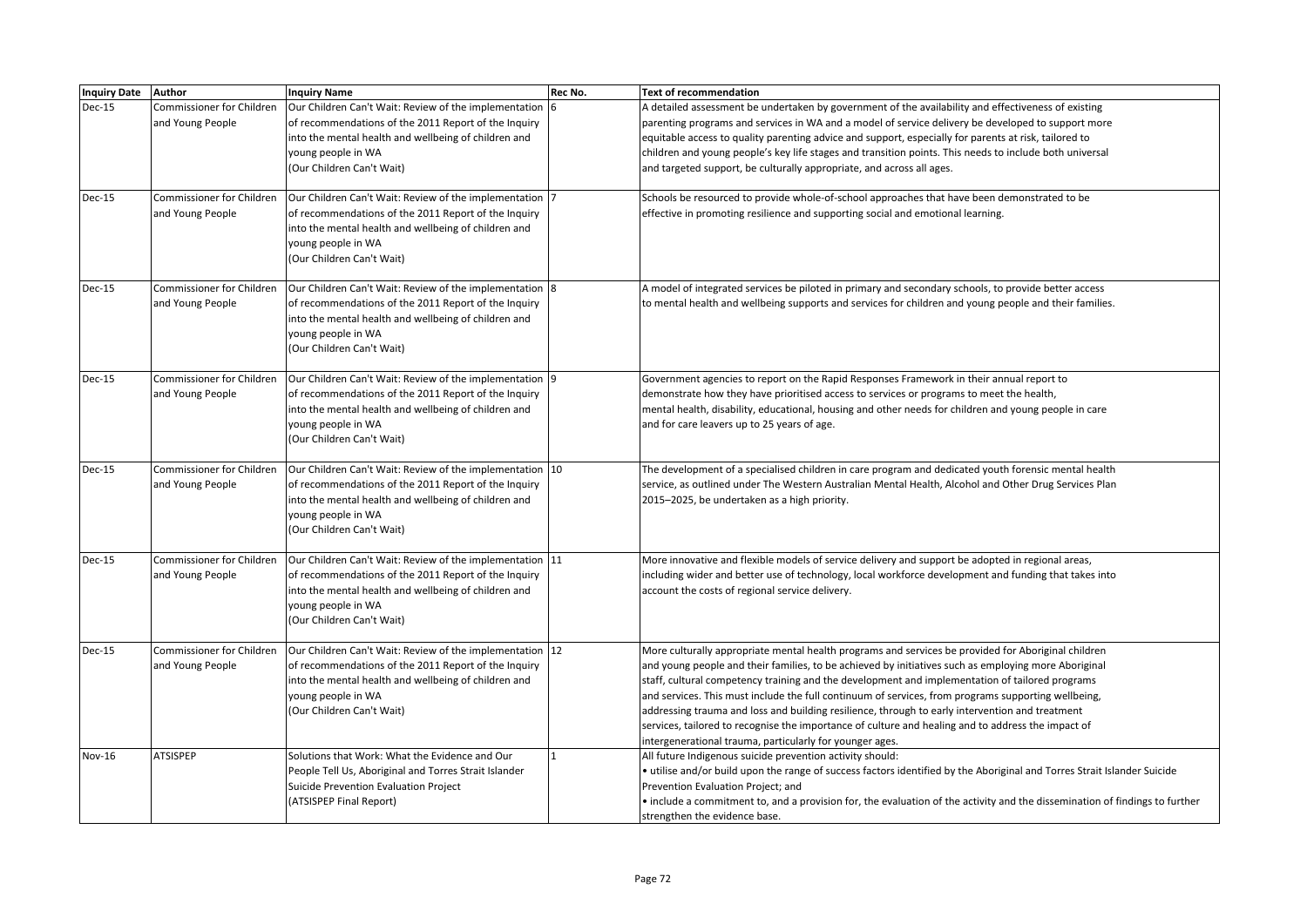| <b>Nov-16</b><br><b>ATSISPEP</b><br>Solutions that Work: What the Evidence and Our<br>All Indigenous suicide prevention activity should include community-specific and community-led upstream programs<br>People Tell Us, Aboriginal and Torres Strait Islander<br>focused on healing and strengthening social and emotional wellbeing, cultural renewal, and improving the social<br>Suicide Prevention Evaluation Project<br>determinants of health that can otherwise contribute to suicidal behaviours, with an emphasis on trauma informed care.<br>(ATSISPEP Final Report) |  |
|----------------------------------------------------------------------------------------------------------------------------------------------------------------------------------------------------------------------------------------------------------------------------------------------------------------------------------------------------------------------------------------------------------------------------------------------------------------------------------------------------------------------------------------------------------------------------------|--|
|                                                                                                                                                                                                                                                                                                                                                                                                                                                                                                                                                                                  |  |
|                                                                                                                                                                                                                                                                                                                                                                                                                                                                                                                                                                                  |  |
|                                                                                                                                                                                                                                                                                                                                                                                                                                                                                                                                                                                  |  |
|                                                                                                                                                                                                                                                                                                                                                                                                                                                                                                                                                                                  |  |
| Nov-16<br><b>ATSISPEP</b><br>Solutions that Work: What the Evidence and Our<br>Justice reinvestment principles should be used to secure additional funding for a range of upstream diversionary activity for                                                                                                                                                                                                                                                                                                                                                                     |  |
| People Tell Us, Aboriginal and Torres Strait Islander<br>Indigenous young people away from the criminal justice system. This could include programs to support young people and                                                                                                                                                                                                                                                                                                                                                                                                  |  |
| Suicide Prevention Evaluation Project<br>families, sport or other activities, or by enhancing access to quality education and employment. Justice reinvestment                                                                                                                                                                                                                                                                                                                                                                                                                   |  |
| (ATSISPEP Final Report)<br>principles should also be used to fund improvements to Indigenous mental health and alcohol and other drug services and                                                                                                                                                                                                                                                                                                                                                                                                                               |  |
| programs.                                                                                                                                                                                                                                                                                                                                                                                                                                                                                                                                                                        |  |
| <b>ATSISPEP</b><br>Nov-16<br>Solutions that Work: What the Evidence and Our<br>Governments should support the training, employment and retention of Indigenous community members/people as mental                                                                                                                                                                                                                                                                                                                                                                                |  |
| People Tell Us, Aboriginal and Torres Strait Islander<br>health workers, peer workers and others in suicide prevention activity. In particular, Indigenous young people should be                                                                                                                                                                                                                                                                                                                                                                                                |  |
| Suicide Prevention Evaluation Project<br>supported and trained to work in suicide prevention activity among their peer group.                                                                                                                                                                                                                                                                                                                                                                                                                                                    |  |
| (ATSISPEP Final Report)                                                                                                                                                                                                                                                                                                                                                                                                                                                                                                                                                          |  |
| <b>ATSISPEP</b><br>Solutions that Work: What the Evidence and Our<br>Nov-16<br>All mental health service provider staff working with Indigenous people at risk of suicide and within Indigenous communities                                                                                                                                                                                                                                                                                                                                                                      |  |
| People Tell Us, Aboriginal and Torres Strait Islander<br>should be required to achieve Key Performance Indicators (KPIs) in cultural competence and the delivery of trauma                                                                                                                                                                                                                                                                                                                                                                                                       |  |
| informed care. These services should also be required to provide a culturally safe environment.<br>Suicide Prevention Evaluation Project                                                                                                                                                                                                                                                                                                                                                                                                                                         |  |
| (ATSISPEP Final Report)                                                                                                                                                                                                                                                                                                                                                                                                                                                                                                                                                          |  |
| <b>ATSISPEP</b><br>Solutions that Work: What the Evidence and Our<br>Preparatory work should be immediately commenced to develop suicide prevention activities specific to the needs of those<br>Nov-16                                                                                                                                                                                                                                                                                                                                                                          |  |
| who have suffered child sexual abuse, and specifically in preparation for the release of the findings of the Royal Commission<br>People Tell Us, Aboriginal and Torres Strait Islander                                                                                                                                                                                                                                                                                                                                                                                           |  |
| Suicide Prevention Evaluation Project<br>into Institutional Responses to Child Sexual Abuse.                                                                                                                                                                                                                                                                                                                                                                                                                                                                                     |  |
| (ATSISPEP Final Report)                                                                                                                                                                                                                                                                                                                                                                                                                                                                                                                                                          |  |
| <b>ATSISPEP</b><br>Nov-16<br>Solutions that Work: What the Evidence and Our<br>Indigenous people identifying as LGBTQI should be represented on all Australian Government and other Indigenous mental                                                                                                                                                                                                                                                                                                                                                                            |  |
| health and suicide prevention advisory fora.<br>People Tell Us, Aboriginal and Torres Strait Islander                                                                                                                                                                                                                                                                                                                                                                                                                                                                            |  |
| Suicide Prevention Evaluation Project                                                                                                                                                                                                                                                                                                                                                                                                                                                                                                                                            |  |
| (ATSISPEP Final Report)                                                                                                                                                                                                                                                                                                                                                                                                                                                                                                                                                          |  |
| Nov-16<br><b>ATSISPEP</b><br>Solutions that Work: What the Evidence and Our<br>A National Aboriginal and Torres Strait Islander Suicide Prevention Strategy Implementation Plan should be developed and                                                                                                                                                                                                                                                                                                                                                                          |  |
| People Tell Us, Aboriginal and Torres Strait Islander<br>funded, utilising the findings of the Aboriginal and Torres Strait Islander Suicide Prevention Evaluation Project.                                                                                                                                                                                                                                                                                                                                                                                                      |  |
| Suicide Prevention Evaluation Project                                                                                                                                                                                                                                                                                                                                                                                                                                                                                                                                            |  |
| (ATSISPEP Final Report)                                                                                                                                                                                                                                                                                                                                                                                                                                                                                                                                                          |  |
| Nov-16<br><b>ATSISPEP</b><br>Solutions that Work: What the Evidence and Our<br>Service agreements between the Australian Government and the Primary Health Networks should contain Key Performance                                                                                                                                                                                                                                                                                                                                                                               |  |
| People Tell Us, Aboriginal and Torres Strait Islander<br>Indicators that require demonstration of cultural capabilities and standards, and representation of Indigenous communities                                                                                                                                                                                                                                                                                                                                                                                              |  |
| Suicide Prevention Evaluation Project<br>on boards, community advisory committees and clinical councils. This is in part to facilitate effective engagement and                                                                                                                                                                                                                                                                                                                                                                                                                  |  |
| (ATSISPEP Final Report)<br>partnership with Indigenous communities at key junctures of the NATSISPS implementation process and including the                                                                                                                                                                                                                                                                                                                                                                                                                                     |  |
| development of suicide prevention needs assessments, commissioning services and programs, and evaluation of existing                                                                                                                                                                                                                                                                                                                                                                                                                                                             |  |
| programs.                                                                                                                                                                                                                                                                                                                                                                                                                                                                                                                                                                        |  |
| <b>ATSISPEP</b><br>Solutions that Work: What the Evidence and Our<br>10<br>Nov-16<br>Aboriginal Community Controlled Health Services remain the preferred facilitators of suicide prevention activity to their                                                                                                                                                                                                                                                                                                                                                                   |  |
| People Tell Us, Aboriginal and Torres Strait Islander<br>communities, including the provision of primary mental health care services. This includes the delivery of programs and                                                                                                                                                                                                                                                                                                                                                                                                 |  |
| services funded to implement the National Aboriginal and Torres Strait Islander Suicide Prevention Strategy through the<br>Suicide Prevention Evaluation Project                                                                                                                                                                                                                                                                                                                                                                                                                 |  |
| (ATSISPEP Final Report)<br>Primary Health Networks.                                                                                                                                                                                                                                                                                                                                                                                                                                                                                                                              |  |
| <b>ATSISPEP</b><br>11<br>Nov-16<br>Solutions that Work: What the Evidence and Our<br>The ATSISPEP Assessment Tool for assessing Indigenous suicide prevention activity should be used to support the evaluation                                                                                                                                                                                                                                                                                                                                                                  |  |
| of applications for National Aboriginal and Torres Strait Islander Suicide Prevention Strategy funding to ensure conformity<br>People Tell Us, Aboriginal and Torres Strait Islander                                                                                                                                                                                                                                                                                                                                                                                             |  |
| with the findings of the ATSISPEP.<br>Suicide Prevention Evaluation Project                                                                                                                                                                                                                                                                                                                                                                                                                                                                                                      |  |
| (ATSISPEP Final Report)                                                                                                                                                                                                                                                                                                                                                                                                                                                                                                                                                          |  |
| <b>ATSISPEP</b><br>Solutions that Work: What the Evidence and Our<br>12<br>Nov-16<br>The Success Factors identified by ATSISPEP should be included in the systems approach to suicide prevention when applied                                                                                                                                                                                                                                                                                                                                                                    |  |
| People Tell Us, Aboriginal and Torres Strait Islander<br>in Indigenous community settings. This should occur in consultation with Indigenous mental health and suicide prevention                                                                                                                                                                                                                                                                                                                                                                                                |  |
| Suicide Prevention Evaluation Project<br>leaders, and in partnership with the communities concerned.                                                                                                                                                                                                                                                                                                                                                                                                                                                                             |  |
| (ATSISPEP Final Report)                                                                                                                                                                                                                                                                                                                                                                                                                                                                                                                                                          |  |